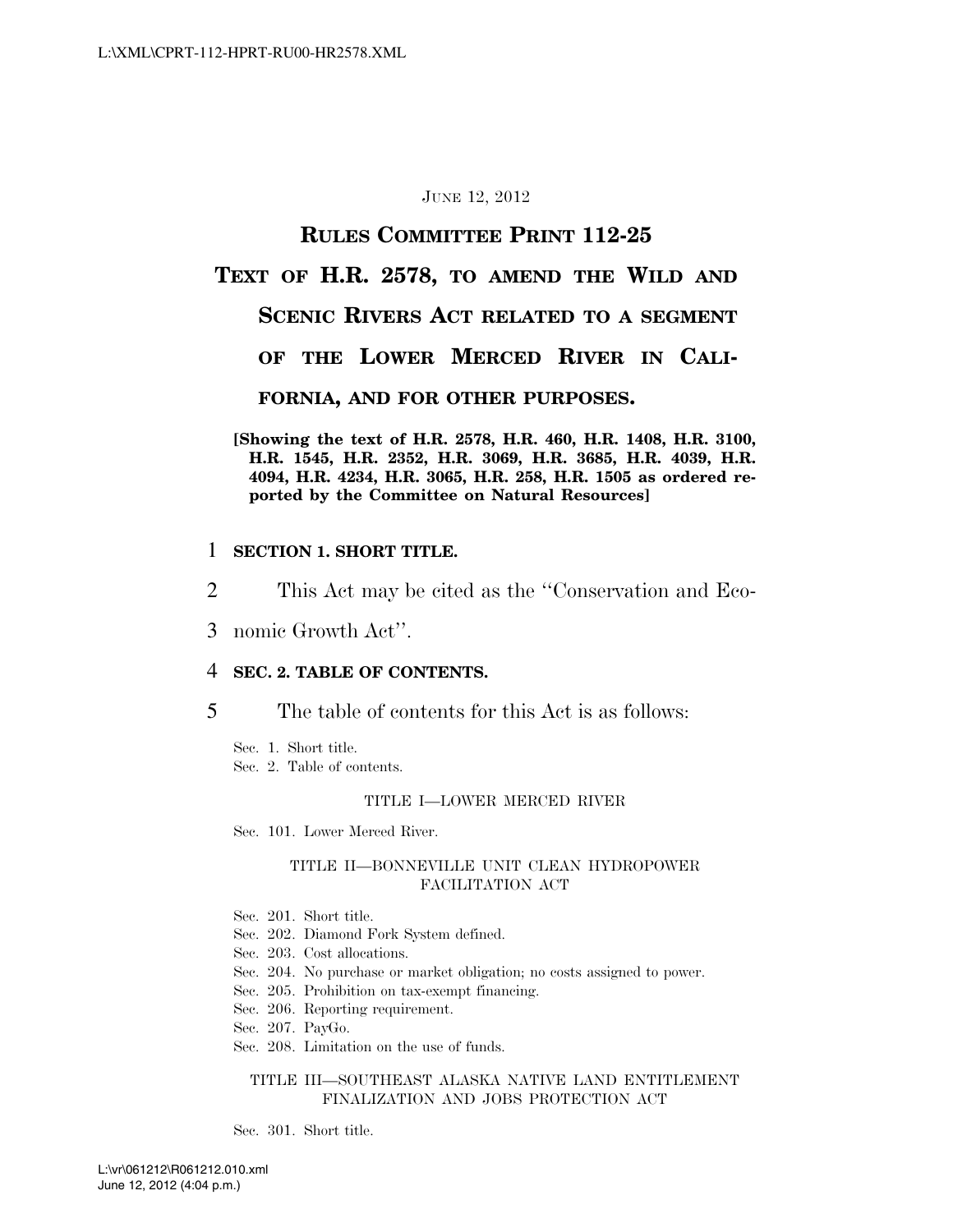- Sec. 302. Definitions.
- Sec. 303. Findings; purpose.
- Sec. 304. Selections in southeast Alaska.
- Sec. 305. Conveyances to Sealaska.
- Sec. 306. Miscellaneous.
- Sec. 307. Maps.

#### TITLE IV—SAN ANTONIO MISSIONS NATIONAL HISTORICAL PARK BOUNDARY EXPANSION ACT

- Sec. 401. Short title.
- Sec. 402. Findings.
- Sec. 403. Boundary expansion.

#### TITLE V—WACO MAMMOTH NATIONAL MONUMENT ESTABLISHMENT ACT OF 2012

- Sec. 501. Short title.
- Sec. 502. Findings.
- Sec. 503. Definitions.
- Sec. 504. Waco Mammoth National Monument, Texas.
- Sec. 505. Administration of monument.
- Sec. 506. No buffer zones.

#### TITLE VI—NORTH CASCADES NATIONAL PARK ACCESS

- Sec. 601. Findings.
- Sec. 602. Authorization for boundary adjustments.

#### TITLE VII—ENDANGERED SALMON AND FISHERIES PREDATION PREVENTION ACT

- Sec. 701. Short title.
- Sec. 702. Findings.
- Sec. 703. Taking of sea lions on the Columbia River and its tributaries to protect endangered and threatened species of salmon and other nonlisted fish species.
- Sec. 704. Sense of Congress.
- Sec. 705. Treaty rights of federally recognized Indian tribes.

#### TITLE VIII—REAUTHORIZATION OF HERGER-FEINSTEIN QUINCY LIBRARY GROUP FOREST RECOVERY ACT

Sec. 801. Reauthorization of Herger-Feinstein Quincy Library Group Forest Recovery Act.

#### TITLE IX—YERINGTON LAND CONVEYANCE AND SUSTAINABLE DEVELOPMENT ACT

- Sec. 901. Short title.
- Sec. 902. Findings.
- Sec. 903. Definitions.
- Sec. 904. Conveyances of land to City of Yerington, Nevada.
- Sec. 905. Release of the United States.

#### TITLE X—PRESERVING ACCESS TO CAPE HATTERAS NATIONAL SEASHORE RECREATIONAL AREA ACT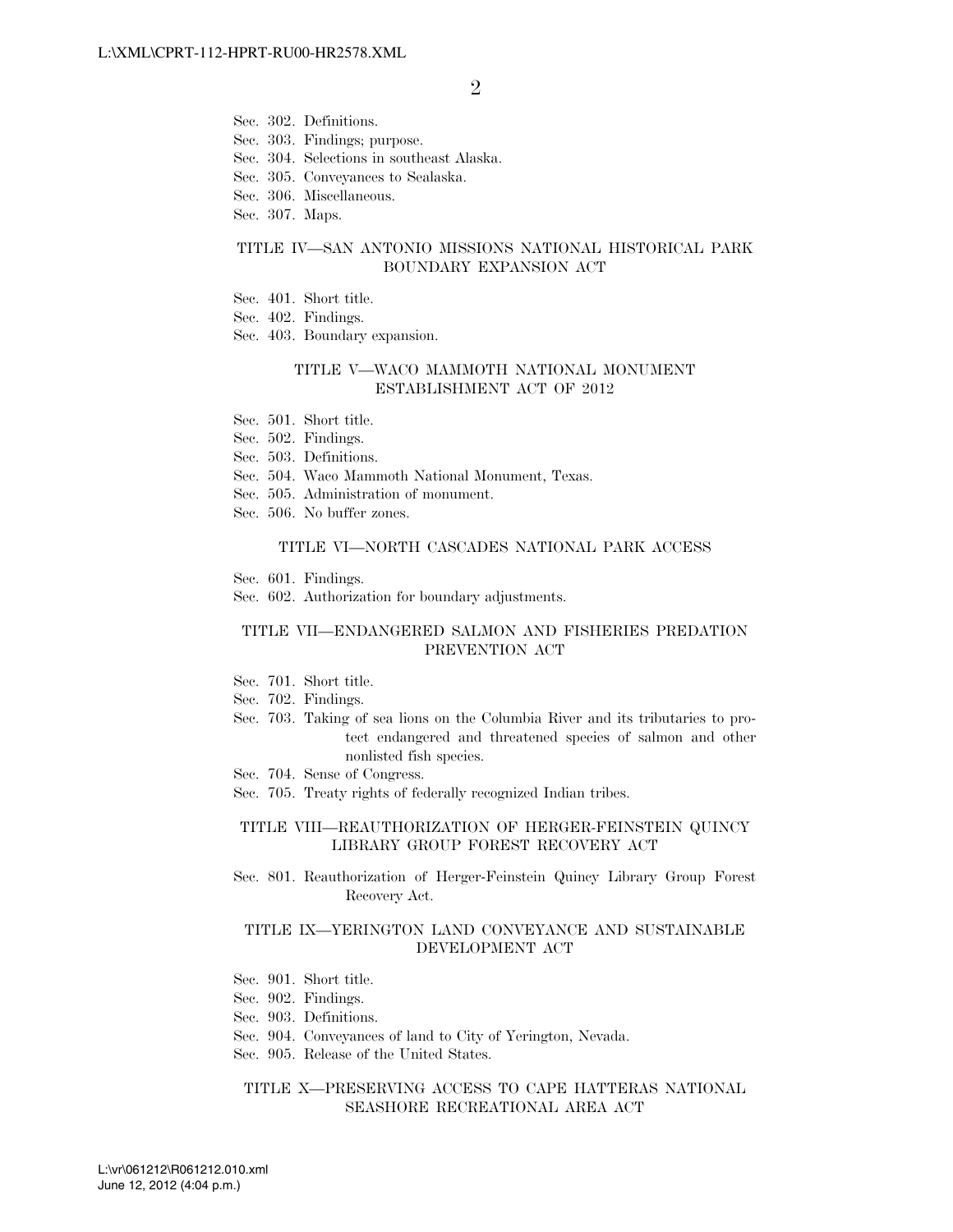- Sec. 1001. Short title.
- Sec. 1002. Reinstatement of Interim Management Strategy.
- Sec. 1003. Additional restrictions on access to Cape Hatteras National Seashore Recreational Area for species protection.
- Sec. 1004. Inapplicability of final rule and consent degree.

#### TITLE XI—GRAZING IMPROVEMENT ACT OF 2012

- Sec. 1101. Short title.
- Sec. 1102. Terms of grazing permits and leases.
- Sec. 1103. Renewal, transfer, and reissuance of grazing permits and leases.

#### TITLE XII—TARGET PRACTICE AND MARKSMANSHIP TRAINING SUPPORT ACT

- Sec. 1201. Short title.
- Sec. 1202. Findings; purpose.
- Sec. 1203. Definition of public target range.
- Sec. 1204. Amendments to Pittman-Robertson Wildlife Restoration Act.
- Sec. 1205. Limits on liability.
- Sec. 1206. Sense of Congress regarding cooperation.

#### TITLE XIII—CHESAPEAKE BAY ACCOUNTABILITY AND RECOVERY ACT OF 2012

- Sec. 1301. Short title.
- Sec. 1302. Chesapeake Bay Crosscut Budget.
- Sec. 1303. Adaptive Management Plan.
- Sec. 1304. Independent Evaluator for the Chesapeake Bay Program.
- Sec. 1305. Definitions.

#### TITLE XIV—NATIONAL SECURITY AND FEDERAL LANDS PROTECTION ACT

Sec. 1401. Short title.

Sec. 1402. Prohibition on impeding certain activities of U.S. Customs and Border Protection related to border security.

Sec. 1403. Sunset.

## 1 **TITLE I—LOWER MERCED RIVER**

#### 2 **SEC. 101. LOWER MERCED RIVER.**

3 (a) WILD AND SCENIC RIVERS ACT.—Section

- 4 3(a)(62)(B)(i) of the Wild and Scenic Rivers Act (16
- 5 U.S.C.  $1274(a)(62)$  is amended—
- 6 (1) by striking ''the normal maximum'' the first 7 place that it appears and all that follows through 8 ''April, 1990.'' and inserting the following: ''the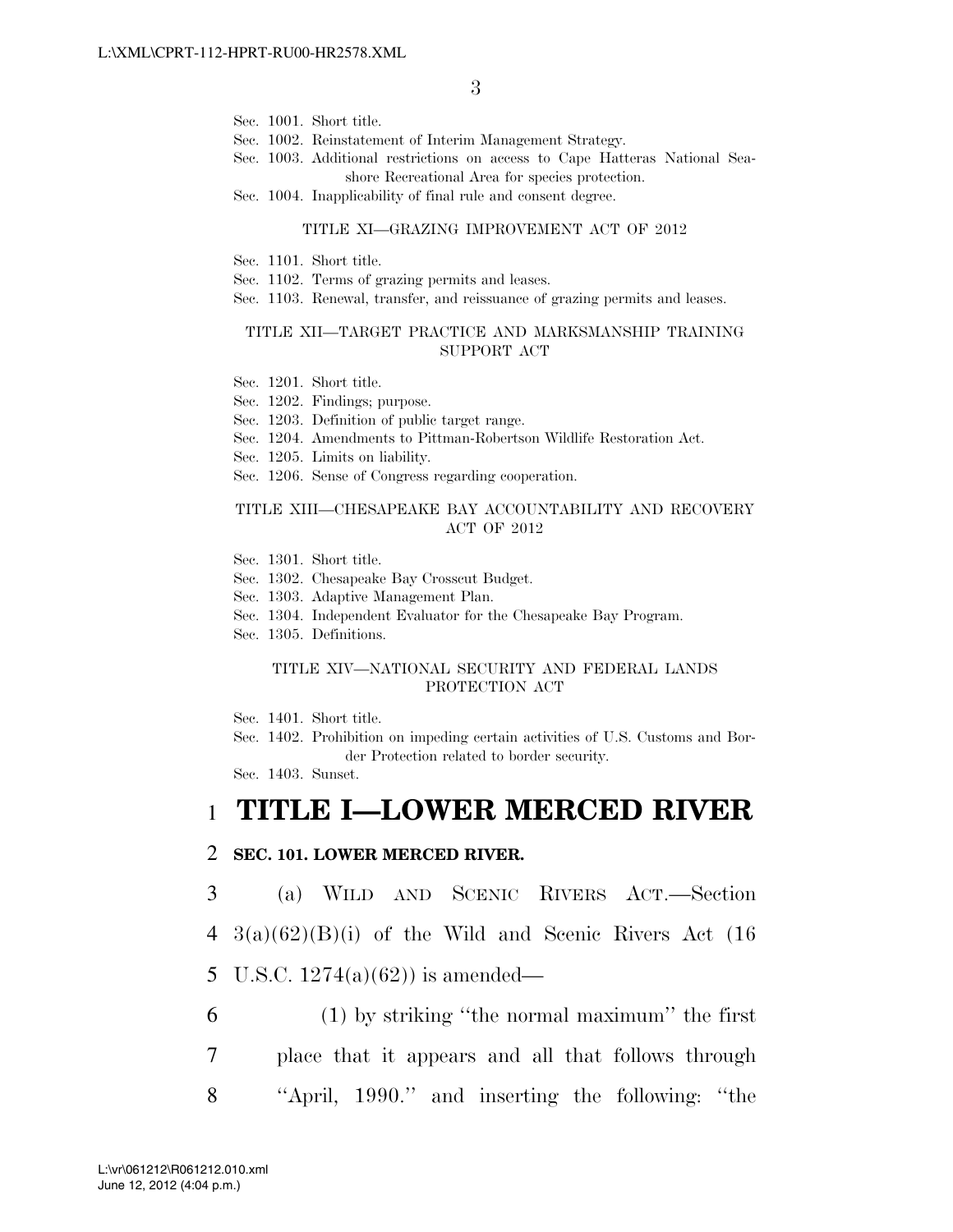| 1              | boundary of FERC Project No. 2179 as it existed      |
|----------------|------------------------------------------------------|
| 2              | on July 18, 2011, consisting of a point approxi-     |
| 3              | mately 2,480 feet downstream of the confluence with  |
| $\overline{4}$ | the North Fork of the Merced River, consisting of    |
| 5              | approximately 7.4 miles."; and                       |
| 6              | (2) by striking "the normal maximum operating        |
| 7              | pool water surface level of Lake McClure" the sec-   |
| 8              | ond time that it occurs and inserting "the boundary" |
| 9              | of FERC Project No. 2179 as it existed on July 18,   |
|                |                                                      |

 2011, consisting of a point approximately 2,480 feet downstream of the confluence with the North Fork of the Merced River''.

 (b) EXCHEQUER PROJECT.—Section 3 of Public Law 102–432 is amended by striking ''Act:'' and all that fol-lows through the period and inserting ''Act.''.

# **TITLE II—BONNEVILLE UNIT**

## **CLEAN HYDROPOWER FACILI-TATION ACT**

## **SEC. 201. SHORT TITLE.**

 This title may be cited as the ''Bonneville Unit Clean Hydropower Facilitation Act''.

## **SEC. 202. DIAMOND FORK SYSTEM DEFINED.**

 For the purposes of this title, the term ''Diamond Fork System'' means the facilities described in chapter 4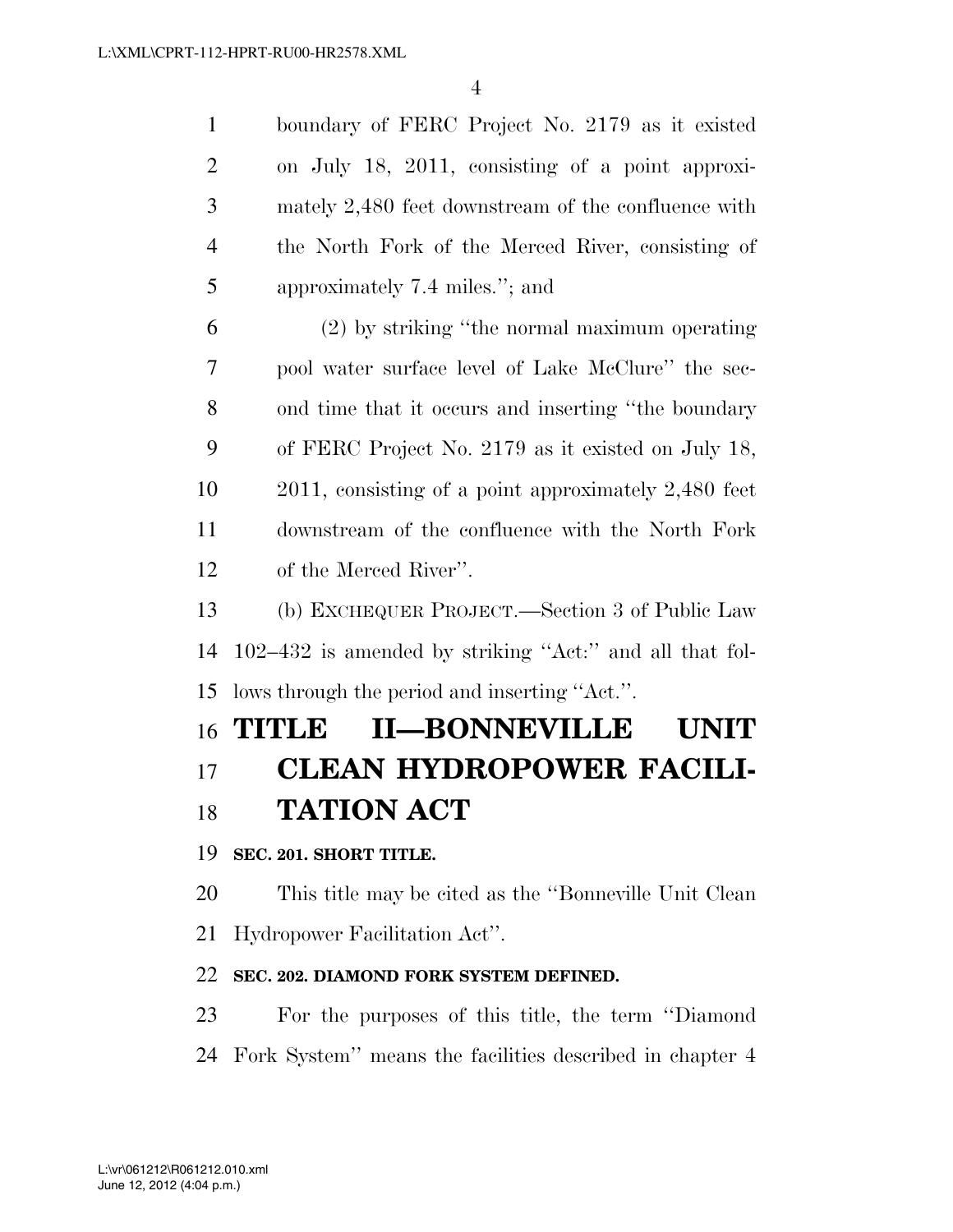of the October 2004 Supplement to the 1988 Definite Plan Report for the Bonneville Unit.

### **SEC. 203. COST ALLOCATIONS.**

 Notwithstanding any other provision of law, in order to facilitate hydropower development on the Diamond Fork System, the amount of reimbursable costs allocated to project power in Chapter 6 of the Power Appendix in the October 2004 Supplement to the 1988 Bonneville Unit Definite Plan Report, with regard to power development upstream of the Diamond Fork System, shall be consid- ered final costs as well as costs in excess of the total max- imum repayment obligation as defined in section 211 of the Central Utah Project Completion Act of 1992 (Public Law 102–575), and shall be subject to the same terms and conditions.

## **SEC. 204. NO PURCHASE OR MARKET OBLIGATION; NO COSTS ASSIGNED TO POWER.**

 Nothing in this title shall obligate the Western Area Power Administration to purchase or market any of the power produced by the Diamond Fork power plant and none of the costs associated with development of trans- mission facilities to transmit power from the Diamond Fork power plant shall be assigned to power for the pur-pose of Colorado River Storage Project ratemaking.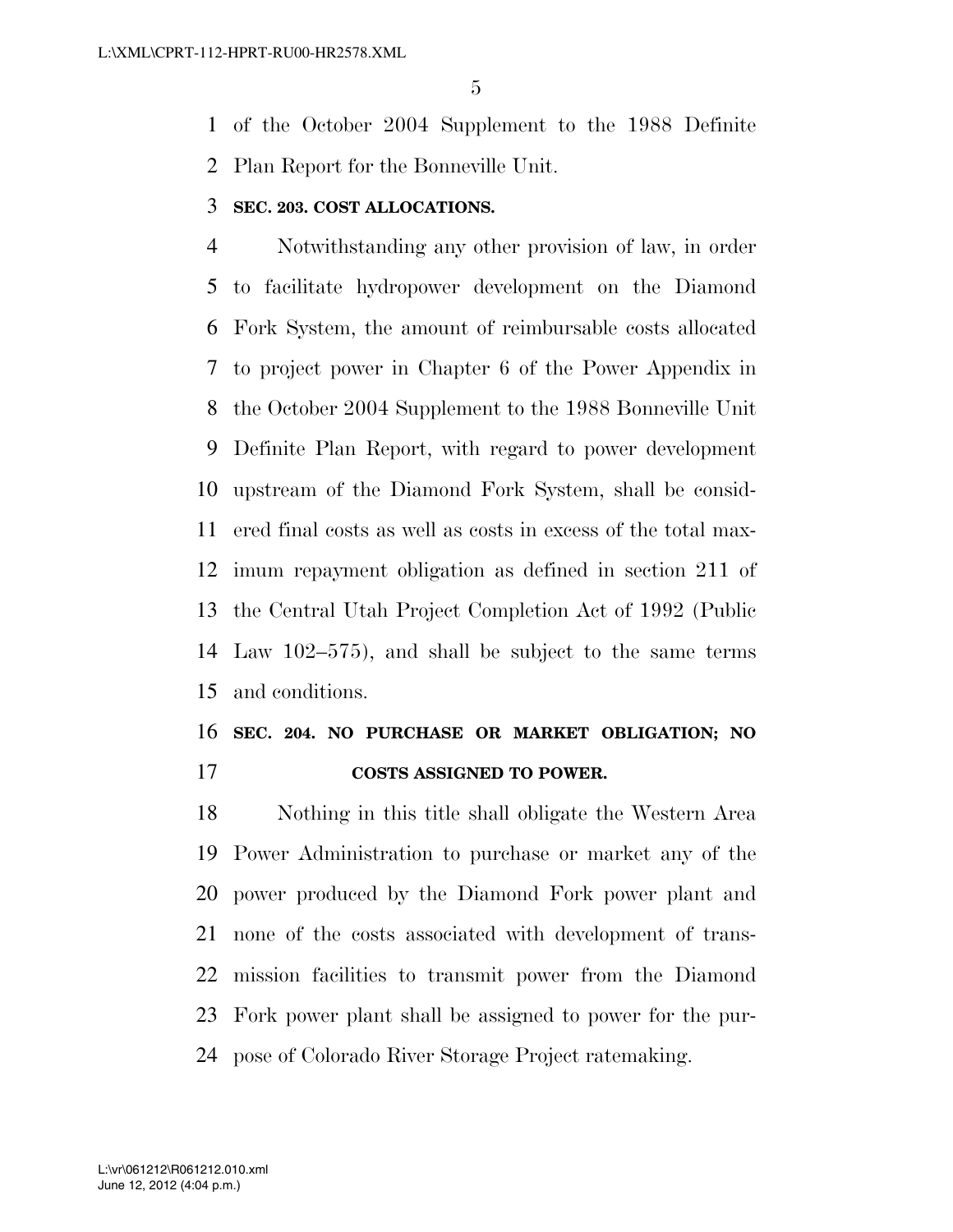### **SEC. 205. PROHIBITION ON TAX-EXEMPT FINANCING.**

 No facility for the generation or transmission of hy- droelectric power on the Diamond Fork System may be financed or refinanced, in whole or in part, with proceeds of any obligation—

 (1) the interest on which is exempt from the tax imposed under chapter 1 of the Internal Rev-enue Code of 1986, or

 (2) with respect to which credit is allowable under subpart I or J of part IV of subchapter A of chapter 1 of such Code.

## **SEC. 206. REPORTING REQUIREMENT.**

 If, 24 months after the date of the enactment of this title, hydropower production on the Diamond Fork System has not commenced, the Secretary of the Interior shall submit a report to the Committee on Natural Resources of the House of Representatives and the Committee on Energy and Natural Resources of the Senate stating this fact, the reasons such production has not yet commenced, and a detailed timeline for future hydropower production. **SEC. 207. PAYGO.** 

 The budgetary effects of this title, for the purpose of complying with the Statutory Pay-As-You-Go Act of 2010, shall be determined by reference to the latest state- ment titled ''Budgetary Effects of PAYGO Legislation'' for this title, submitted for printing in the Congressional

June 12, 2012 (4:04 p.m.) L:\vr\061212\R061212.010.xml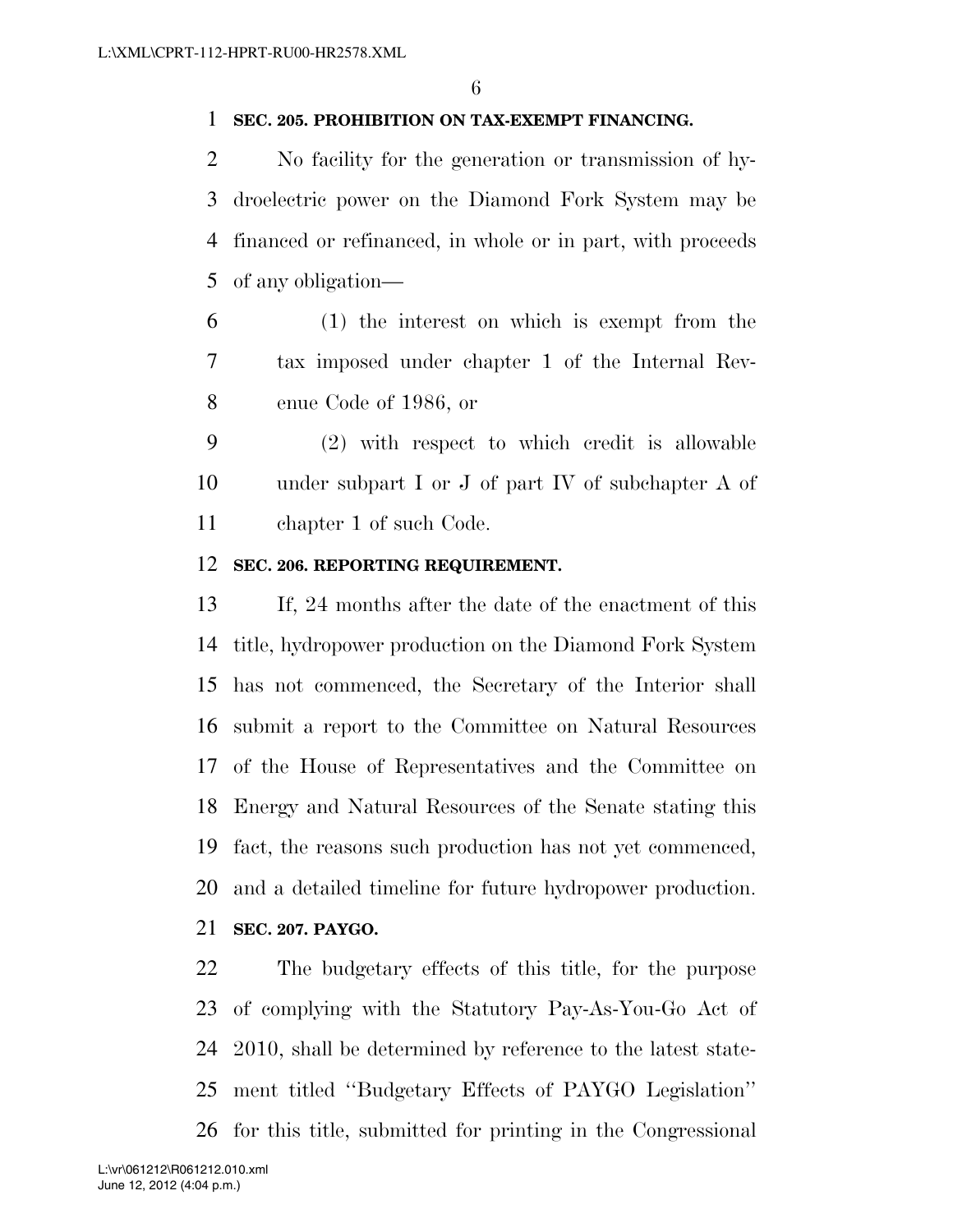Record by the Chairman of the House Budget Committee,

provided that such statement has been submitted prior to

the vote on passage.

## **SEC. 208. LIMITATION ON THE USE OF FUNDS.**

 The authority under the provisions of section 301 of the Hoover Power Plant Act of 1984 (Public Law 98–381; 42 U.S.C. 16421a) shall not be used to fund any study or construction of transmission facilities developed as a result of this title.

## **TITLE III—SOUTHEAST ALASKA NATIVE LAND ENTITLEMENT FINALIZATION AND JOBS PROTECTION ACT**

**SEC. 301. SHORT TITLE.** 

 This title may be cited as the ''Southeast Alaska Na- tive Land Entitlement Finalization and Jobs Protection Act''.

**SEC. 302. DEFINITIONS.** 

In this title:

 (1) CONSERVATION SYSTEM UNIT.—The term ''conservation system unit'' has the meaning given the term in section 102 of the Alaska National In-terest Lands Conservation Act (16 U.S.C. 3102).

 (2) SEALASKA.—The term ''Sealaska'' means the Sealaska Corporation, a Regional Native Cor-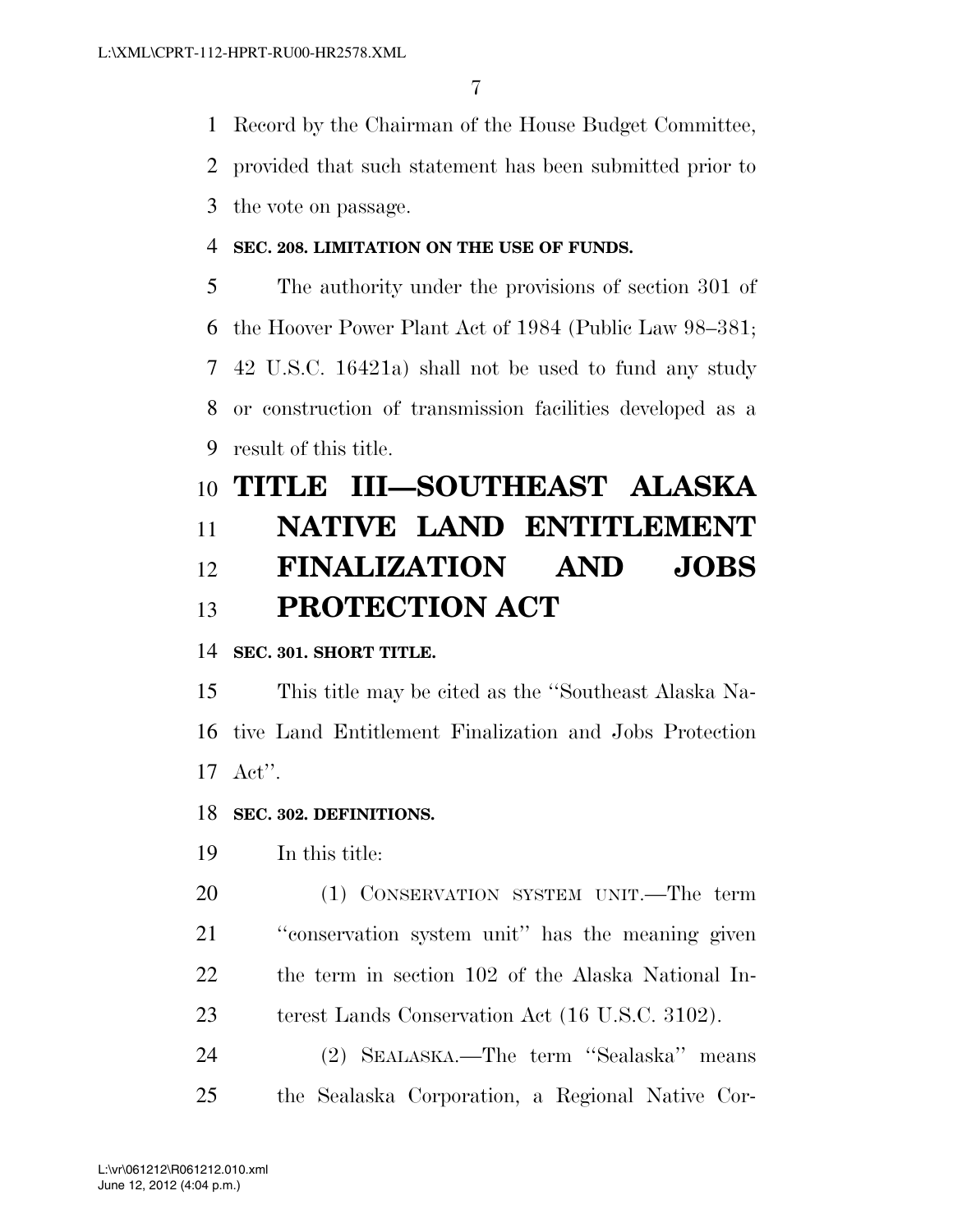| $\mathbf{1}$   | poration created under the Alaska Native Claims        |
|----------------|--------------------------------------------------------|
| $\overline{2}$ | Settlement Act (43 U.S.C. 1601 et seq.).               |
| 3              | (3) SECRETARY.—The term "Secretary" means              |
| $\overline{4}$ | the Secretary of the Interior.                         |
| 5              | SEC. 303. FINDINGS; PURPOSE.                           |
| 6              | (a) FINDINGS.—Congress finds that—                     |
| 7              | $(1)(A)$ in 1971, Congress enacted the Alaska          |
| 8              | Native Claims Settlement Act (43 U.S.C. 1601 et        |
| 9              | seq.) to recognize and settle the aboriginal claims of |
| 10             | Alaska Natives to land historically used by Alaska     |
| 11             | Natives for traditional, cultural, and spiritual pur-  |
| 12             | poses; and                                             |
| 13             | (B) that Act declared that the land settlement         |
| 14             | "should be accomplished rapidly, with certainty, in    |
| 15             | conformity with the real economic and social needs     |
| 16             | of Natives";                                           |
| 17             | (2) the Alaska Native Claims Settlement Act            |
| 18             | $(43 \text{ U.S.C. } 1601 \text{ et seq.})$ —          |
| 19             | (A) authorized the distribution of approxi-            |
| 20             | mately $$1,000,000,000$ and $44,000,000$ acres of      |
| 21             | land to Alaska Natives; and                            |
| 22             | (B) provided for the establishment of Na-              |
| 23             | tive Corporations to receive and manage the            |
| 24             | funds and that land to meet the cultural, social,      |
| 25             | and economic needs of Native shareholders;             |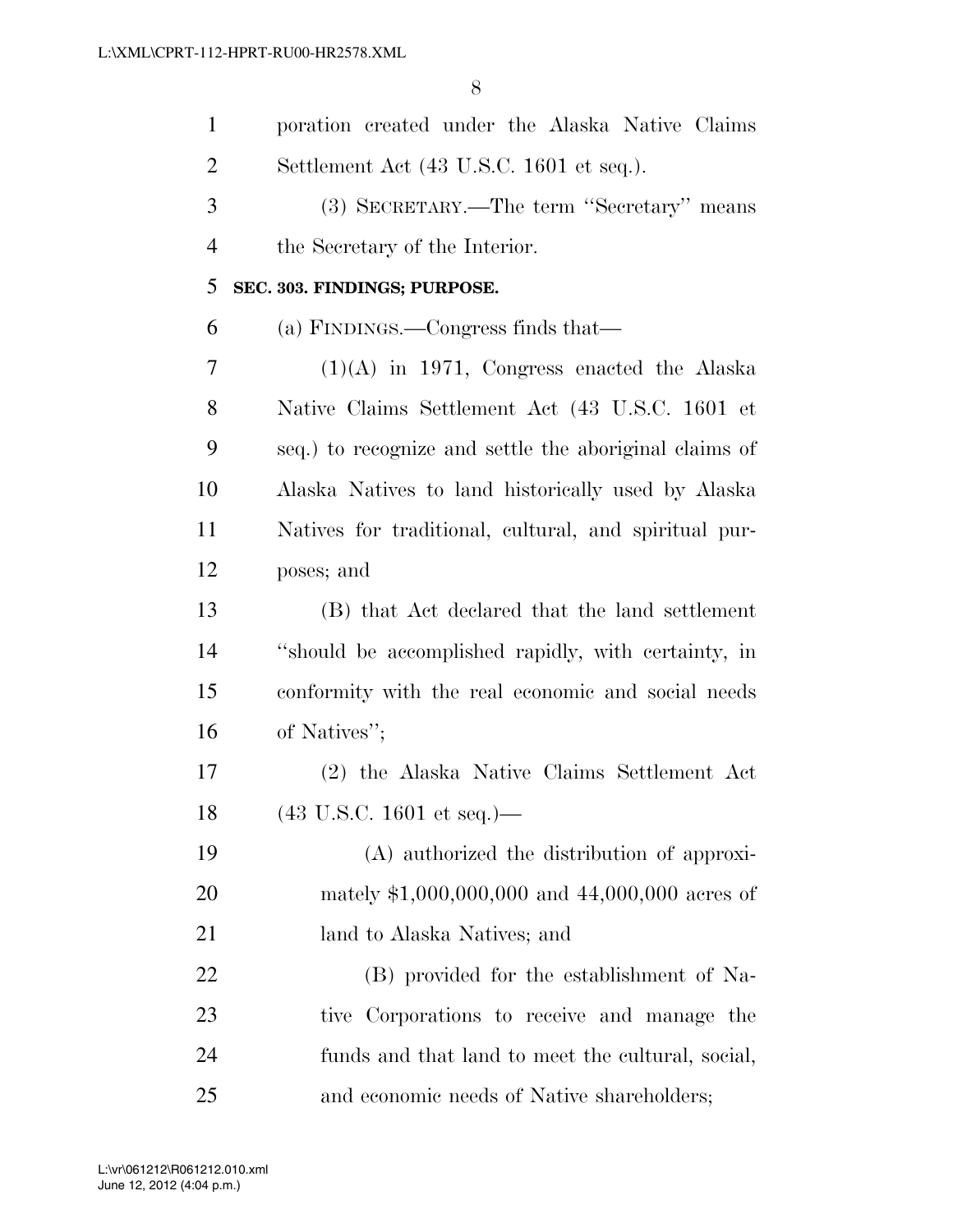(3) under section 12 of the Alaska Native Claims Settlement Act (43 U.S.C. 1611), each Re- gional Corporation, other than Sealaska (the Re- gional Corporation for southeast Alaska), was au- thorized to receive a share of land based on the pro- portion that the number of Alaska Native share- holders residing in the region of the Regional Cor- poration bore to the total number of Alaska Native shareholders, or the relative size of the area to which the Regional Corporation had an aboriginal land claim bore to the size of the area to which all Re-gional Corporations had aboriginal land claims;

 (4)(A) Sealaska, the Regional Corporation for southeast Alaska, 1 of the Regional Corporations with the largest number of Alaska Native share- holders, with more than 21 percent of all original Alaska Native shareholders, received less than 1 per- cent of the lands set aside for Alaska Natives, and received no land under section 12 of the Alaska Na-20 tive Claims Settlement Act (43 U.S.C. 1611);

 (B) the Tlingit and Haida Indian Tribes of Alaska was 1 of the entities representing the Alaska Natives of southeast Alaska before the date of enact- ment of the Alaska Native Claims Settlement Act (43 U.S.C. 1601 et seq.); and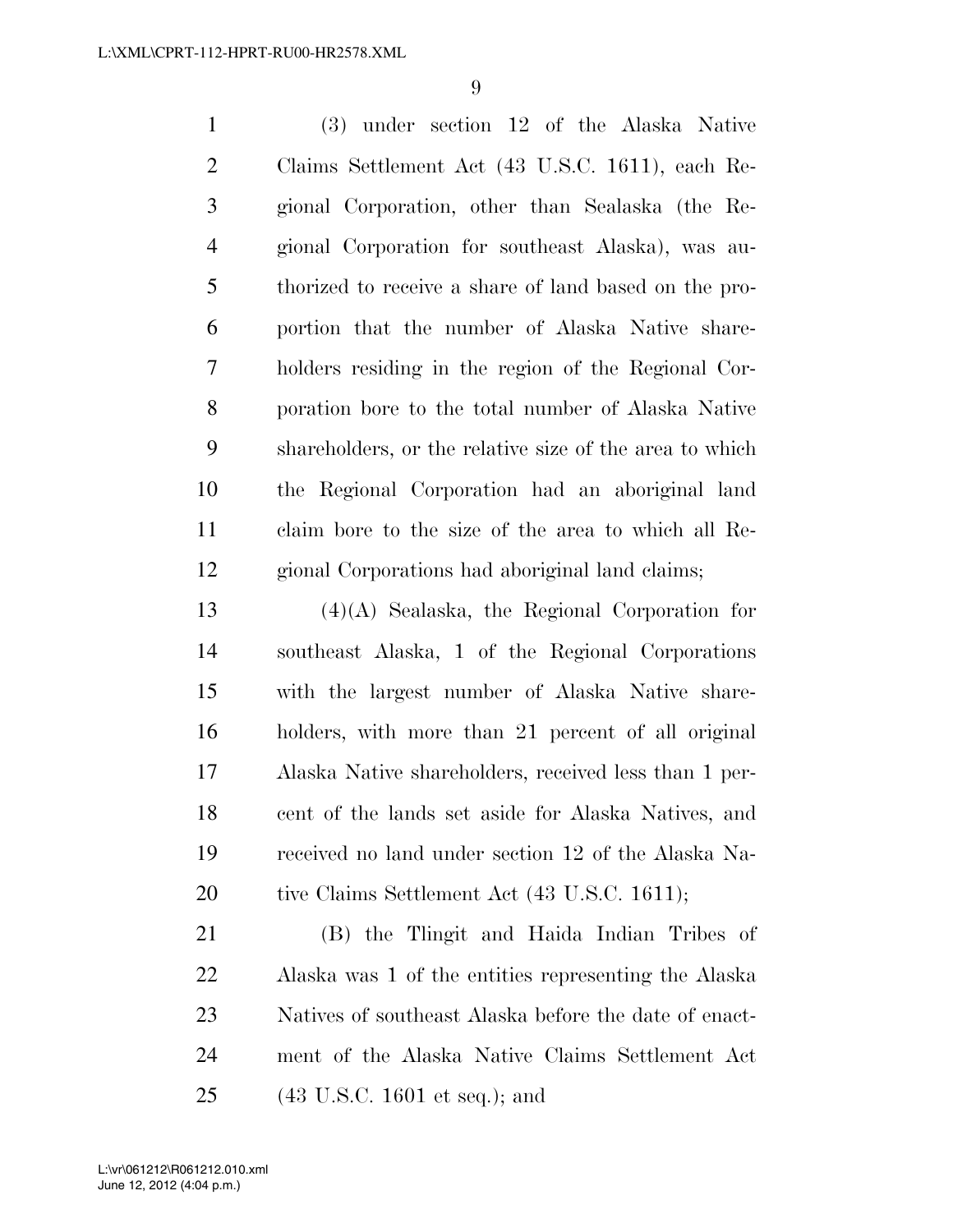| $\mathbf{1}$   | (C) Sealaska did not receive land in proportion        |
|----------------|--------------------------------------------------------|
| $\overline{2}$ | to the number of Alaska Native shareholders, or in     |
| 3              | proportion to the size of the area to which Sealaska   |
| $\overline{4}$ | had an aboriginal land claim, in part because of a     |
| 5              | United States Court of Claims cash settlement to       |
| 6              | the Tlingit and Haida Indian Tribes of Alaska in       |
| 7              | 1968 for land previously taken to create the Tongass   |
| 8              | National Forest and Glacier Bay National Monu-         |
| 9              | ment;                                                  |
| 10             | $(5)$ the 1968 Court of Claims cash settlement         |
| 11             | of $$7,500,000$ did not—                               |
| 12             | (A) adequately compensate the Alaska Na-               |
| 13             | tives of southeast Alaska for the significant          |
| 14             | quantity of land and resources lost as a result        |
| 15             | of the creation of the Tongass National Forest         |
| 16             | and Glacier Bay National Monument or other             |
| 17             | losses of land and resources; or                       |
| 18             | (B) justify the significant disparate treat-           |
| 19             | ment of Sealaska under the Alaska Native               |
| 20             | Claims Settlement Act (43 U.S.C. 1611) in              |
| 21             | 1971;                                                  |
| 22             | $(6)(A)$ while each other Regional Corporation         |
| 23             | received a significant quantity of land under sections |
| 24             | 12 and 14 of the Alaska Native Claims Settlement       |
| 25             | Act (43 U.S.C. 1611, 1613), Sealaska only received     |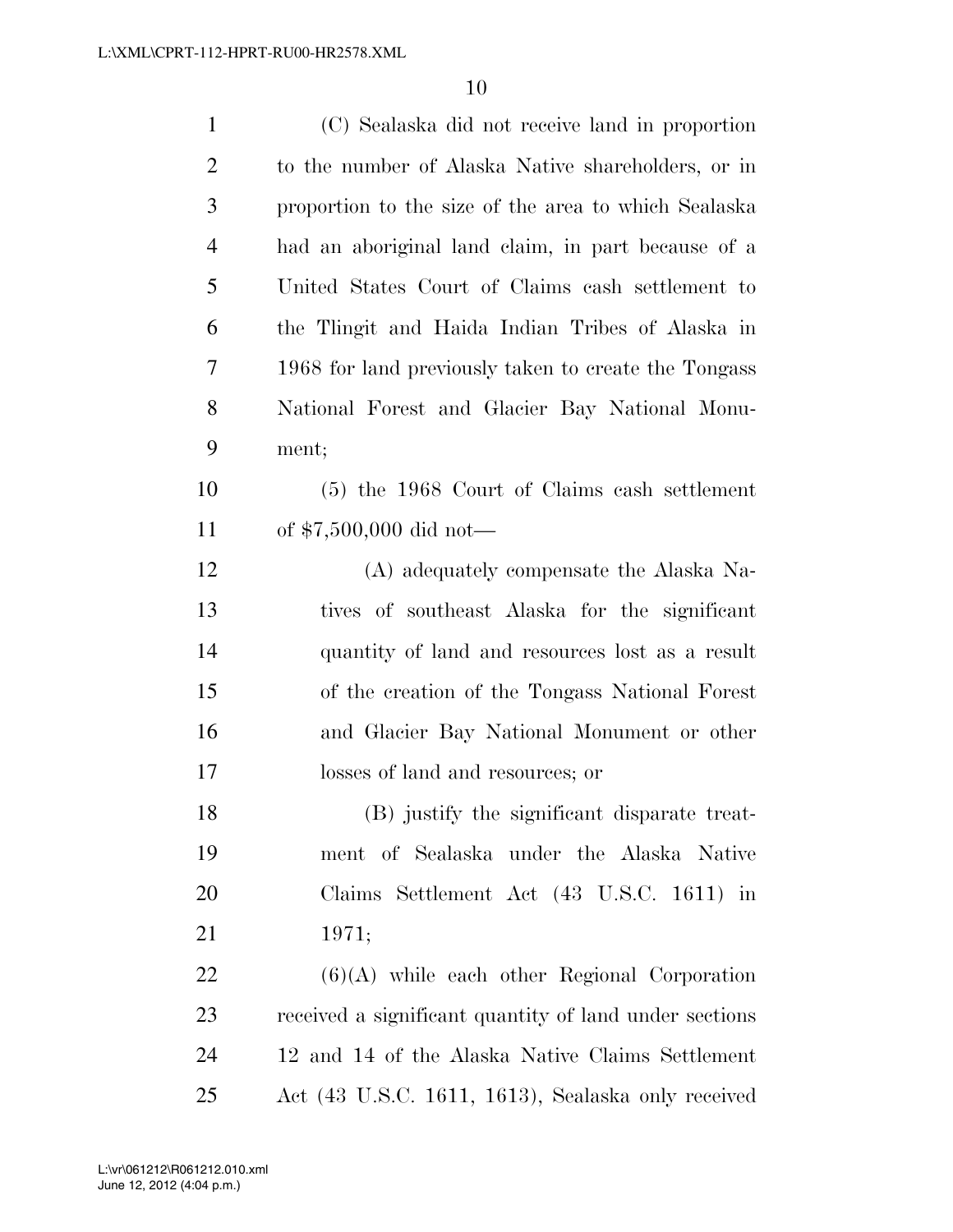land under section 14(h) of that Act (43 U.S.C. 2  $1613(h)$ ;

 (B) section 14(h) of the Alaska Native Claims Settlement Act (43 U.S.C. 1613(h)) authorized the Secretary to withdraw and convey 2,000,000-acres of ''unreserved and unappropriated'' public lands in Alaska from which Alaska Native selections could be made for historic sites, cemetery sites, Urban Cor- poration land, Native group land, and Native Allot-ments;

 (C) under section 14(h)(8) of the Alaska Native Claims Settlement Act (43 U.S.C. 1613(h)(8)), after selections are made under paragraphs (1) through (7) of that section, the land remaining in the 2,000,000-acre land pool is allocated based on the proportion that the original Alaska Native share- holder population of a Regional Corporation bore to the original Alaska Native shareholder population of all Regional Corporations;

 (D) the only Native land entitlement of Sealaska derives from a proportion of leftover land remaining from the 2,000,000-acre land pool, esti- mated as of the date of enactment of this Act at ap-proximately 1,700,000 acres;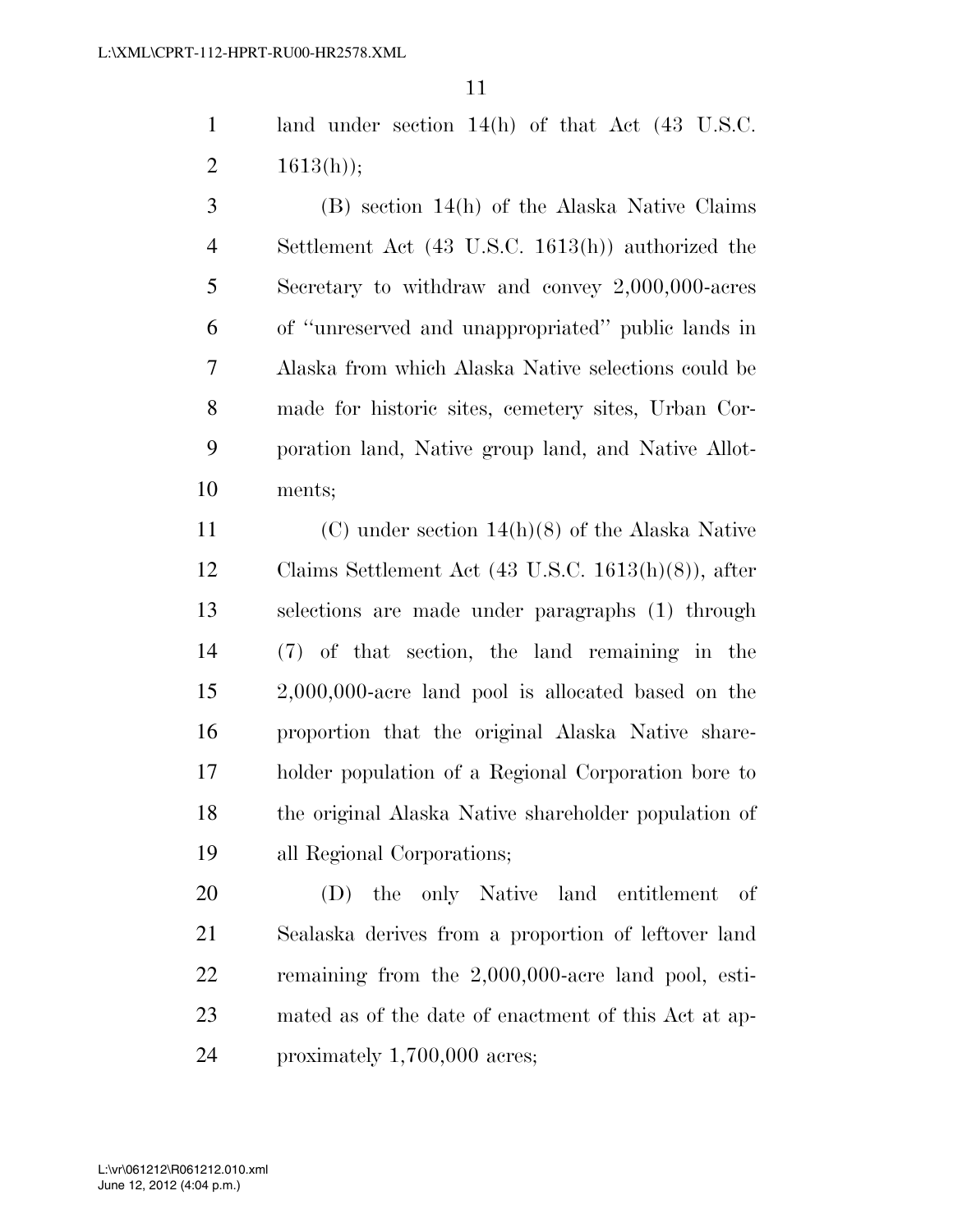(E) because at the time of enactment of the Alaska Native Claims Settlement Act (43 U.S.C. 1601 et seq.) all public land in the Tongass National Forest had been reserved for purposes of creating the national forest, the Secretary was not able to withdraw any public land in the Tongass National Forest for selection by and conveyance to Sealaska;

 (F) at the time of enactment of the Alaska Na- tive Claims Settlement Act (43 U.S.C. 1601 et seq.) other public lands in southeast Alaska not located in the Tongass National Forest were not suitable for selection by and conveyance to Sealaska because such lands were located in Glacier Bay National Monument, were included in a withdrawal effected 15 pursuant to section  $17(d)(2)$  of that Act (43 U.S.C.  $1616(d)(2)$  and slated to become part of the Wrangell-St. Elias National Park, or essentially con-sisted of mountain tops;

 (G) Sealaska in 1975 requested that Congress amend the Alaska Native Claims Settlement Act (43 U.S.C. 1601 et seq.) to permit the Regional Cor- poration to select lands inside of the withdrawal areas established for southeast Alaska Native vil- lages under section 16 of that Act (43 U.S.C. 1615); and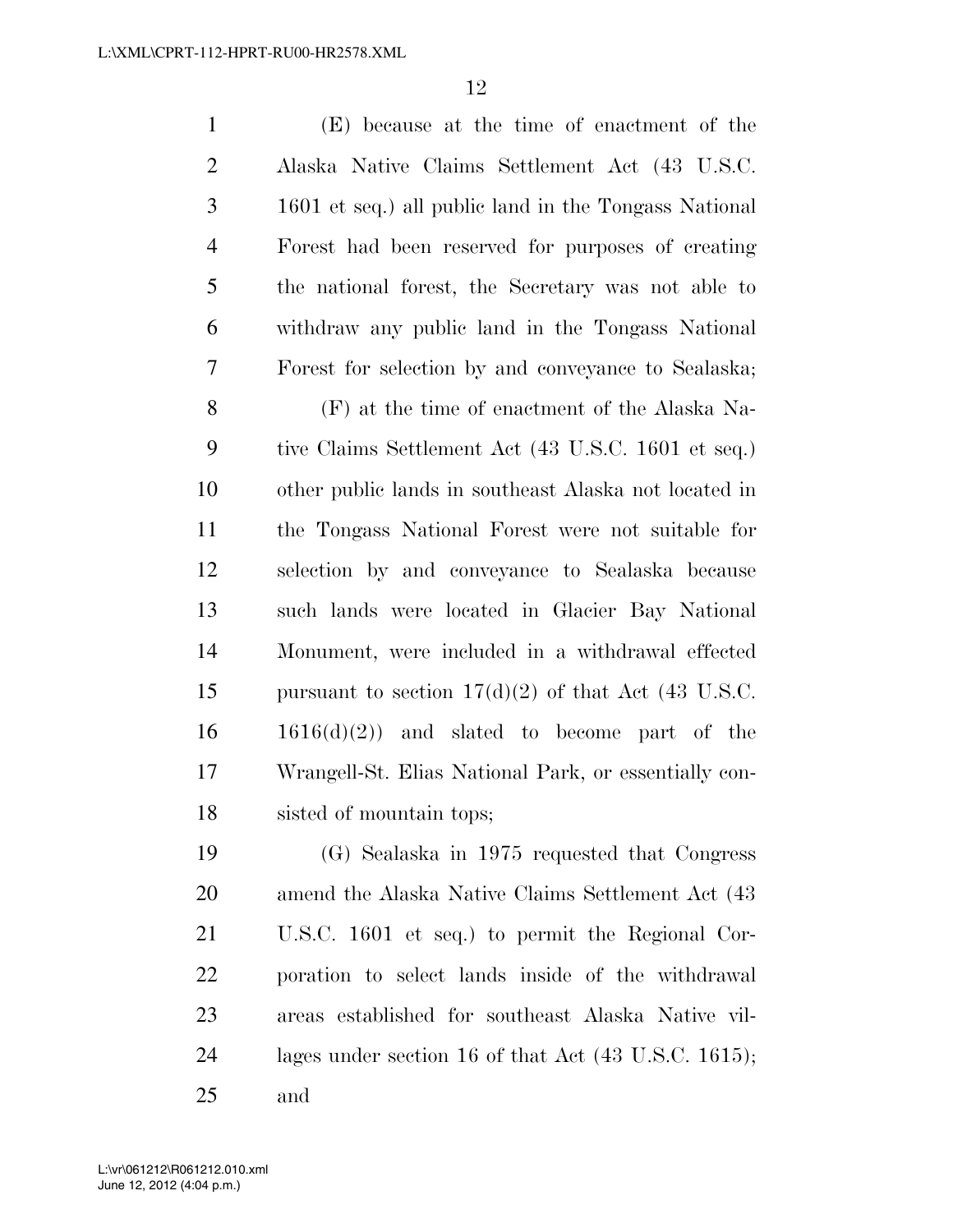| $\mathbf{1}$   | $(H)$ in 1976, Congress amended section 16 of          |
|----------------|--------------------------------------------------------|
| $\overline{2}$ | the Alaska Native Claims Settlement Act (43 U.S.C.     |
| 3              | 1615) to allow Sealaska to select lands under section  |
| $\overline{4}$ | $14(h)(8)$ of that Act (43 U.S.C. 1613(h)(8)) from     |
| 5              | land located inside, rather than outside, the with-    |
| 6              | drawal areas established for southeast Alaska Native   |
| 7              | villages;                                              |
| 8              | (7) the 10 Alaska Native village withdrawal            |
| 9              | areas in southeast Alaska surround the Alaska Na-      |
| 10             | communities of Yakutat, Hoonah, Angoon,<br>tive        |
| 11             | Kake, Kasaan, Klawock, Craig, Hydaburg, Klukwan,       |
| 12             | and Saxman;                                            |
| 13             | $(8)(A)$ the existing conveyance requirements of       |
| 14             | the Alaska Native Claims Settlement Act (43 U.S.C.     |
| 15             | 1601 et seq.) for southeast Alaska limit the land eli- |
| 16             | gible for conveyance to Sealaska to the original with- |
| 17             | drawal areas surrounding 10 Alaska Native villages     |
| 18             | in southeast Alaska, which precludes Sealaska from     |
| 19             | selecting land located—                                |
| 20             | (i) in any withdrawal area established for             |
| 21             | the Urban Corporations for Sitka and Juneau,           |
| 22             | Alaska; or                                             |
| 23             | (ii) outside the 10 Alaska Native village              |

withdrawal areas; and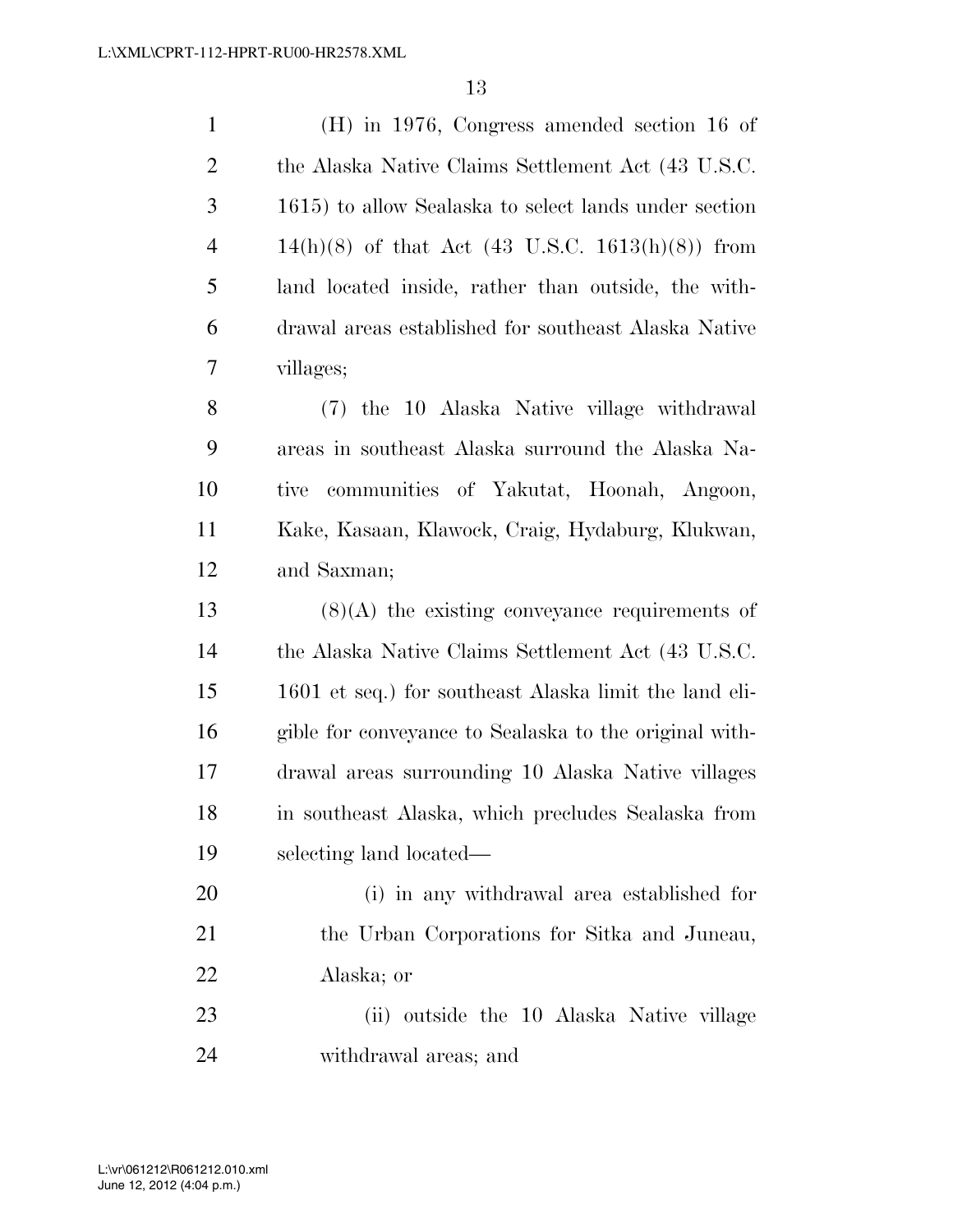| $\mathbf{1}$   | (B)<br>unlike other Regional Corporations,             |
|----------------|--------------------------------------------------------|
| $\overline{c}$ | Sealaska is not authorized to request land located     |
| 3              | outside the withdrawal areas described in subpara-     |
| $\overline{4}$ | $graph(A)$ if the withdrawal areas are insufficient to |
| 5              | complete the land entitlement of Sealaska under the    |
| 6              | Alaska Native Claims Settlement Act (43 U.S.C.         |
| 7              | 1601 et seq.);                                         |
| 8              | $(9)(A)$ the deadline for applications for selection   |
| 9              | of cemetery sites and historic places on land outside  |
| 10             | withdrawal areas established under section 14 of the   |
| 11             | Alaska Native Claims Settlement Act (43 U.S.C.         |
| 12             | 1613) was July 1, 1976;                                |
| 13             | $(B)(i)$ as of that date, the Bureau of Land           |
| 14             | Management notified Sealaska that the total entitle-   |
| 15             | ment of Sealaska would be approximately 200,000        |
| 16             | acres; and                                             |
| 17             | (ii) Sealaska made entitlement allocation deci-        |
| 18             | sions for cultural sites and economic development      |
| 19             | sites based on that original estimate; and             |
| 20             | $(C)$ as a result of the Alaska Land Transfer Ac-      |
| 21             | celeration Act (Public Law 108-452; 118 Stat.          |
| 22             | 3575) and subsequent related determinations and        |
| 23             | actions of the Bureau of Land Management, it be-       |
| 24             | came clear within the last decade that Sealaska will   |
| 25             | receive significantly more than 200,000 acres pursu-   |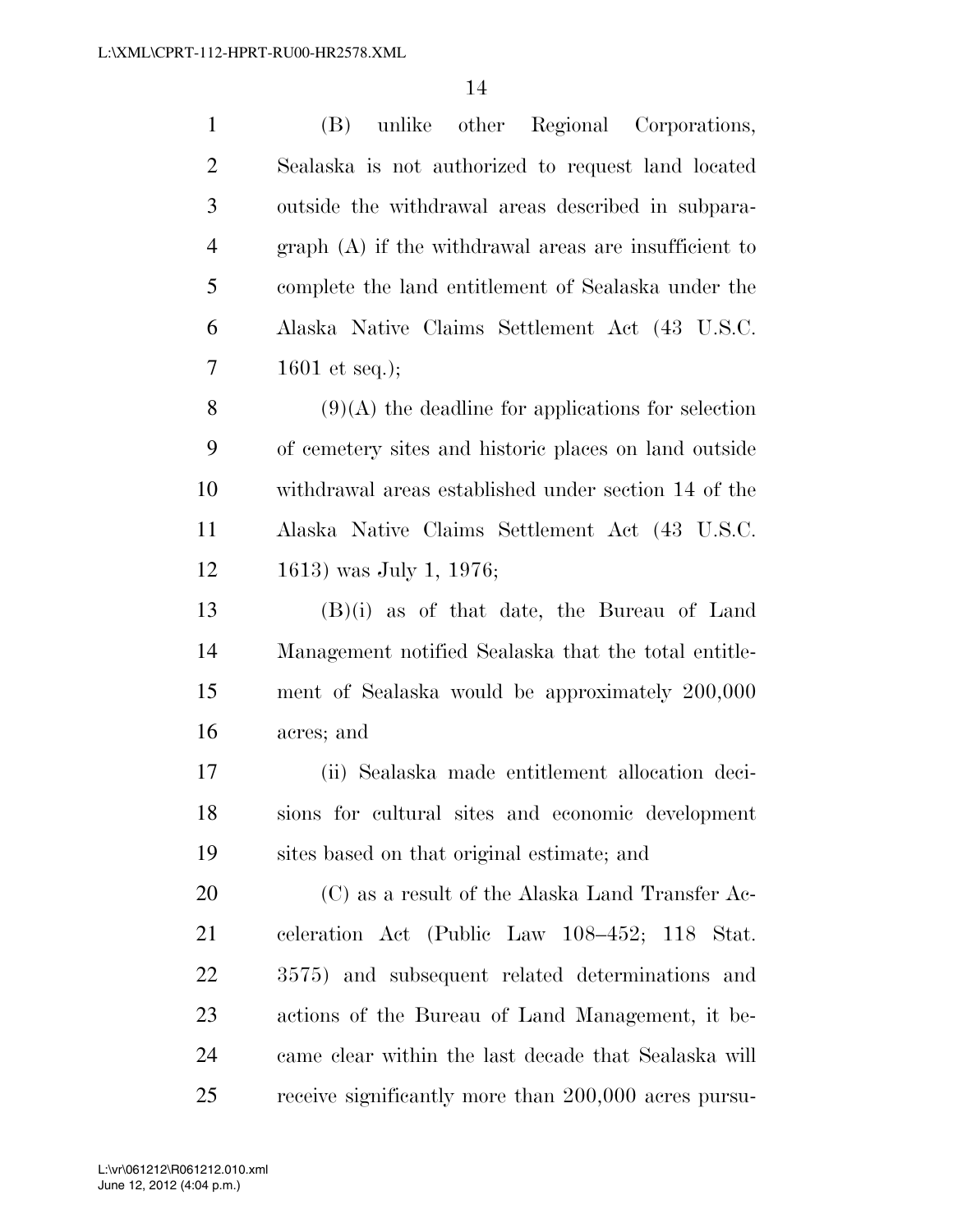| ant to the Alaska Native Claims Settlement Act (43) |
|-----------------------------------------------------|
| U.S.C. $1601$ et seq.);                             |

 (10) in light of the revised Bureau of Land Management estimate of the total number of acres that Sealaska will receive pursuant to the Alaska Native Claims Settlement Act (43 U.S.C. 1601 et seq.), and in consultation with Members of Alaska's congressional delegation, Sealaska and its share- holders believe that it is appropriate to allocate more of the entitlement of Sealaska to—

 (A) the acquisition of places of sacred, cul-tural, traditional, and historical significance;

 (B) the acquisition of sites with traditional and recreational use value and sites suitable for renewable energy development; and

 (C) the acquisition of lands that are not within the watersheds of Native and non-Native communities and are suitable economically and environmentally for natural resource develop-ment;

 $(11)(A)$  pursuant to section  $11(a)(1)$  of the Alaska Native Claims Settlement Act (43 U.S.C.  $23 \t1610(a)(1)$ , Sealaska was not authorized to select under section 14(h)(1) of that Act (43 U.S.C. 1613(h)(1)) any site within Glacier Bay National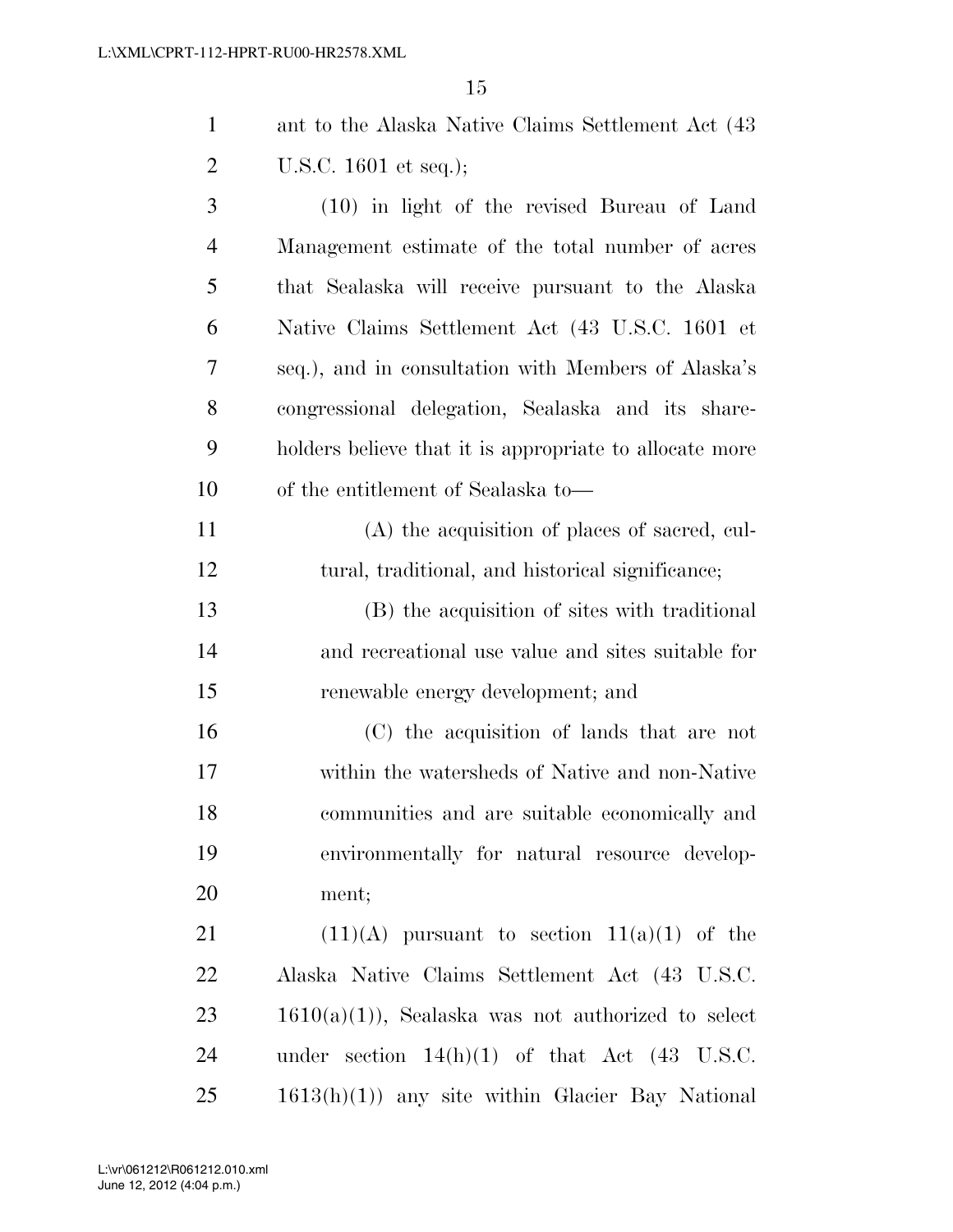Park, despite the abundance of cultural sites within 2 that Park;

 (B) Sealaska seeks cooperative agreements to ensure that cultural sites within Glacier Bay Na- tional Park are subject to cooperative management by Sealaska, Village and Urban Corporations, and federally recognized tribes with ties to the cultural sites and history of the Park; and

 (C) Congress recognizes that there is an exist- ing Memorandum of Understanding (MOU) between the Park Service and the Hoonah Indian Associa- tion, and does not intend to circumvent the MOU; rather the intent is to ensure that this and similar mechanisms for cooperative management in Glacier Bay are required by law;

 (12)(A) the cemetery sites and historic places conveyed to Sealaska pursuant to section 14(h)(1) of 18 the Alaska Native Claims Settlement Act (43 U.S.C. 1613(h)(1)) are subject to a restrictive covenant not required by the Alaska Native Claims Settlement Act (43 U.S.C. 1601 et seq.) that hinders the ability of Sealaska to use the sites for cultural, educational, or research purposes for Alaska Natives and others;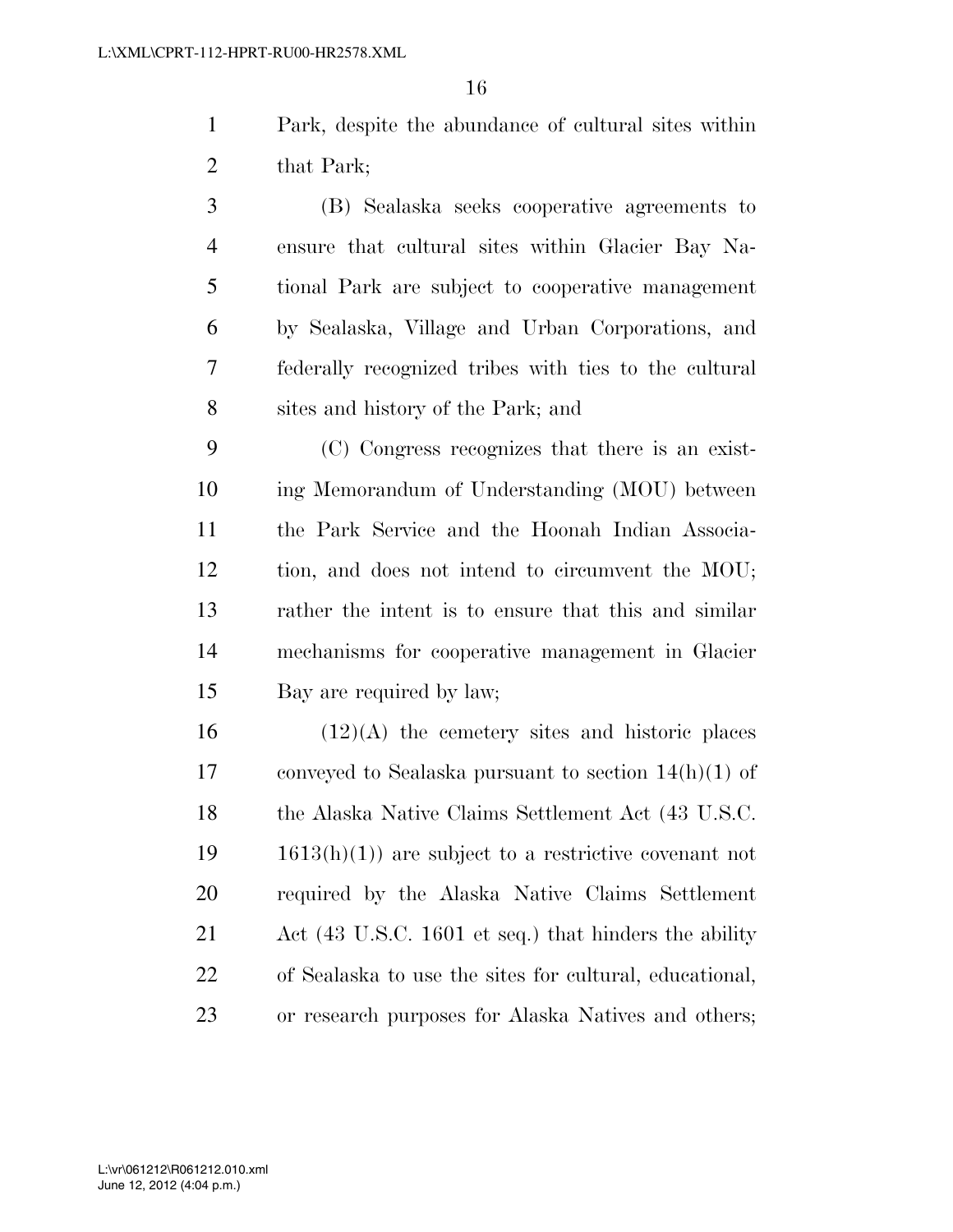| $\mathbf{1}$   | (B) historic sites managed by the Forest Serv-              |
|----------------|-------------------------------------------------------------|
| $\overline{2}$ | ice are not subject to the limitations referred to in       |
| 3              | subparagraph $(A)$ ; and                                    |
| $\overline{4}$ | (C) Alaska Natives of southeast Alaska should               |
| 5              | be permitted to use cemetery sites and historic             |
| 6              | places in a manner that is—                                 |
| 7              | (i) consistent with the sacred, cultural, tra-              |
| 8              | ditional, or historic nature of the site; and               |
| 9              | (ii) not inconsistent with the management                   |
| 10             | plans for adjacent public land;                             |
| 11             | $(13)$ 44 percent $(820,000 \text{ acres})$ of the 10 Alas- |
| 12             | ka Native village withdrawal areas established under        |
| 13             | the Alaska Native Claims Settlement Act (43 U.S.C.          |
| 14             | 1601 et seq.) described in paragraphs $(7)$ and $(8)$       |
| 15             | are composed of salt water and not available for se-        |
| 16             | lection;                                                    |
| 17             | $(14)$ of land subject to the selection rights of           |
| 18             | Sealaska, 110,000 acres are encumbered by guber-            |
| 19             | natorial consent requirements under the Alaska Na-          |
| <b>20</b>      | tive Claims Settlement Act (43 U.S.C. 1601 et seq.);        |
| 21             | $(15)$ in each withdrawal area, there exist factors         |
| 22             | that limit the ability of Sealaska to select sufficient     |
| 23             | land, and, in particular, economically viable land, to      |
| 24             | fulfill the land entitlement of Sealaska, including         |
| 25             | factors such as—                                            |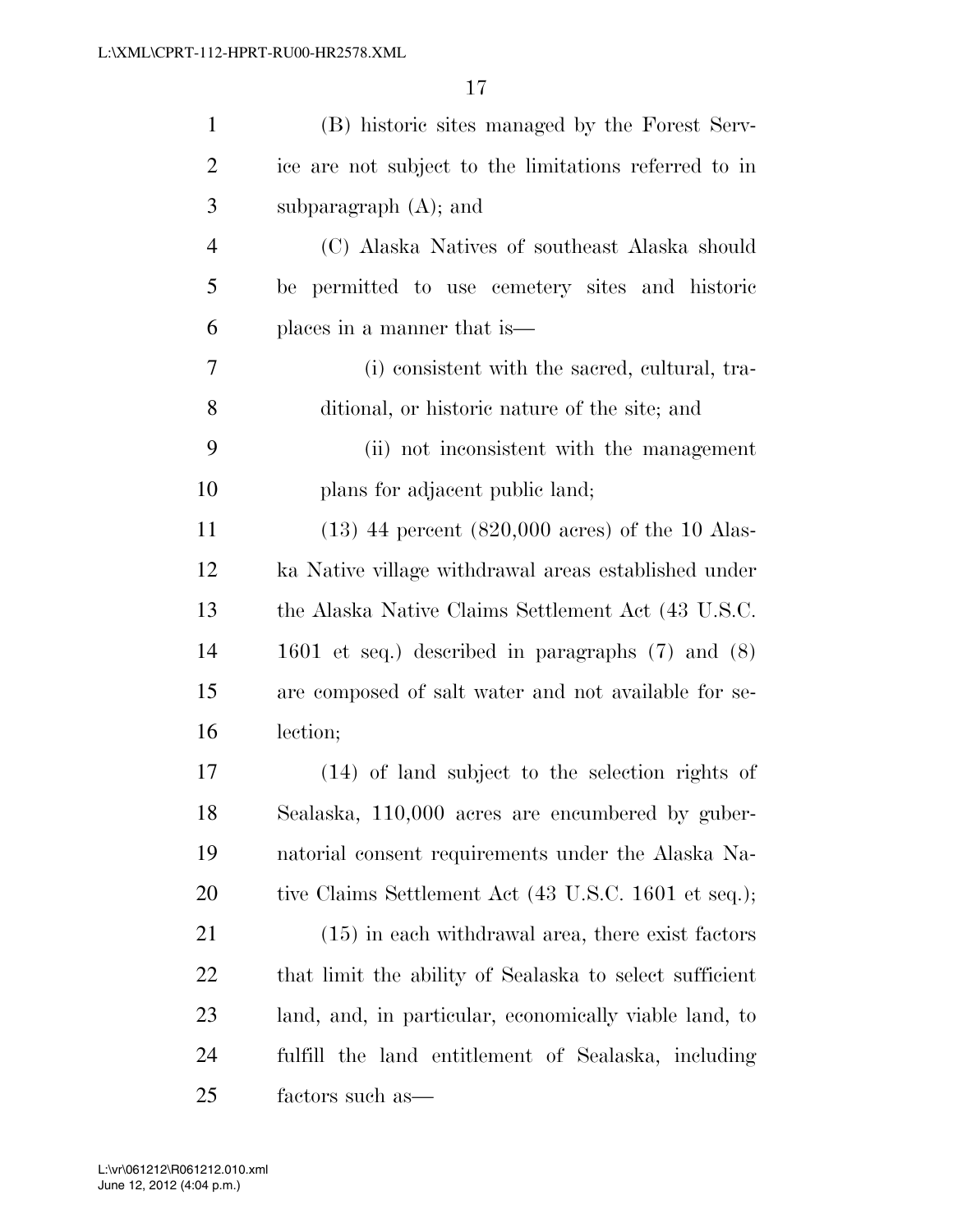| $\mathbf{1}$   | (A) with respect to the Yakutat withdrawal      |
|----------------|-------------------------------------------------|
| $\overline{2}$ | area-                                           |
| 3              | (i) 46 percent of the area is salt              |
| $\overline{4}$ | water;                                          |
| 5              | (ii) 10 sections $(6,400 \text{ acres})$ around |
| 6              | the Situk Lake were restricted from selec-      |
| 7              | tion, with no consideration provided for the    |
| 8              | restriction; and                                |
| 9              | $(iii)(I)$ 70,000 acres are subject to a        |
| 10             | gubernatorial consent requirement before        |
| 11             | selection; and                                  |
| 12             | (II) Sealaska received no consider-             |
| 13             | ation with respect to the consent restric-      |
| 14             | tion;                                           |
| 15             | (B) with respect to the Hoonah withdrawal       |
| 16             | area, 51 percent of the area is salt water;     |
| 17             | (C) with respect to the Angoon withdrawal       |
| 18             | $area$ —                                        |
| 19             | (i) $120,000$ acres of the area is salt         |
| 20             | water;                                          |
| 21             | (ii) Sealaska received no consideration         |
| 22             | regarding the prohibition on selecting land     |
| 23             | from the 80,000 acres located within the        |
| 24             | Admiralty Island National Monument; and         |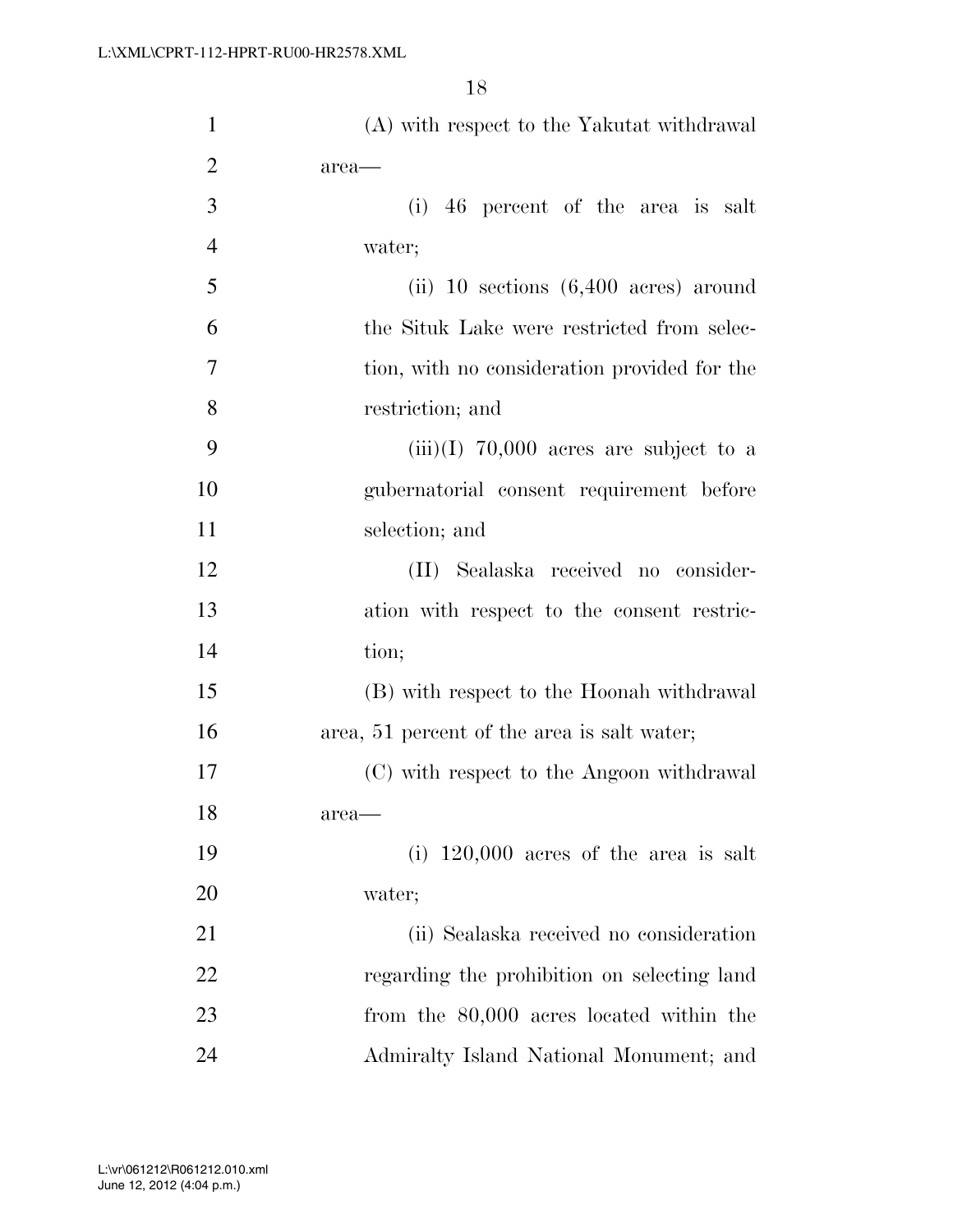| $\mathbf{1}$   | $(iii)(I)$ the Village Corporation for       |
|----------------|----------------------------------------------|
| $\overline{2}$ | Angoon was allowed to select land located    |
| 3              | outside the withdrawal area on Prince of     |
| $\overline{4}$ | Wales Island, subject to the condition that  |
| 5              | the Village Corporation shall not select     |
| 6              | land located on Admiralty Island; but        |
| 7              | (II) no alternative land adjacent to         |
| 8              | the out-of-withdrawal land of the Village    |
| 9              | Corporation was made available for selec-    |
| 10             | tion by Sealaska;                            |
| 11             | (D) with respect to the Kake withdrawal      |
| 12             | area-                                        |
| 13             | (i) 64 percent of the area is salt           |
| 14             | water; and                                   |
| 15             | (ii) extensive timber harvesting by the      |
| 16             | Forest Service occurred in the area before   |
| 17             | 1971 that significantly reduced the value    |
| 18             | of land available for selection by, and con- |
| 19             | veyance to, Sealaska;                        |
| 20             | (E) with respect to the Kasaan withdrawal    |
| 21             | area-                                        |
| 22             | (i) $54$ percent of the area is salt         |
| 23             | water; and                                   |
| 24             | (ii) the Forest Service previously har-      |
| 25             | vested in the area;                          |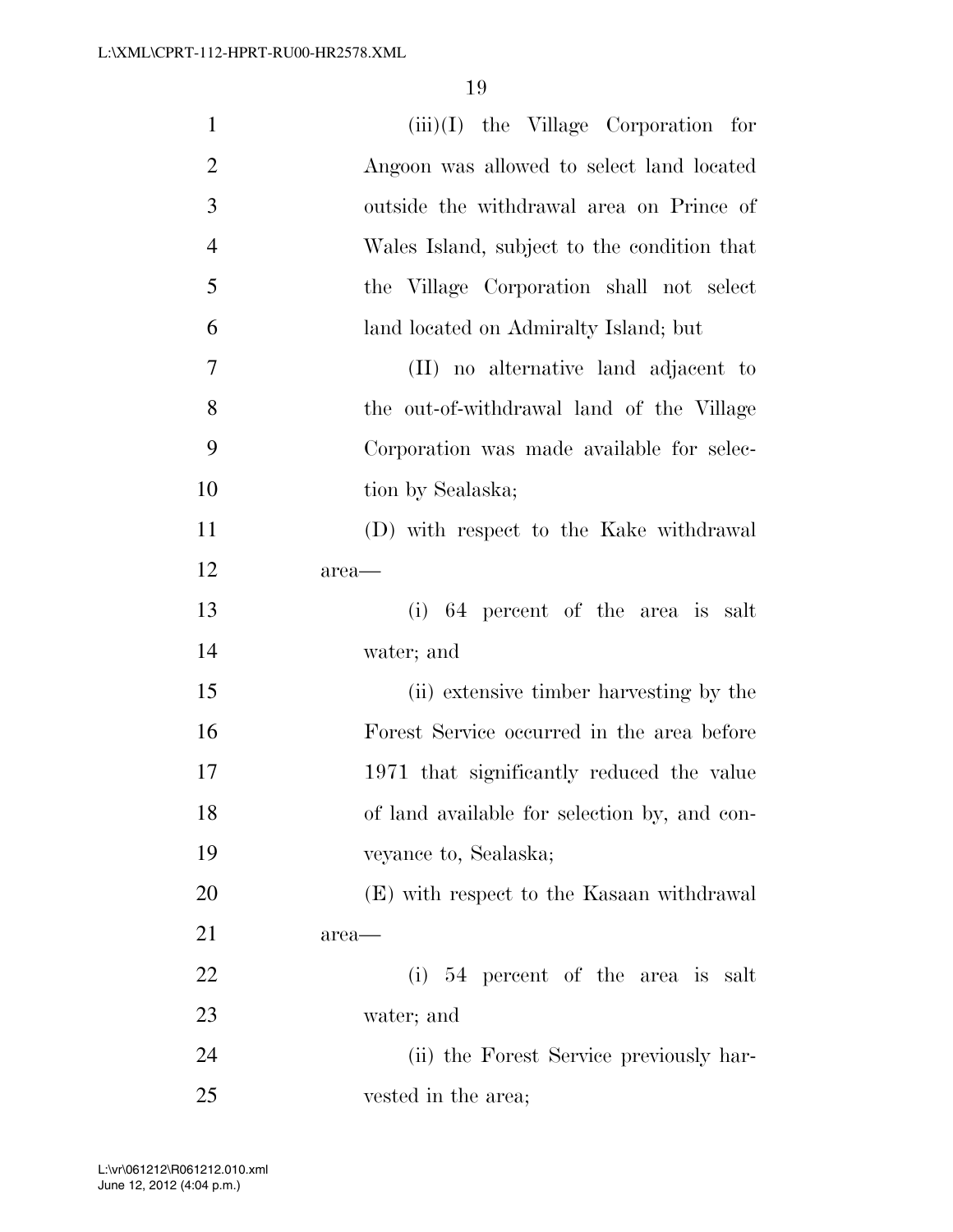| $\mathbf{1}$   | (F) with respect to the Klawock with-            |
|----------------|--------------------------------------------------|
| $\overline{2}$ | drawal area—                                     |
| 3              | (i) the area consists of only $5 \text{ town}$   |
| 4              | ships, as compared to the usual withdrawal       |
| 5              | area of 9 townships, because of the prox-        |
| 6              | imity of the Klawock withdrawal area to          |
| 7              | the Village of Craig, which reduces the se-      |
| 8              | lection area by $92,160$ acres; and              |
| 9              | (ii) the Klawock and Craig withdrawal            |
| 10             | areas are 35 percent salt water;                 |
| 11             | (G) with respect to the Craig withdrawal         |
| 12             | area, the withdrawal area consists of only 6     |
| 13             | townships, as compared to the usual withdrawal   |
| 14             | area of 9 townships, because of the proximity of |
| 15             | the Craig withdrawal area to the Village of      |
| 16             | Klawock, which reduces the selection area by     |
| 17             | $69,120$ acres;                                  |
| 18             | (H) with respect to the Hydaburg with-           |
| 19             | drawal area—                                     |
| 20             | (i) 36 percent of the area is salt               |
| 21             | water; and                                       |
| 22             | (ii) Sealaska received no consideration          |
| 23             | under the Haida Land Exchange Act of             |
| 24             | 1986 (Public Law No. 99–664; 100 Stat.           |
| 25             | 4303) for relinquishing selection rights to      |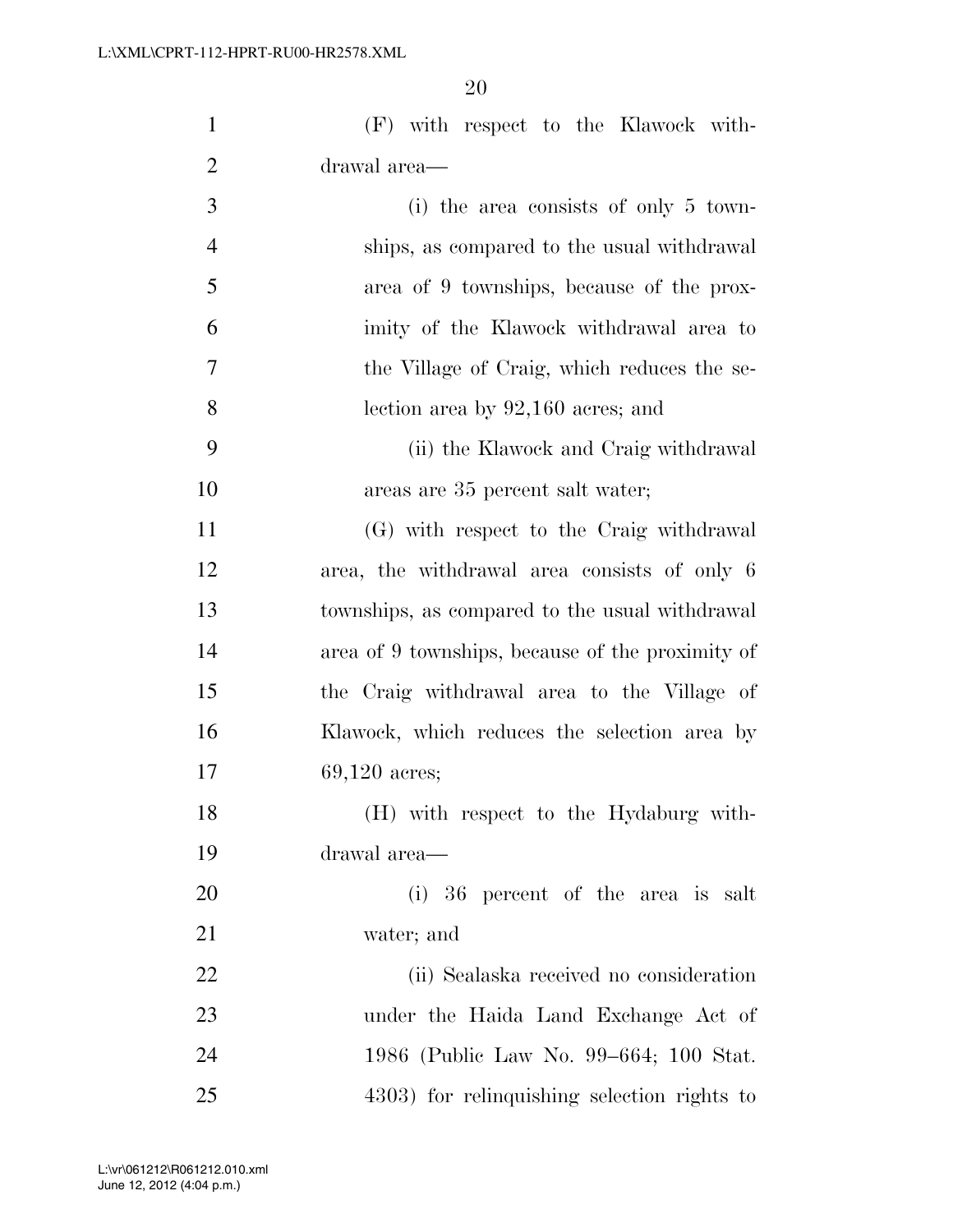| $\mathbf{1}$   | land within the withdrawal area that the   |
|----------------|--------------------------------------------|
| $\overline{2}$ | Haida Corporation exchanged to the For-    |
| 3              | est Service;                               |
| $\overline{4}$ | (I) with respect to the Klukwan withdrawal |
| 5              | area-                                      |
| 6              | (i) 27 percent of the area is salt         |
| 7              | water; and                                 |
| 8              | (ii) the withdrawal area is only $70,000$  |
| 9              | acres, as compared to the usual withdrawal |
| 10             | area of 207,360 acres, which reduces the   |
| 11             | selection area by 137,360 acres; and       |
| 12             | (J) with respect to the Saxman withdrawal  |
| 13             | area-                                      |
| 14             | 29 percent of the area is salt<br>(i)      |
| 15             | water;                                     |
| 16             | (ii) Sealaska received no consideration    |
| 17             | for the 50,576 acres within the withdrawal |
| 18             | area adjacent to the first-class city of   |
| 19             | Ketchikan that were excluded from selec-   |
| 20             | tion;                                      |
| 21             | (iii) Sealaska received no consider-       |
| 22             | ation with respect to the 1977 amendment   |
| 23             | to the Alaska Native Claims Settlement     |
| 24             | Act (43 U.S.C. 1601 et seq.) requiring gu- |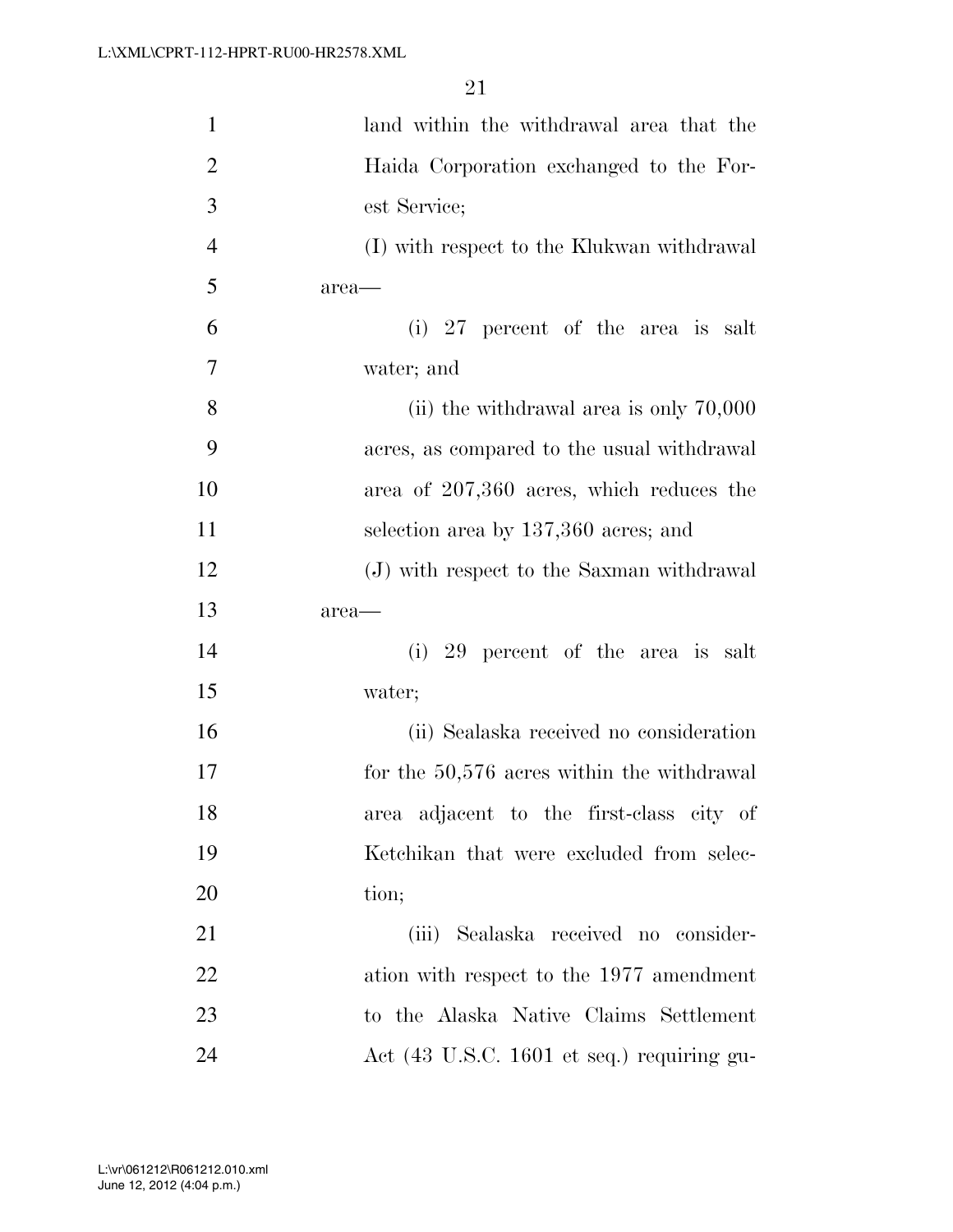| $\mathbf{1}$   | bernatorial consent for selection of 58,000         |
|----------------|-----------------------------------------------------|
| $\overline{2}$ | acres in that area; and                             |
| 3              | $(iv)$ 23,888 acres are located within              |
| 4              | the Annette Island Indian Reservation for           |
| 5              | the Metlakatla Indian Tribe and are not             |
| 6              | available for selection;                            |
| 7              | $(16)$ the selection limitations and guidelines ap- |
| 8              | plicable to Sealaska under the Alaska Native Claims |
| 9              | Settlement Act (43 U.S.C. 1601 et seq.)—            |
| 10             | (A) are inequitable and inconsistent with           |
| 11             | the purposes of that Act because there is insuf-    |
| 12             | ficient land remaining in the withdrawal areas      |
| 13             | to meet the traditional, cultural, and socio-       |
| 14             | economic needs of the shareholders of Sealaska;     |
| 15             | and                                                 |
| 16             | (B) make it difficult for Sealaska to se-           |
| 17             | $let$ —                                             |
| 18             | (i) places of sacred, cultural, tradi-              |
| 19             | tional, and historical significance;                |
| 20             | (ii) sites with traditional and recre-              |
| 21             | ation use value and sites suitable for re-          |
| 22             | newable energy development; and                     |
| 23             | (iii) lands that meet the real economic             |
| 24             | needs of the shareholders of Sealaska;              |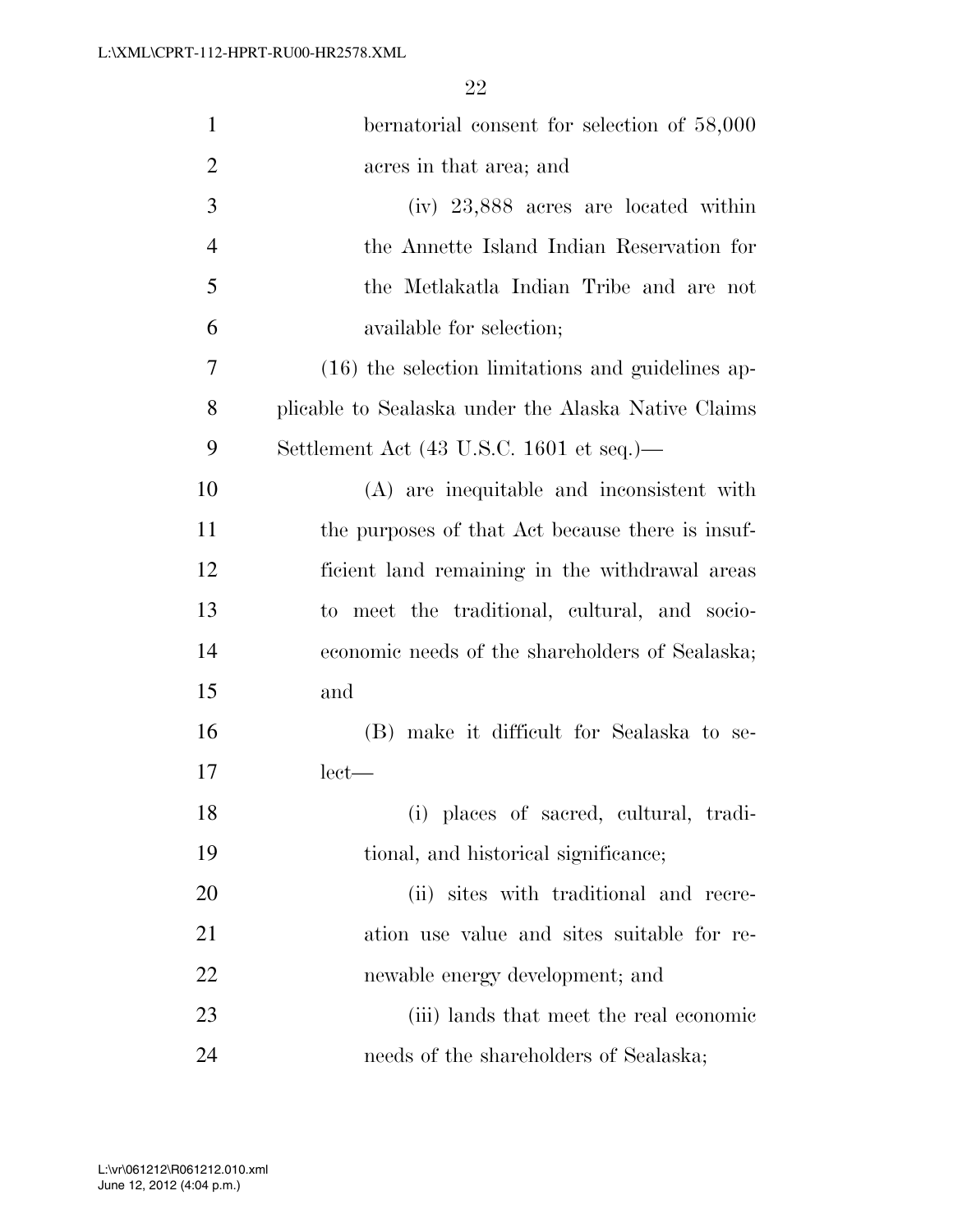(17) unless Sealaska is allowed to select land outside designated withdrawal areas in southeast Alaska, Sealaska will not be able to—

 (A) complete the land entitlement selec- tions of Sealaska under the Alaska Native Claims Settlement Act (43 U.S.C. 1601 et seq.) in a manner that meets the cultural, social, and economic needs of Native shareholders;

 (B) avoid land selections in watersheds that are the exclusive drinking water supply for regional communities, support world class salm- on streams, have been identified as important habitat, or would otherwise be managed by the Forest Service as roadless and old growth forest reserves;

 (C) secure ownership of places of sacred, cultural, traditional, and historical importance to the Alaska Natives of southeast Alaska; and (D) continue to support forestry jobs and economic opportunities for Alaska Natives and other residents of rural southeast Alaska;

 (18)(A) the rate of unemployment in southeast Alaska exceeds the statewide rate of unemployment on a non-seasonally adjusted basis;

June 12, 2012 (4:04 p.m.) L:\vr\061212\R061212.010.xml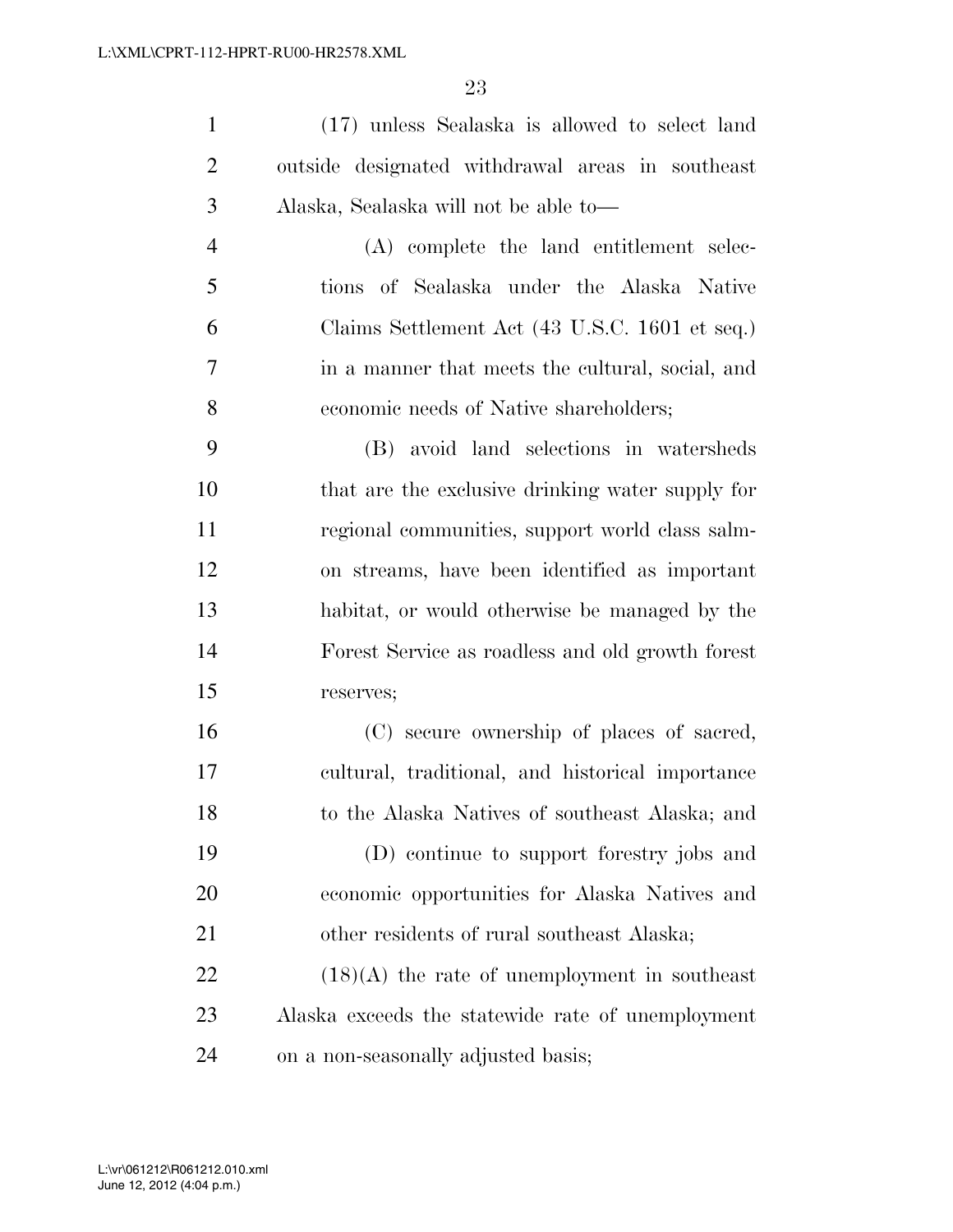| $\mathbf{1}$   | (B) in January 2011, the Alaska Department                  |
|----------------|-------------------------------------------------------------|
| $\overline{2}$ | of Labor and Workforce Development reported the             |
| 3              | unemployment rate for the Prince of Wales—Outer             |
| $\overline{4}$ | Ketchikan census area at approximately 16.2 per-            |
| 5              | cent;                                                       |
| 6              | (C) in October 2007, the Alaska Department of               |
| 7              | Labor and Workforce Development projected popu-             |
| 8              | lation losses between 1996 and 2030 for the Prince          |
| 9              | of Wales—Outer Ketchikan census area at 56.6 per-           |
| 10             | cent;                                                       |
| 11             | (D) official unemployment rates severely under-             |
| 12             | report the actual level of regional unemployment,           |
| 13             | particularly in Native villages; and                        |
| 14             | (E) additional job losses will exacerbate out-              |
| 15             | migration from Native and non-Native communities            |
| 16             | in southeast Alaska;                                        |
| 17             | (19) Sealaska has played, and is expected to                |
| 18             | continue to play, a significant role in the health of       |
| 19             | the southeast Alaska economy;                               |
| 20             | (20) despite the small land base of Sealaska as             |
| 21             | compared to other Regional Corporations (less than          |
| 22             | 1 percent of the total quantity of land allocated pur-      |
| 23             | suant to the Alaska Native Claims Settlement Act            |
| 24             | $(43 \text{ U.S.C. } 1601 \text{ et seq.})),$ Sealaska has— |

June 12, 2012 (4:04 p.m.) L:\vr\061212\R061212.010.xml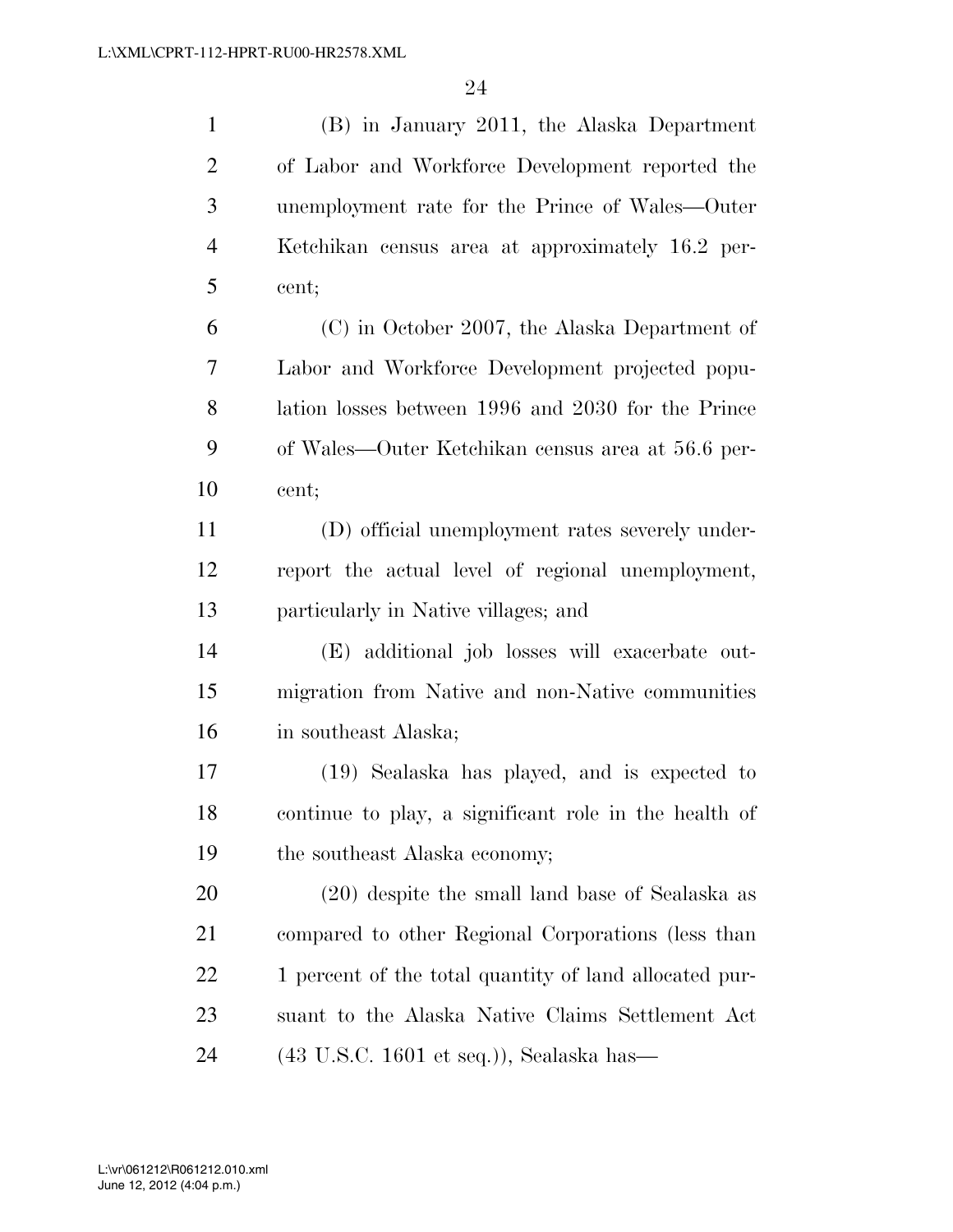| $\mathbf{1}$   | (A) provided considerable benefits to Alas-                     |
|----------------|-----------------------------------------------------------------|
| $\overline{2}$ | ka Native shareholders;                                         |
| 3              | (B) supported hundreds of jobs for Alaska                       |
| $\overline{4}$ | Native shareholders and non-shareholders in                     |
| 5              | southeast Alaska for more than 30 years; and                    |
| 6              | (C) been a significant economic force in                        |
| 7              | southeast Alaska;                                               |
| 8              | $(21)$ pursuant to the revenue sharing provisions               |
| 9              | of section 7(i) of the Alaska Native Claims Settle-             |
| 10             | ment Act $(43 \text{ U.S.C. } 1606(i))$ , Sealaska has distrib- |
| 11             | uted more than \$300,000,000 during the period be-              |
| 12             | ginning on January 1, 1971, and ending on Decem-                |
| 13             | ber 31, 2005, to Native Corporations throughout the             |
| 14             | State of Alaska from the development of natural re-             |
| 15             | sources, which accounts for 42 percent of the total             |
| 16             | revenues shared under that section during that pe-              |
| 17             | riod;                                                           |
| 18             | (22) resource development operations main-                      |
| 19             | tained by Sealaska—                                             |
| <b>20</b>      | (A) support hundreds of jobs in the south-                      |
| 21             | east Alaska region;                                             |
| 22             | (B) make timber available to local and do-                      |
| 23             | mestic sawmills and other wood products busi-                   |
| 24             | nesses such as guitar manufacturers;                            |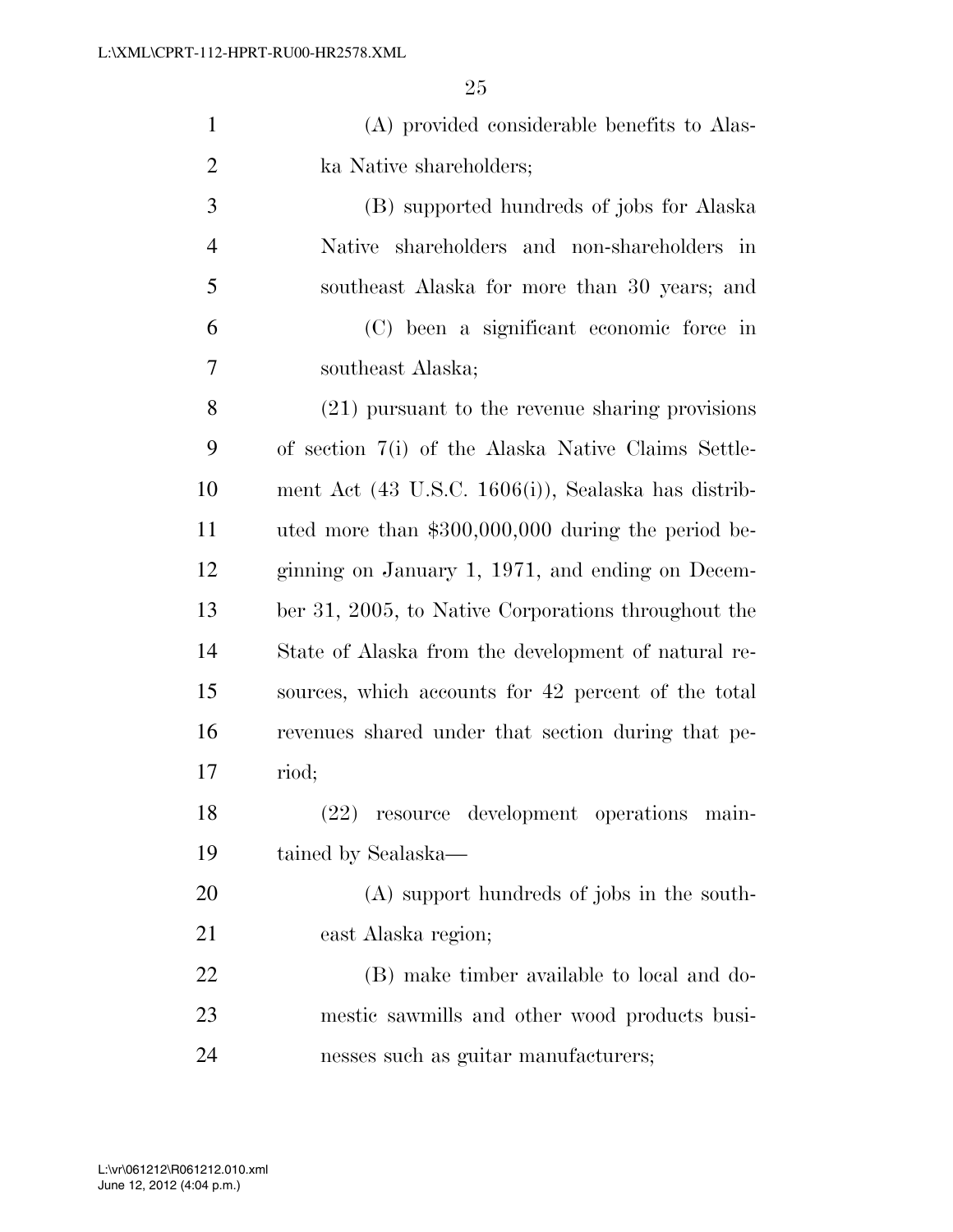(C) support firewood programs for local communities; (D) support maintenance of roads utilized by local communities for subsistence and recre- ation uses; (E) support development of new biomass energy opportunities in southeast Alaska, re- ducing dependence on high-cost diesel fuel for the generation of energy; (F) provide start-up capital for innovative business models in southeast Alaska that create new opportunities for non-timber economic de-

 velopment in the region, including support for renewable biomass initiatives, Alaska Native ar-tisans, and rural mariculture farming; and

 (G) support Native education and cultural and language preservation activities;

 (23) if the resource development operations of Sealaska cease on land appropriate for those oper- ations, there will be a significant negative impact on—

 (A) southeast Alaska Native shareholders; (B) the cultural preservation activities of Sealaska;

(C) the economy of southeast Alaska; and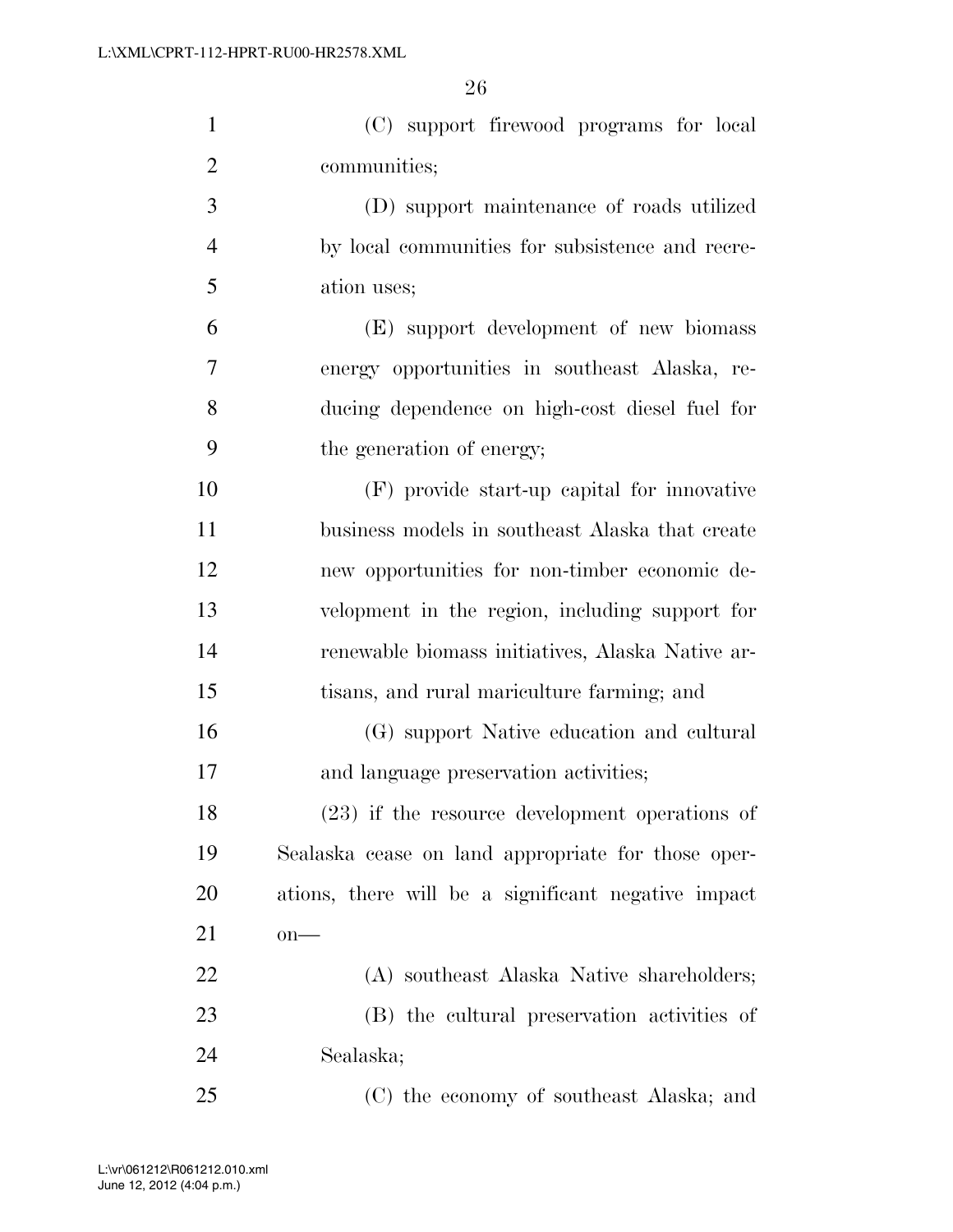(D) the Alaska Native community that benefits from the revenue-sharing requirements under the Alaska Native claims Settlement Act (43 U.S.C. 1601 et seq.); (24) it is critical that the remaining land enti-tlement conveyances to Sealaska under the Alaska

 Native Claims Settlement Act (43 U.S.C. 1601 et seq.) are fulfilled to continue to meet the economic, social, and cultural needs of the Alaska Native shareholders of southeast Alaska and the Alaska Na-11 tive community throughout Alaska;

 (25) in order to realize cultural preservation goals while also diversifying economic opportunities, Sealaska should be authorized to select and receive conveyance of—

 (A) sacred, cultural, traditional, and his- toric sites and other places of traditional cul- tural significance, including traditional and cus- tomary trade and migration routes, to facilitate the perpetuation and preservation of Alaska 21 Native culture and history;

 (B) other sites with traditional and recre- ation use value and sites suitable for renewable energy development to facilitate appropriate tourism and outdoor recreation enterprises and

June 12, 2012 (4:04 p.m.) L:\vr\061212\R061212.010.xml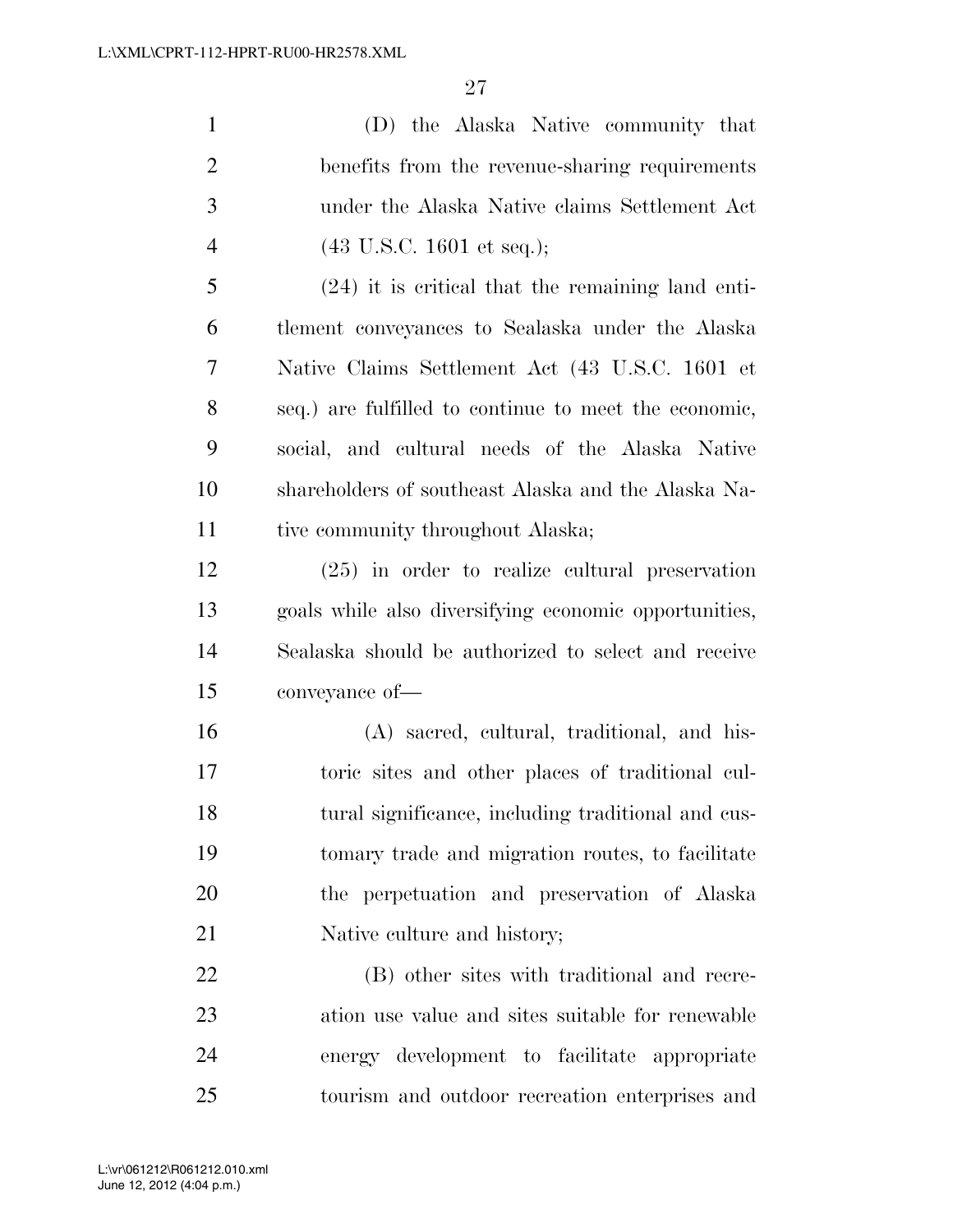| $\mathbf{1}$ | renewable energy development for rural south-   |
|--------------|-------------------------------------------------|
| 2            | east Alaska communities; and                    |
| 3            | (C) lands that are suitable economically        |
| 4            | and environmentally for natural resource devel- |

opment;

 (26) on completion of the conveyances of land of Sealaska to fulfill the full land entitlement of Sealaska under the Alaska Native Claims Settlement Act (43 U.S.C. 1601 et seq.), the encumbrances on 327,000 acres of Federal land created by the with- drawal of land for selection by Native Corporations in southeast Alaska should be removed, which will facilitate thorough and complete planning and effi- cient management relating to national forest land in southeast Alaska by the Forest Service;

 (27) although the Tribal Forest Protection Act (25 U.S.C. 3101 note; Public Law 108–278) defines the term ''Indian tribe'' to include Indian tribes under section 4 of the Indian Self-Determination and Education Assistance Act (25 U.S.C. 450b), a term which includes ''any Alaska Native village or regional or village corporation as defined in or estab- lished pursuant to the Alaska Native Claims Settle- ment Act . . .'', the Tribal Forest Protection Act does not define the term ''Indian forest land or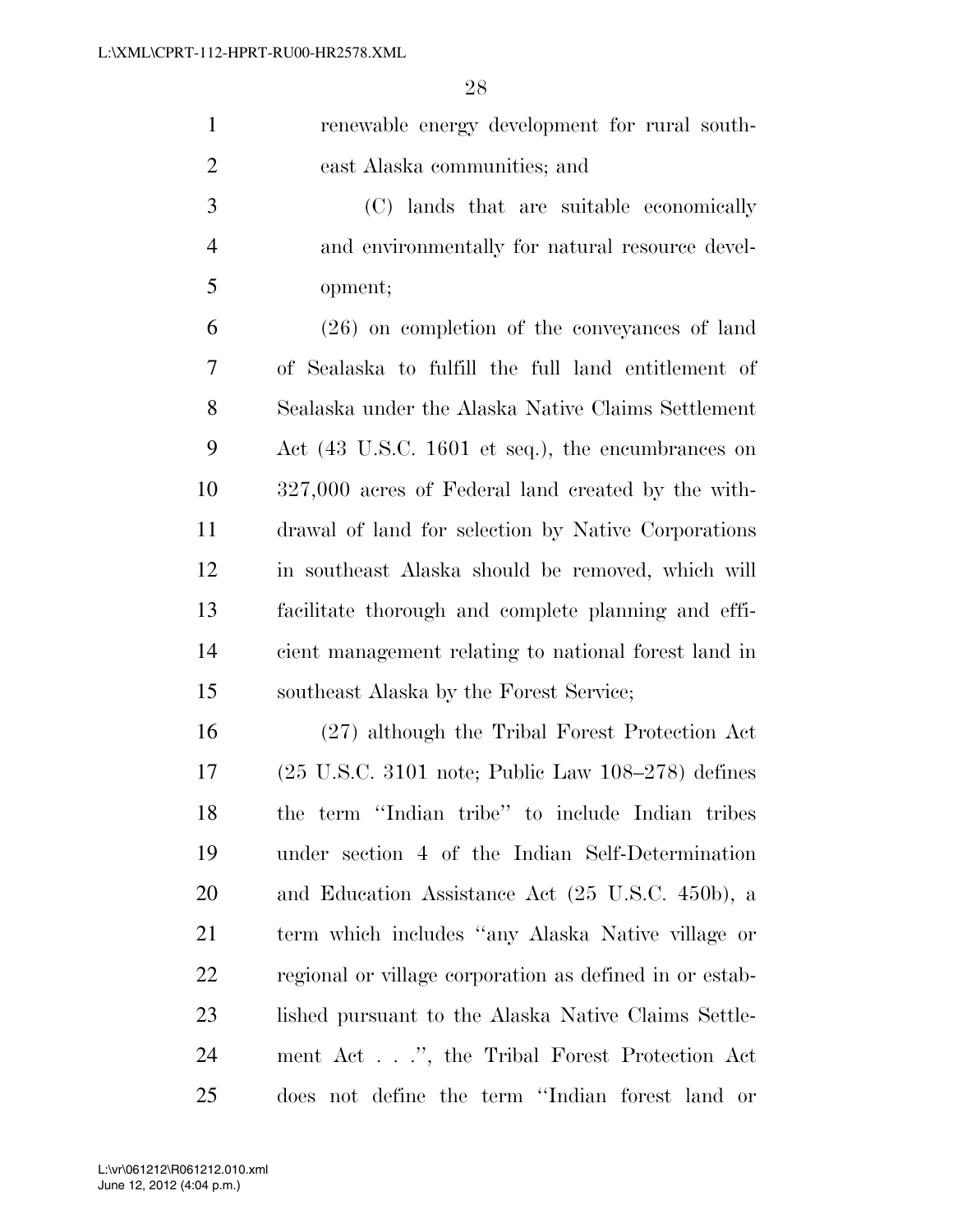rangeland'' to include lands owned by Alaska Native Corporations, including Sealaska, which are the pri- mary Indian forest land owners in Alaska, and therefore, the Tribal Forest Protection Act should be amended in a manner that will—

 (A) permit Native Corporations, including Sealaska, as Indian forest land owners in Alas- ka, to work with the Secretary of Agriculture under the Tribal Forest Protection Act to ad- dress forest fire and insect infestation issues, including the spread of the spruce bark beetle in southeast and southcentral Alaska, which threaten the health of the Native forestlands; and

 (B) ensure that Native Corporations, in- cluding Sealaska, can participate in programs administered by the Secretary of Agriculture under the Tribal Forest Protection Act without including Native Corporations under the defini- tion in that Act of ''Indian forest land or range- land'' or otherwise amending that Act in a manner that validates, invalidates, or otherwise affects any claim regarding the existence of In-dian country in the State of Alaska; and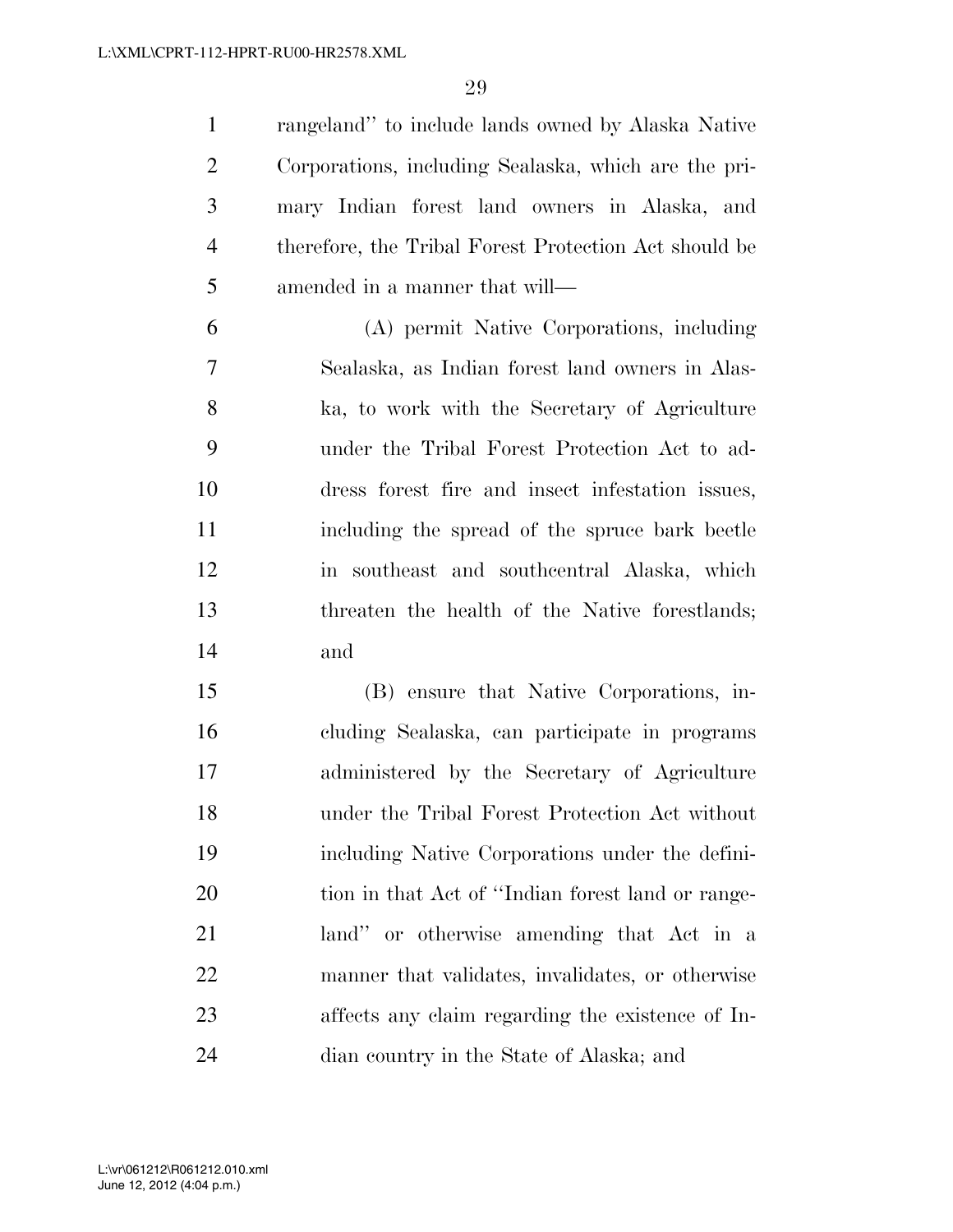(28) the National Historic Preservation Act (16 U.S.C. 470 et seq.) defines the term ''Indian tribe'' to include any ''Native village, Regional Corporation or Village Corporation, as those terms are defined in section 3 of the Alaska Native Claims Settlement Act'' but does not define the term ''Tribal lands'' to include lands owned by Alaska Native Corporations, thereby excluding from the National Historic Preser- vation Act cemetery sites and historical places trans- ferred to Native Corporations, including Sealaska, pursuant to the Alaska Native Claims Settlement Act, and therefore, the National Historic Preserva- tion Act should be amended in a manner that will— (A) permit Native Corporations, including Sealaska, as owners of Indian cemetery sites and historical places in Alaska, to work with the Secretary of the Interior under the National Historic Preservation Act to secure grants and other support to manage their own historic sites and programs pursuant to that Act; and

 (B) ensure that Native Corporations, in- cluding Sealaska, can participate in programs administered by the Secretary of the Interior under the National Historic Preservation Act without including Native Corporations under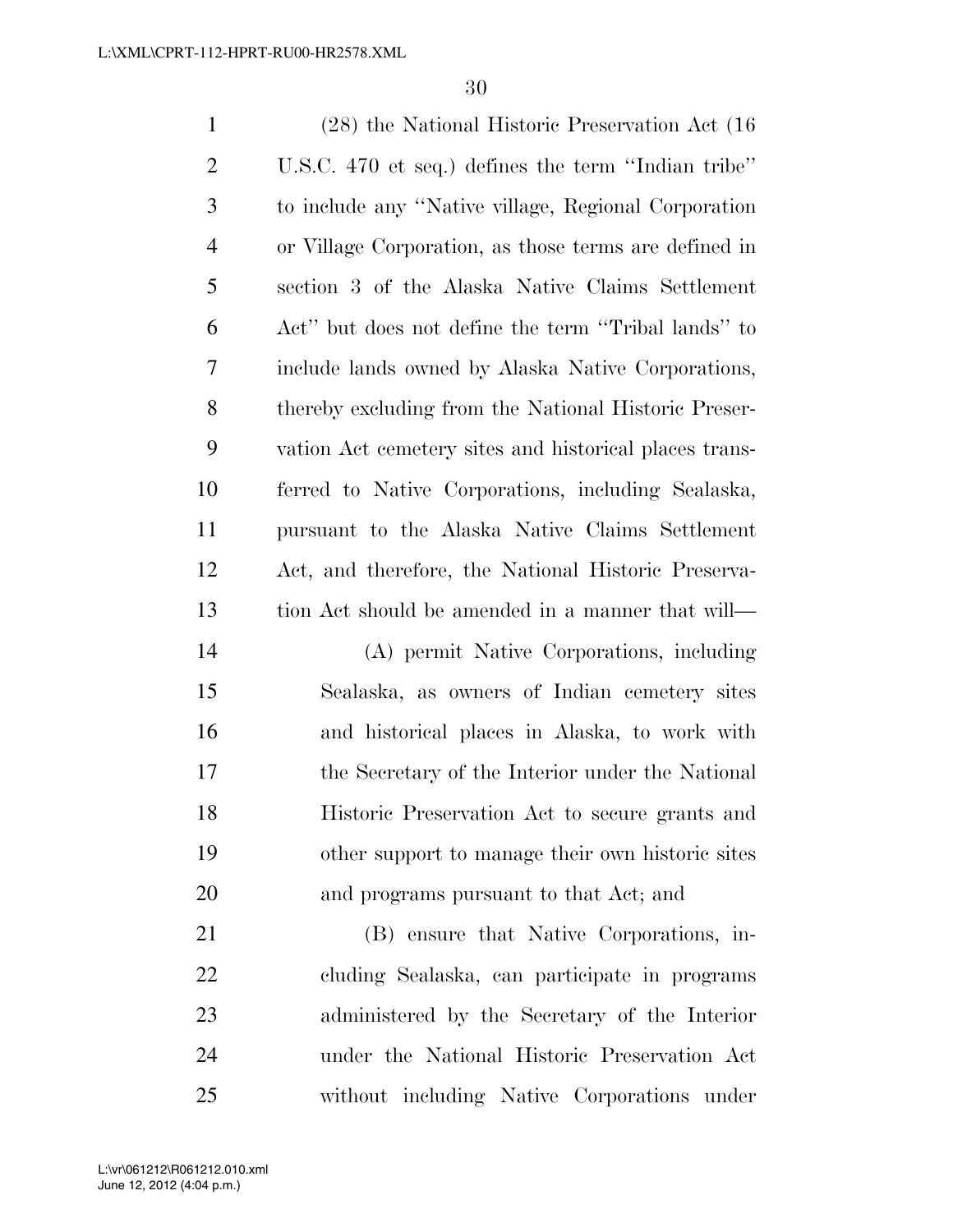the definition in that Act of ''Tribal lands'' or otherwise amending that Act in a manner that validates, invalidates, or otherwise affects any claim regarding the existence of Indian country in the State of Alaska.

 (b) PURPOSE.—The purpose of this title is to address the inequitable treatment of Sealaska by allowing Sealaska to select the remaining land entitlement of Sealaska under section 14 of the Alaska Native Claims Settlement Act (43 U.S.C. 1613) from designated Federal land in southeast Alaska located outside the 10 southeast Alaska Native vil- lage withdrawal areas in a manner that meets the cultural, social, and economic needs of Native shareholders, includ- ing the need to maintain jobs supported by Sealaska in rural southeast Alaska communities.

### **SEC. 304. SELECTIONS IN SOUTHEAST ALASKA.**

(a) SELECTION BY SEALASKA.—

 (1) IN GENERAL.—Notwithstanding section 14(h)(8) of the Alaska Native Claims Settlement Act  $20 \qquad (43 \text{ U.S.C. } 1613(h)(8))$ , Sealaska is authorized to select and receive conveyance of the remaining land entitlement of Sealaska under that Act (43 U.S.C. 1601 et seq.) from Federal land located in southeast Alaska from each category described in subsections (b) and (c).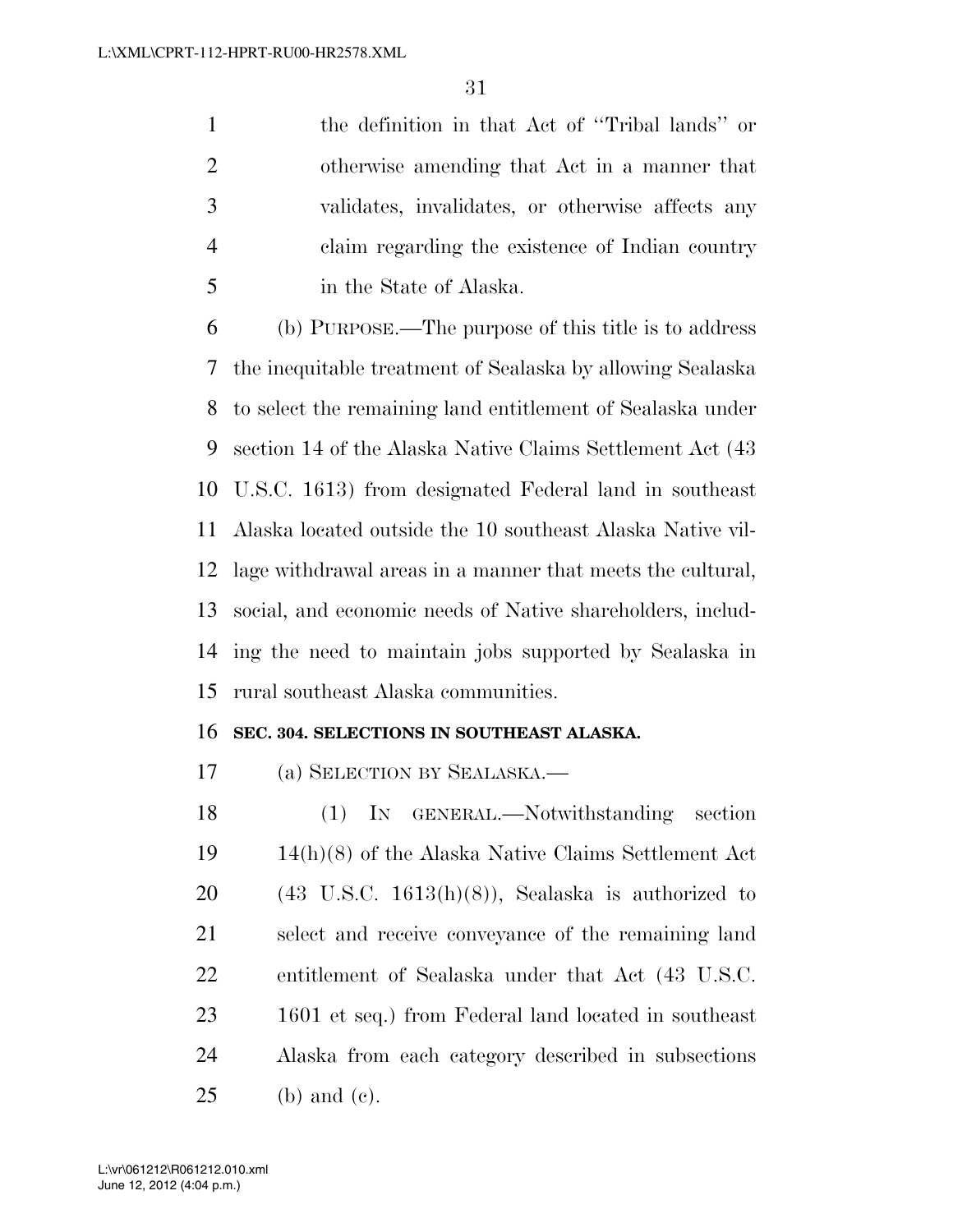| $\mathbf{1}$   | (2) TREATMENT OF LAND CONVEYED.-Land                          |
|----------------|---------------------------------------------------------------|
| $\overline{2}$ | conveyed pursuant to this title are to be treated as          |
| 3              | land conveyed pursuant to the Alaska Native Claims            |
| $\overline{4}$ | Settlement Act (43 U.S.C. 1601 et seq.) subject to,           |
| 5              | but not limited to-                                           |
| 6              | (A) reservation of public easements across                    |
| 7              | land pursuant to section $17(b)$ of the Alaska                |
| 8              | Native Claims Settlement Act (43 U.S.C.                       |
| 9              | $1616(b)$ ;                                                   |
| 10             | (B) valid existing rights pursuant to sec-                    |
| 11             | tion $14(g)$ of the Alaska Native Claims Settle-              |
| 12             | ment Act $(43 \text{ U.S.C. } 1613(g))$ ; and                 |
| 13             | (C) the land bank protections of section                      |
| 14             | 907(d) of the Alaska National Interest and                    |
| 15             | Lands Conservation Act $(43 \text{ U.S.C. } 1636(d)).$        |
| 16             | (b) WITHDRAWAL OF LAND.—The following public                  |
| 17             | land is withdrawn, subject to valid existing rights, from     |
|                | 18 all forms of appropriation under public land laws, includ- |
|                | 19 ing the mining and mineral leasing laws, and from selec-   |
| 20             | tion under the Act of July 7, 1958 (commonly known as         |
| 21             | the "Alaska Statehood Act") (48 U.S.C. note prec. 21;         |
| 22             | Public Law 85–508), and shall be available for selection      |
| 23             | by and conveyance to Sealaska to complete the remaining       |
| 24             | land entitlement of Sealaska under section $14(h)(8)$ of the  |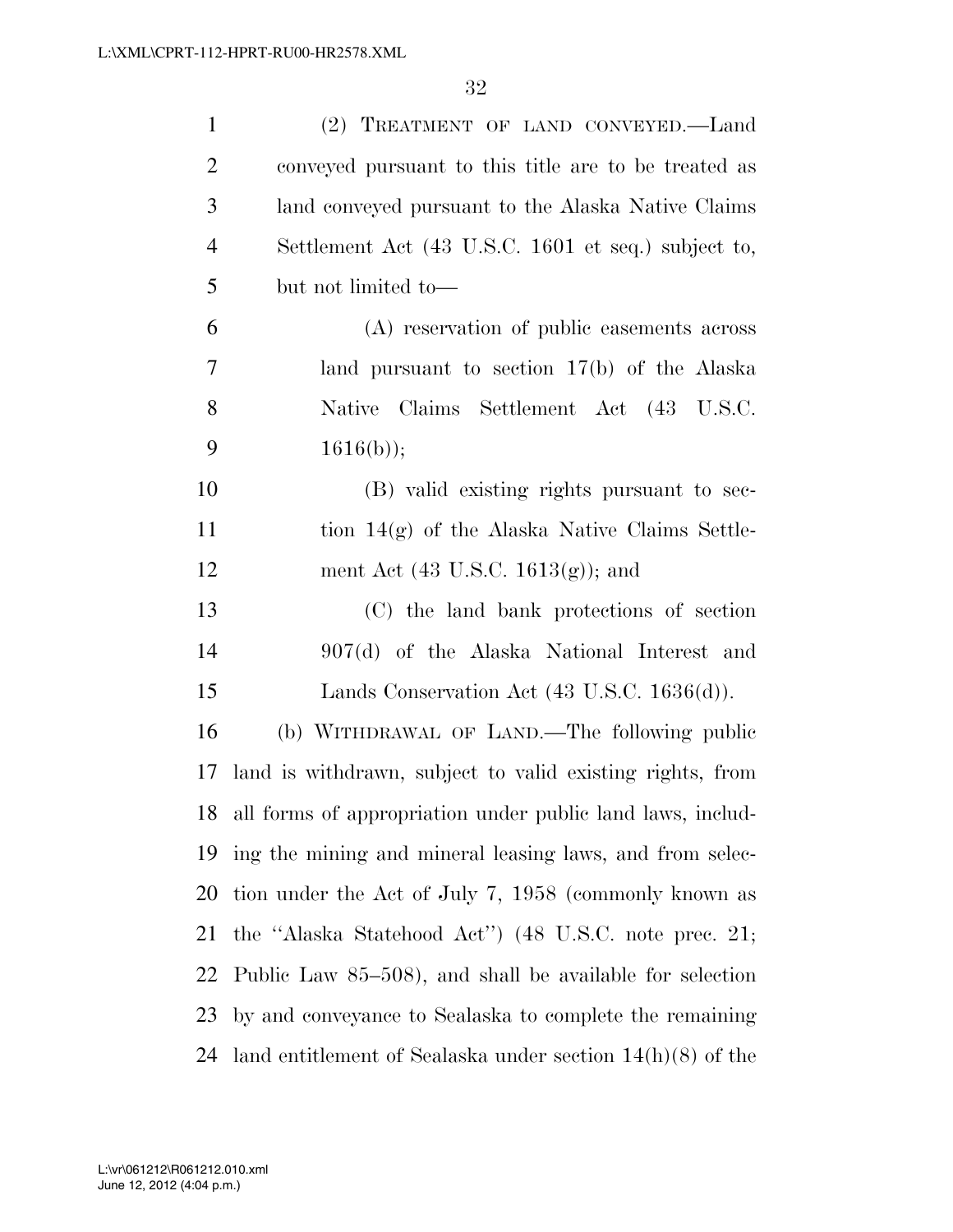Alaska Native Claims Settlement Act (43 U.S.C. 2  $1613(h)(8)$ :

 (1) Land identified on the maps dated Feb- ruary 1, 2011, and labeled ''Attachment A (Maps 1 5 through  $8)$ ".

 (2) Sites with traditional, recreational, and re- newable energy use value, as identified on the map entitled ''Sites with Traditional, Recreational, and Renewable Energy Use Value'', dated February 1, 2011, and labeled ''Attachment D'', subject to the condition that not more than 5,000 acres shall be se-lected for those purposes.

 (3) Sites identified on the map entitled ''Tradi- tional and Customary Trade and Migration Routes'', dated February 1, 2011, and labeled ''Attachment C'', which includes an identification of—

 (A) a conveyance of land 25 feet in width, together with 1-acre sites at each terminus and at 8 locations along the route, with the route, location, and boundaries of the conveyance de- scribed on the map inset entitled ''Yakutat to Dry Bay Trade and Migration Route'' on the map entitled ''Traditional and Customary Trade and Migration Routes'', dated February 25 1, 2011, and labeled "Attachment C";

June 12, 2012 (4:04 p.m.) L:\vr\061212\R061212.010.xml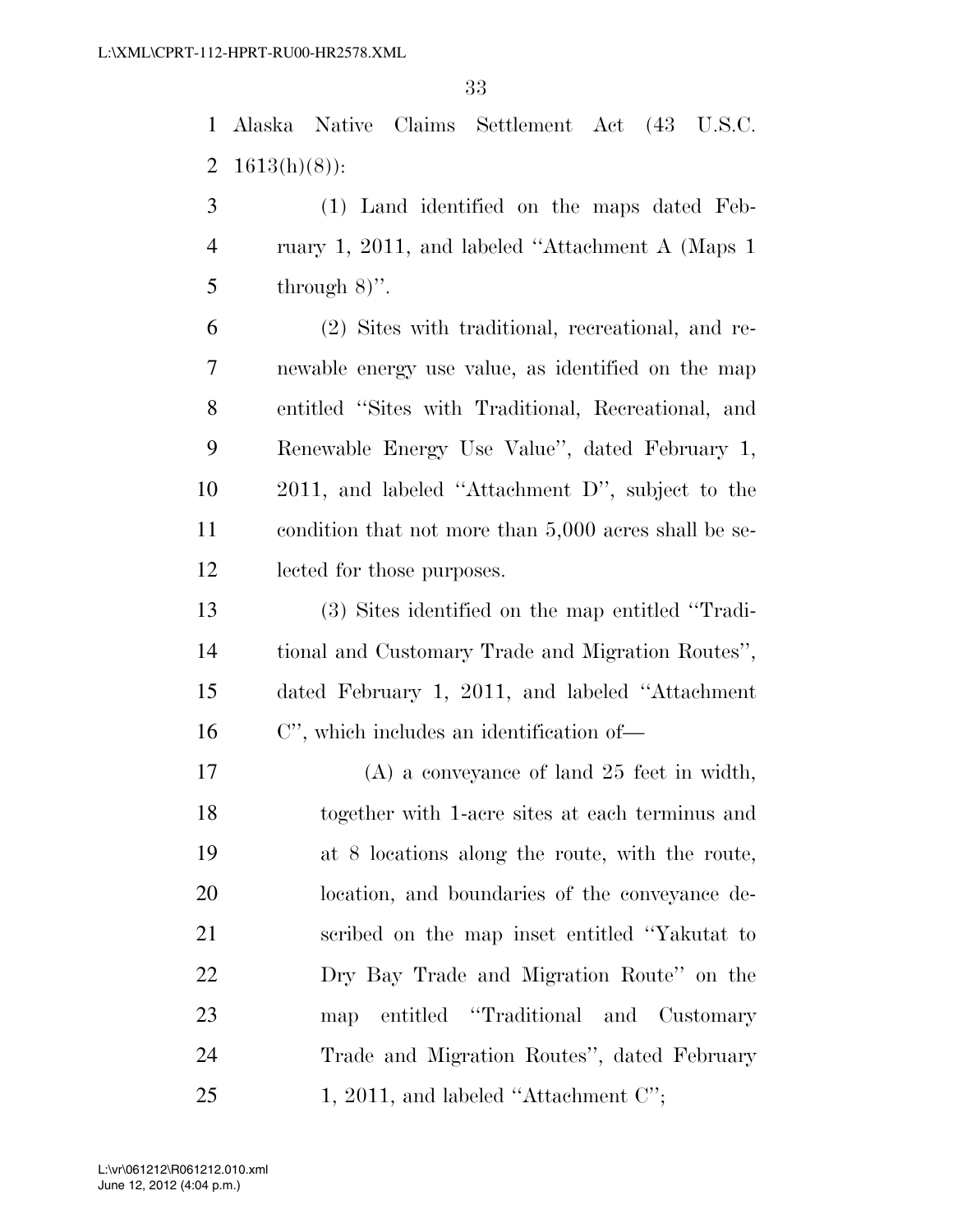(B) a conveyance of land 25 feet in width, together with 1-acre sites at each terminus, with the route, location, and boundaries of the conveyance described on the map inset entitled ''Bay of Pillars to Port Camden Trade and Mi- gration Route'' on the map entitled ''Tradi- tional and Customary Trade and Migration Routes'', dated February 1, 2011, and labeled ''Attachment C''; and

 (C) a conveyance of land 25 feet in width, together with 1-acre sites at each terminus, with the route, location, and boundaries of the conveyance described on the map inset entitled ''Portage Bay to Duncan Canal Trade and Mi- gration Route'' on the map entitled ''Tradi- tional and Customary Trade and Migration Routes'', dated February 1, 2011, and labeled 18 ''Attachment C''.

 (c) SITES WITH SACRED, CULTURAL, TRADITIONAL, OR HISTORIC SIGNIFICANCE.—Subject to the criteria and procedures applicable to land selected pursuant to section 14(h)(1) of the Alaska Native Claims Settlement Act (43 U.S.C. 1613(h)(1)) and set forth in the regulations pro-mulgated at section 2653.5 of title 43, Code of Federal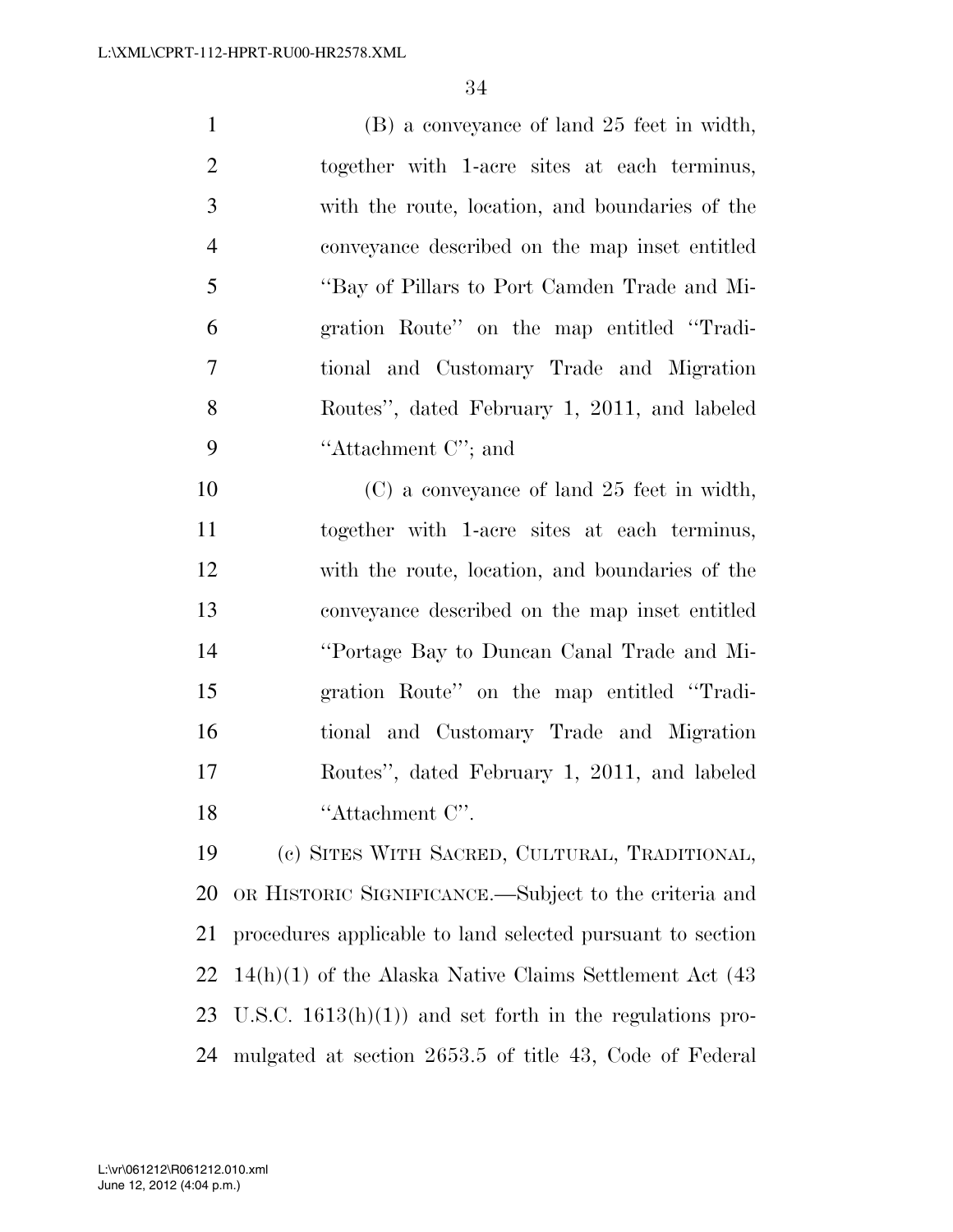| 1              | Regulations (as in effect on the date of enactment of this |
|----------------|------------------------------------------------------------|
| 2              | Act), except as otherwise provided in this title—          |
| 3              | (1) Sealaska shall have a right to identify up to          |
| $\overline{4}$ | 3,600 acres of sites with sacred, cultural, traditional,   |
| 5              | or historic significance, including archeological sites,   |
| 6              | cultural landscapes, and natural features having cul-      |
| 7              | tural significance; and                                    |
| 8              | (2) on identification of the land by Sealaska              |
| 9              | under paragraph $(1)$ , the identified land shall be—      |
| 10             | (A) withdrawn, subject to valid existing                   |
| 11             | rights, from all forms of appropriation under              |
| 12             | public land laws, including the mining and min-            |
| 13             | eral leasing laws, and from selection under the            |
| 14             | Act of July 7, 1958 (commonly known as the                 |
| 15             | "Alaska Statehood Act") (48 U.S.C. note prec.              |
| 16             | 21; Public Law $85-508$ ; and                              |
| 17             | (B) available for selection by and convey-                 |
| 18             | ance to Sealaska to complete the remaining                 |
| 19             | land entitlement of Sealaska under section                 |
| 20             | $14(h)(8)$ of the Alaska Native Claims Settle-             |
| 21             | ment Act $(43 \text{ U.S.C. } 1613(h)(8))$ subject to the  |
| 22             | conditions that—                                           |
| 23             | (i) no sites with sacred, cultural, tra-                   |
| 24             | ditional, or historic significance may be se-              |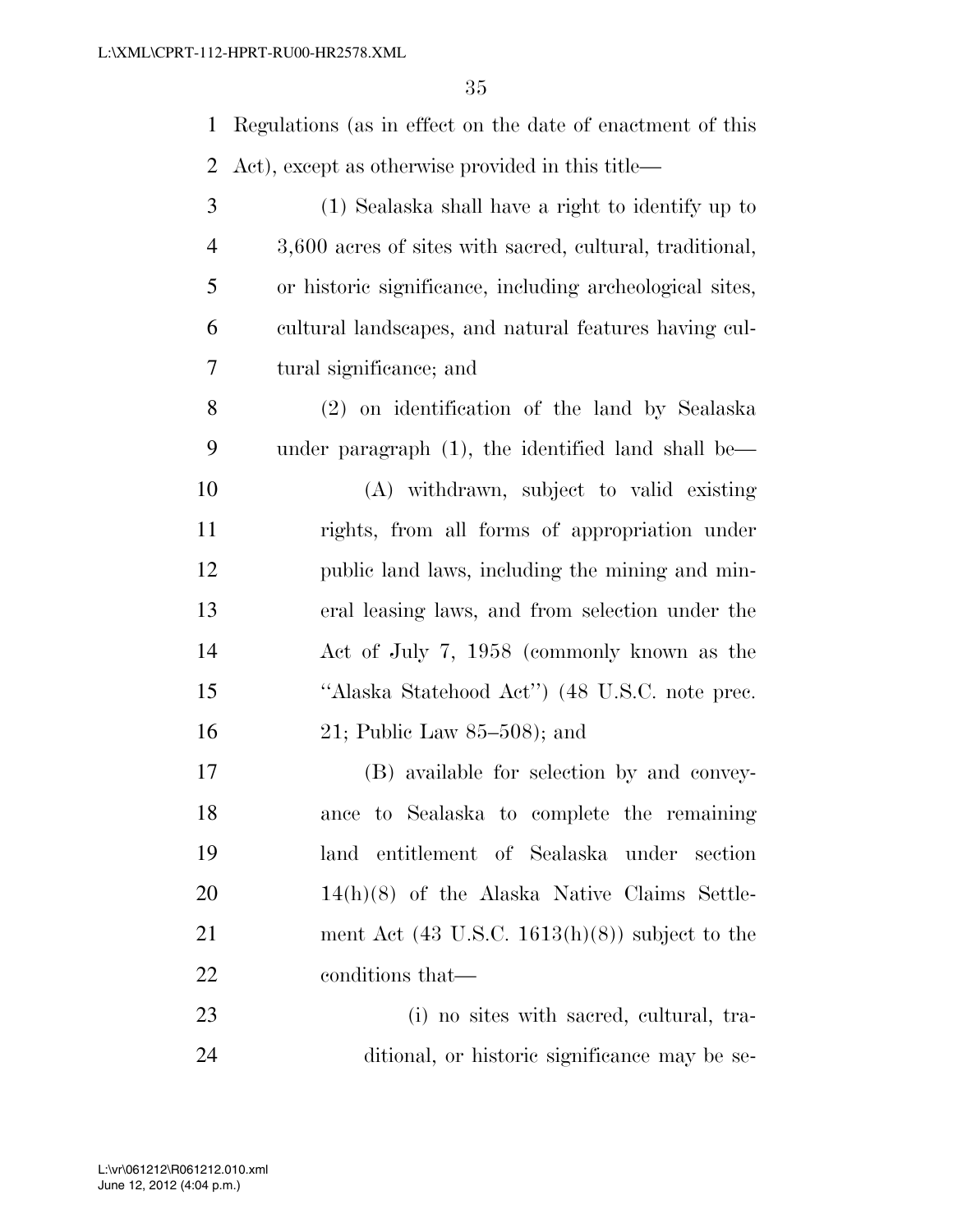| $\mathbf{1}$   | lected from within a unit of the National                   |
|----------------|-------------------------------------------------------------|
| $\overline{2}$ | Park System; and                                            |
| 3              | (ii) beginning on the date that is 15                       |
| $\overline{4}$ | years after the date of enactment of this                   |
| 5              | Act, Sealaska shall be limited to identi-                   |
| 6              | fying not more than 360 acres of sites with                 |
| 7              | sacred, cultural, traditional, or historic sig-             |
| 8              | nificance under this subsection.                            |
| 9              | (d) FOREST DEVELOPMENT ROADS.—Sealaska shall                |
| 10             | receive from the United States, subject to all necessary    |
| 11             | State and Federal permits, nonexclusive easements to        |
| 12             | Sealaska to allow—                                          |
| 13             | (1) access on the forest development road and               |
| 14             | use of the log transfer site identified in paragraphs       |
| 15             | $(3)(b)$ , $(3)(c)$ and $(3)(d)$ of the patent numbered 50- |
| 16             | $85-0112$ and dated January 4, 1985;                        |
| 17             | (2) access on the forest development road iden-             |
| 18             | tified in paragraphs $(2)(a)$ and $(2)(b)$ of the patent    |
| 19             | numbered 50-92-0203 and dated February 24,                  |
| 20             | 1992;                                                       |
| 21             | (3) access on the forest development road iden-             |
| 22             | tified in paragraph $(2)(a)$ of the patent numbered         |
| 23             | $50-94-0046$ and dated December 17, 1993;                   |
| 24             | (4) access on the forest development roads and              |
| 25             | use of the log transfer facilities identified on the        |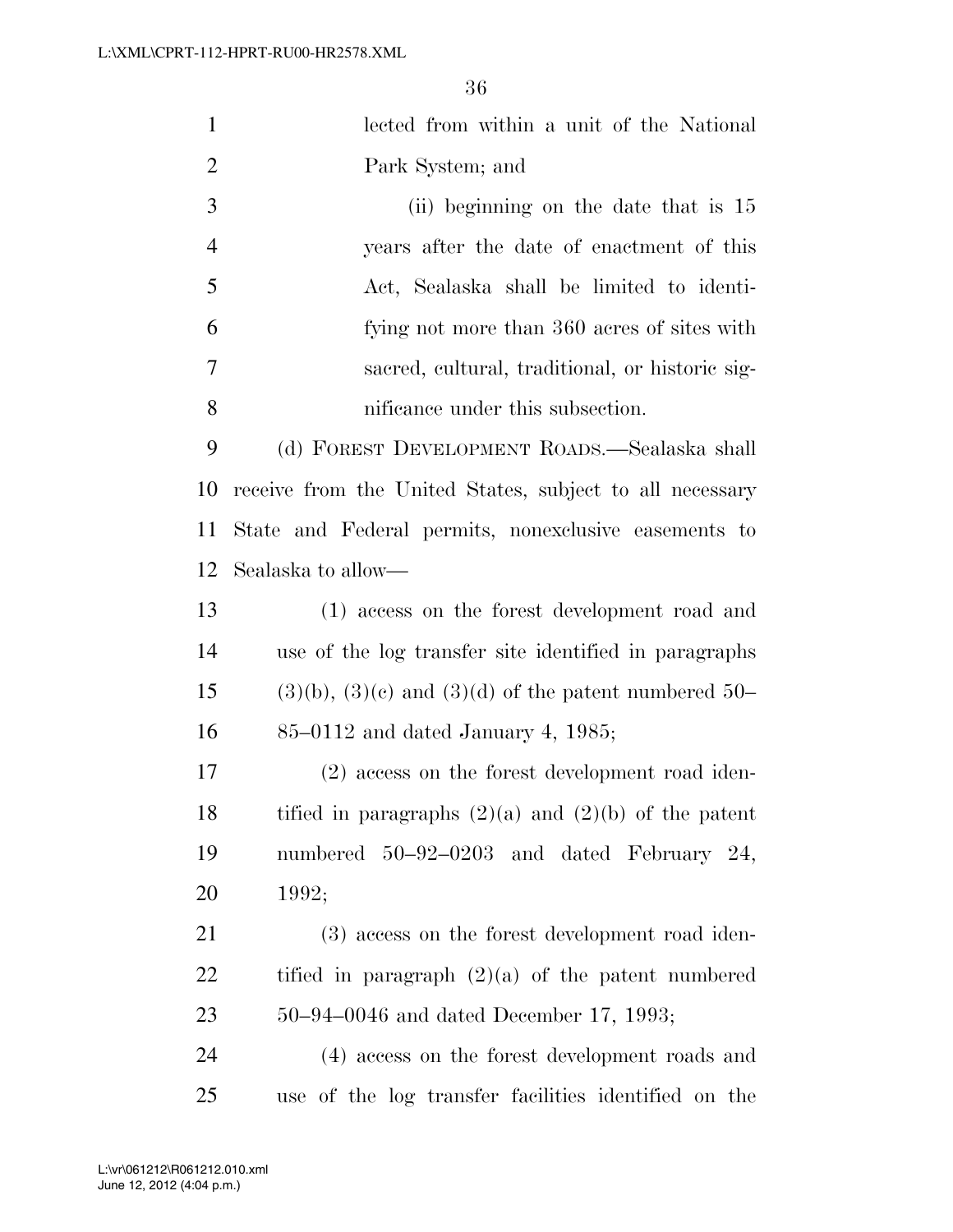|   | maps dated February 1, 2011, and labeled "Attach-    |
|---|------------------------------------------------------|
| 2 | ment A (Maps 1 through 8)";                          |
| 3 | $(5)$ a reservation of a right to construct a new    |
|   | road to connect to existing forest development roads |
| 5 | as generally identified on the maps identified in    |
| 6 | paragraph $(4)$ ; and                                |
| 7 | $(6)$ agos to and reservation of a most to go        |

 (6) access to and reservation of a right to con- struct a new log transfer facility and log storage area at the location identified on the maps identified in paragraph (4).

#### **SEC. 305. CONVEYANCES TO SEALASKA.**

(a) TIMELINE FOR CONVEYANCE.—

 (1) IN GENERAL.—Subject to paragraphs (2), (3), and (4), the Secretary shall work with Sealaska to develop a mutually agreeable schedule to complete the conveyance of land to Sealaska under this title. (2) FINAL PRIORITIES.—Consistent with the provisions of section 403 of the Alaska Land Trans- fer Acceleration Act (43 U.S.C. 1611 note; Public Law 108–452), not later than 18 months after the date of enactment of this Act, Sealaska shall submit to the Secretary the final, irrevocable priorities for selection of land withdrawn under section 304(b)(1). (3) SUBSTANTIAL COMPLETION REQUIRED.—

Not later than two years after the date of selection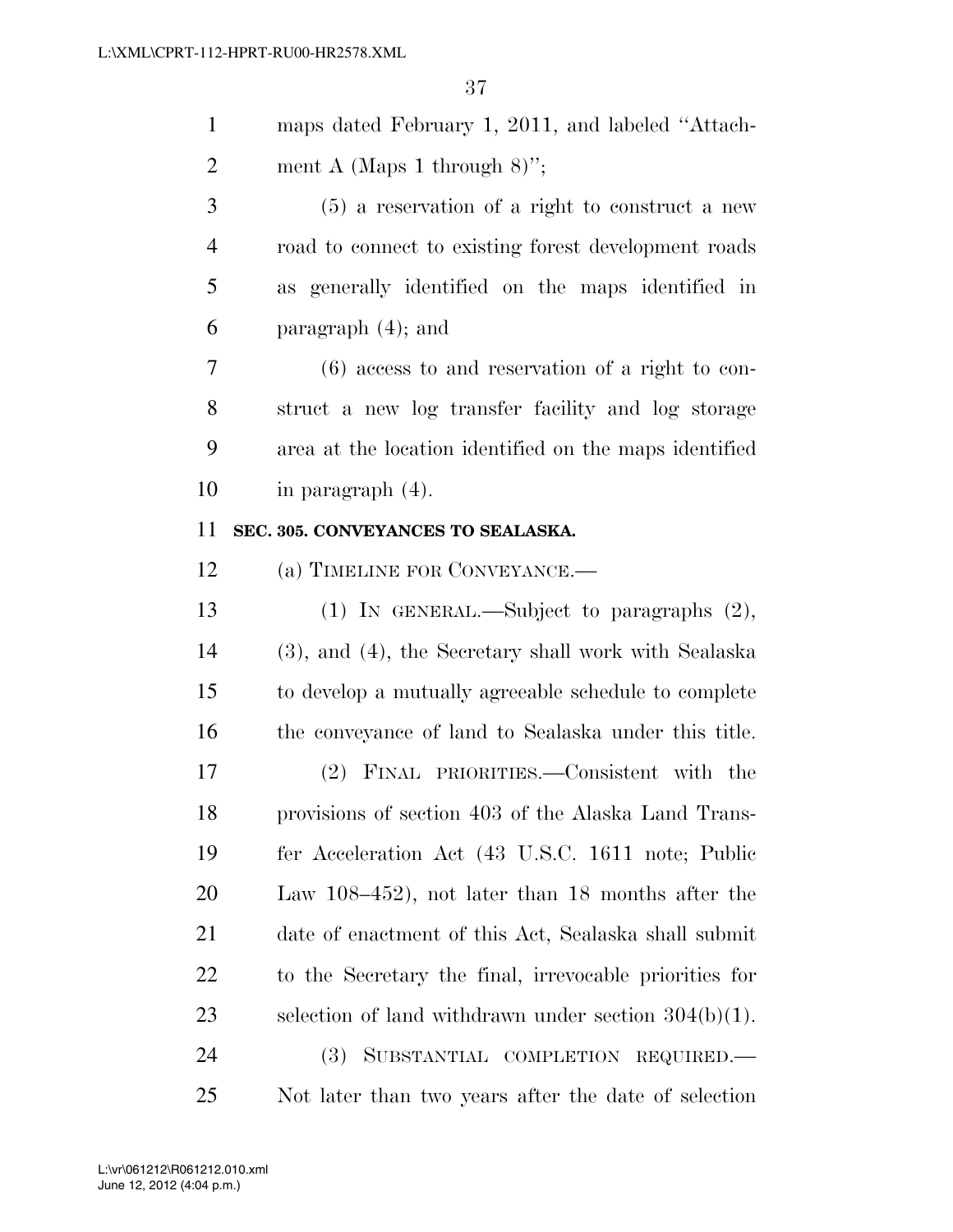by Sealaska of land withdrawn under section  $2 \qquad \qquad 304(b)(1)$ , the Secretary shall substantially complete the conveyance of the land to Sealaska under this title.

 (4) EFFECT.—Nothing in this title shall inter- fere with or cause any delay in the duty of the Sec- retary to convey land to the State of Alaska under section 6 of the Act of July 7, 1958 (commonly known as the ''Alaska Statehood Act'') (48 U.S.C. note prec. 21; Public Law 85–508).

 (b) EXPIRATION OF WITHDRAWALS.—On completion of the selection by Sealaska and the conveyances to Sealaska of land under subsection (a) in a manner that is sufficient to fulfill the land entitlement of Sealaska under section 14(h)(8) of the Alaska Native Claims Settle-ment Act (43 U.S.C. 1613(h)(8))—

 (1) the right of Sealaska to receive any land under that Act from within a withdrawal area estab- lished under subsections (a) and (d) of section 16 of 20 that Act shall be terminated;

 (2) the withdrawal areas set aside for selection by Native Corporations in southeast Alaska under subsections (a) and (d) of section 16 of that Act shall be rescinded; and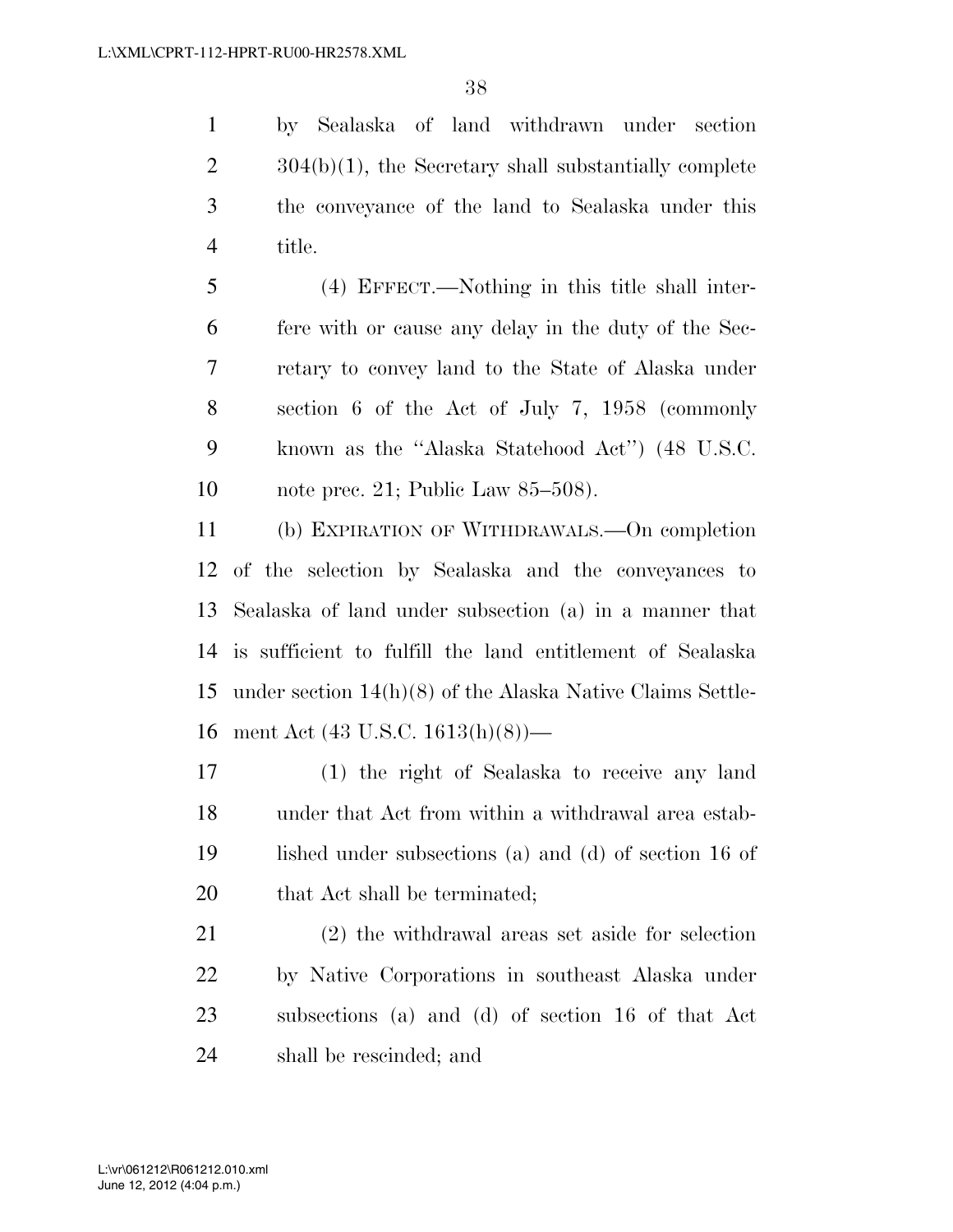(3) land located within a withdrawal area that is not conveyed to Sealaska or to a southeast Alaska Village Corporation or Urban Corporation shall be returned to the unencumbered management of the Forest Service as part of the Tongass National For-est.

 (c) LIMITATION.—Sealaska shall not select or receive under this title any conveyance of land pursuant to para- graphs (1) or (2) of section 304(b) located within any con-servation system unit.

 (d) APPLICABLE EASEMENTS AND PUBLIC AC-CESS.—

 (1) IN GENERAL.—In addition to the reserva-14 tion of public easements under section  $304(a)(2)(A)$ , the conveyance to Sealaska of land withdrawn pur- suant to paragraphs (1) and (3) of section 304(b) that are located outside a withdrawal area des- ignated under section 16(a) of the Alaska Native Claims Settlement Act (43 U.S.C. 1615(a)) shall be subject to—

 (A) a reservation for easements for public access on the public roads depicted on the maps dated February 1, 2011, and labeled ''Attach-24 ment A (Maps 1 through 8)";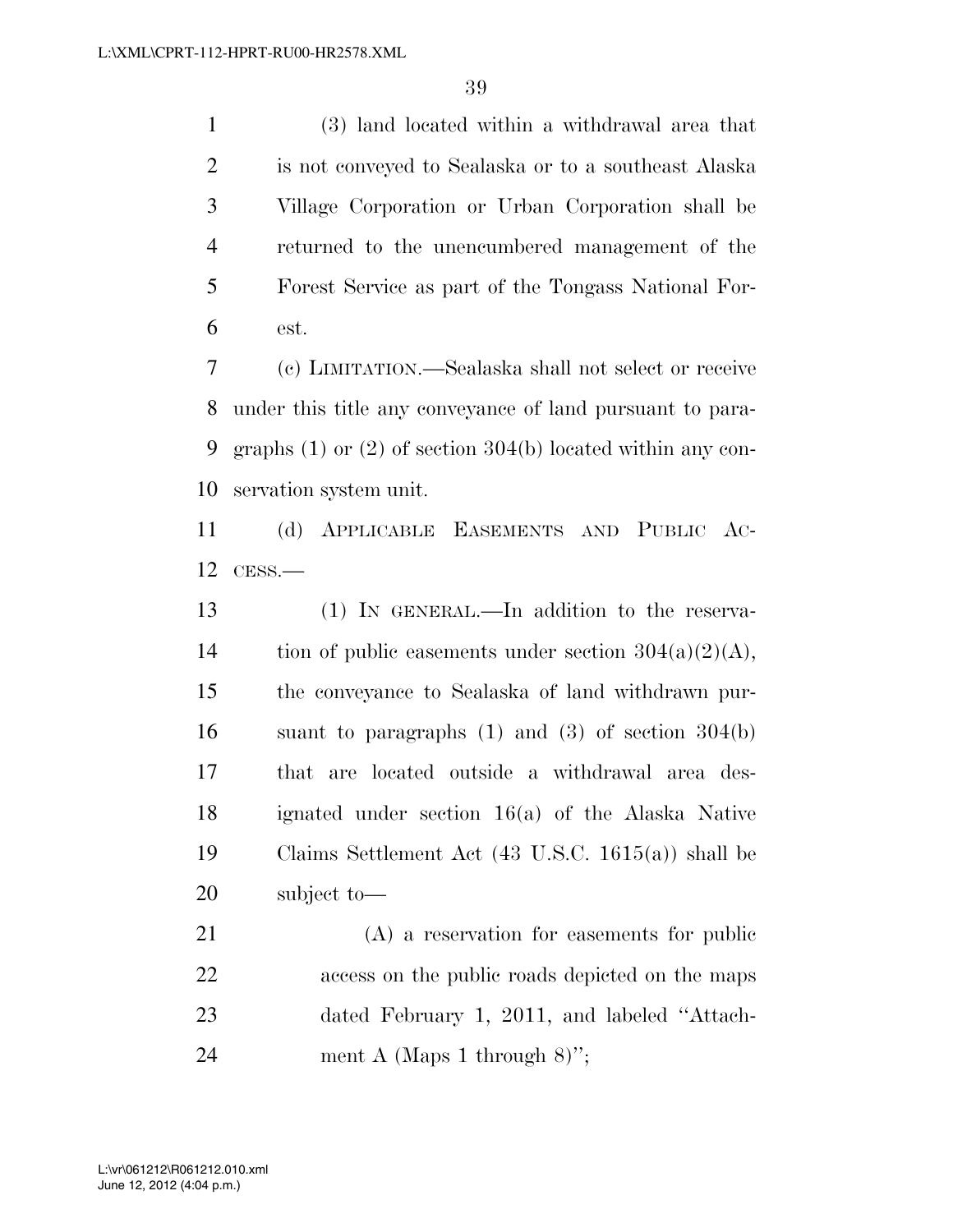| $\mathbf{1}$   | (B) a reservation for easements for public          |
|----------------|-----------------------------------------------------|
| $\overline{2}$ | access on the temporary roads designated by         |
| $\mathfrak{Z}$ | the Forest Service as of the date of the enact-     |
| $\overline{4}$ | ment of this Act for the public access trails de-   |
| 5              | picted on the maps described in subparagraph        |
| 6              | $(A);$ and                                          |
| 7              | (C) the right of noncommercial public ac-           |
| 8              | cess for subsistence uses, consistent with title    |
| 9              | VIII of the Alaska National Interest Lands          |
| 10             | Conservation Act (16 U.S.C. 3111 et seq.), and      |
| 11             | recreational access, without liability<br>$-$ to    |
| 12             | Sealaska, subject to-                               |
| 13             | (i) the right of Sealaska to regulate               |
| 14             | access to ensure public safety, to protect          |
| 15             | cultural or scientific resources, and to pro-       |
| 16             | vide environmental protection; and                  |
| 17             | (ii) the condition that Sealaska shall              |
| 18             | post on any applicable property, in accord-         |
| 19             | ance with State law, notices of the condi-          |
| 20             | tions on use.                                       |
| 21             | (2) SACRED, CULTURAL, TRADITIONAL AND               |
| 22             | HISTORIC SITES.—The conveyance to Sealaska of       |
| 23             | land withdrawn pursuant to section $304(c)$ that is |
| 24             | located outside of a withdrawal area designated     |
| 25             | under section $16(a)$ of the Alaska Native Claims   |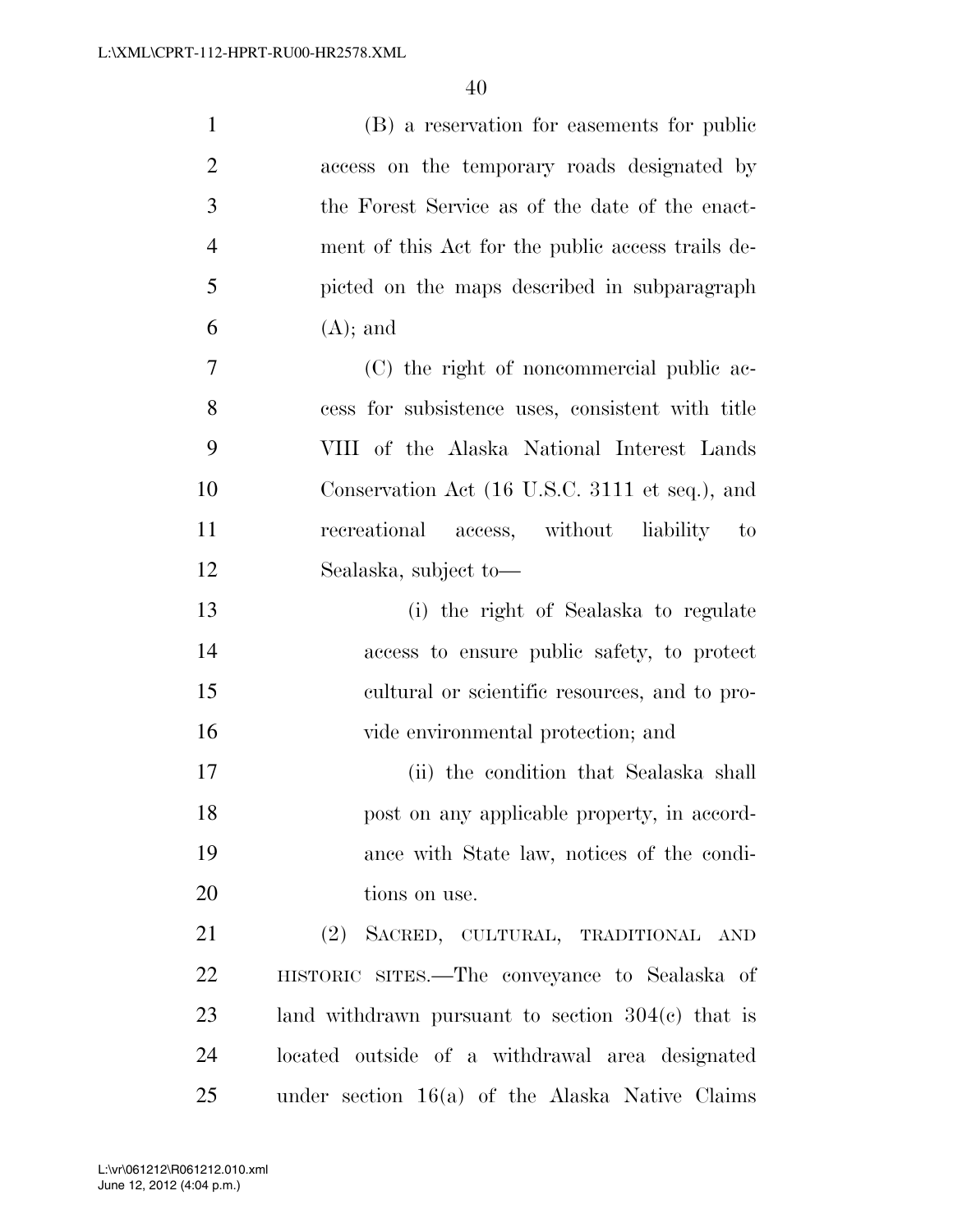Settlement Act (43 U.S.C. 1615(a)) shall be subject 2  $\text{to}$ 

 (A) the right of public access across the conveyances where no reasonable alternative ac- cess around the land is available without liabil-ity to Sealaska; and

 (B) the right of Sealaska to regulate ac- cess across the conveyances to ensure public safety, to protect cultural or scientific re- sources, to provide environmental protection, or to prohibit activities incompatible with the use and enjoyment of the land by Sealaska, subject to the condition that Sealaska shall post on any applicable property, in accordance with State law, notices of any such condition.

 (3) TRADITIONAL AND CUSTOMARY TRADE AND MIGRATION ROUTES.—The conveyance to Sealaska of land withdrawn pursuant to section 304(b)(3) that is located outside of a withdrawal area des- ignated under section 16(a) of the Alaska Native Claims Settlement Act (43 U.S.C. 1615(a)) shall be subject to a requirement that Sealaska provide pub-23 lic access across such linear conveyances if an adja- cent landowner or the public has a legal right to use the adjacent private or public land.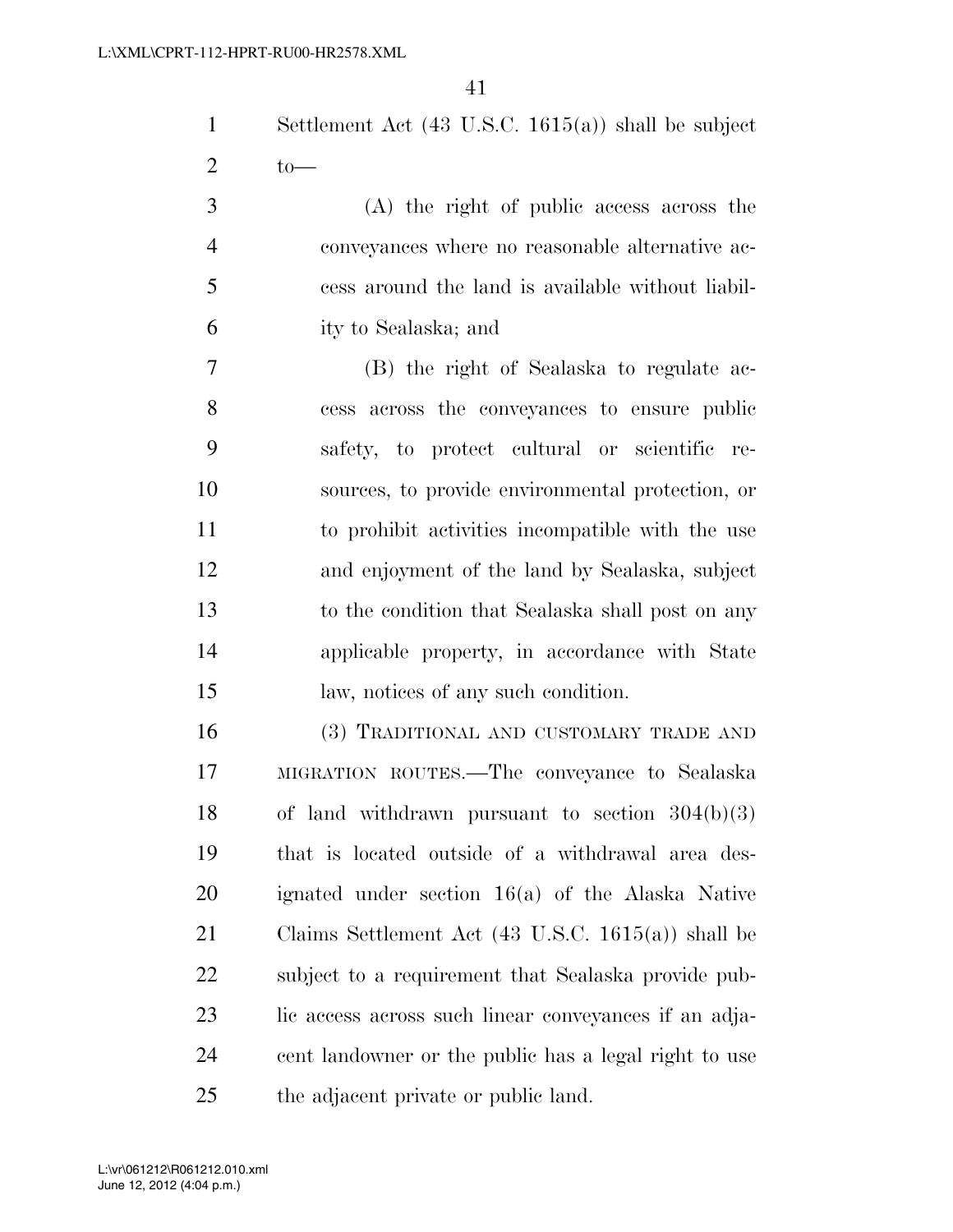| $\mathbf{1}$   | (4) SITES WITH TRADITIONAL, RECREATIONAL,              |
|----------------|--------------------------------------------------------|
| $\overline{2}$ | AND RENEWABLE ENERGY USE VALUE.—The con-               |
| 3              | veyance to Sealaska of land withdrawn pursuant to      |
| $\overline{4}$ | section $304(b)(2)$ that is located outside of a with- |
| 5              | drawal area designated under section $16(a)$ of the    |
| 6              | Alaska Native Claims Settlement Act (43 U.S.C.         |
| 7              | $1615(a)$ shall be subject to-                         |
| 8              | (A) the right of public access across the              |
| 9              | land without liability to Sealaska; and                |
| 10             | (B) the condition that public access across            |
| 11             | the land would not be unreasonably restricted          |
| 12             | or impaired.                                           |
| 13             | (5) EFFECT.—No right of access provided to             |
| 14             | any individual or entity (other than Sealaska) by      |
| 15             | this subsection—                                       |
| 16             | $(A)$ creates any interest, other than an in-          |
| 17             | terest retained by the United States, of such an       |
| 18             | individual or entity in the land conveyed to           |
| 19             | Sealaska in excess of that right of access; or         |
| 20             | (B) provides standing in any review of, or             |
| 21             | challenge to, any determination by Sealaska            |
| 22             | with respect to the management or development          |
| 23             | of the applicable land.                                |
| 24             | (e) CONDITIONS ON SACRED, CULTURAL, AND HIS-           |
| 25             | TORIC SITES AND TRADITIONAL AND CUSTOMARY TRADE        |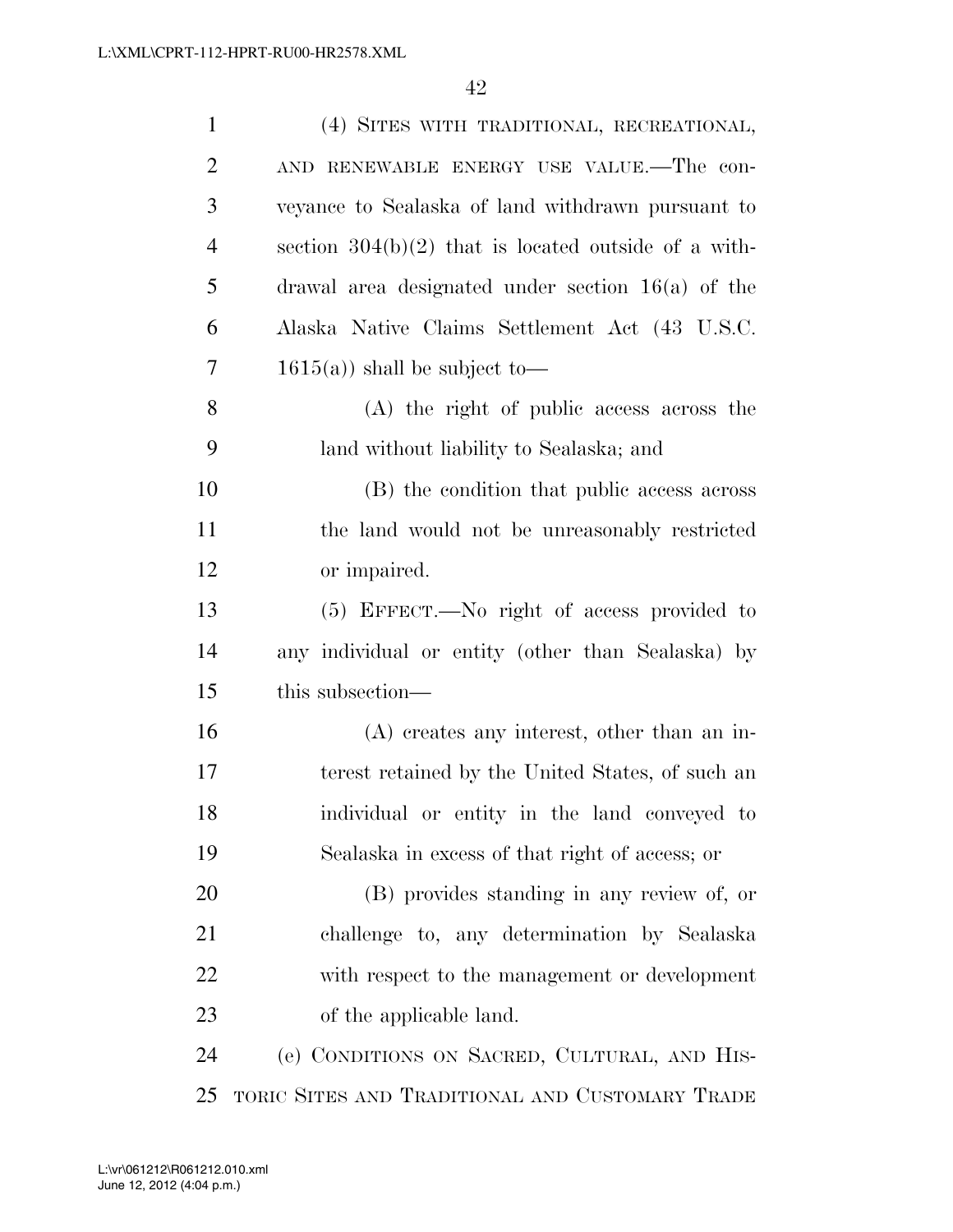AND MIGRATION ROUTES.—The conveyance to Sealaska of land withdrawn pursuant to sections 304(b)(3) and 3  $304(e)$ — (1) shall be subject to a covenant prohibiting any commercial timber harvest or mineral develop- ment on the land; (2) shall allow use of the land as described in subsection (f); and (3) shall not be subject to any additional re- strictive covenant based on cultural or historic val- ues, or any other restriction, encumbrance, or ease- ment, except as provided in sections 14(g) and 17(b) of the Alaska Native Claims Settlement Act (43 U.S.C. 1613(g), 1616(b)). (f) USES OF SACRED, CULTURAL, TRADITIONAL, AND HISTORIC SITES AND TRADITIONAL AND CUSTOMARY TRADE AND MIGRATION ROUTES.—Any land conveyed to Sealaska from land withdrawn pursuant to sections 304(b)(3) and 304(c) may be used for— (1) preservation of cultural knowledge and tra-21 ditions associated with the site; (2) historical, cultural, and scientific research and education;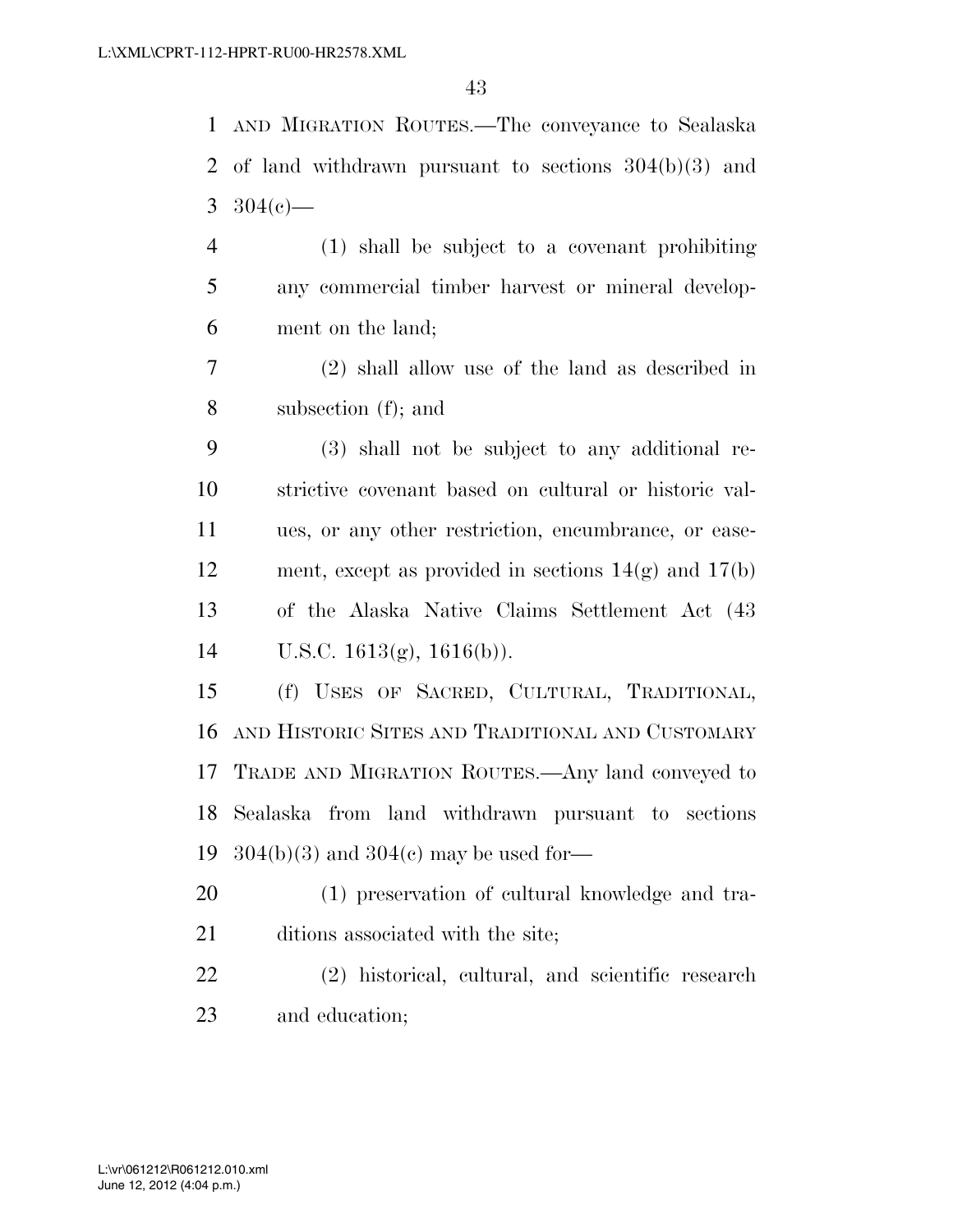| $\mathbf{1}$   | (3) public interpretation and education regard-          |
|----------------|----------------------------------------------------------|
| $\overline{2}$ | ing the cultural significance of the site to Alaska      |
| 3              | Natives;                                                 |
| $\overline{4}$ | (4) protection and management of the site to             |
| 5              | preserve the natural and cultural features of the        |
| 6              | site, including cultural traditions, values, songs, sto- |
| $\overline{7}$ | ries, names, crests, and clan usage, for the benefit     |
| 8              | of future generations; and                               |
| 9              | (5) site improvement activities for any purpose          |
| 10             | described in paragraphs $(1)$ through $(4)$ , subject to |
| 11             | the condition that the activities—                       |
| 12             | (A) are consistent with the sacred, cul-                 |
| 13             | tural, traditional, or historic nature of the site;      |
| 14             | and                                                      |
| 15             | (B) are not inconsistent with the manage-                |
| 16             | ment plans for adjacent public land.                     |
| 17             | (g) TERMINATION OF RESTRICTIVE COVENANTS.—               |
| 18             | (1) IN GENERAL.—Each restrictive covenant re-            |
| 19             | garding cultural or historical values with respect to    |
| 20             | any interim conveyance or patent for a historic or       |
| 21             | cemetery site issued to Sealaska pursuant to the         |
| 22             | Federal regulations contained in sections $2653.5(a)$    |
| 23             | and 2653.11 of title 43, Code of Federal Regula-         |
| 24             | tions (as in effect on the date of enactment of this     |
| 25             | Act), in accordance with section $14(h)(1)$ of the       |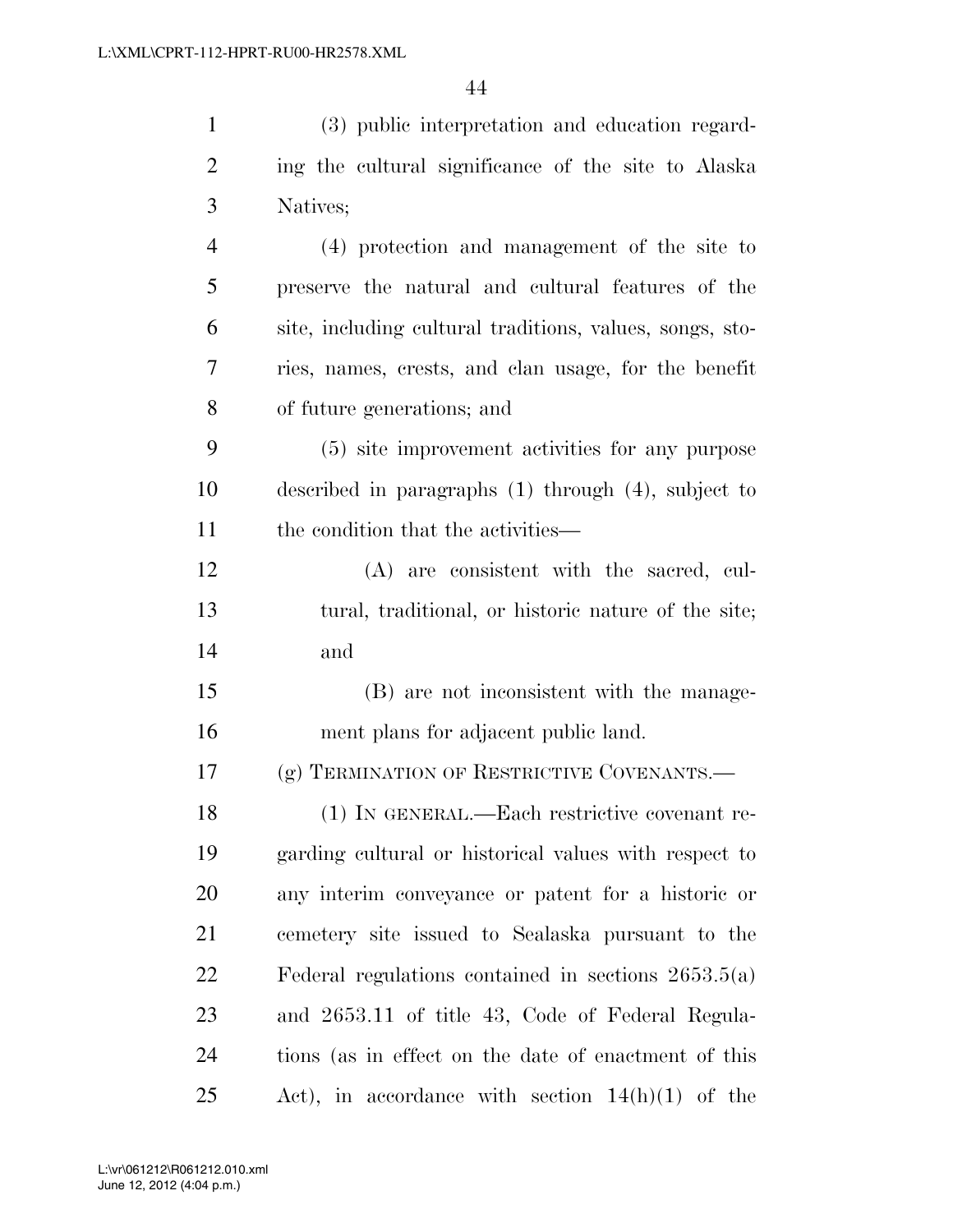Alaska Native Claims Settlement Act (43 U.S.C.  $2 \t1613(h)(1)$ , terminates as a matter of law on the date of enactment of this Act.

 (2) REMAINING CONDITIONS.—Land subject to a covenant described in paragraph (1) on the day before the date of enactment of this Act shall be subject to the conditions described in subsection (e).

 (3) RECORDS.—Sealaska shall be responsible for recording with the land title recorders office of the State of Alaska any modification to an existing conveyance of land under section 14(h)(1) of the Alaska Native Claims Settlement Act (43 U.S.C.  $1613(h)(1)$  as a result of this title.

 (h) CONDITIONS ON SITES WITH TRADITIONAL, RECREATIONAL, AND RENEWABLE ENERGY USE VALUE.—Each conveyance of land to Sealaska from land withdrawn pursuant to section 304(b)(2) shall be subject to a covenant prohibiting any commercial timber harvest or mineral development.

 (i) ESCROW FUNDS FOR WITHDRAWN LAND.—On the withdrawal by this title of land identified for selection by Sealaska, the escrow requirements of section 2 of Pub- lic Law 94–204 (43 U.S.C. 1613 note), shall thereafter apply to the withdrawn land.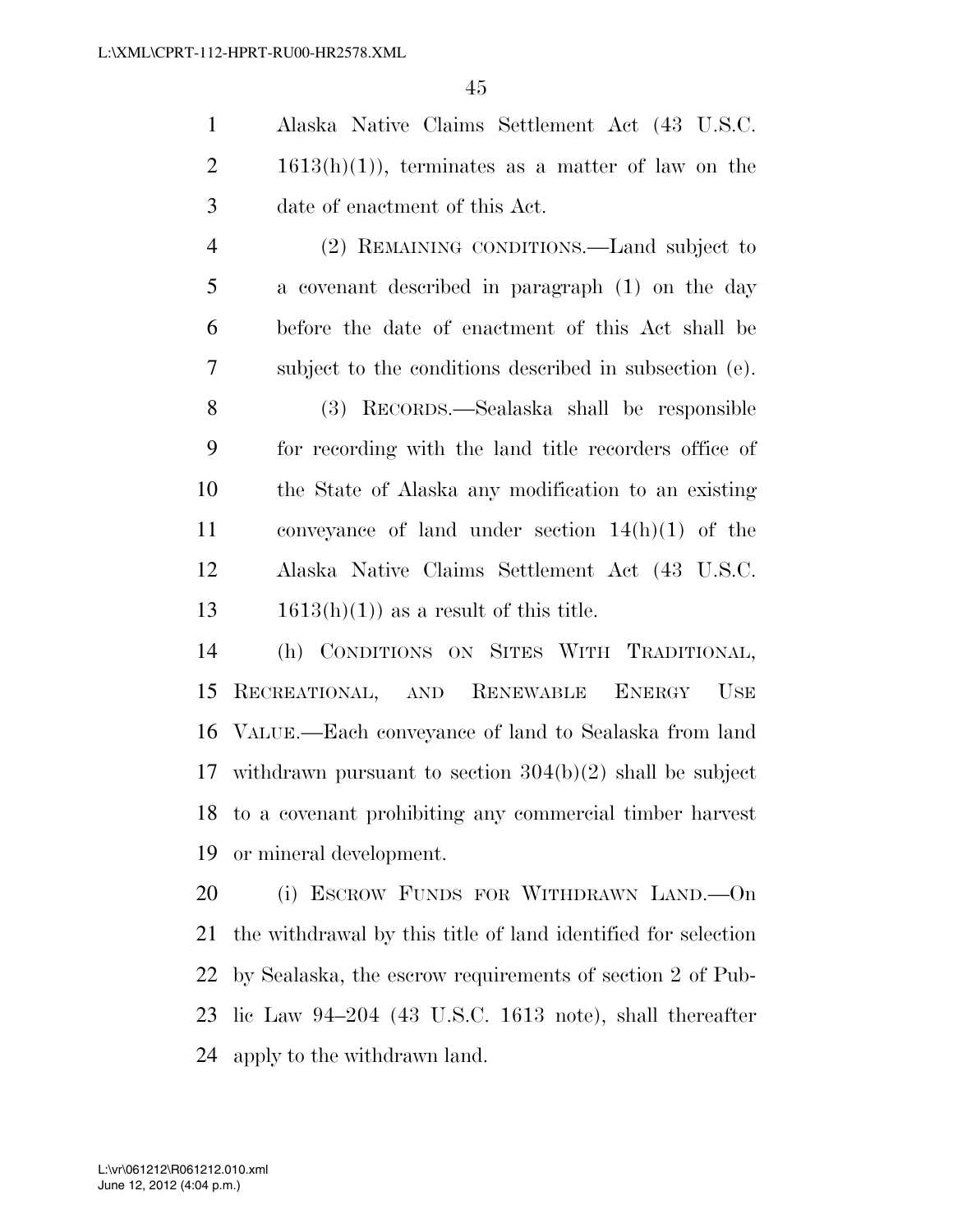(j) GUIDING AND OUTFITTING SPECIAL USE PER-2 MITS OR AUTHORIZATIONS.

 (1) IN GENERAL.—Consistent with the provi- sions of section 14(g) of the Alaska Native Claims 5 Settlement Act  $(43 \text{ U.S.C. } 1613(g))$ , except as modi- fied herein, on land conveyed to Sealaska from land withdrawn pursuant to sections 304(b)(1) and  $8 \qquad \text{304(b)(2)}$ , an existing holder of a guiding or outfit- ting special use permit or authorization issued by the Forest Service shall be entitled to its rights and privileges on the land for the remaining term of the permit, as of the date of conveyance to Sealaska, and for 1 subsequent 10-year renewal of the permit, subject to the condition that the rights shall be con- sidered a valid existing right reserved pursuant to section 14(g) of the Alaska Native Claims Settle-17 ment Act  $(43 \text{ U.S.C. } 1613(g))$ , and shall be man-aged accordingly.

 (2) NOTICE OF COMMERCIAL ACTIVITIES.— Sealaska, with respect to the holder of a guiding or outfitting special use permit or authorization under this subsection, and a permit holder referenced in this subsection, with respect to Sealaska, shall have an obligation to inform the other party of their re-spective commercial activities before engaging in the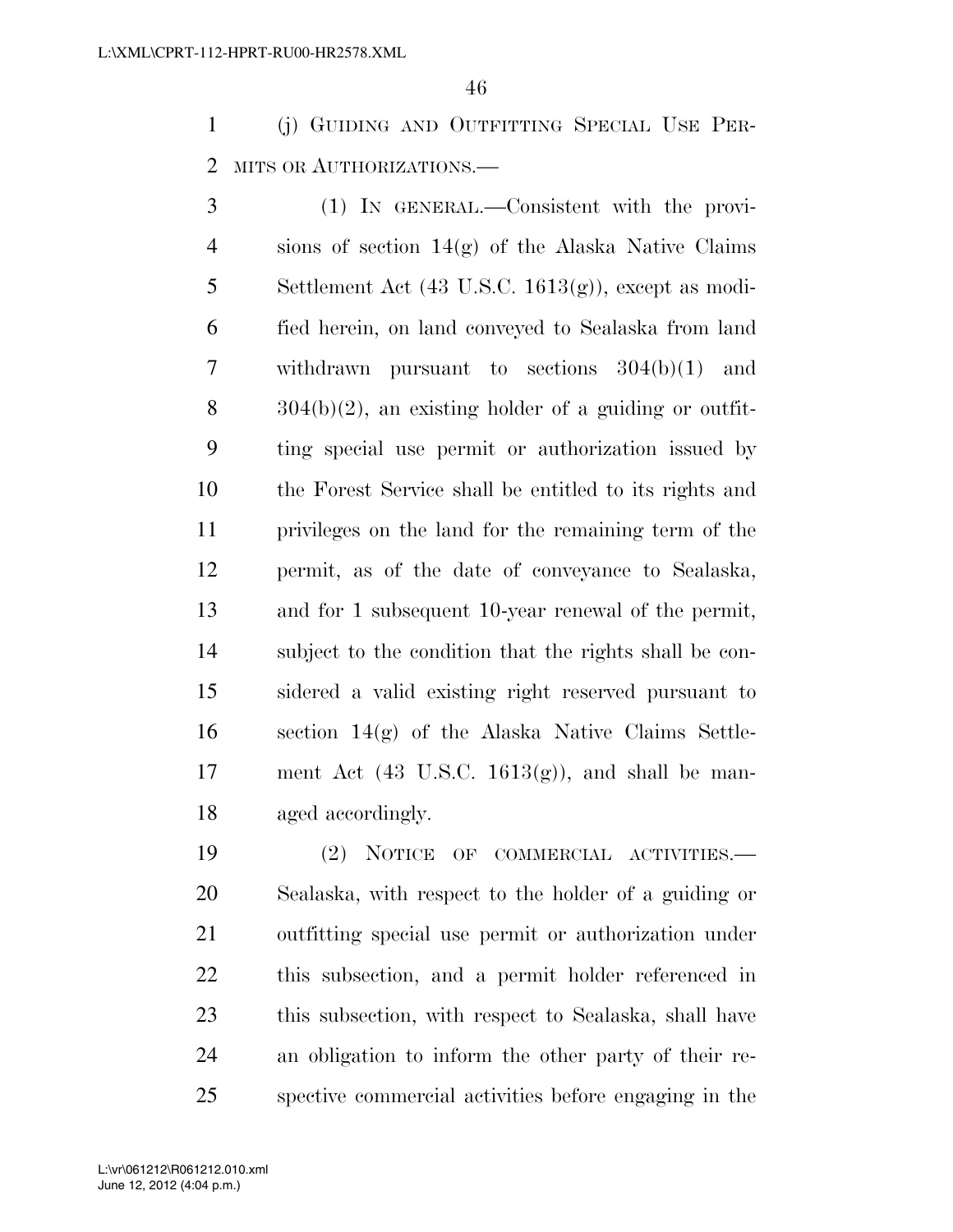| $\mathbf{1}$   | activities on land, which has been conveyed to              |
|----------------|-------------------------------------------------------------|
| $\overline{2}$ | Sealaska under this title, subject to the permit or         |
| 3              | authorization.                                              |
| $\overline{4}$ | (3) NEGOTIATION OF NEW TERMS.—Nothing in                    |
| 5              | this subsection precludes Sealaska and a permit             |
| 6              | holder under this subsection from negotiating new           |
| 7              | mutually agreeable permit terms that supersede the          |
| 8              | requirements of-                                            |
| 9              | (A) this subsection;                                        |
| 10             | $(B)$ section 14 $(g)$ of the Alaska Native                 |
| 11             | Claims Settlement Act $(43 \text{ U.S.C. } 1613(g))$ ; or   |
| 12             | (C) any deed covenant.                                      |
| 13             | (4) LIABILITY.—Sealaska shall bear no liability             |
| 14             | regarding use and occupancy pursuant to special use         |
| 15             | permits or authorizations on land selected or con-          |
| 16             | veyed pursuant to this title.                               |
| 17             | SEC. 306. MISCELLANEOUS.                                    |
| 18             | (a) STATUS OF CONVEYED LAND.—Each conveyance                |
| 19             | of Federal land to Sealaska pursuant to this title, and     |
| 20             | each Federal action carried out to achieve the purpose of   |
| 21             | this title, shall be considered to be conveyed or acted on, |
| 22             | as applicable, pursuant to the Alaska Native Claims Set-    |
| 23             | tlement Act $(43 \text{ U.S.C. } 1601 \text{ et seq.}).$    |
| 24             | ENVIRONMENTAL MITIGATION AND<br>(b)<br>INCEN-               |

TIVES.—Notwithstanding subsection (e) and (h) of section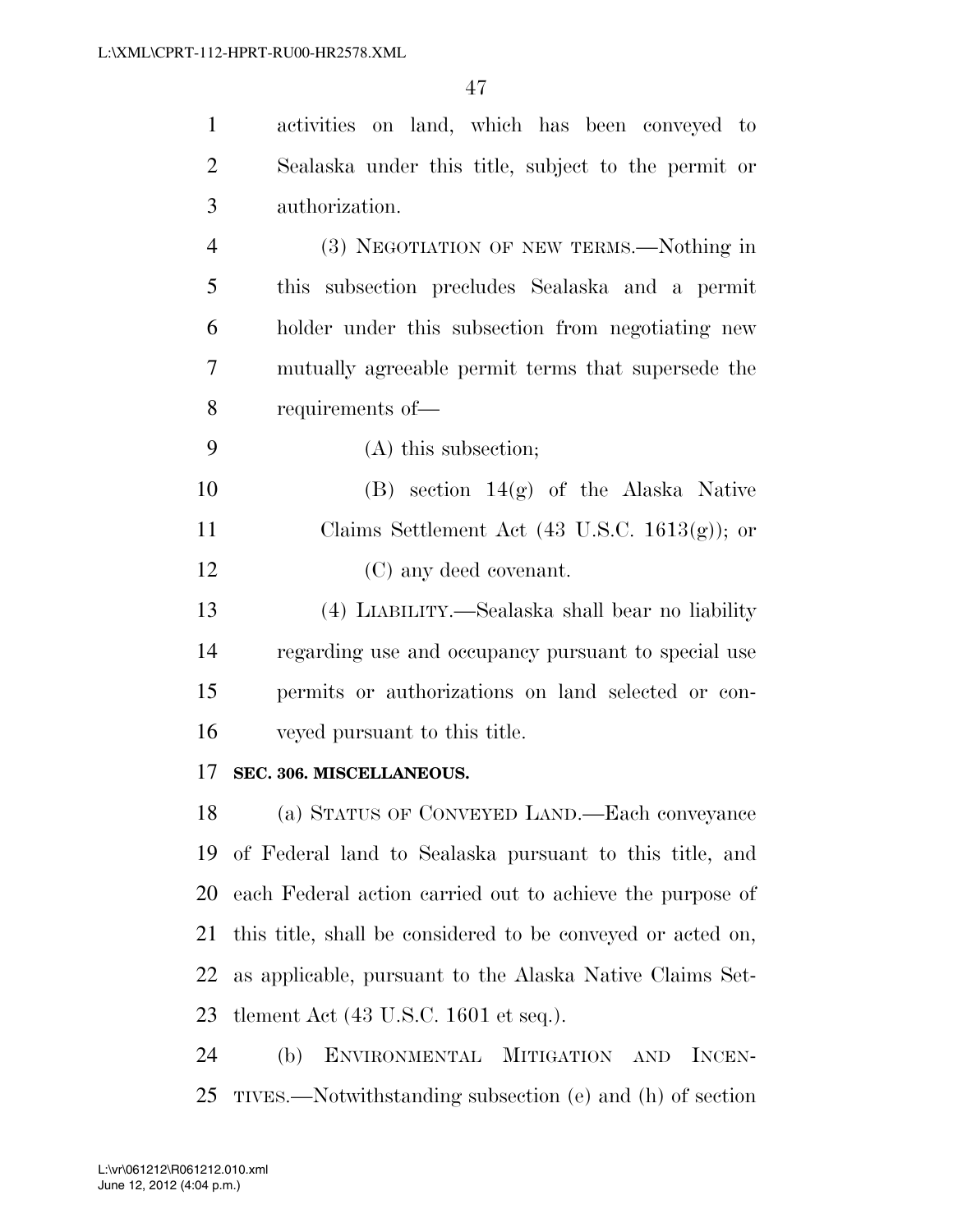305, all land conveyed to Sealaska pursuant to the Alaska Native Claims Settlement Act (43 U.S.C. 1601 et seq.) and this title shall be considered to be qualified to receive or participate in, as applicable—

- (1) any federally authorized carbon sequestra- tion program, ecological services program, or envi-ronmental mitigation credit; and
- (2) any other federally authorized environ-mental incentive credit or program.

10 (c) NO MATERIAL EFFECT ON FOREST PLAN.—

 (1) IN GENERAL.—Except as required by para- graph (2), implementation of this title, including the conveyance of land to Sealaska, alone or in combina- tion with any other factor, shall not require an amendment of, or revision to, the Tongass National Forest Land and Resources Management Plan be- fore the first revision of that Plan scheduled to occur after the date of enactment of this Act.

 (2) BOUNDARY ADJUSTMENTS.—The Secretary of Agriculture shall implement any land ownership boundary adjustments to the Tongass National For- est Land and Resources Management Plan resulting from the implementation of this title through a tech-nical amendment to that Plan.

25 (d) TECHNICAL CORRECTIONS.—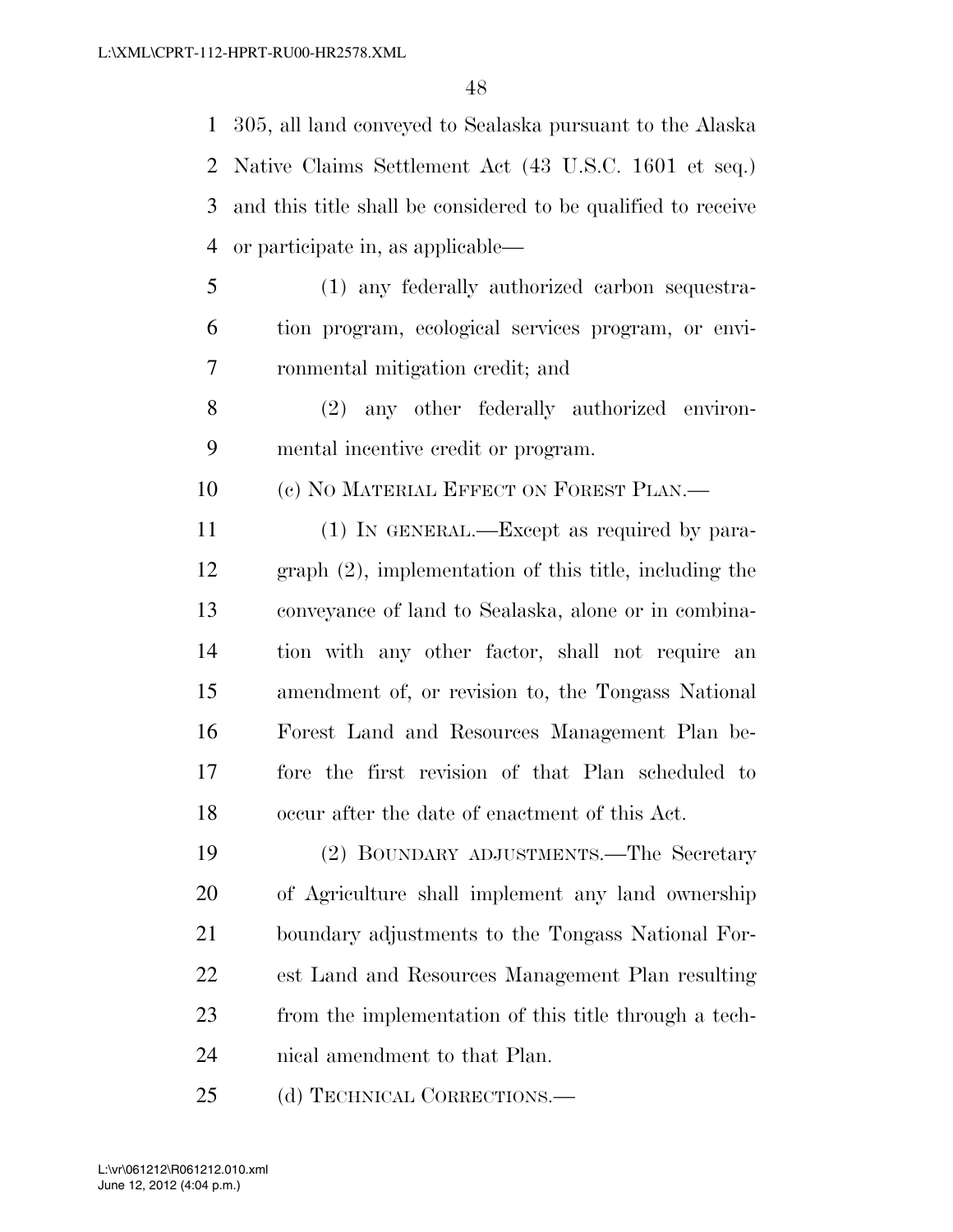(1) TRIBAL FOREST PROTECTION.—Section 2 of 2 the Tribal Forest Protection Act of 2004 (25 U.S.C. 3115a) is amended by adding at the end a new sub-section (h):

 ''(h)(1) Land owned by an Alaska Native Corporation pursuant to the Alaska Native Claims Settlement Act (43 U.S.C. 1601 et seq.) that is forest land or formerly had a forest cover or vegetative cover that is capable of res- toration shall be eligible for agreements and contracts au-thorized under this Act and administered by the Secretary.

 ''(2) Nothing in this subsection validates, invalidates, or otherwise affects any claim regarding the existence of Indian country (as defined in section 1151 of title 18, United States Code) in the State of Alaska.''.

 (2) NATIONAL HISTORIC PRESERVATION.—Sec- tion 101(d) of the National Historic Preservation Act (16 U.S.C. 470a(d)), is amended by adding at the end a new paragraph (7):

 $\frac{1}{2}$  (7)(A) Notwithstanding any other provision of law, an Alaska Native tribe, band, nation or other organized group or community, including a Native village, Regional Corporation, or Village Corporation, shall be eligible to participate in all programs administered by the Secretary under this Act on behalf of Indian tribes, including, but not limited to, securing grants and other support to man-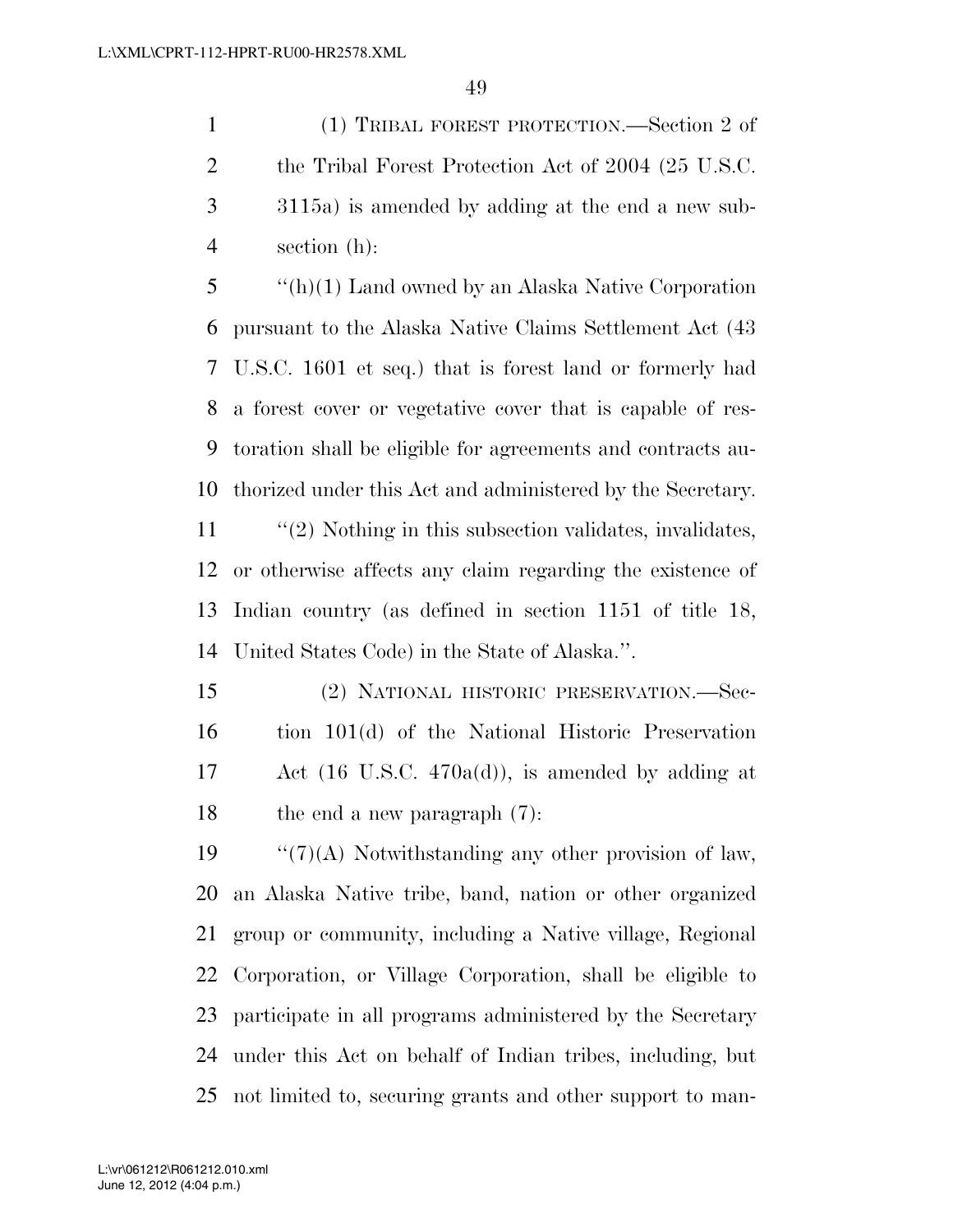age their own historic preservation sites and programs on lands held by the Alaska Native tribe, band, nation or other organized group or community, including a Native village, Regional Corporation, or Village Corporation. ''(B) Nothing in this paragraph validates, invalidates, or otherwise affects any claim regarding the existence of Indian country (as defined in section 1151 of title 18, United States Code) in the State of Alaska.''. (e) EFFECT ON ENTITLEMENT.—Nothing in this title shall have any effect upon the entitlement due to any Na-

tive Corporation, other than Sealaska, under—

 (1) the Alaska Native Claims Settlement Act (43 U.S.C. 1601 et seq.); or

 (2) the Alaska National Interest Lands Con-servation Act (16 U.S.C. 3101 et seq.).

**SEC. 307. MAPS.** 

 (a) AVAILABILITY.—Each map referred to in this title shall be maintained on file in—

 (1) the office of the Chief of the Forest Service; and

21 (2) the office of the Secretary.

 (b) CORRECTIONS.—The Secretary or the Chief of the Forest Service may make any necessary correction to a clerical or typographical error in a map referred to in this title.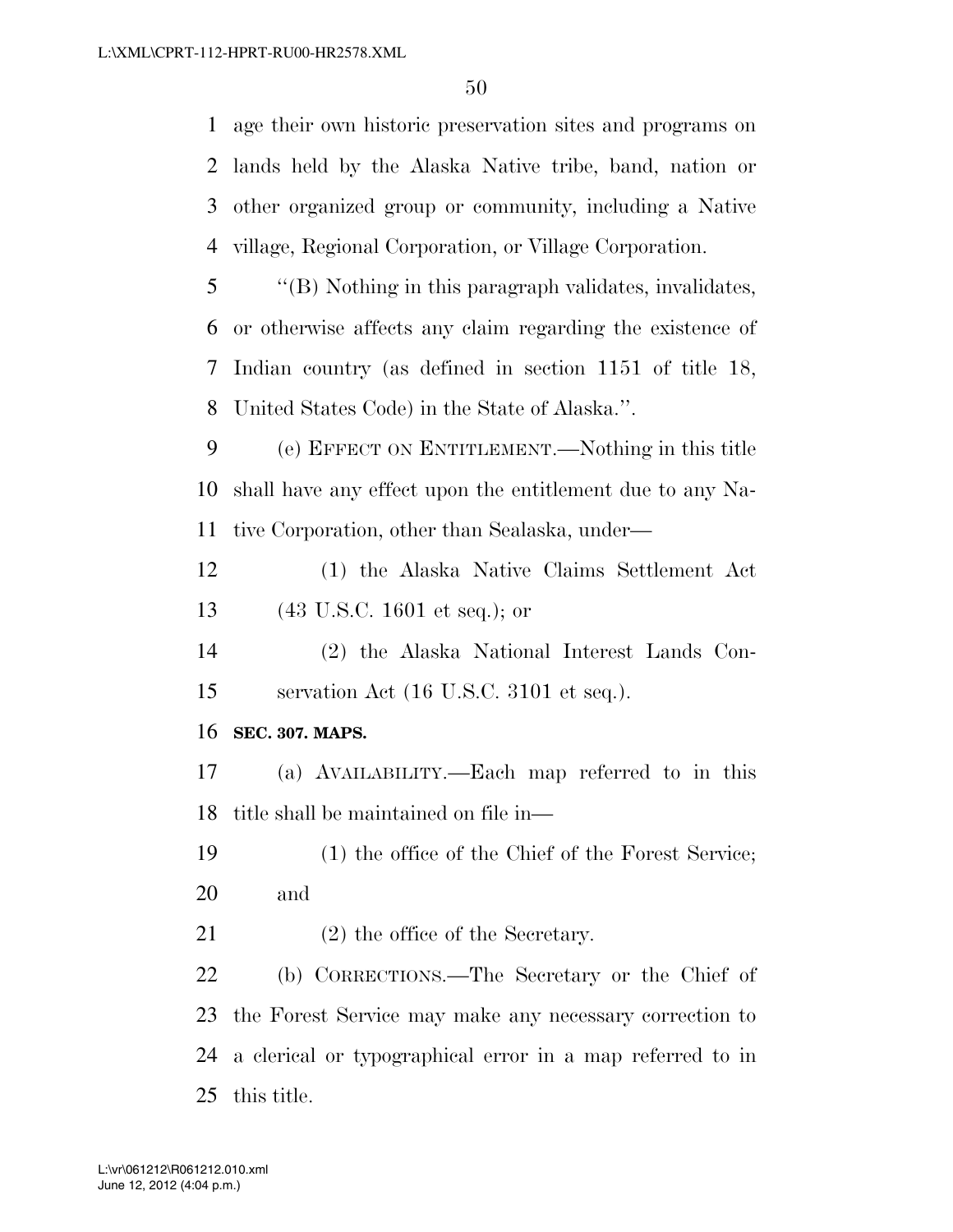(c) TREATMENT.—No map referred to in this title shall be considered to be an attempt by the Federal Gov-ernment to convey any State or private land.

# **TITLE IV—SAN ANTONIO MIS- SIONS NATIONAL HISTORICAL PARK BOUNDARY EXPANSION ACT**

# **SEC. 401. SHORT TITLE.**

 This title may be cited as the ''San Antonio Missions National Historical Park Boundary Expansion Act''.

# **SEC. 402. FINDINGS.**

Congress finds that—

 (1) the San Antonio Missions National Histor- ical Park is important to understanding the history and development of the City of San Antonio, Bexar County, the State of Texas, and the United States; (2) understanding the connection between the San Antonio River and the San Antonio Missions is critical to understanding mission life in colonial Texas; and

 (3) the San Antonio Missions National Histor- ical Park enjoys the strong support of the City of San Antonio, Bexar County, and their citizens and businesses.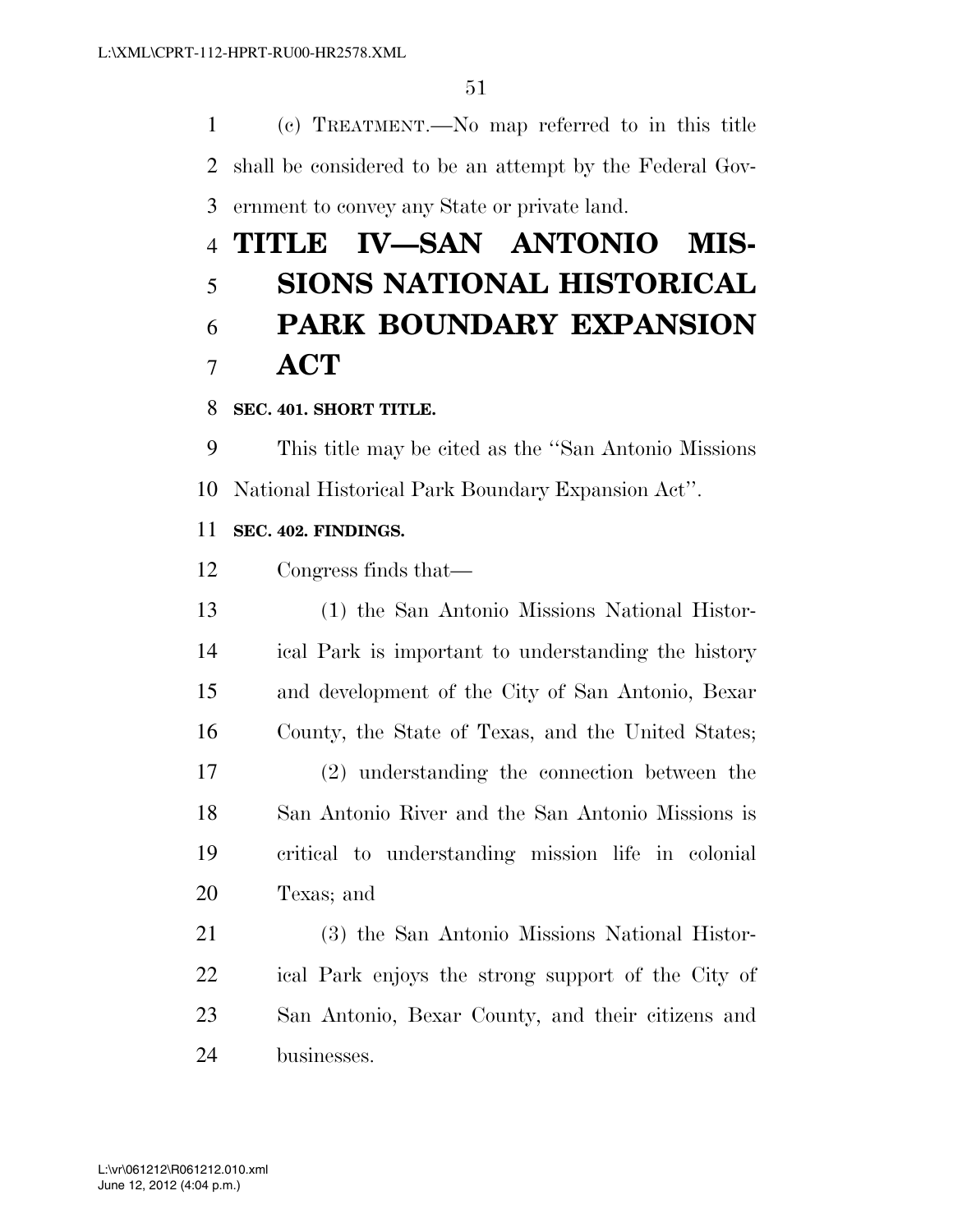#### **SEC. 403. BOUNDARY EXPANSION.**

 Section 201(a) of Public Law 95–629 (16 U.S.C. 3  $410ee(a)$  is amended—

 (1) by striking ''In order'' and inserting ''(1) In order'';

 (2) by striking ''The park shall also'' and in-7 serting  $(2)$  The park shall also";

 (3) by striking ''After advising the'' and insert-9 ing  $\degree$ (5) After advising the";

 (4) by inserting after paragraph (2) (as so des-ignated by paragraph (2) above) the following:

12 ''(3) The boundary of the park is further modi- fied to include approximately 151 acres, as depicted on the map titled 'San Antonio Missions National Historical Park Proposed Boundary Addition 2009', numbered 472/468,027, and dated November 2009. The map shall be on file and available for inspection in the appropriate offices of the National Park Serv-ice, U.S. Department of the Interior.

20 "(4) The Secretary may not acquire by con- demnation any land or interest in land within the boundaries of the park. The Secretary is authorized to acquire land and interests in land that are within the boundaries of the park pursuant to paragraph (3) by donation only. No private property or non-Federal public property shall be included within the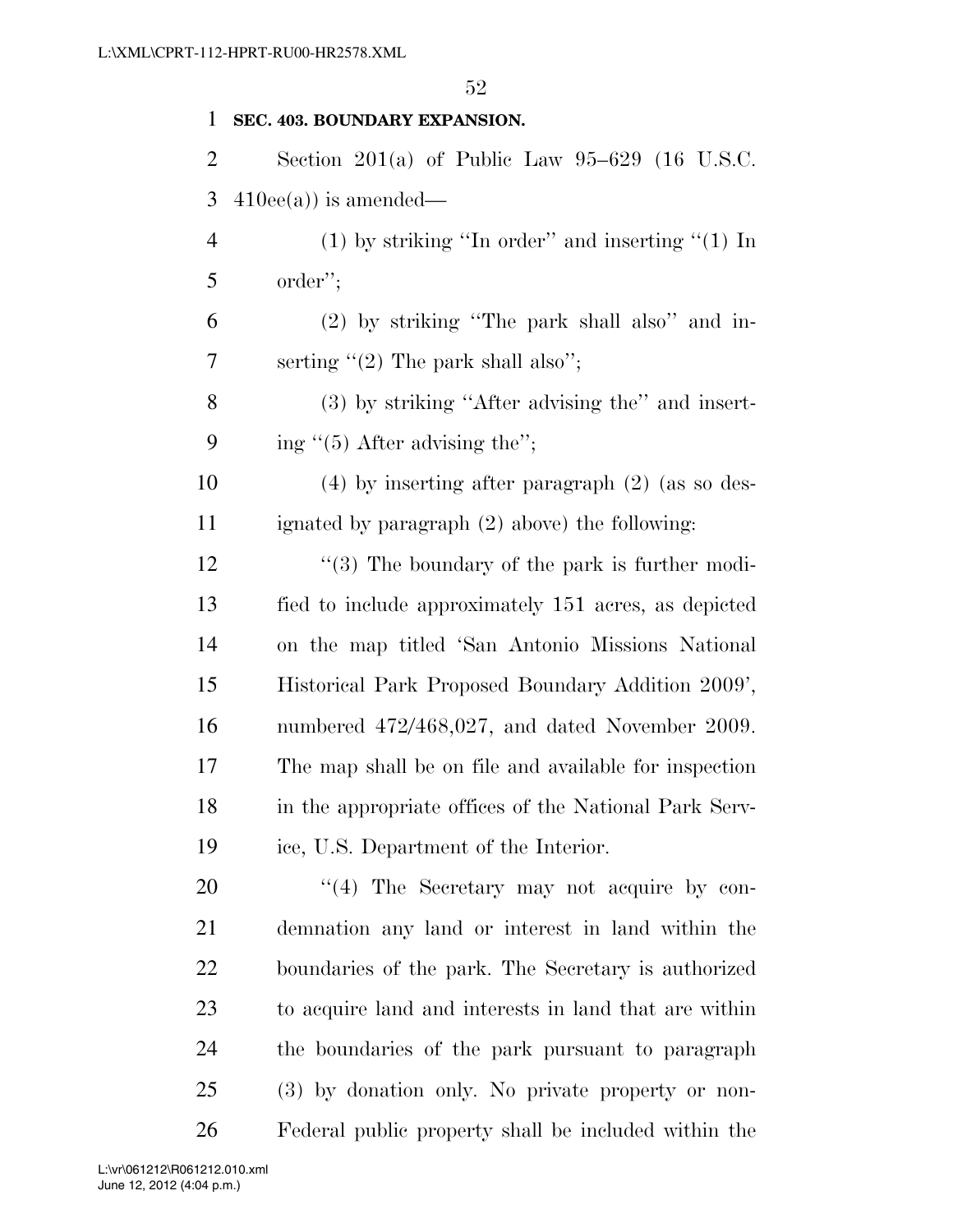boundaries of the park without the written consent of the owner of such property. Nothing in this Act, the establishment of park, or the management plan of the park shall be construed create buffer zones outside of the park. That an activity or use can be seen or heard from within the park shall not pre- clude the conduct of that activity or use outside the park.''.

# **TITLE V—WACO MAMMOTH NA- TIONAL MONUMENT ESTAB-LISHMENT ACT OF 2012**

# **SEC. 501. SHORT TITLE.**

 This title may be cited as the ''Waco Mammoth Na-tional Monument Establishment Act of 2012''.

# **SEC. 502. FINDINGS.**

Congress finds that—

 (1) the Waco Mammoth Site area is located near the confluence of the Brazos River and the Bosque River in central Texas, near the city of Waco;

 (2) after the discovery of bones emerging from eroding creek banks leading to the uncovering of portions of 5 mammoths, Baylor University began investigating the site in 1978;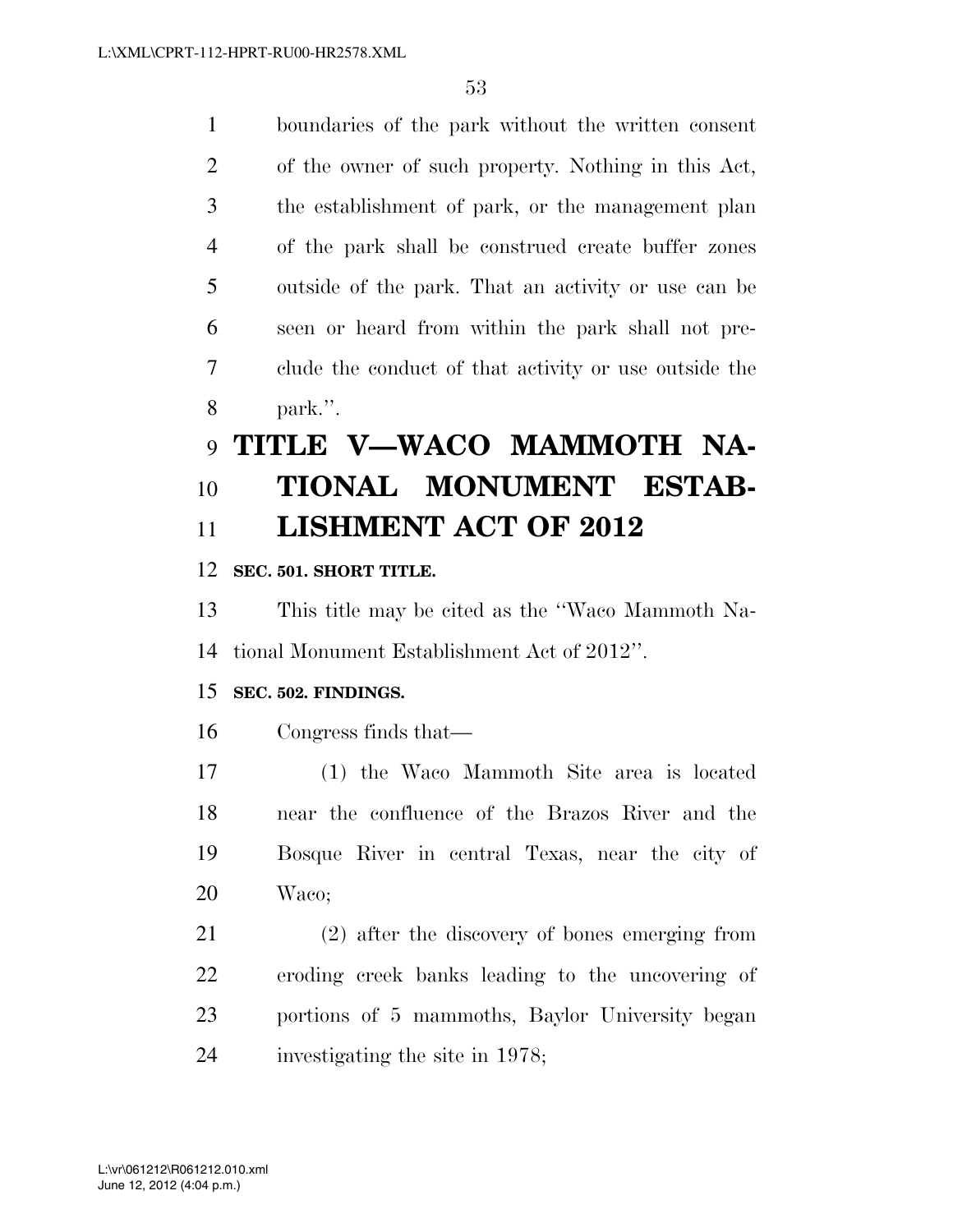| $\mathbf{1}$   | (3) several additional mammoth remains have      |
|----------------|--------------------------------------------------|
| $\overline{2}$ | been uncovered making the site the largest known |
| 3              | concentration of mammoths dying from the same    |
| $\overline{4}$ | event;                                           |
| 5              | (4) the mammoth discoveries have received        |
| 6              | international attention; and                     |
| $\tau$         | (5) Baylor University and the city of Waco,      |
| 8              | Texas, have been working together—               |
| 9              | (A) to protect the site; and                     |
| 10             | (B) to develop further research and edu-         |
| 11             | cational opportunities at the site.              |
| 12             | SEC. 503. DEFINITIONS.                           |
| 13             | In this title:                                   |
| 14             | $(1)$ CITY.—The term "City" means the city of    |
| 15             | Waco, Texas.                                     |
| 16             | (2) MANAGEMENT PLAN.—The term "manage-           |
| 17             | ment plan" means the management plan for the     |
| 18             | Monument prepared under section $505(e)(1)$ .    |
| 19             | $(3)$ MAP.—The term "map" means the map en-      |
| 20             | titled "Proposed Boundary Waco-Mammoth Na-       |
| 21             | tional Monument", numbered T21/80,000,<br>and    |
| 22             | dated April 2009.                                |
| 23             | MONUMENT.—The term "Monument"<br>(4)             |
| 24             | means the Waco Mammoth National Monument es-     |
| 25             | tablished by section $504(a)$ .                  |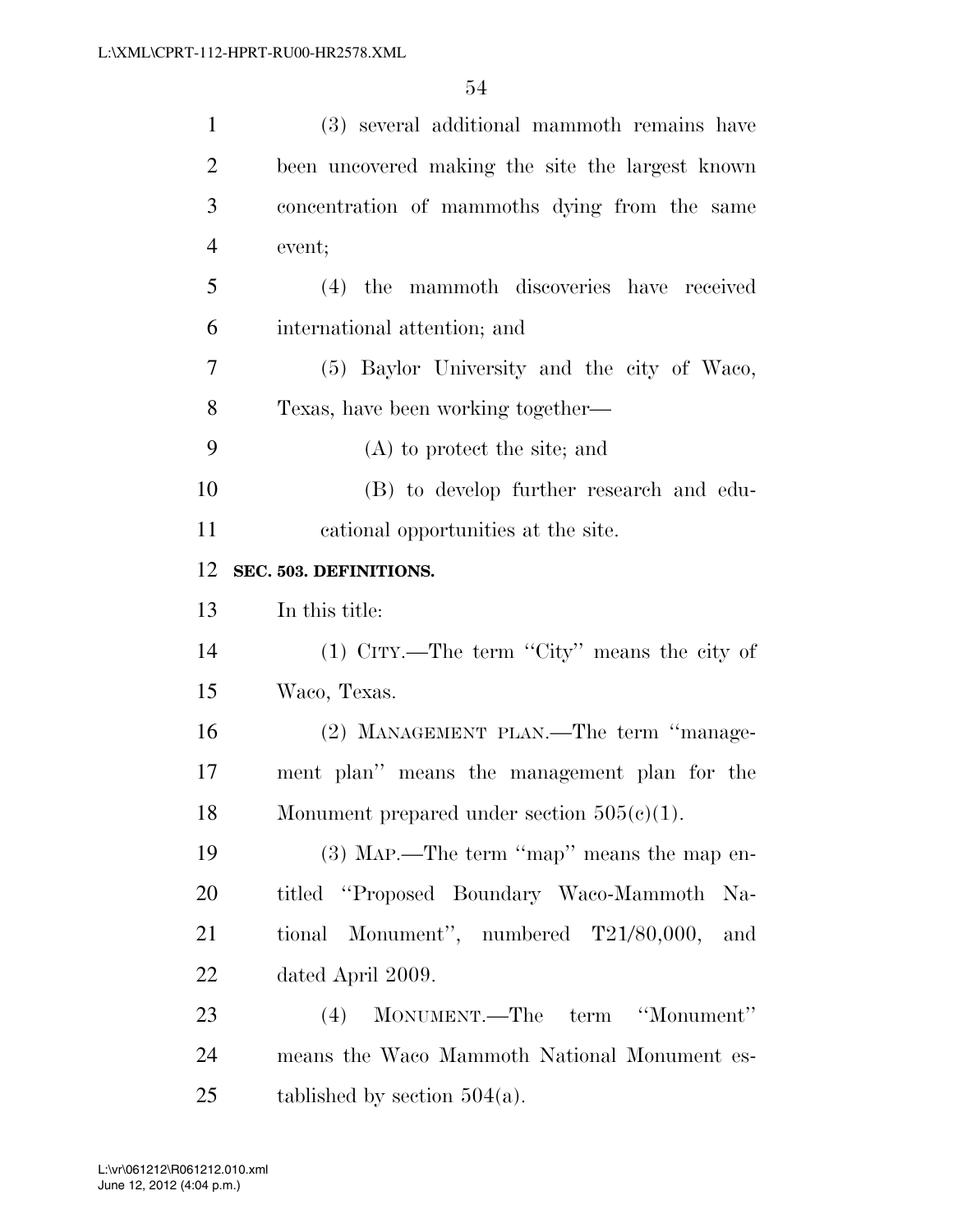(5) SECRETARY.—The term ''Secretary'' means the Secretary of the Interior. (6) STATE.—The term ''State'' means the State of Texas. (7) UNIVERSITY.—The term ''University'' means Baylor University in the State. **SEC. 504. WACO MAMMOTH NATIONAL MONUMENT, TEXAS.**  (a) ESTABLISHMENT.—There is established in the State, as a unit of the National Park System, the Waco Mammoth National Monument, as generally depicted on the map. (b) AVAILABILITY OF MAP.—The map shall be on file and available for public inspection in the appropriate of- fices of the National Park Service. **SEC. 505. ADMINISTRATION OF MONUMENT.**  (a) IN GENERAL.—The Secretary shall administer the Monument in accordance with— (1) this title; and (2) any cooperative agreements entered into 20 under subsection (b)(1). 21 (b) AUTHORITIES OF SECRETARY.— 22 (1) COOPERATIVE AGREEMENTS.—The Sec- retary may enter into cooperative management agreements with the University and the City, in ac-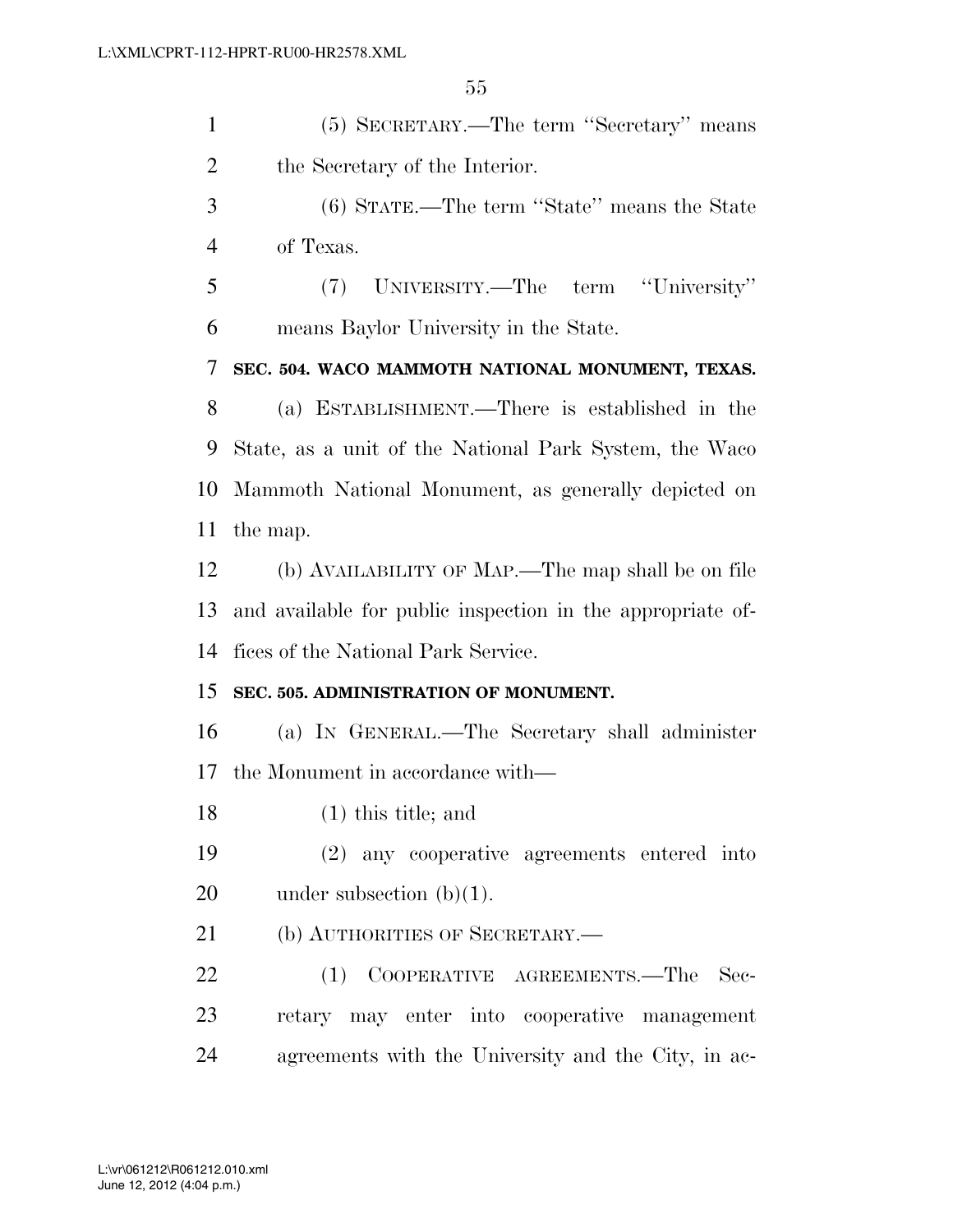| $\mathbf{1}$ | cordance with section $3(1)$ of Public Law $91-383$ (16) |
|--------------|----------------------------------------------------------|
| 2            | U.S.C. $1a-2(l)$ ).                                      |
| 3            | (2) ACQUISITION OF LAND.—The Secretary                   |
| 4            | may acquire by donation only from the City any land      |
| 5            | or interest in land owned by the City within the pro-    |
| 6            | posed boundary of the Monument.                          |
| 7            | (c) GENERAL MANAGEMENT PLAN.—                            |
| 8            | (1) IN GENERAL.—Not later than 3 years after             |
| 9            | the date of enactment of this Act, the Secretary, in     |
| 10           | consultation with the University and the City, shall     |
| 11           | complete a general management plan for the Monu-         |
| 12           | ment.                                                    |
| 13           | (2) INCLUSIONS.—The management plan shall                |
| 14           | include, at a minimum—                                   |
| 15           | (A) measures for the preservation of the                 |
| 16           | resources of the Monument;                               |
| 17           | (B) requirements for the type and extent                 |
| 18           | of development and use of the Monument;                  |
| 19           | (C) identification of the capacity of the                |
| 20           | Monument for accommodating visitors; and                 |
| 21           | (D) opportunities for involvement by the                 |
| 22           | University, City, State, and other local and na-         |
| 23           | tional entities in—                                      |
| 24           | developing educational programs<br>(i)                   |
| 25           | for the Monument; and                                    |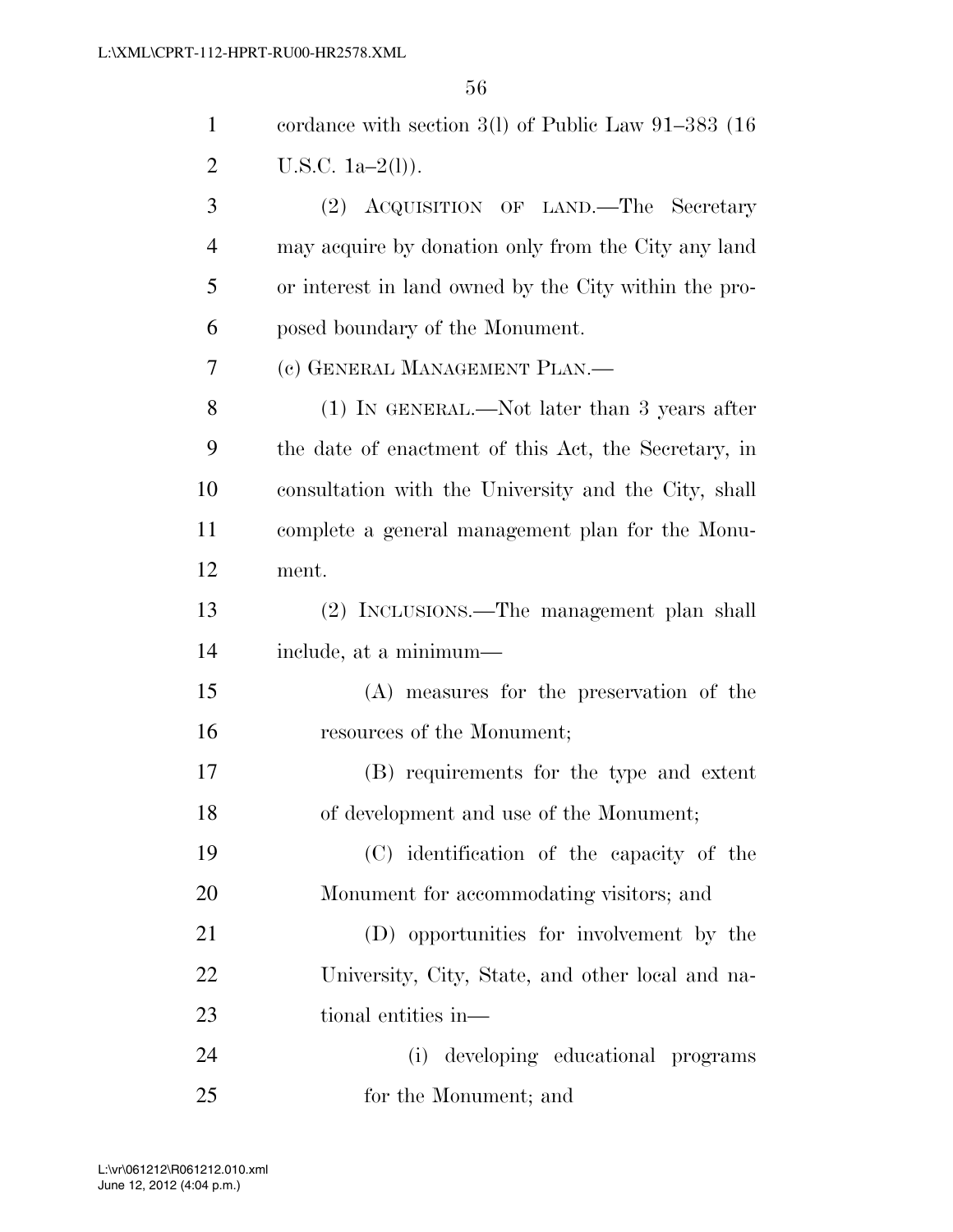| $\mathbf{1}$   | (ii) developing and supporting the                         |
|----------------|------------------------------------------------------------|
| $\overline{2}$ | Monument.                                                  |
| 3              | (d) PROHIBITION OF USE OF FEDERAL FUNDS.—No                |
| $\overline{4}$ | Federal funds may be used to pay the costs of—             |
| 5              | (1) carrying out a cooperative agreement under             |
| 6              | subsection $(b)(1);$                                       |
| 7              | (2) acquiring land for inclusion in the Monu-              |
| 8              | ment under subsection $(b)(2)$ ;                           |
| 9              | (3) developing a visitor center for the Monu-              |
| 10             | ment;                                                      |
| 11             | (4) operating or maintaining the Monument;                 |
| 12             | (5) constructing exhibits for the Monument; or             |
| 13             | (6) developing the general management plan                 |
| 14             | under subsection $(e)$ .                                   |
| 15             | (e) USE OF NON-FEDERAL FUNDS.—Non-Federal                  |
| 16             | funds may be used to pay any costs that may be incurred    |
| 17             | by the Secretary or the National Park Service in carrying  |
| 18             | out this section.                                          |
| 19             | (f) EFFECT ON ELIGIBILITY FOR FINANCIAL ASSIST-            |
| 20             | ANCE.—Nothing in this title affects the eligibility of the |
| 21             | Monument for Federal grants or other forms of financial    |
| 22             | assistance that the Monument would have been eligible to   |
| 23             | apply for had National Park System status not been con-    |
| 24             | ferred to the Monument under this title.                   |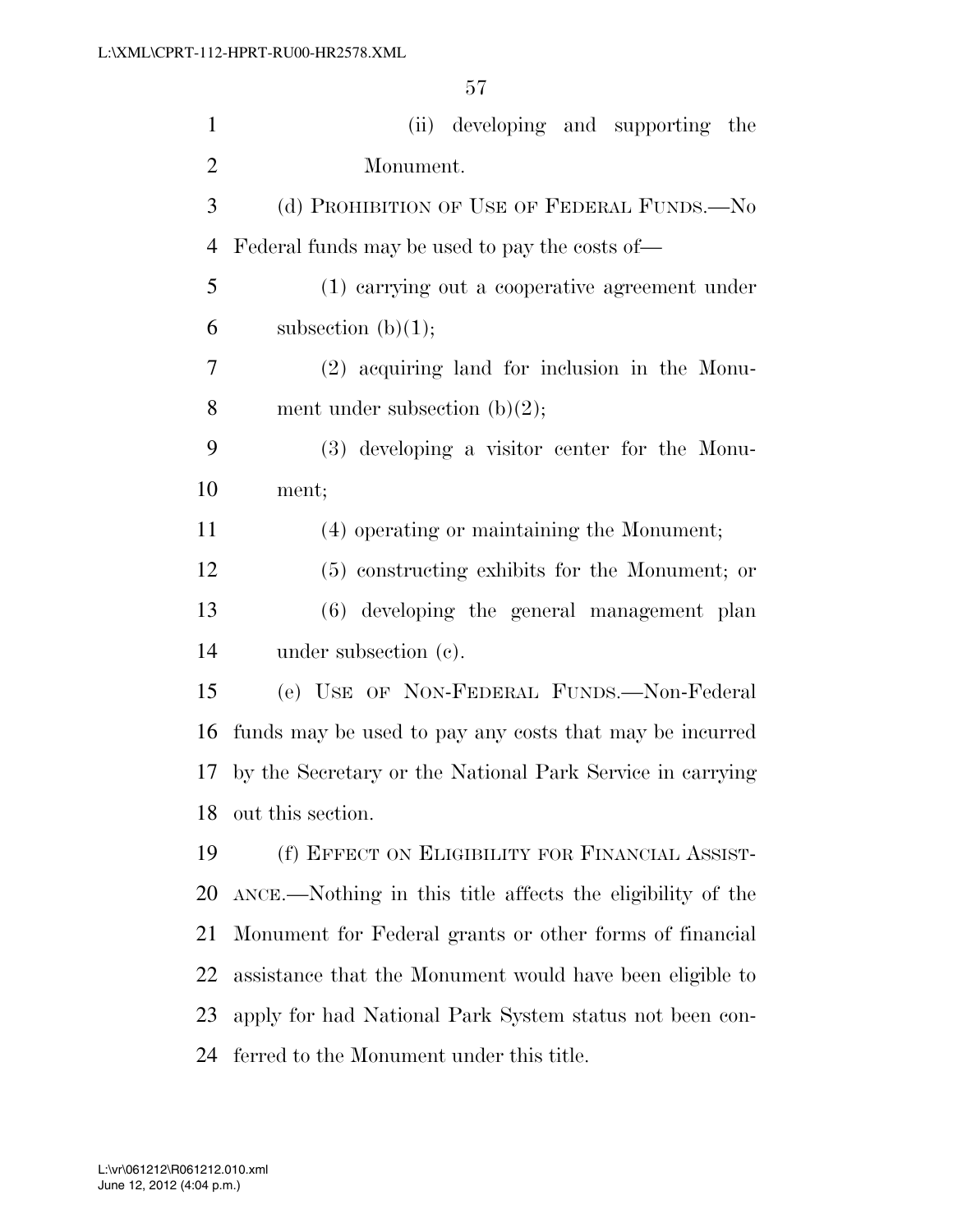(g) TERMINATION OF NATIONAL PARK SYSTEM STA-TUS.—

 (1) IN GENERAL.—Designation of the Monu- ment as a unit of the National Park System shall terminate if the Secretary determines that Federal funds are required to operate and maintain the Monument.

 (2) REVERSION.—If the designation of the Monument as a unit of the National Park System is terminated under paragraph (1), any land acquired by the Secretary from the City under subsection 12 (b) $(2)$  shall revert to the City.

 (h) PRIVATE PROPERTY PROTECTION.—No private property may be made part of the Monument without the written consent of the owner of that private property.

#### **SEC. 506. NO BUFFER ZONES.**

 Nothing in this title, the establishment of national monument, or the management plan shall be construed create buffer zones outside of the national monument. That an activity or use can be seen or heard from within the Monument shall not preclude the conduct of that activ-ity or use outside the Monument.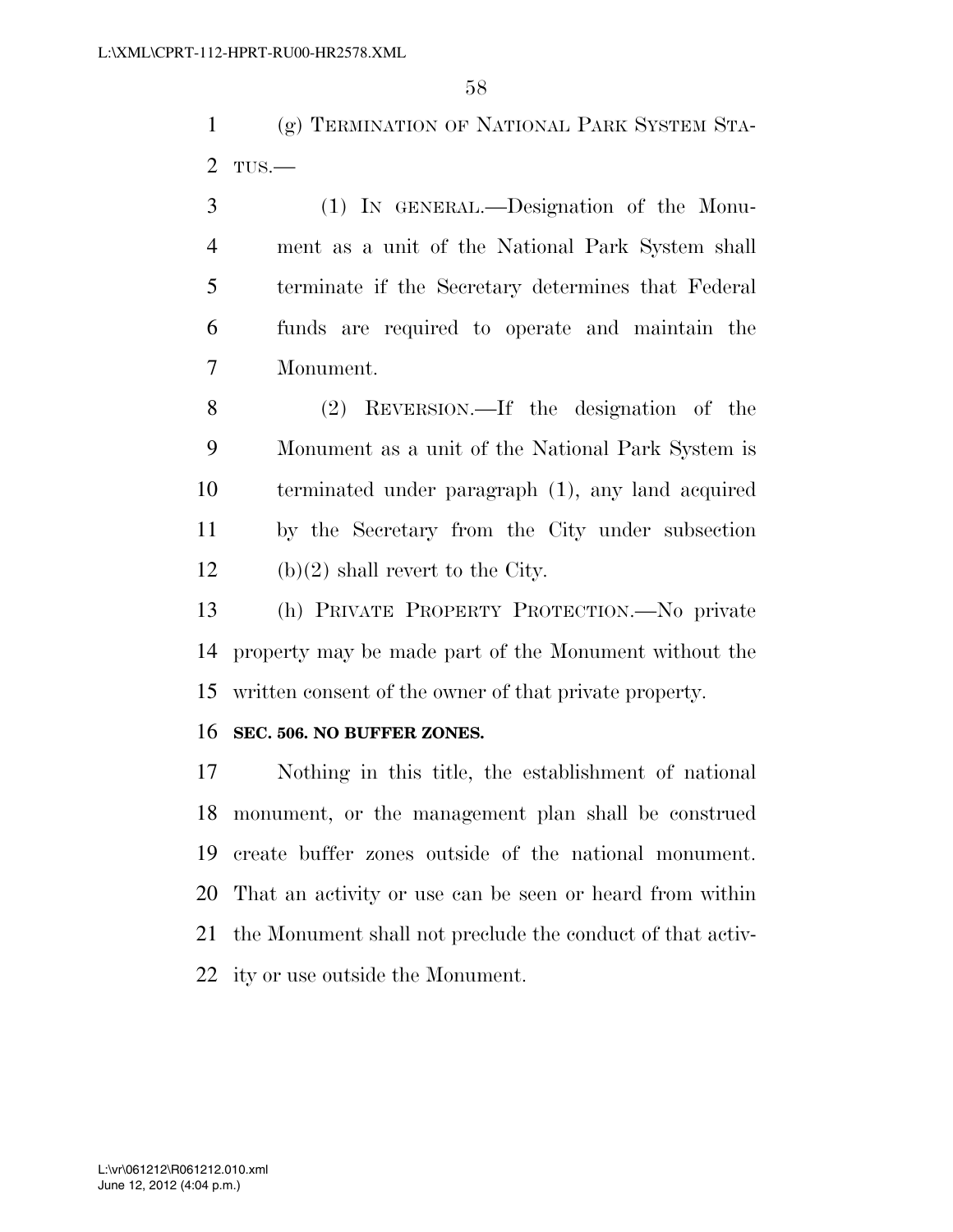# **TITLE VI—NORTH CASCADES NATIONAL PARK ACCESS**

## **SEC. 601. FINDINGS.**

Congress finds as follows:

 (1) In 1988, 93 percent of the North Cascades National Park Complex was designated the Stephen Mather Wilderness.

 (2) A road corridor was deliberately excluded from the wilderness designation to provide for the continued use and maintenance of the upper Stehekin Valley Road.

 (3) The upper Stehekin Valley Road provides access to Stephen Mather Wilderness trailheads and North Cascades National Park from the Lake Che-lan National Recreation Area.

 (4) Record flooding in 1995 and again in 2003 caused severe damage to the upper Stehekin Valley Road and led to the closure of a 9.9-mile section of the road between Car Wash Falls and Cottonwood Camp.

 (5) The National Park Service currently does not have the flexibility to rebuild the upper Stehekin Valley Road away from the Stehekin River due to the current location of the non-wilderness road cor-25 ridor provided by Congress in 1988.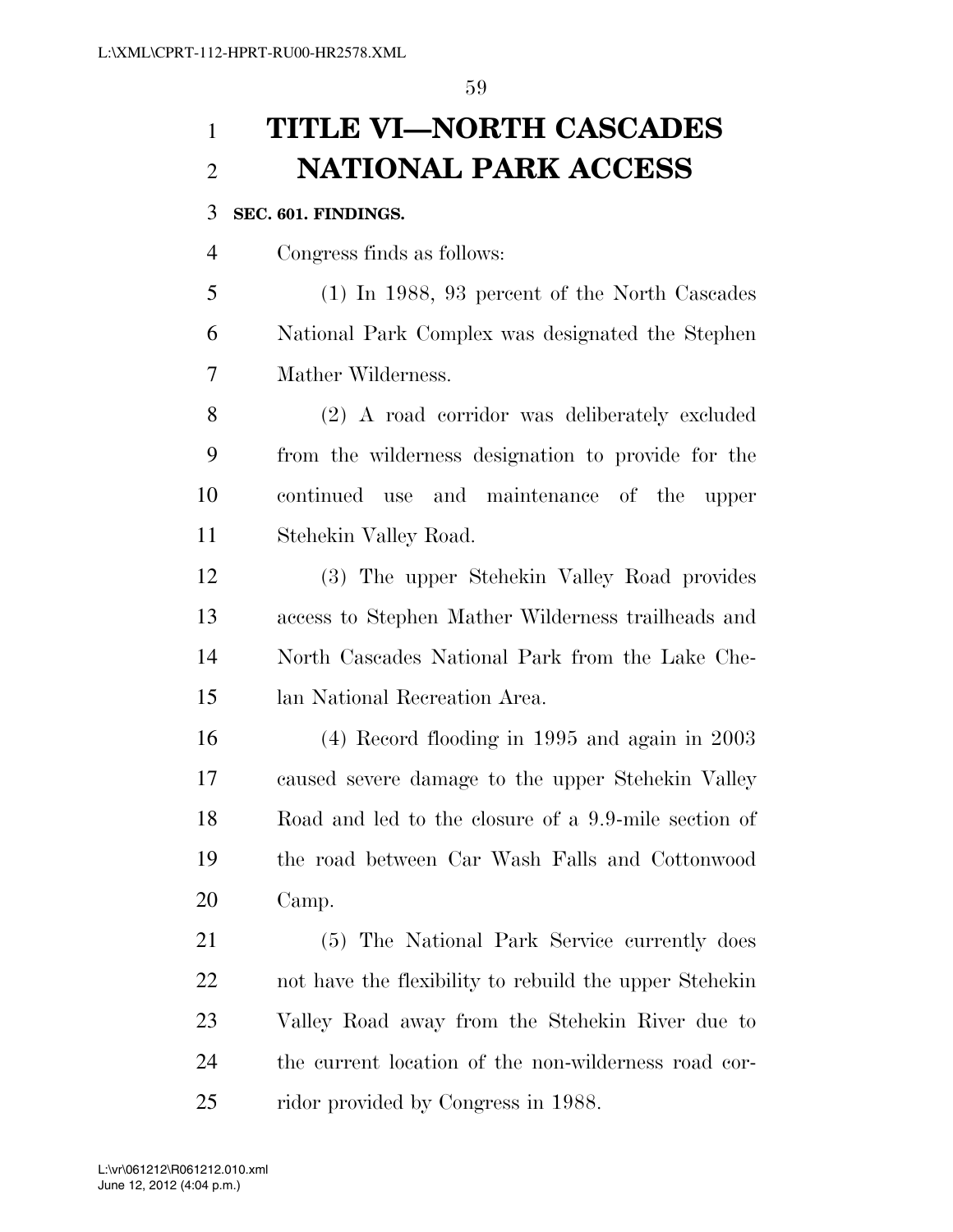| $\mathbf{1}$   | $(6)$ It is a high priority that the people of the        |
|----------------|-----------------------------------------------------------|
| $\overline{2}$ | United States, including families, the disabled, and      |
| 3              | the elderly, have reasonable access to the National       |
| $\overline{4}$ | Parks system and their public lands.                      |
| 5              | (7) The 1995 Lake Chelan National Recreation              |
| 6              | Area General Management Plan calls for retaining          |
| 7              | vehicle access to Cottonwood Camp.                        |
| 8              | (8) Tourism associated with the North Cas-                |
| 9              | cades National Park Complex is an important part          |
| 10             | of the economy for rural communities in the area.         |
| 11             | (9) Additional management flexibility would               |
| 12             | allow the National Park Service to consider reten-        |
| 13             | tion of the upper Stehekin Valley Road in a manner        |
| 14             | that provides for no net loss of wilderness.              |
| 15             | SEC. 602. AUTHORIZATION FOR BOUNDARY ADJUSTMENTS.         |
| 16             | The Washington Park Wilderness Act of 1988 (Pub-          |
| 17             | lic Law $100-668$ ) is amended by inserting after section |
| 18             | 206 the following:                                        |
| 19             | "SEC. 207. BOUNDARY ADJUSTMENTS FOR ROAD.                 |
| 20             | "(a) IN GENERAL.—The Secretary may adjust the             |
| 21             | boundaries of the North Cascades National Park and the    |
| 22             | Stephen Mather Wilderness in order to provide a 100-foot- |
| 23             | wide corridor along which the Stehekin Valley Road may    |

be rebuilt—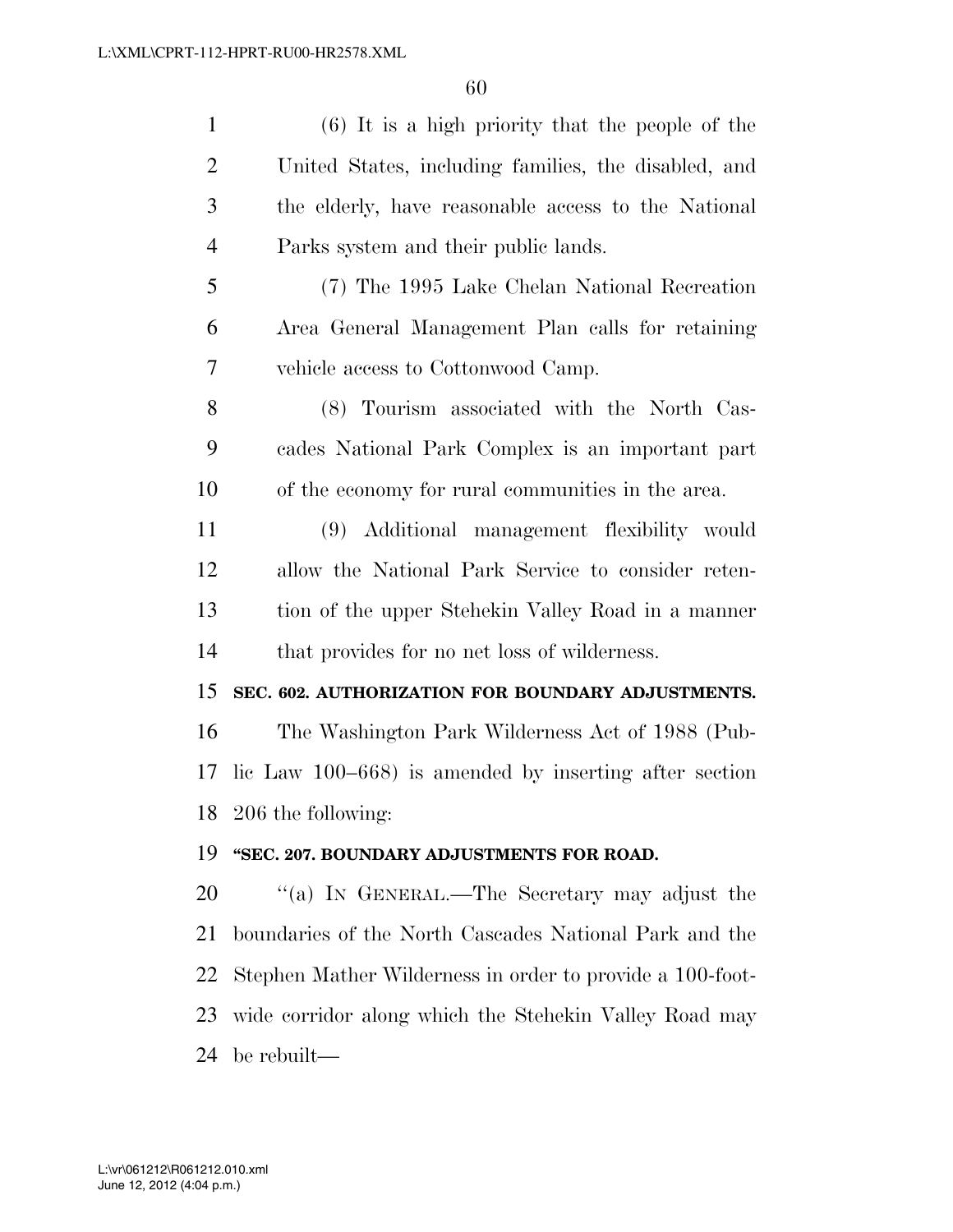| $\mathbf{1}$   | $\lq(1)$ outside of the floodplain between milepost           |
|----------------|---------------------------------------------------------------|
| $\overline{2}$ | 12.9 and milepost $22.8$ ;                                    |
| 3              | $\lq(2)$ within the boundaries of the North Cas-              |
| $\overline{4}$ | cades National Park; and                                      |
| 5              | $\cdot\cdot\cdot(3)$ outside of the boundaries of the Stephen |
| 6              | Mather Wilderness.                                            |
| 7              | "(b) No NET LOSS OF LANDS.—The boundary ad-                   |
| 8              | justments made under this section shall be such that equal    |
| 9              | acreage amounts are exchanged between the Stephen             |
| 10             | Mather Wilderness and the North Cascades National             |
| 11             | Park, resulting in no net loss of acreage to either the Ste-  |
| 12             | phen Mather Wilderness or the North Cascades National         |
| 13             | Park.".                                                       |
| 14             | TITLE VII—ENDANGERED SALM-                                    |
| 15             | ON AND FISHERIES PREDA-                                       |
| 16             | <b>TION PREVENTION ACT</b>                                    |
| 17             | SEC. 701. SHORT TITLE.                                        |
| 18             | This title may be cited as the "Endangered Salmon"            |
| 19             | and Fisheries Predation Prevention Act".                      |
| 20             | SEC. 702. FINDINGS.                                           |
| 21             | The Congress finds the following:                             |
| 22             | There are 13 groups of salmon<br>(1)<br>and                   |
| 23             | steelhead that are listed as threatened species or en-        |
| 24             | dangered species under the Endangered Species Act             |
|                |                                                               |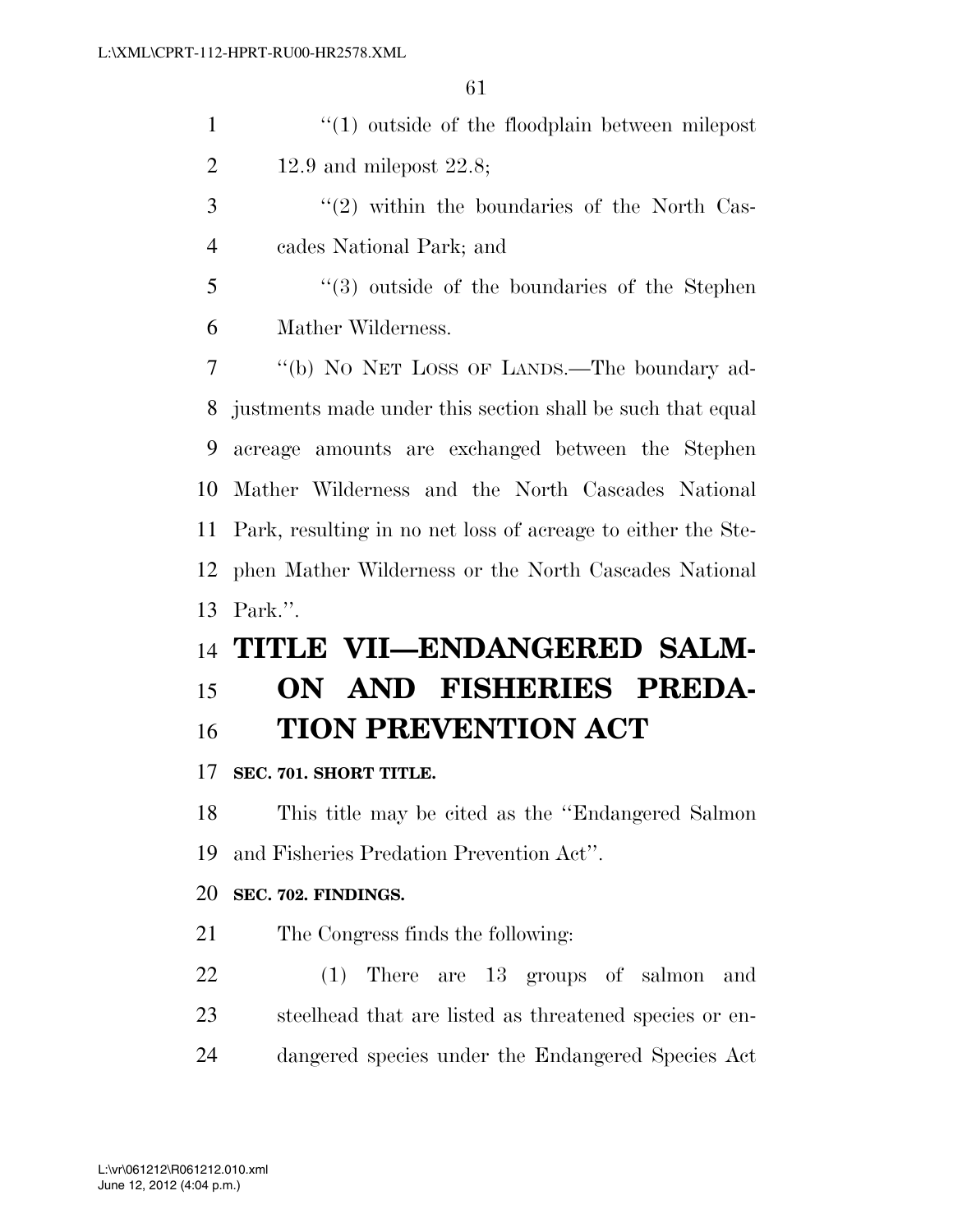|          | of 1973 that migrate through the lower Columbia |
|----------|-------------------------------------------------|
| 2 River. |                                                 |

 (2) The people of the Northwest United States are united in their desire to restore healthy salmon and steelhead runs, as they are integral to the re-gion's culture and economy.

 (3) The Columbia River treaty tribes retain im-portant rights with respect to salmon and steelhead.

 (4) Federal, State, and tribal governments have spent billions of dollars to assist the recovery of Co-11 lumbia River salmon and steelhead populations.

 (5) One of the factors impacting salmonid pop- ulations is increased predation by marine mammals, including California sea lions.

 (6) The population of California sea lions has increased 6-fold over the last 3 decades, and is cur-17 rently greater than 250,000 animals.

 (7) In recent years, more than 1,000 California sea lions have been foraging in the lower 145 miles of the Columbia River up to Bonneville Dam during the peak spring salmonid run before returning to the California coast to mate.

 (8) The percentage of the spring salmonid run that has been eaten or killed by California sea lions at Bonneville Dam has increased 7-fold since 2002.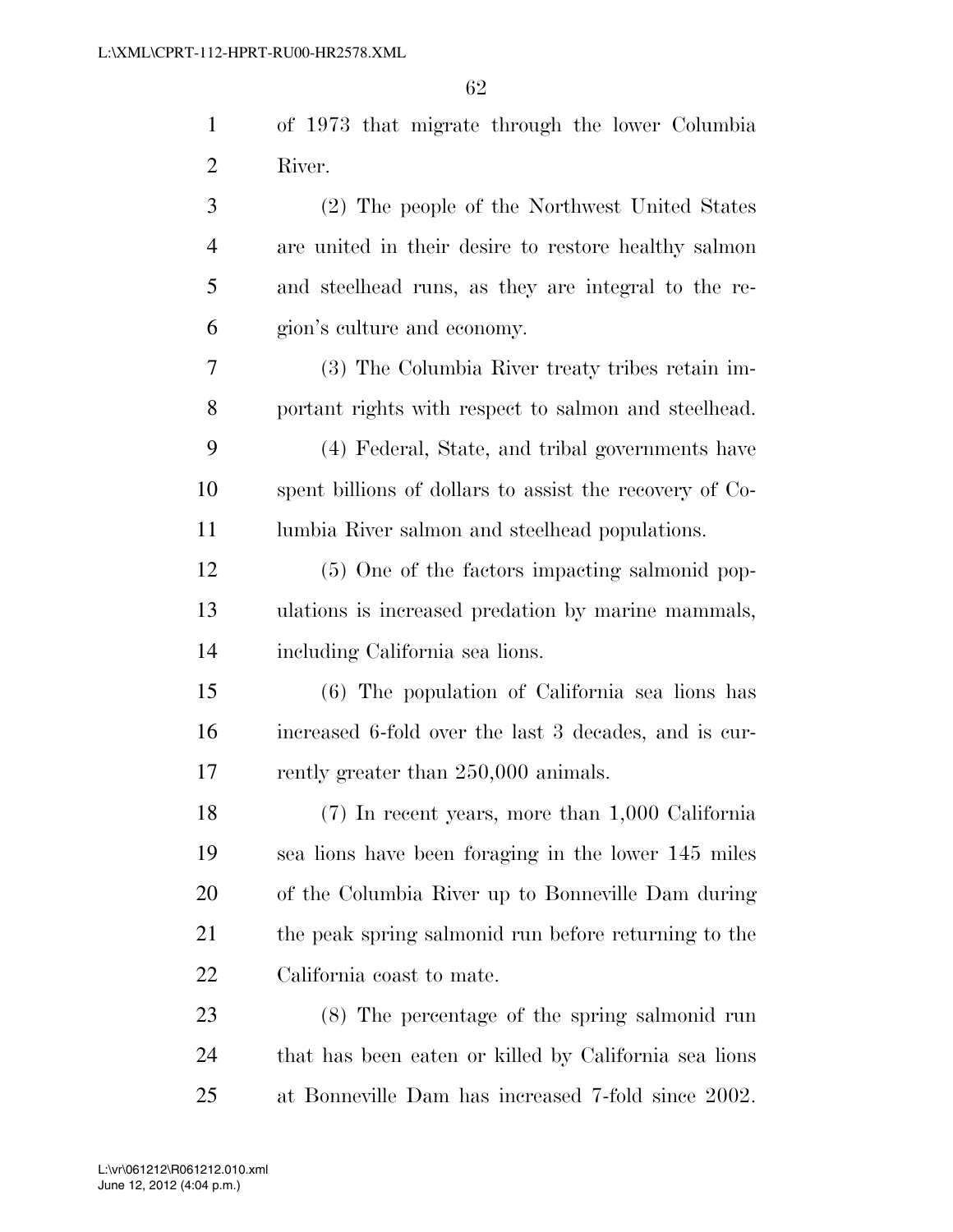(9) In recent years, California sea lions have with greater frequency congregated near Bonneville Dam and have entered the fish ladders.

 (10) These California sea lions have not been responsive to extensive hazing methods employed near Bonneville Dam to discourage this behavior.

 (11) The process established under the 1994 amendment to the Marine Mammal Protection Act of 1972 to address aggressive sea lion behavior is protracted and will not work in a timely enough manner to protect threatened and endangered salmonids in the near term.

 (12) In the interest of protecting Columbia River threatened and endangered salmonids, a tem- porary expedited procedure is urgently needed to allow removal of the minimum number of California sea lions as is necessary to protect the passage of threatened and endangered salmonids in the Colum-bia River and its tributaries.

 (13) On December 21, 2010, the independent Pinniped-Fishery Interaction Task Force rec- ommended lethally removing more of the California sea lions in 2011.

 (14) On August 18, 2011, the States of Wash-ington, Oregon, and Idaho applied to the National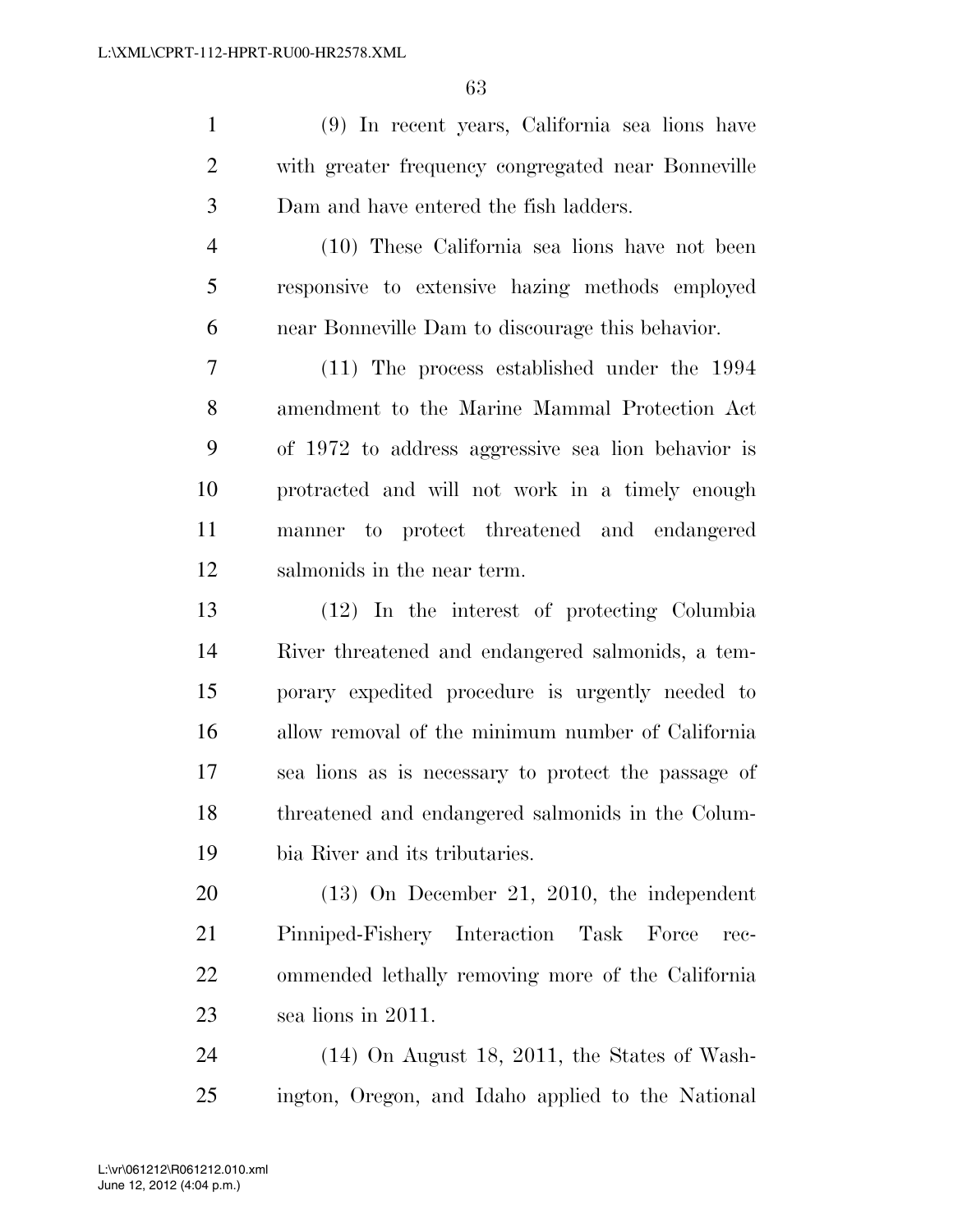Marine Fisheries Service, under section  $2 \t 120(b)(1)(A)$  of the Marine Mammal Protection Act 3 of 1972 (16 U.S.C. 1389(b)(1)(A)), for the lethal re- moval of sea lions that the States determined are having a ''significant negative impact'' on the recov- ery of Columbia River and Snake River salmon and steelhead.

 (15) On September 12, 2011, the National Ma- rine Fisheries Service announced it was accepting the States' application for lethal removal of sea lions and that it would reconvene the Pinniped-Fishery Interaction Task Force to consider the States' appli- cation. This title will ensure the necessary authority for permits under the Marine Mammal Protection Act of 1972 to be issued in a timely fashion.

 (16) During a June 14, 2011, hearing, the Committee on Natural Resources of the House of Representatives received testimony from State and tribal witnesses expressing concern that significant pinniped predation of important Northwest fish re- sources other than salmonids is severely impacting fish stocks determined by both Federal and State fishery management agencies to be at low levels of abundance, and that this cannot be addressed by section 120 of the Marine Mammal Protection Act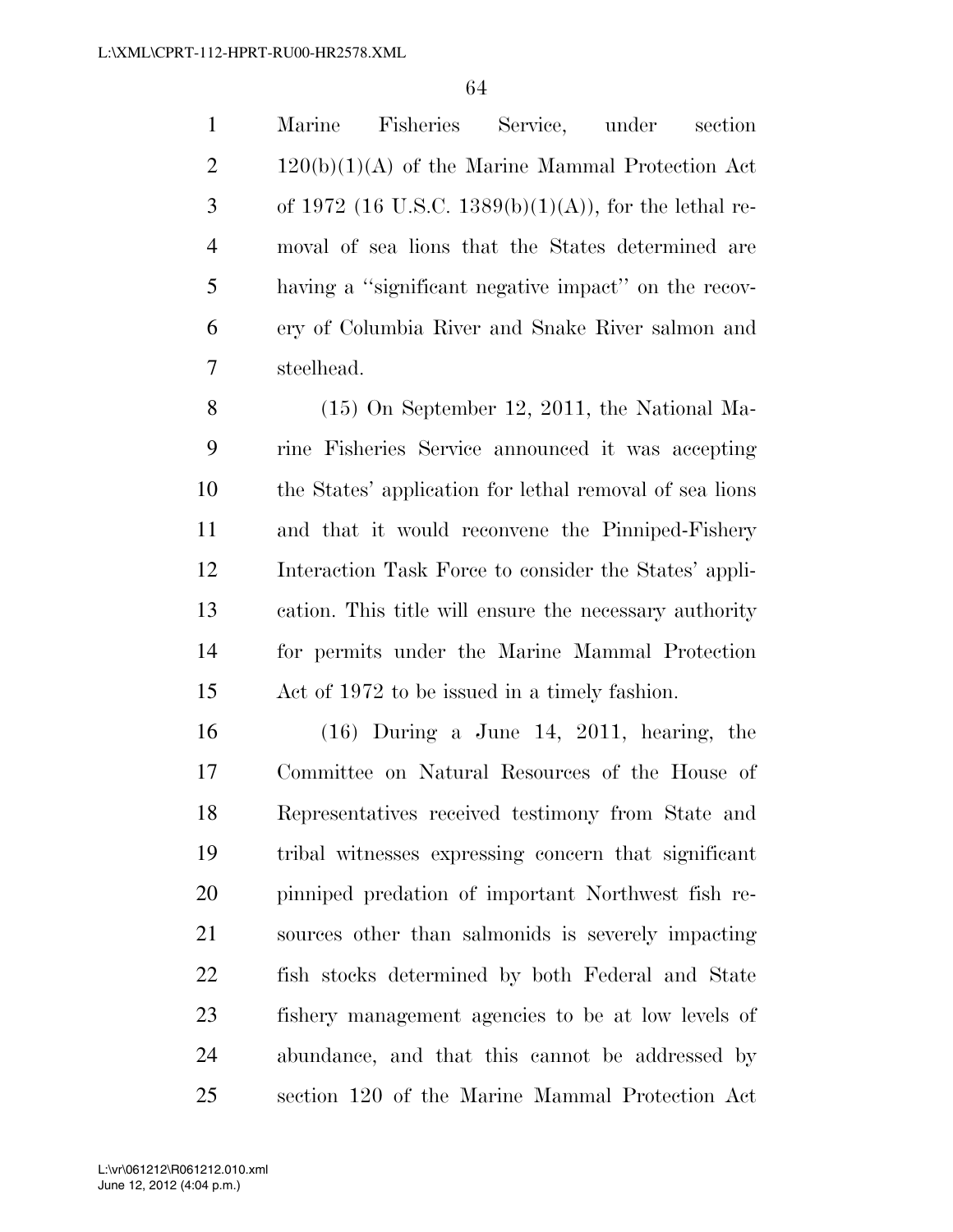of 1972 (16 U.S.C. 1389), which as in effect before the enactment of this Act restricted control of preda- tory pinnipeds' impact only with respect to endan-gered salmonids.

 **SEC. 703. TAKING OF SEA LIONS ON THE COLUMBIA RIVER AND ITS TRIBUTARIES TO PROTECT ENDAN- GERED AND THREATENED SPECIES OF SALM-ON AND OTHER NONLISTED FISH SPECIES.** 

 Section 120 of the Marine Mammal Protection Act of 1972 (16 U.S.C. 1389) is amended by striking sub-section (f) and inserting the following:

 ''(f) TEMPORARY MARINE MAMMAL REMOVAL AU- THORITY ON THE WATERS OF THE COLUMBIA RIVER OR ITS TRIBUTARIES.—

15 "(1) REMOVAL AUTHORITY.—Notwithstanding any other provision of this Act, the Secretary may issue a permit to an eligible entity authorizing the intentional lethal taking on the waters of the Colum- bia River and its tributaries of sea lions that are part of a healthy population that is not listed as an endangered species or threatened species under the Endangered Species Act of 1973 (16 U.S.C. 1531 et seq.), to protect endangered and threatened species of salmon and other nonlisted fish species.

25 "(2) PERMIT PROCESS.—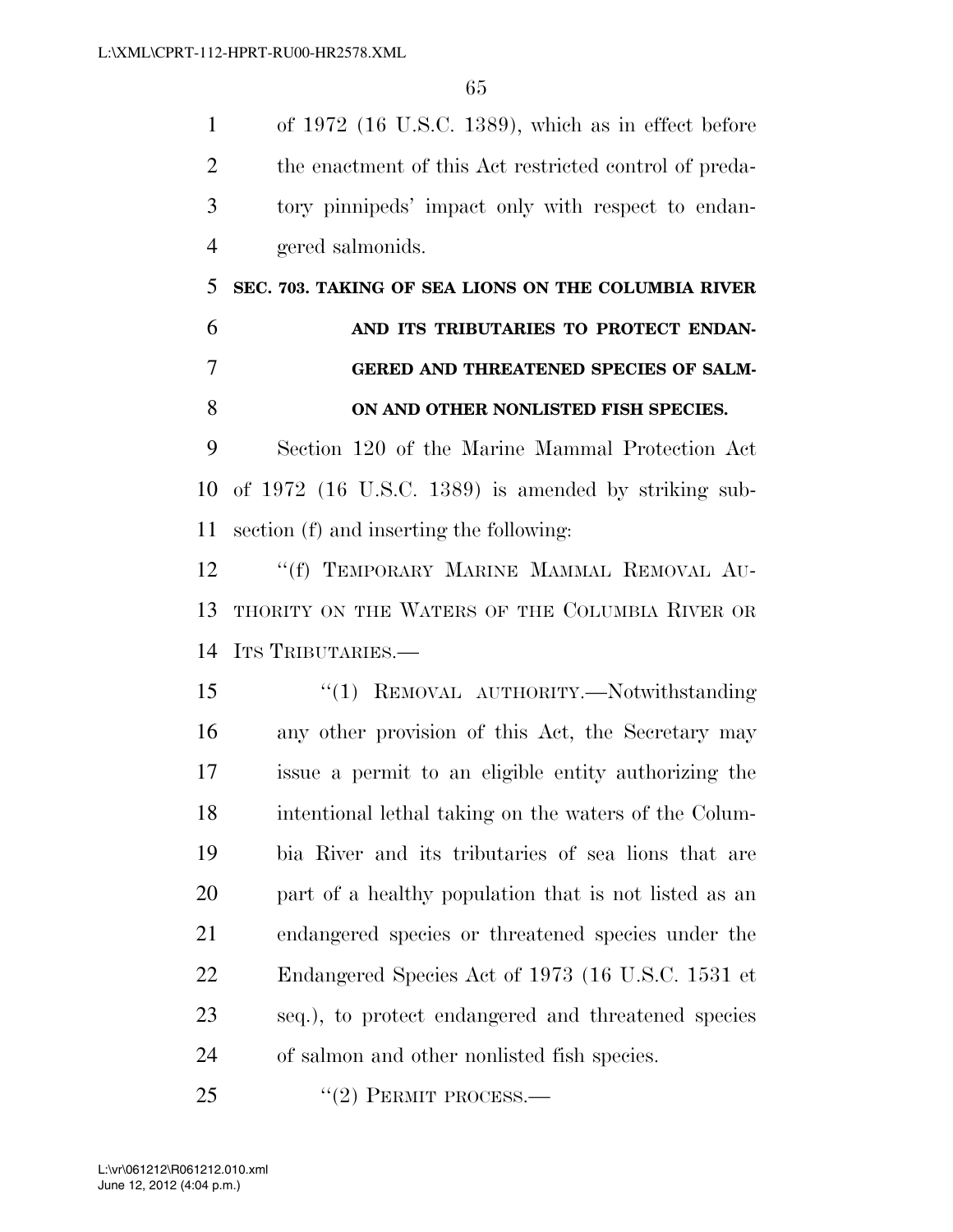| $\mathbf{1}$   | "(A) IN GENERAL.—An eligible entity may              |
|----------------|------------------------------------------------------|
| $\overline{2}$ | apply to the Secretary for a permit under this       |
| 3              | subsection.                                          |
| $\overline{4}$ | "(B) DEADLINE FOR CONSIDERATION OF                   |
| 5              | APPLICATION.—The Secretary shall approve or          |
| 6              | deny an application for a permit under this sub-     |
| 7              | section by not later than 30 days after receiving    |
| 8              | the application.                                     |
| 9              | "(C) DURATION OF PERMIT.—A permit                    |
| 10             | under this subsection shall be effective for no      |
| 11             | more than one year after the date it is issued,      |
| 12             | but may be renewed by the Secretary.                 |
| 13             | $\cdot\cdot(3)$ LIMITATIONS.—                        |
| 14             | "(A) LIMITATION ON PERMIT AUTHOR-                    |
| 15             | $ITY.$ Subject to subparagraph $(B)$ , a permit      |
| 16             | issued under this subsection shall not authorize     |
| 17             | the lethal taking of more than 10 sea lions dur-     |
| 18             | ing the duration of the permit.                      |
| 19             | "(B) LIMITATION ON ANNUAL TAKINGS.-                  |
| 20             | The cumulative number of sea lions authorized        |
| $\bigcap$ 1    | باللوار المتوال ومواد ومرومات والمرام والموادر ومحال |

 to be taken each year under all permits in ef- fect under this subsection shall not exceed one percent of the annual potential biological re-moval level.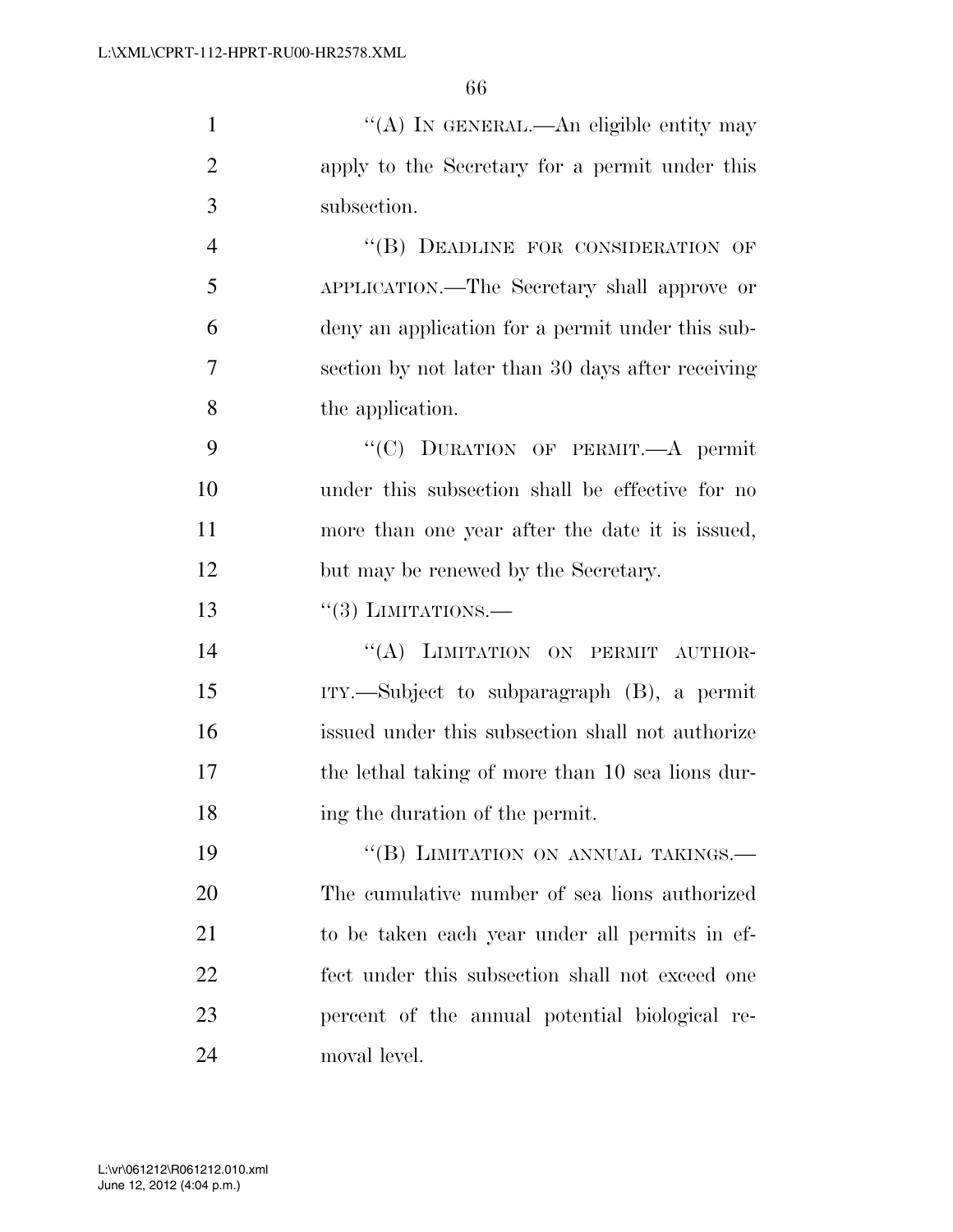1 "(4) DELEGATION OF PERMIT AUTHORITY.— Any eligible entity may delegate to any other eligible entity the authority to administer its permit author-ity under this subsection.

5 "(5) NEPA.—Section  $102(2)(C)$  of the Na- tional Environmental Policy Act of 1969 (42 U.S.C.  $7 \qquad \qquad 4332(2)(C)$  shall not apply with respect to this sub- section and the issuance of any permit under this subsection during the 5-year period beginning on the date of the enactment of this subsection.

11 "(6) SUSPENSION OF PERMITTING AUTHOR- ITY.—If, 5 years after enactment, the Secretary, after consulting with State and tribal fishery man- agers, determines that lethal removal authority is no longer necessary to protect salmonid and other fish species from sea lion predation, may suspend the issuance of permits under this subsection.

18 "(7) ELIGIBLE ENTITY DEFINED.—In this sub- section, the term 'eligible entity' means each of the State of Washington, the State of Oregon, the State of Idaho, the Nez Perce Tribe, the Confederated Tribes of the Umatilla Indian Reservation, the Con- federated Tribes of the Warm Springs Reservation of Oregon, the Confederated Tribes and Bands of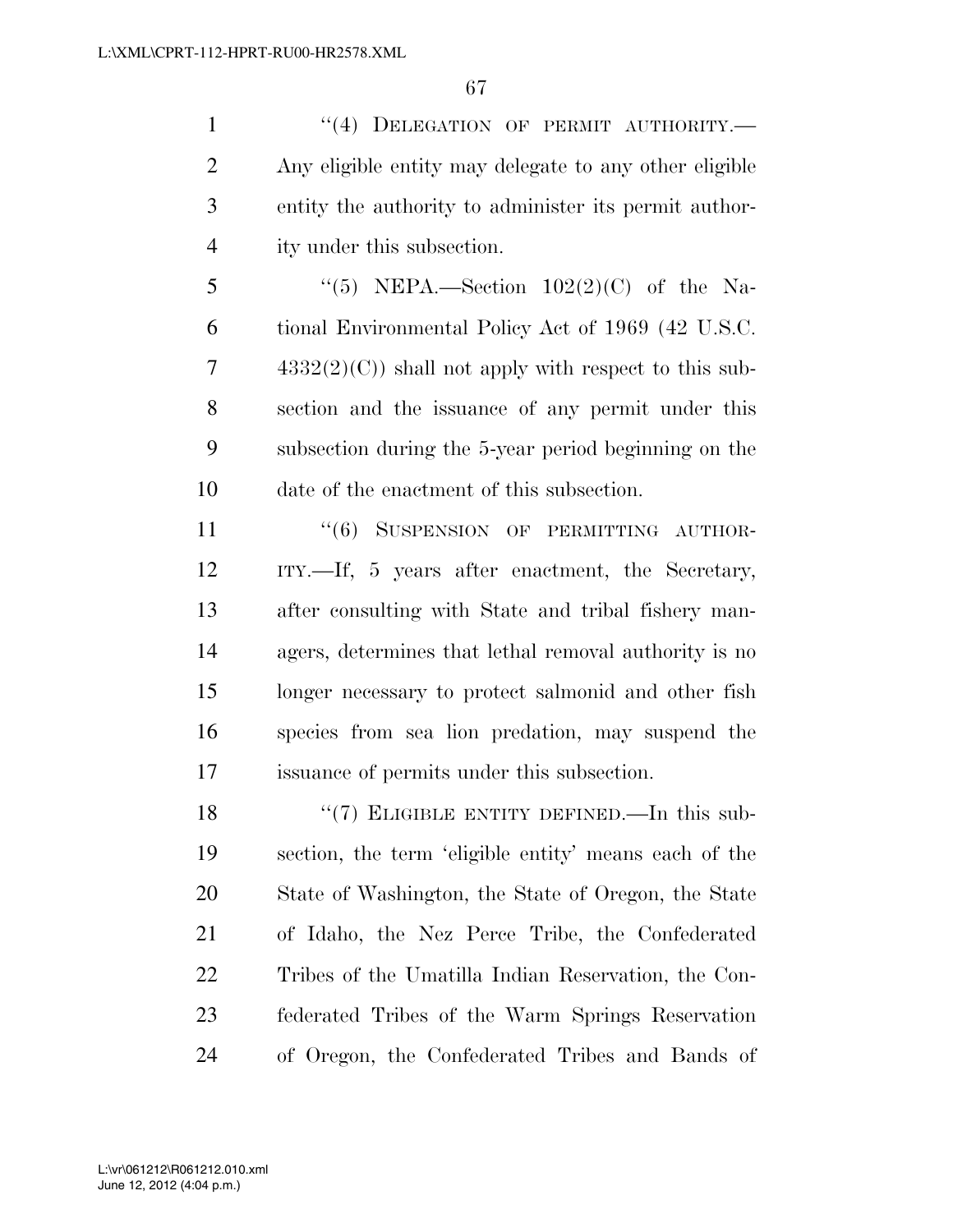| $\mathbf{1}$   | the Yakama Nation, and the Columbia River Inter-           |
|----------------|------------------------------------------------------------|
| $\overline{2}$ | Tribal Fish Commission.".                                  |
| 3              | SEC. 704. SENSE OF CONGRESS.                               |
| $\overline{4}$ | It is the sense of the Congress that—                      |
| 5              | (1) preventing predation by sea lions, recovery            |
| 6              | of listed salmonid stocks, and preventing future list-     |
| 7              | ings of fish stocks in the Columbia River is a vital       |
| 8              | priority;                                                  |
| 9              | (2) permit holders exercising lethal removal au-           |
| 10             | thority pursuant to the amendment made by this             |
| 11             | title should be trained in wildlife management; and        |
| 12             | (3) the Federal Government should continue to              |
| 13             | fund lethal and nonlethal removal measures for pre-        |
| 14             | venting such predation.                                    |
| 15             | SEC. 705. TREATY RIGHTS OF FEDERALLY RECOGNIZED IN-        |
| 16             | <b>DIAN TRIBES.</b>                                        |
| 17             | Nothing in this title or the amendment made by this        |
| 18             | title shall be construed to affect or modify any treaty or |
|                |                                                            |

other right of any federally recognized Indian tribe.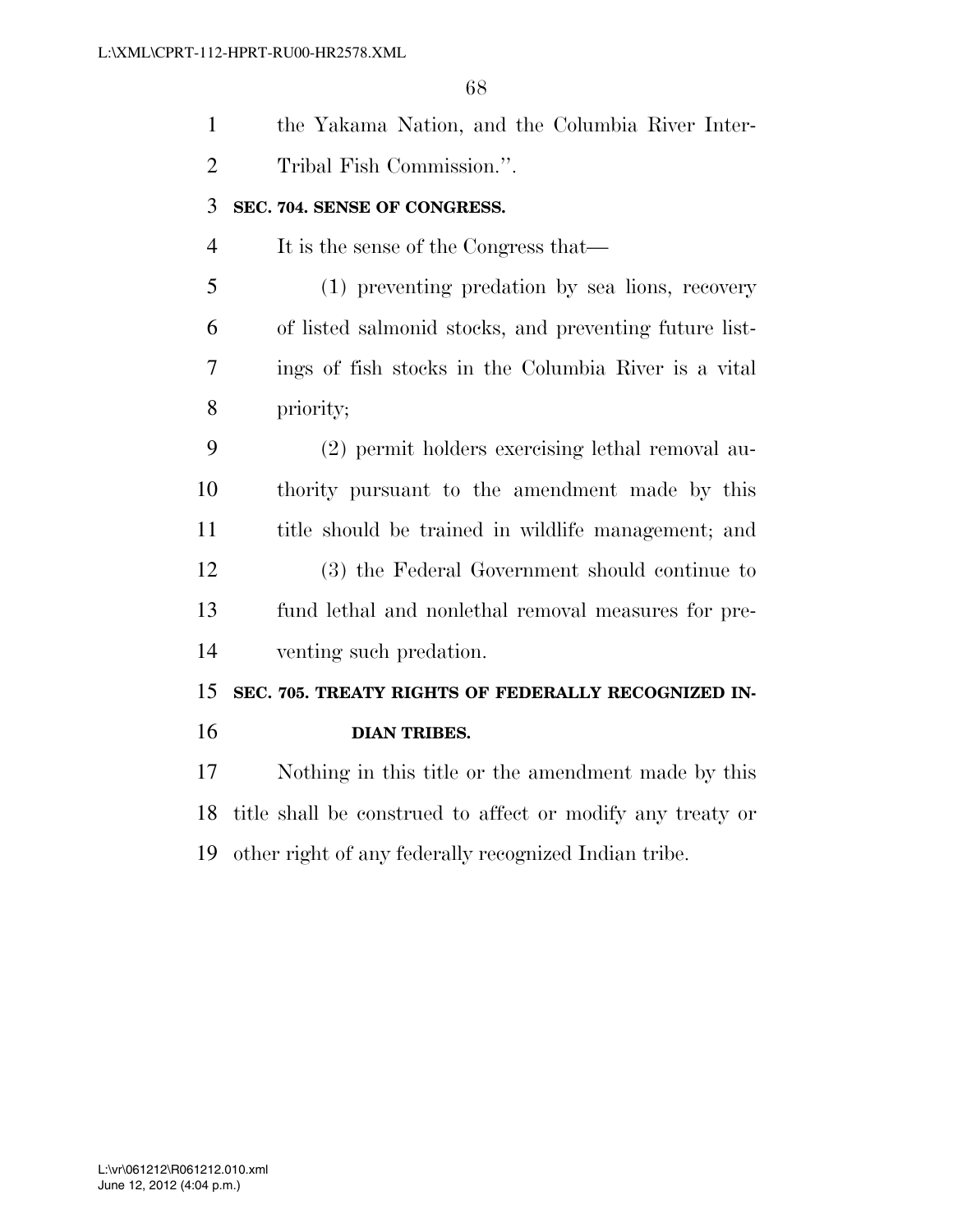# **TITLE VIII—REAUTHORIZATION OF HERGER-FEINSTEIN QUIN- CY LIBRARY GROUP FOREST RECOVERY ACT**

**SEC. 801. REAUTHORIZATION OF HERGER-FEINSTEIN QUIN-**

## **CY LIBRARY GROUP FOREST RECOVERY ACT.**

 (a) EXTENSION.—Subsection (g) of the Herger-Fein- stein Quincy Library Group Forest Recovery Act (title IV of the Department of the Interior and Related Agencies Appropriations Act, 1999, as contained in section 101(e) of division A of Public Law 105–277; 16 U.S.C. 2104 note) is amended to read as follows:

13 "(g) TERM OF PILOT PROJECT.—

- 14 "(1) In GENERAL.—The Secretary shall con- duct the pilot project until the earlier of the fol-lowing:
- ''(A) September 30, 2022.

18 ''(B) The date on which the Secretary completes amendment or revision of the land and resource management plans for the Na- tional Forest System lands included in the pilot project area.

23 "(2) FOREST PLAN AMENDMENTS.—When the Regional Forester for Region 5 initiates the process to amend or revise the land and resource manage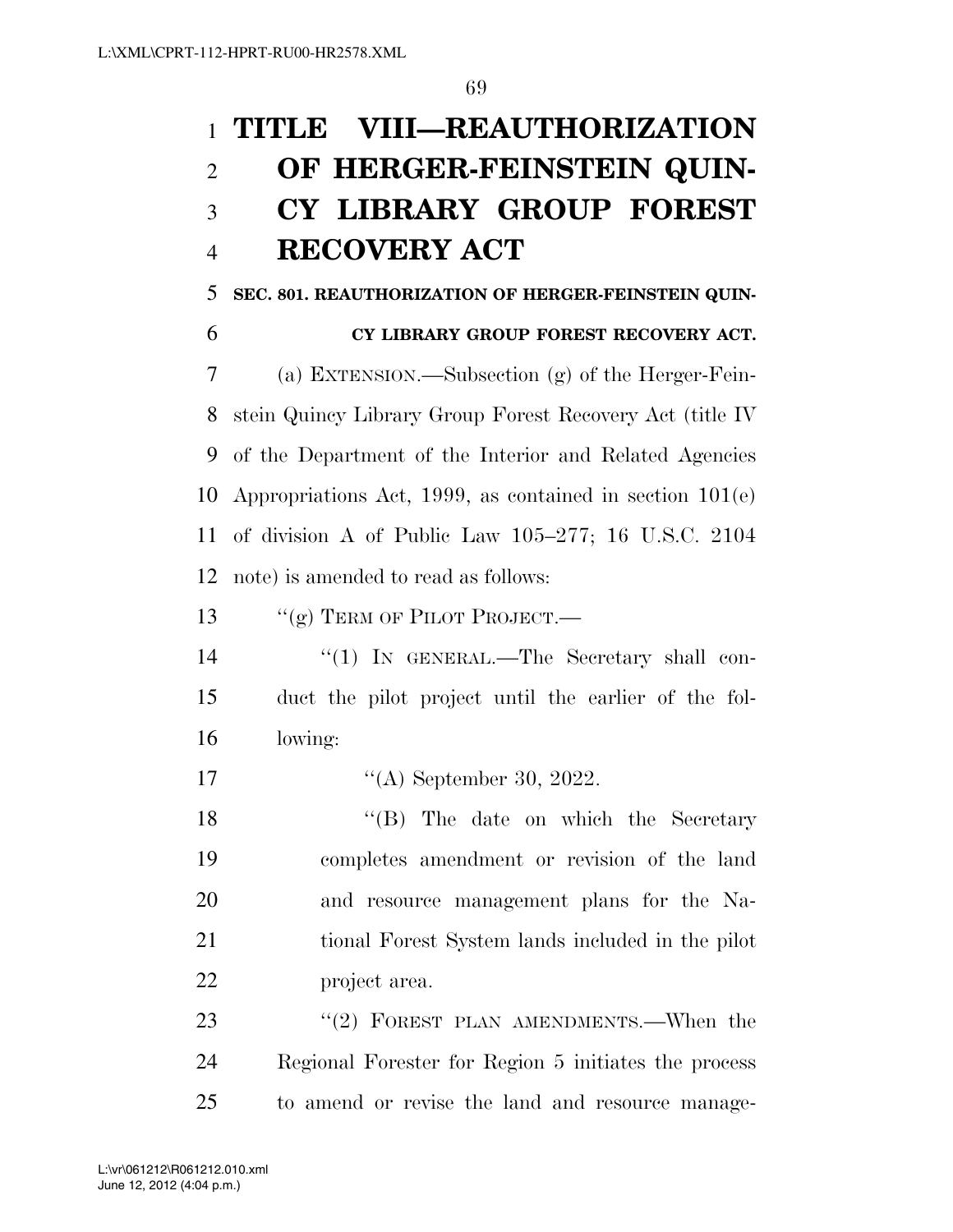ment plans for the pilot project area, the process shall include preparation of at least one alternative that incorporates the pilot project and area designa- tions under subsection (b), the resource management activities described in subsection (d), and other as- pects of the Quincy Library Group Community Sta-bility Proposal.''.

 (b) EXPANSION OF PILOT PROJECT AREA.—Sub- section (b) of the Herger-Feinstein Quincy Library Group Forest Recovery Act is amended by adding at the end the following new paragraph:

12 "(3) EXPANSION OF PILOT PROJECT AREA.— The Secretary may expand the pilot project area to include all National Forest System lands within California or Nevada that lie within the Sierra Ne- vada and Cascade Province, Lake Tahoe Basin Man- agement Unit, Humboldt-Toiyabe National Forest, and Inyo National Forest. These lands may be man- aged using the same strategy, guidelines and re- source management activities outlined in this section or developed to meet local forest and community needs and conditions.''.

 (c) ROADLESS AREA PROTECTION.—Subsection (c)(4) of the Herger-Feinstein Quincy Library Group For-est Recovery Act is amended by adding at the end the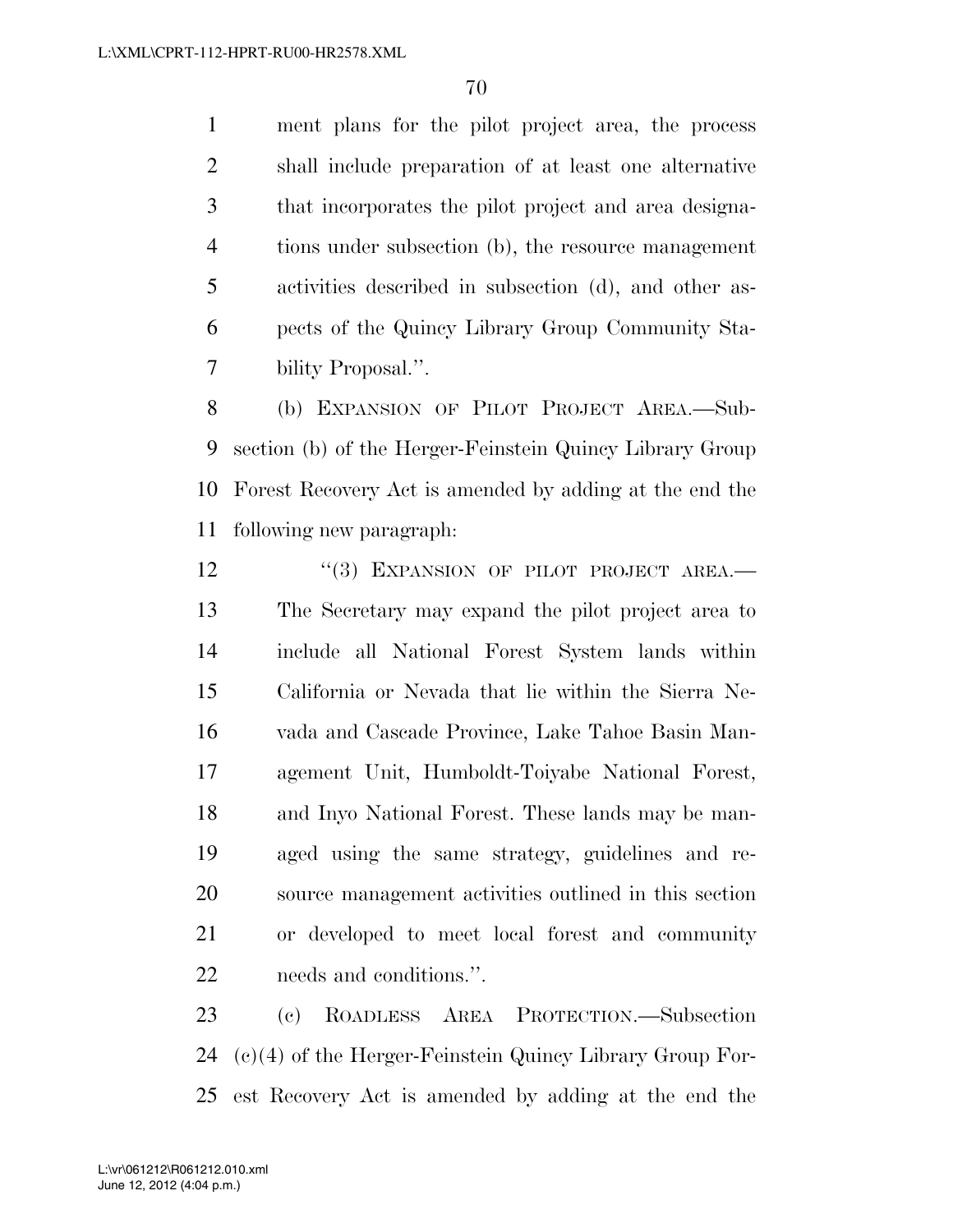following new sentence: ''However, those areas designated as 'Deferred' on the map, but located in Tehama County, south and west of Lassen Peak, are deemed to be des- ignated as 'Available for Group Selection' and shall be managed accordingly under subsection (d).''.

 (d) GROUP SELECTION REQUIREMENT.—Subpara- graph (A) of subsection (d)(2) of the Herger-Feinstein Quincy Library Group Forest Recovery Act is amended to read as follows:

10 "(A) GROUP SELECTION.—After Sep- tember 30, 2012, group selection on an average acreage of .57 percent of the pilot project area land shall occur each year of the pilot project.''.

# **TITLE IX—YERINGTON LAND CONVEYANCE AND SUSTAIN-ABLE DEVELOPMENT ACT**

## **SEC. 901. SHORT TITLE.**

 This title may be cited as the ''Yerington Land Con-veyance and Sustainable Development Act''.

#### **SEC. 902. FINDINGS.**

- Congress finds that—
- (1) the city of Yerington, Nevada, which has an unemployment rate of 16 percent, has the highest unemployment rate in the State of Nevada;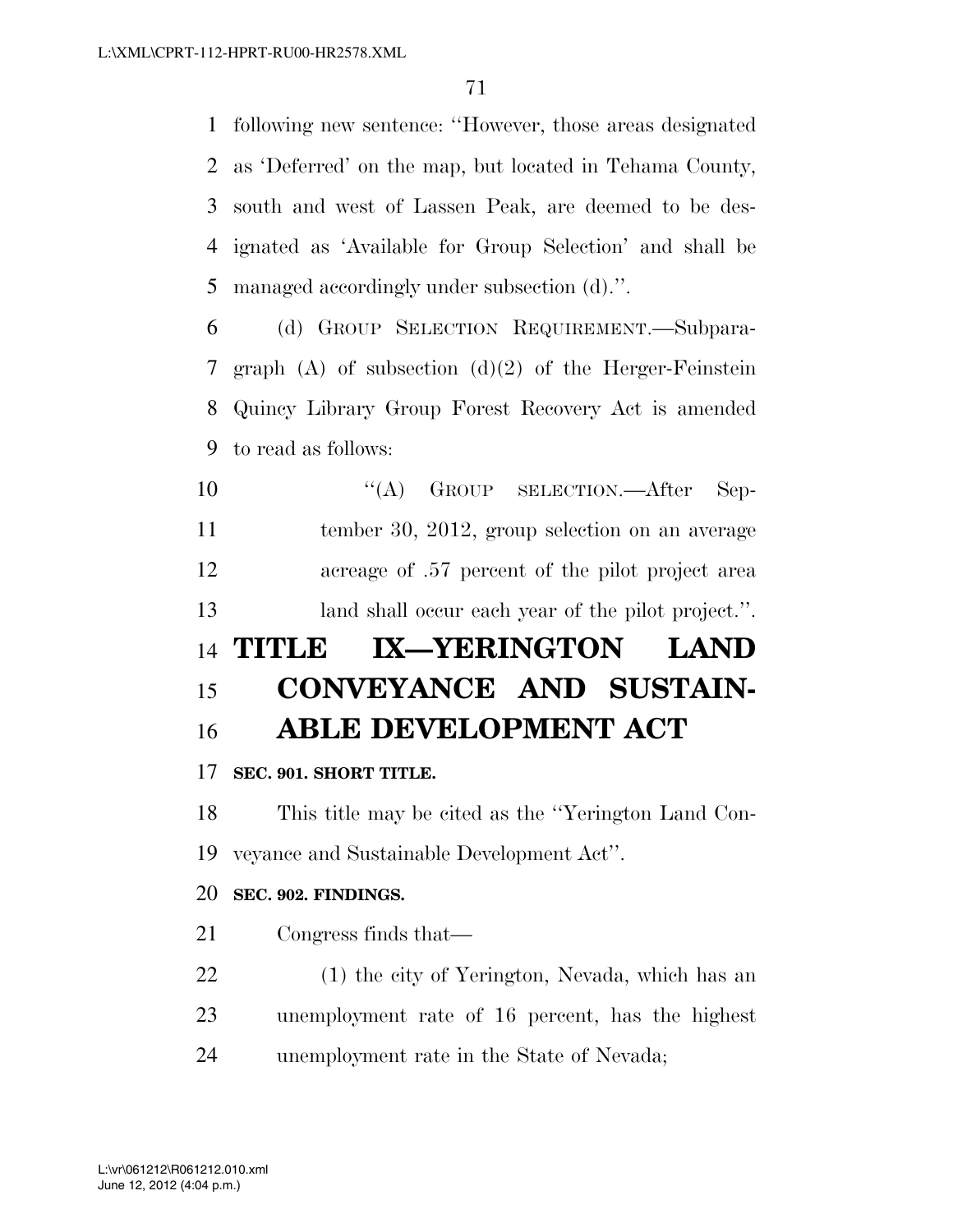(2) for over 4 years, the city of Yerington and Lyon County, Nevada, have been working with pri- vate business partners to develop a sustainable de- velopment plan that would enable all parties to ben- efit from the use of private land adjacent to the city of Yerington for potential commercial and industrial development, mining activities, recreation opportuni- ties, and the expansion of community and cultural events;

 (3) the sustainable development plan referred to in paragraph (2) requires the conveyance of certain Federal land administered by the Bureau of Land Management to the City for consideration in an amount equal to the fair market value of the Fed-eral land;

 (4) the Federal land to be conveyed to the City under the sustainable development plan has very few environmental, historical, wildlife, or cultural re- sources of value to the public, but is appropriate for responsible development;

 (5) the Federal land that would be conveyed to 22 the City under the sustainable development plan—

 (A) is adjacent to the boundaries of the City; and

(B) would be used—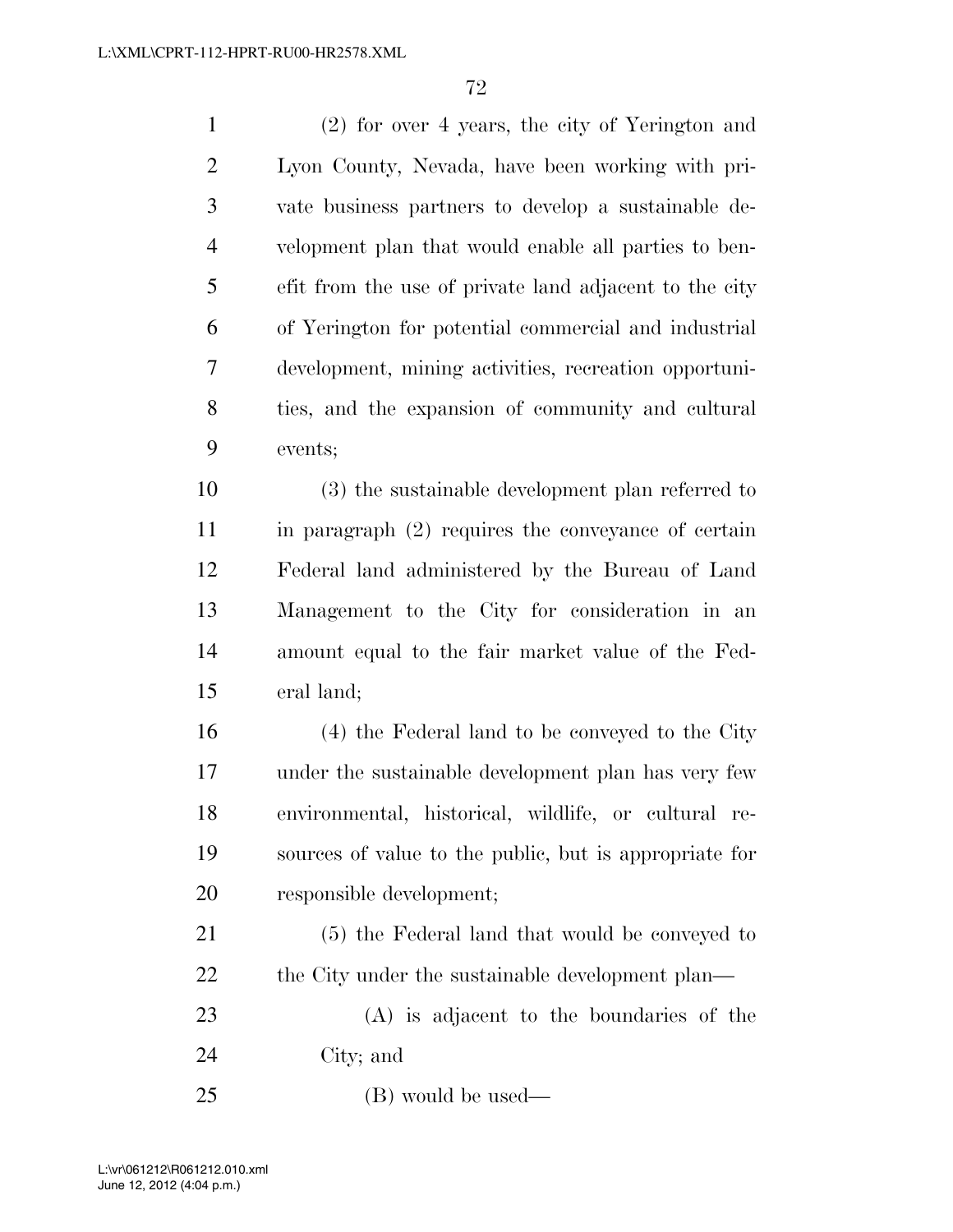| $\mathbf{1}$   | (i) to enhance recreational, cultural,              |
|----------------|-----------------------------------------------------|
| $\overline{2}$ | commercial, and industrial development op-          |
| 3              | portunities in the City;                            |
| $\overline{4}$ | (ii) for future economic development,               |
| 5              | regional use, and as an open space buffer           |
| 6              | to the City; and                                    |
| $\overline{7}$ | (iii) to allow the City to provide crit-            |
| 8              | ical infrastructure services;                       |
| 9              | (6) commercial and industrial development of        |
| 10             | the Federal land would enable the community to      |
| 11             | benefit from the transportation, power, and water   |
| 12             | infrastructure that would be put in place with the  |
| 13             | concurrent development of commercial and industrial |
| 14             | operations;                                         |
| 15             | (7) the conveyance of the Federal land would—       |
| 16             | (A) help the City and County to grow; and           |
| 17             | (B) provide additional tax revenue to the           |
| 18             | City and County;                                    |
| 19             | (8) industrial and commercial development of        |
| 20             | the Federal land would create thousands of long-    |
| 21             | term, high-paying jobs for the City and County; and |
| 22             | (9) the Lyon County Commission and the City         |
| 23             | unanimously approved resolutions in support of the  |
| 24             | conveyance of the Federal land because the convey-  |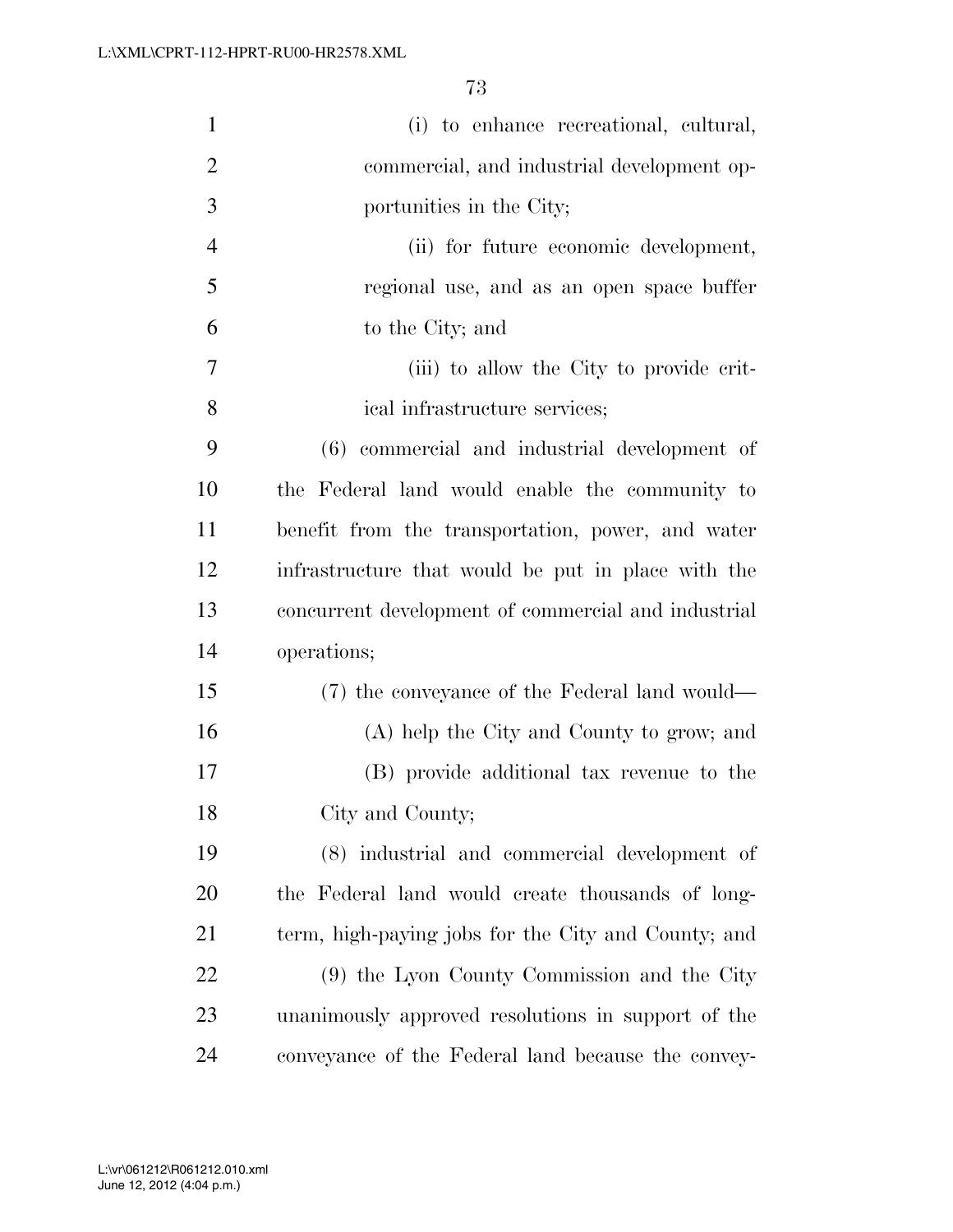| $\mathbf{1}$   | ance would facilitate a sustainable model for long-           |
|----------------|---------------------------------------------------------------|
| $\overline{2}$ | term economic and industrial development.                     |
| 3              | SEC. 903. DEFINITIONS.                                        |
| $\overline{4}$ | In this title:                                                |
| 5              | (1) CITY.—The term "City" means the city of                   |
| 6              | Yerington, Nevada.                                            |
| 7              | (2) FEDERAL LAND.—The term "Federal land"                     |
| 8              | means the land located in Lyon County and Mineral             |
| 9              | County, Nevada, that is identified on the map as              |
| 10             | "City of Yerington Sustainable Development Con-               |
| 11             | veyance Lands".                                               |
| 12             | $(3)$ MAP.—The term "map" means the map en-                   |
| 13             | titled "Yerington Land Conveyance and Sustainable             |
| 14             | Development Act" and dated May 31, 2012.                      |
| 15             | (4) SECRETARY.—The term "Secretary" means                     |
| 16             | the Secretary of the Interior.                                |
| 17             | SEC. 904. CONVEYANCES OF LAND TO CITY OF YERINGTON,           |
| 18             | NEVADA.                                                       |
| 19             | (a) IN GENERAL.—Not later than 90 days after the              |
| 20             | date of enactment of this title, subject to valid existing    |
| 21             | rights, and notwithstanding the land use planning require-    |
| 22             | ments of sections 202 and 203 of the Federal Land Policy      |
| 23             | and Management Act of 1976 (43 U.S.C. 1712, 1713),            |
| 24             | the Secretary shall convey to the City, subject to the City's |
| 25             | agreement and in exchange for consideration in an amount      |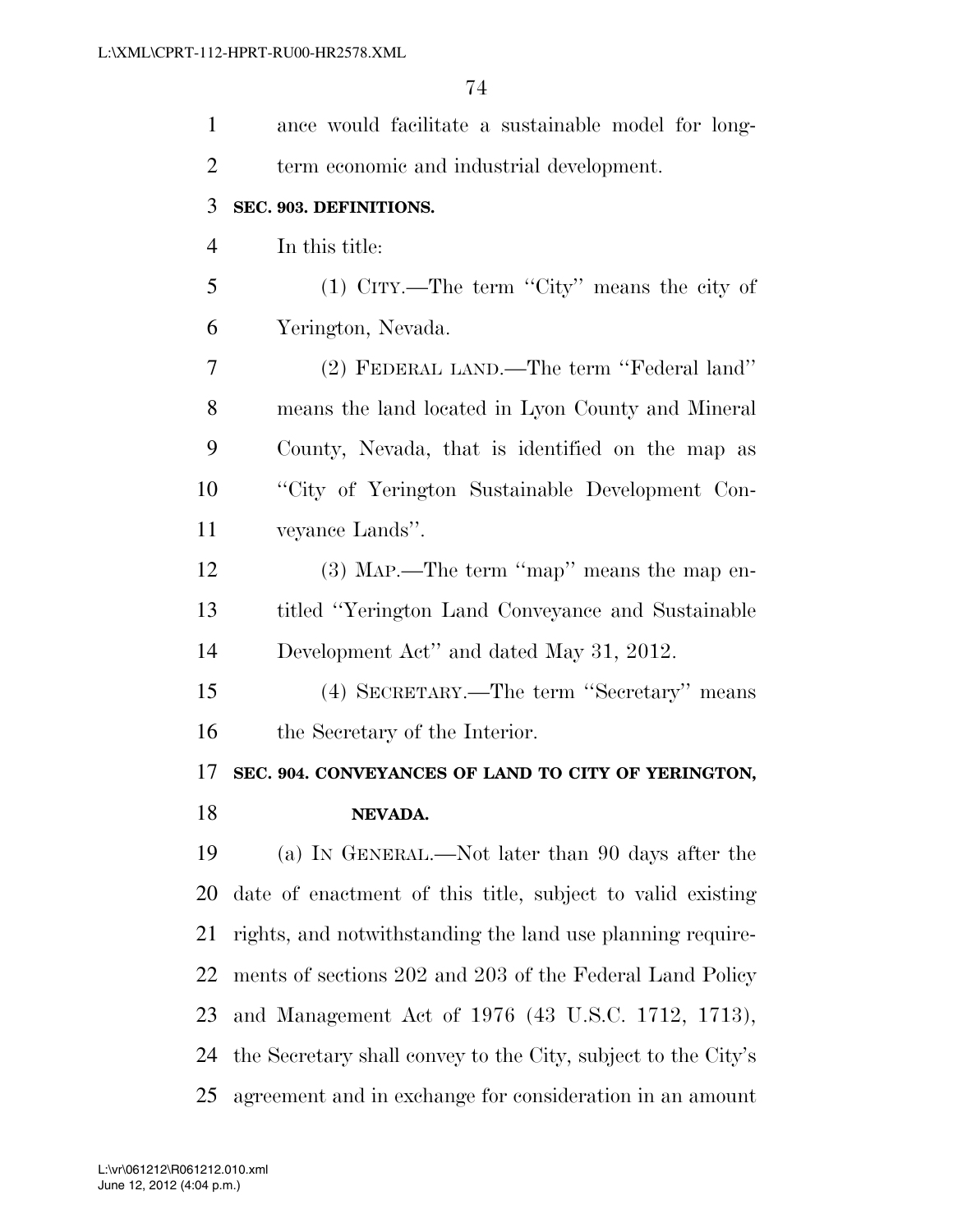| $\mathbf{1}$   | equal to the fair market value of the Federal land, all    |
|----------------|------------------------------------------------------------|
| 2              | right, title, and interest of the United States in and to  |
| 3              | the Federal land identified on the map.                    |
| $\overline{4}$ | (b) APPRAISAL TO DETERMINE OF FAIR MARKET                  |
| 5              | VALUE.—The Secretary shall determine the fair market       |
| 6              | value of the Federal land to be conveyed—                  |
| 7              | (1) in accordance with the Federal Land Policy             |
| 8              | and Management Act of 1976 (43 U.S.C. 1701 et              |
| 9              | seq.); and                                                 |
| 10             | (2) based on an appraisal that is conducted in             |
| 11             | accordance with nationally recognized appraisal            |
| 12             | standards, including—                                      |
| 13             | (A) the Uniform Appraisal Standards for                    |
| 14             | Federal Land Acquisition; and                              |
| 15             | (B) the Uniform Standards of Professional                  |
| 16             | Appraisal Practice.                                        |
| 17             | (c) AVAILABILITY OF MAP.—The map shall be on file          |
| 18             | and available for public inspection in the appropriate of- |
| 19             | fices of the Bureau of Land Management.                    |
| 20             | (d) APPLICABLE LAW.—Beginning on the date on               |
| 21             | which the Federal land is conveyed to the City, the devel- |
| 22             | opment of and conduct of activities on the Federal land    |
|                |                                                            |
| 23             | shall be subject to all applicable Federal laws (including |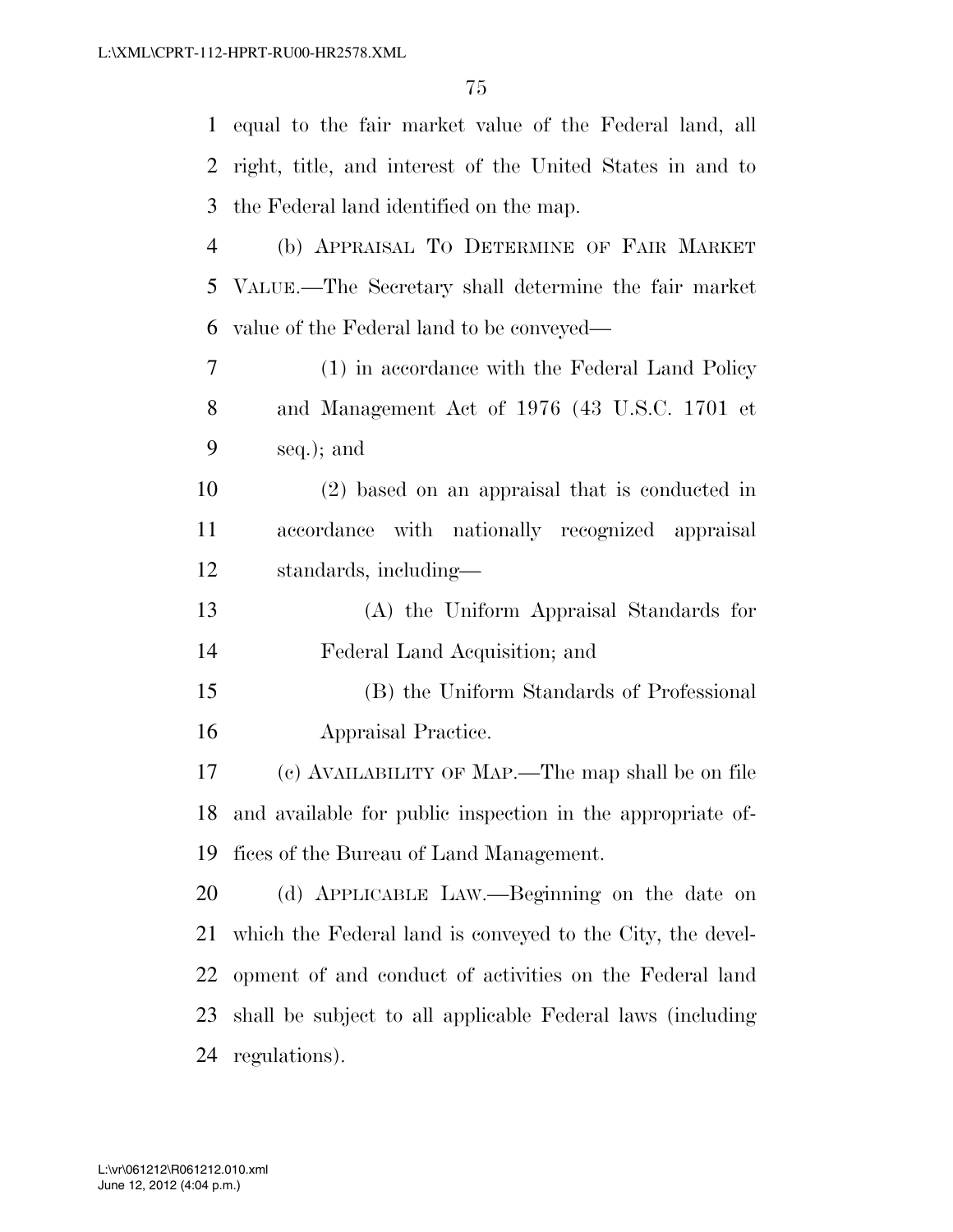(e) ADMINISTRATIVE COSTS.—The City shall be re- sponsible for all survey, appraisal, and other administra- tive costs associated with the conveyance of the Federal land to the City under this title.

#### **SEC. 905. RELEASE OF THE UNITED STATES.**

 Upon making the conveyance under section 904, not- withstanding any other provision of law, the United States is released from any and all liabilities or claims of any kind or nature arising from the presence, release, or threat of release of any hazardous substance, pollutant, contami- nant, petroleum product (or derivative of a petroleum product of any kind), solid waste, mine materials or min- ing related features (including tailings, overburden, waste rock, mill remnants, pits, or other hazards resulting from the presence of mining related features) on the Federal Land in existence on or before the date of the conveyance. **TITLE X—PRESERVING ACCESS TO CAPE HATTERAS NA- TIONAL SEASHORE REC-REATIONAL AREA ACT** 

**SEC. 1001. SHORT TITLE.** 

 This title may be cited as the ''Preserving Access to Cape Hatteras National Seashore Recreational Area Act''.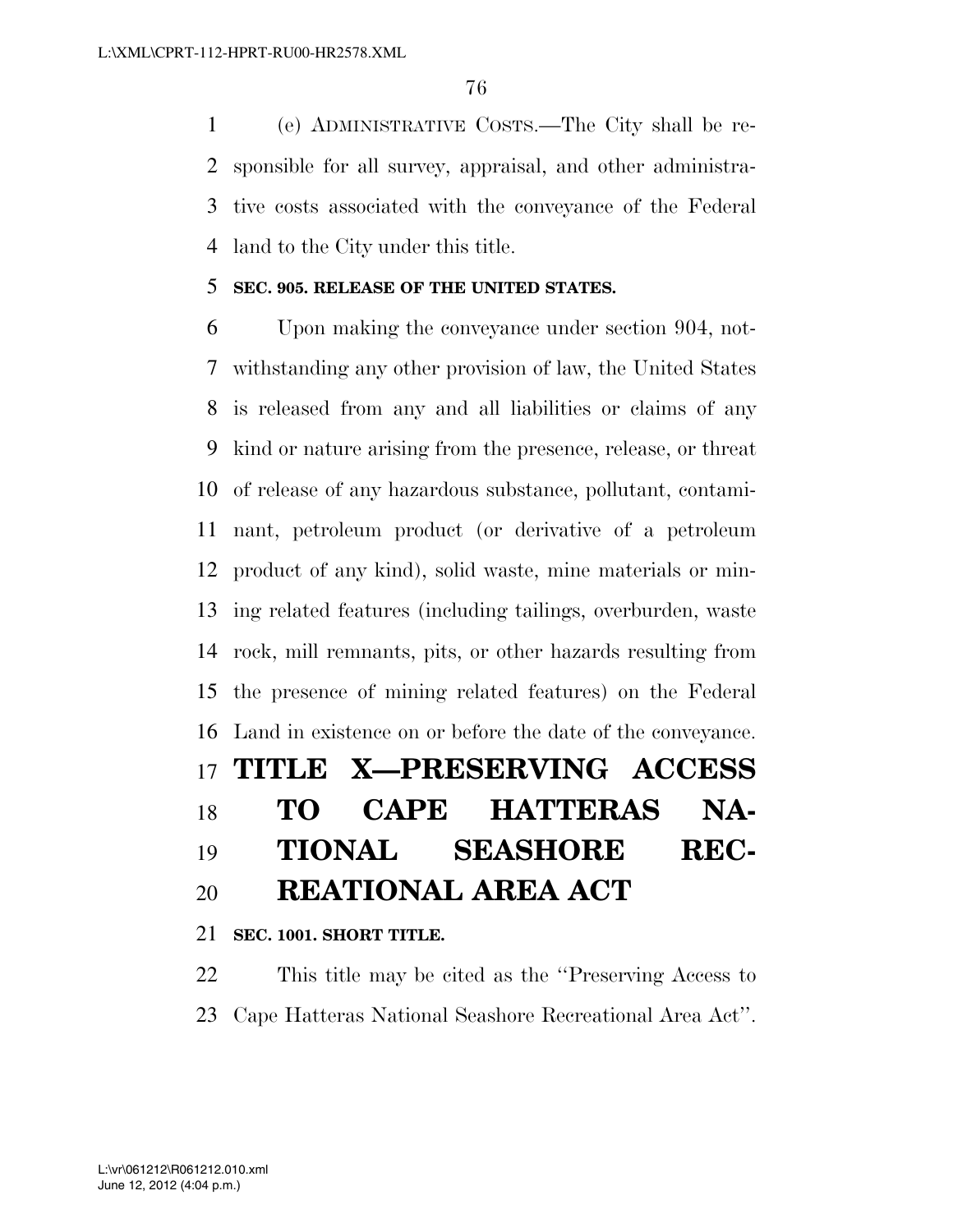## **SEC. 1002. REINSTATEMENT OF INTERIM MANAGEMENT STRATEGY.**

 (a) MANAGEMENT.—After the date of the enactment of this title, Cape Hatteras National Seashore Rec- reational Area shall be managed in accordance with the Interim Protected Species Management Strategy/Environ- mental Assessment issued by the National Park Service on June 13, 2007, for the Cape Hatteras National Sea- shore Recreational Area, North Carolina, unless the Sec- retary of the Interior (hereafter in this title referred to as the ''Secretary'') issues a new final rule that meets the requirements set forth in section 1003.

 (b) RESTRICTIONS.—The Secretary shall not impose any additional restrictions on pedestrian or motorized ve- hicular access to any portion of Cape Hatteras National Seashore Recreational Area for species protection beyond those in the Interim Management Strategy, other than as specifically authorized pursuant to section 1003 of this title.

 **SEC. 1003. ADDITIONAL RESTRICTIONS ON ACCESS TO CAPE HATTERAS NATIONAL SEASHORE REC- REATIONAL AREA FOR SPECIES PROTEC-TION.** 

 (a) IN GENERAL.—If, based on peer-reviewed science and after public comment, the Secretary determines that additional restrictions on access to a portion of the Cape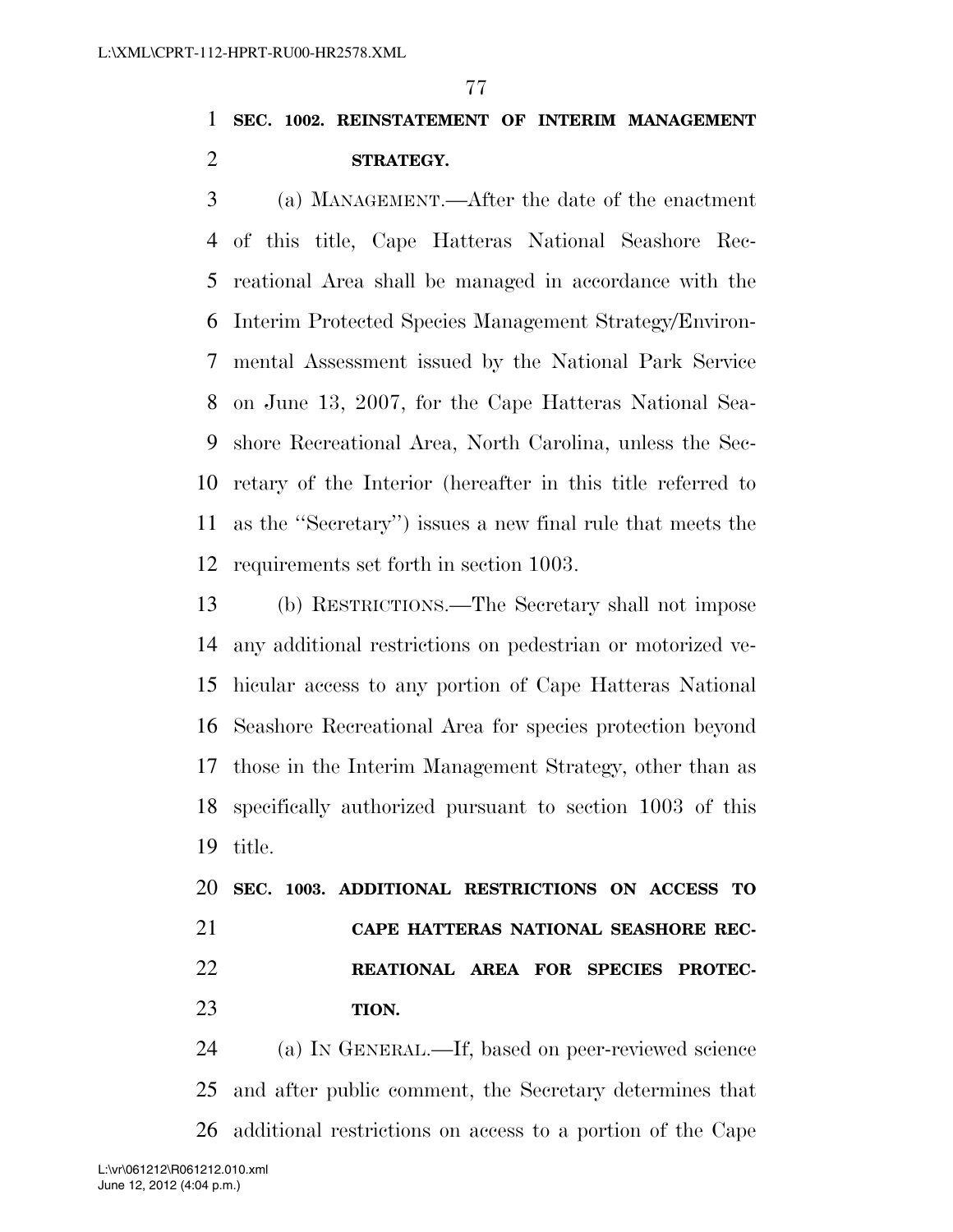Hatteras National Seashore Recreational Area are nec- essary to protect species listed as endangered under the Endangered Species Act of 1973 (16 U.S.C. 1531 et seq.), the Secretary may only restrict, by limitation, closure, buffer, or otherwise, pedestrian and motorized vehicular access for recreational activities for the shortest possible time and on the smallest possible portions of the Cape Hatteras National Seashore Recreational Area.

 (b) LIMITATION ON RESTRICTIONS.—Restrictions imposed under this section for protection of species listed as endangered under the Endangered Species Act of 1973 (16 U.S.C. 1531 et seq.) shall not be greater than the restrictions in effect for that species at any other National Seashore.

 (c) CORRIDORS AROUND CLOSURES.—To the max- imum extent possible, the Secretary shall designate pedes- trian and vehicular corridors of minimal distance on the beach or interdunal area around closures implemented under this section to allow access to areas not closed.

### **SEC. 1004. INAPPLICABILITY OF FINAL RULE AND CONSENT DEGREE.**

 (a) FINAL RULE.—The final rule titled ''Special Reg- ulations, Areas of the National Park System, Cape Hat-teras National Seashore—Off-Road Vehicle Management''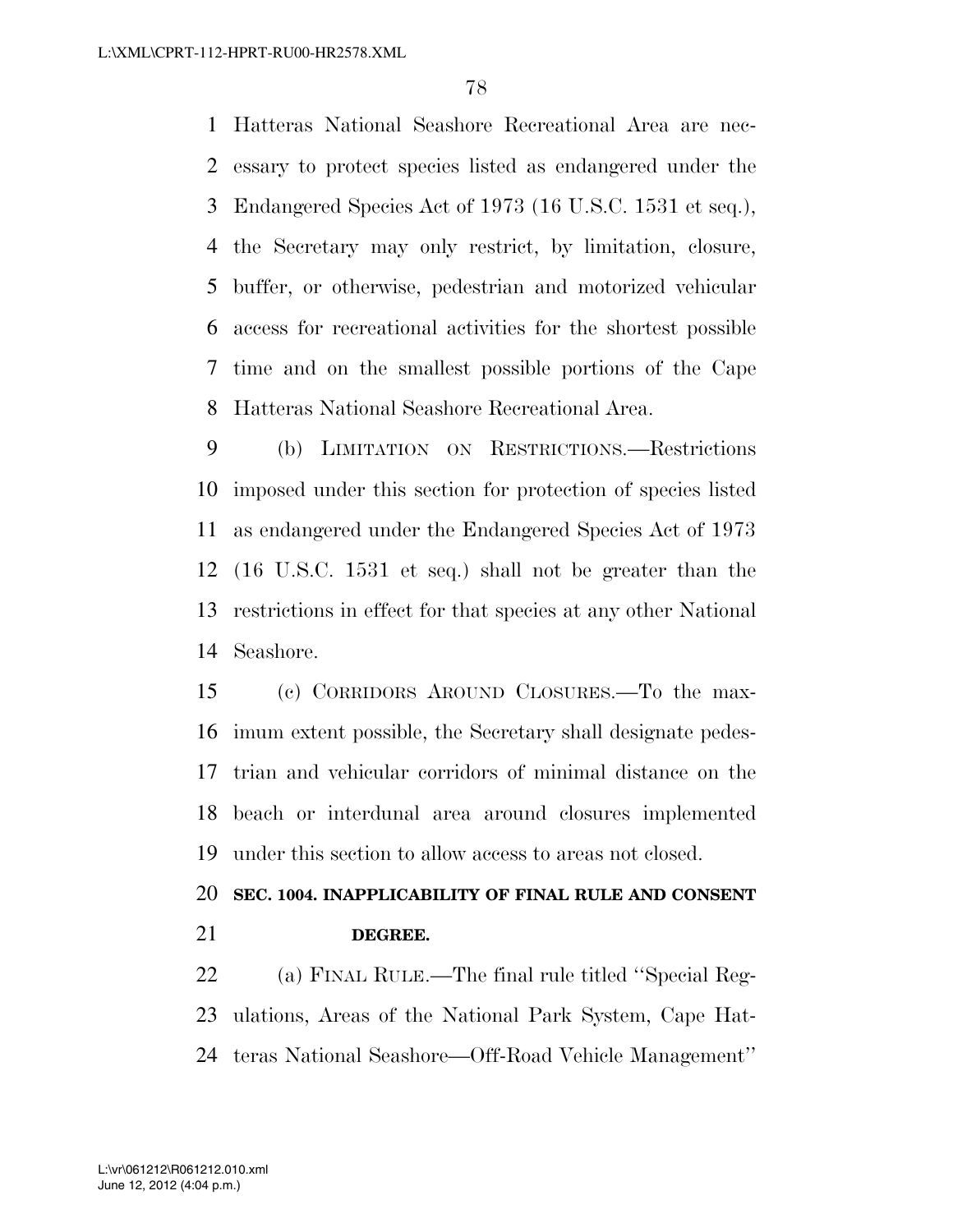(77 Fed. Reg. 3123–3144) shall have no force or effect after the date of the enactment of this title.

 (b) CONSENT DECREE.—The April 30, 2008, consent decree filed in the United States District Court for the Eastern District of North Carolina regarding off-road ve- hicle use at Cape Hatteras National Seashore in North Carolina shall not apply after the date of the enactment of this title.

## **TITLE XI—GRAZING IMPROVEMENT ACT OF 2012**

### **SEC. 1101. SHORT TITLE.**

 This title may be cited as the ''Grazing Improvement Act of 2012''.

#### **SEC. 1102. TERMS OF GRAZING PERMITS AND LEASES.**

 Section 402 of the Federal Land Policy and Manage-ment Act of 1976 (43 U.S.C. 1752) is amended—

 (1) by striking ''ten years'' each place it ap-pears and inserting ''20 years''; and

19  $(2)$  in subsection (b)—

- (A) by striking ''or'' at the end of each of 21 paragraphs  $(1)$  and  $(2)$ ;
- (B) in paragraph (3), by striking the pe- riod at the end and inserting ''; or''; and (C) by adding at the end the following: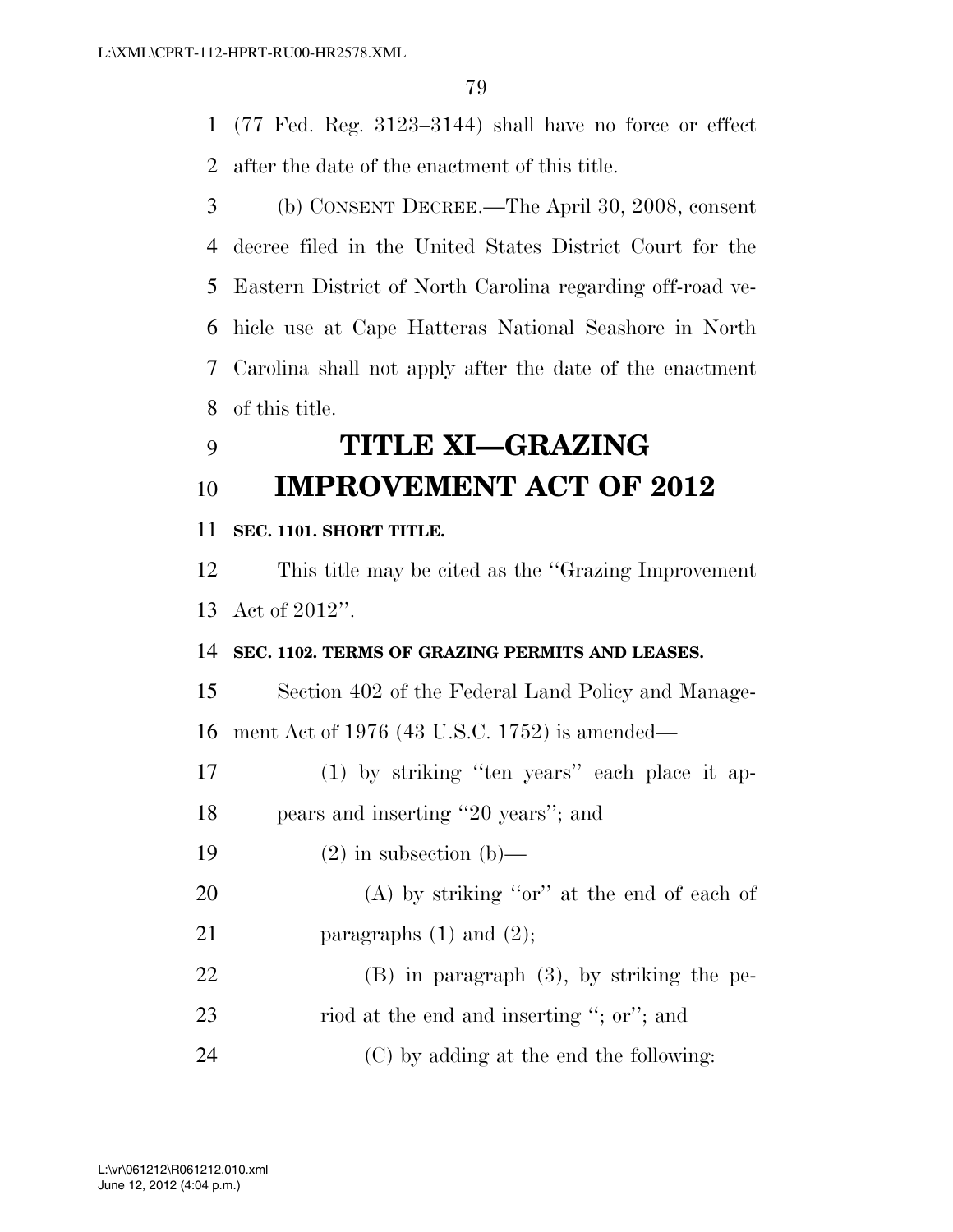| $\mathbf{1}$   | "(4) the initial environmental analysis under           |
|----------------|---------------------------------------------------------|
| $\overline{2}$ | National Environmental Policy Act of 1969 (42           |
| 3              | U.S.C. 4321 et seq.) regarding a grazing allotment,     |
| $\overline{4}$ | permit, or lease has not been completed.".              |
| 5              | SEC. 1103. RENEWAL, TRANSFER, AND REISSUANCE OF         |
| 6              | <b>GRAZING PERMITS AND LEASES.</b>                      |
| 7              | Title IV of the Federal Land Policy and Management      |
| 8              | Act of 1976 (43 U.S.C. 1751 et seq.) is amended by add- |
| 9              | ing at the end the following:                           |
| 10             | "SEC. 405. RENEWAL, TRANSFER, AND REISSUANCE OF         |
| 11             | <b>GRAZING PERMITS AND LEASES.</b>                      |
| 12             | "(a) DEFINITIONS.—In this section:                      |
| 13             | "(1) CURRENT GRAZING MANAGEMENT.—The                    |
| 14             | term 'current grazing management' means grazing         |
| 15             | in accordance with the terms and conditions of an       |
| 16             | existing permit or lease and includes any modifica-     |
| 17             | tions that are consistent with an applicable Depart-    |
| 18             | ment of Interior resource management plan or De-        |
| 19             | partment of Agriculture land use plan.                  |
| 20             | "(2) SECRETARY CONCERNED.—The term 'Sec-                |
| 21             | retary concerned' means-                                |
| 22             | $\lq\lq$ the Secretary of Agriculture, with re-         |
| 23             | spect to National Forest System land; and               |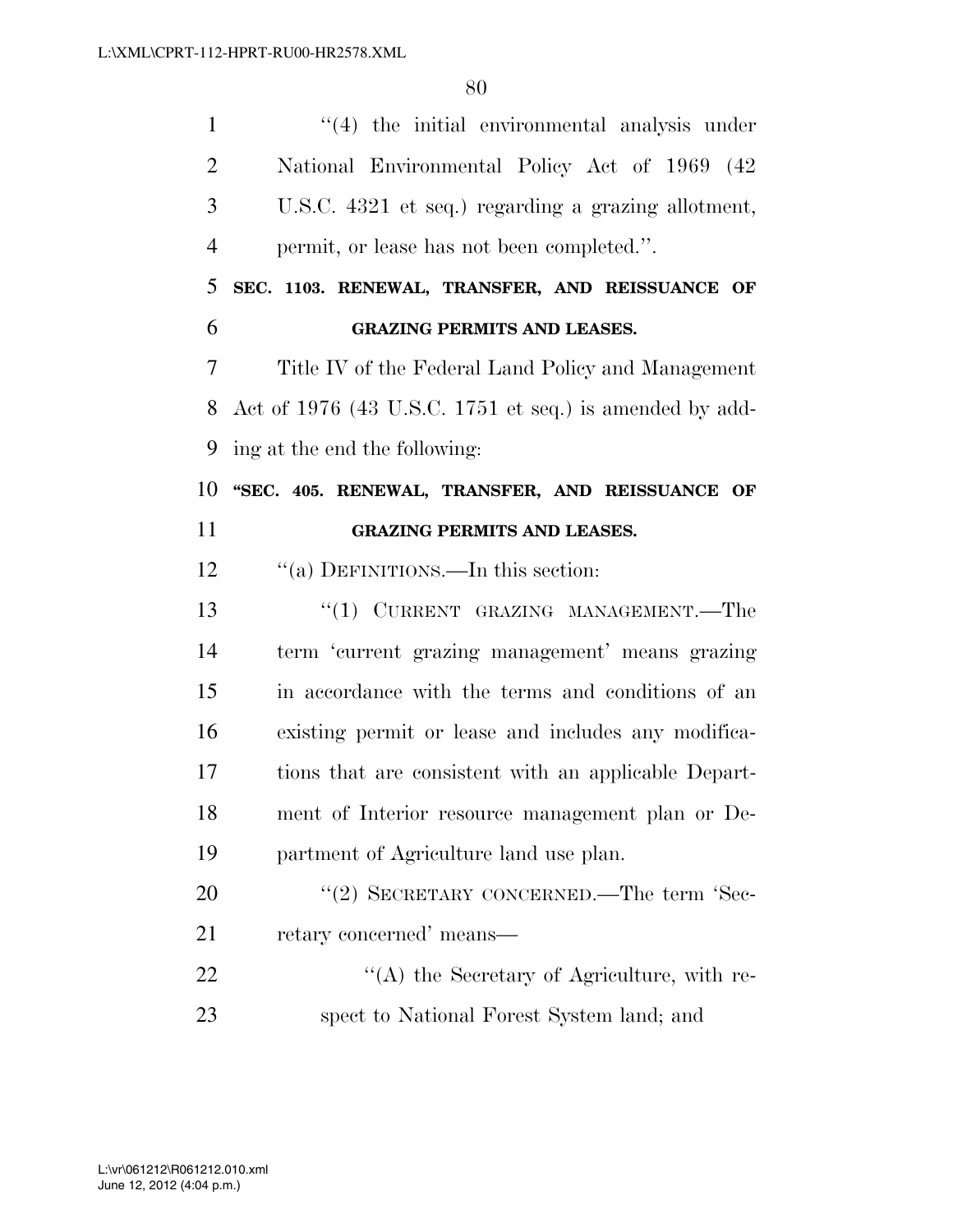| $\mathbf{1}$   | $\lq\lq (B)$ the Secretary of the Interior, with re-          |
|----------------|---------------------------------------------------------------|
| $\overline{2}$ | spect to land under the jurisdiction of the De-               |
| 3              | partment of the Interior.                                     |
| $\overline{4}$ | RENEWAL, TRANSFER, REISSUANCE, AND<br>$\lq\lq(b)$             |
| 5              | PENDING PROCESSING.—A grazing permit or lease issued          |
| 6              | by the Secretary of the Interior, or a grazing permit issued  |
| 7              | by the Secretary of Agriculture regarding National Forest     |
| 8              | System land, that expires, is transferred, or is waived shall |
| 9              | be renewed or reissued under, as appropriate—                 |
| 10             | $\lq(1)$ section 402;                                         |
| 11             | $(2)$ section 19 of the Act of April 24, 1950                 |
| 12             | (commonly known as the 'Granger-Thye Act'; 16                 |
| 13             | U.S.C. 5801);                                                 |
| 14             | "(3) title III of the Bankhead-Jones Farm Ten-                |
| 15             | ant Act (7 U.S.C. 1010 et seq.); or                           |
| 16             | $\cdot$ (4) section 510 the California Desert Protec-         |
| 17             | tion Act of 1994 (16 U.S.C. 410aaa–50).                       |
| 18             | "(c) TERMS; CONDITIONS.—The terms and condi-                  |
| 19             | tions (except the termination date) contained in an ex-       |
| 20             | pired, transferred, or waived permit or lease described in    |
| 21             | subsection (b) shall continue in effect under a renewed or    |
| 22             | reissued permit or lease until the date on which the Sec-     |
| 23             | retary concerned completes the processing of the renewed      |
| 24             | or reissued permit or lease that is the subject of the ex-    |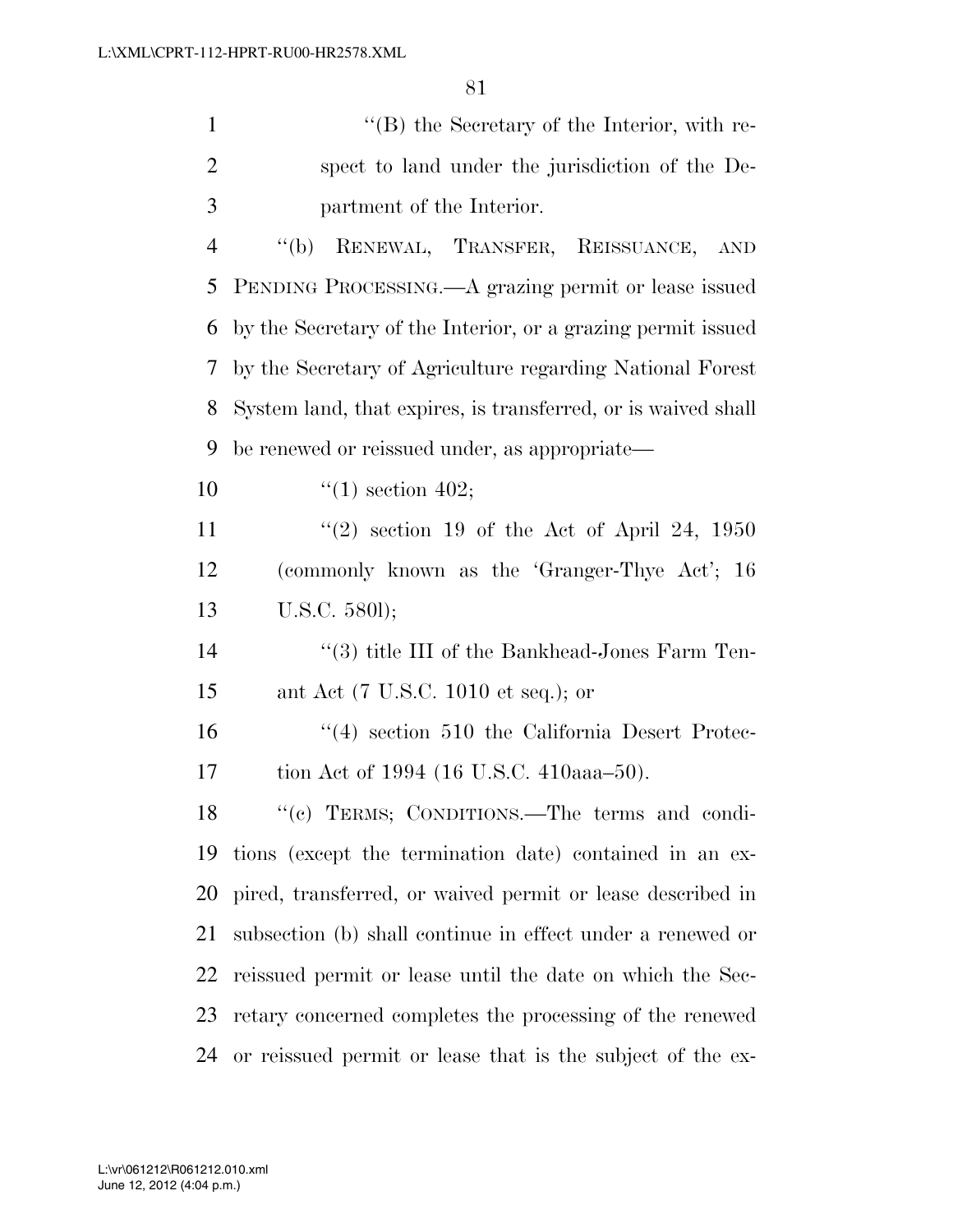pired, transferred, or waived permit or lease, in compli-ance with each applicable law.

 ''(d) CANCELLATION; SUSPENSION; MODIFICA- TION.—Notwithstanding subsection (c), a permit or lease described in subsection (b) may be cancelled, suspended, or modified in accordance with applicable law.

 ''(e) RENEWAL TRANSFER REISSUANCE AFTER PROCESSING.—When the Secretary concerned has com- pleted the processing of the renewed or reissued permit or lease that is the subject of the expired, transferred, or waived permit or lease, the Secretary concerned may renew or reissue the permit or lease for a term of 20 years after completion of processing.

 ''(f) COMPLIANCE WITH NATIONAL ENVIRONMENTAL POLICY ACT OF 1969.—The renewal, reissuance, or trans- fer of a grazing permit or lease by the Secretary concerned may, at their sole discretion, be categorically excluded from the requirement to prepare an environmental assess-ment or an environmental impact statement if—

20  $\frac{1}{20}$  (1) the decision to renew, reissue, or transfer continues the current grazing management of the al-lotment;

23 ''(2) monitoring of the allotment has indicated that the current grazing management has met, or has satisfactorily progressed towards meeting, objec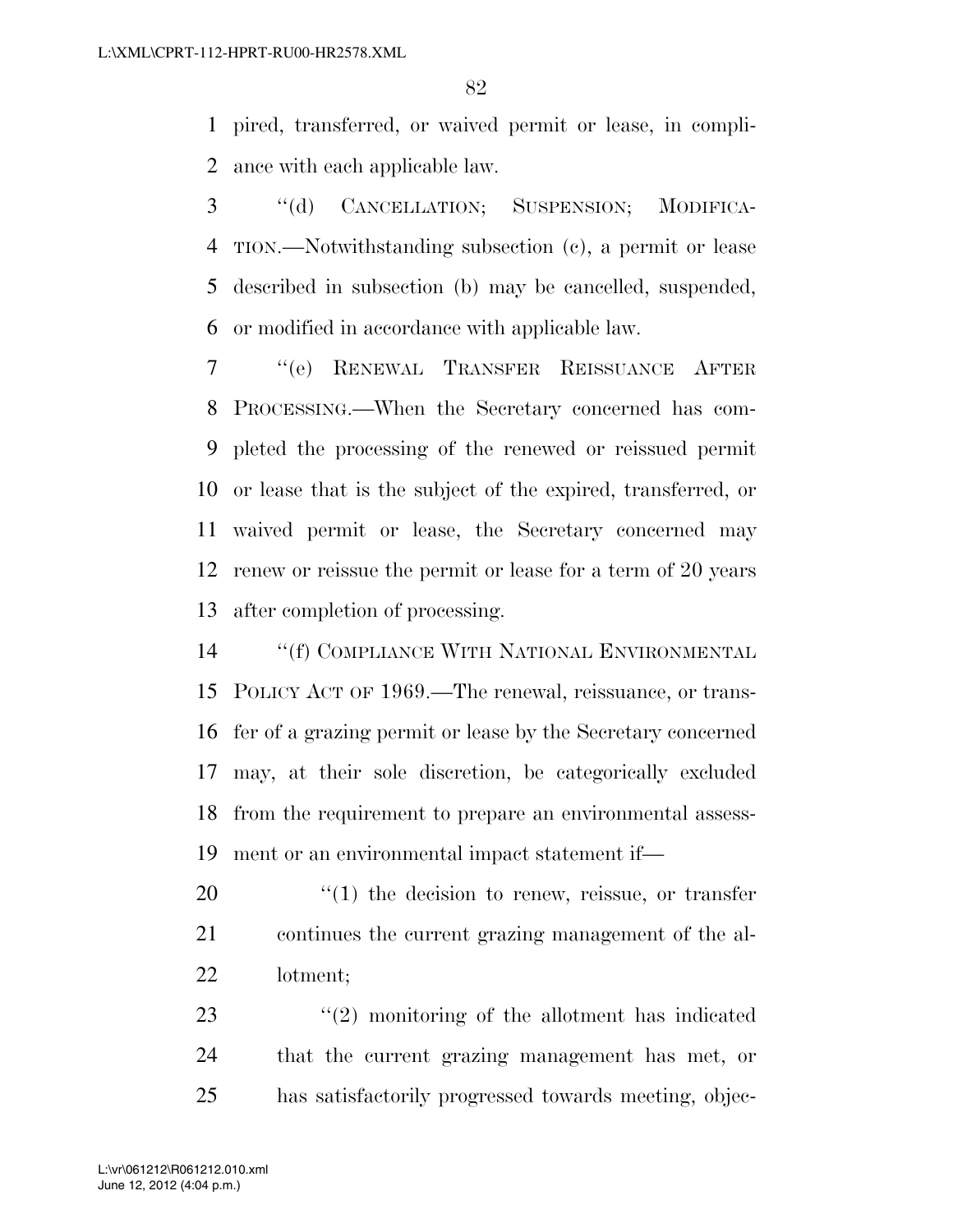tives contained in the land use and resource manage- ment plan of the allotment, as determined by the Secretary concerned; or

 ''(3) the decision is consistent with the policy of the Department of the Interior or the Department of Agriculture, as appropriate, regarding extraor-dinary circumstances.

8 "(g) PRIORITY AND TIMING FOR COMPLETING ENVI- RONMENTAL ANALYSES.—The Secretary concerned, in the sole discretion of the Secretary concerned, shall determine the priority and timing for completing each required envi- ronmental analysis regarding any grazing allotment, per- mit, or lease based on the environmental significance of the allotment, permit, or lease and available funding for that purpose.

 ''(h) NEPA EXEMPTIONS.—The National Environ- mental Policy Act of 1969 (42 U.S.C. 4321 et seq.) shall not apply to the following:

- ''(1) Crossing and trailing authorizations of do-mestic livestock.
- 21  $\frac{1}{2}$  Transfer of grazing preference.".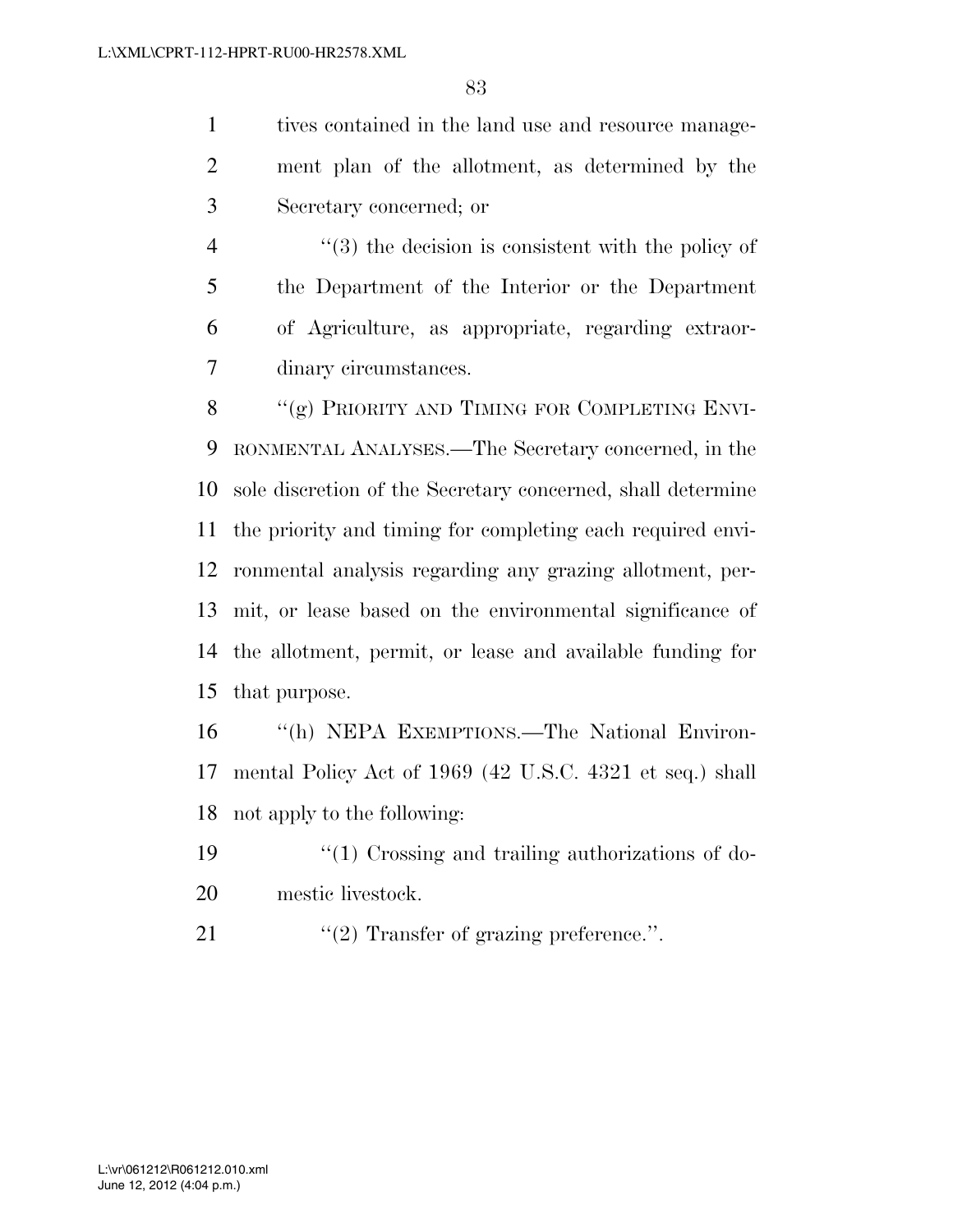# **TITLE XII—TARGET PRACTICE AND MARKSMANSHIP TRAIN-ING SUPPORT ACT**

### **SEC. 1201. SHORT TITLE.**

 This title may be cited as the ''Target Practice and Marksmanship Training Support Act''.

### **SEC. 1202. FINDINGS; PURPOSE.**

(a) FINDINGS.—Congress finds that—

 (1) the use of firearms and archery equipment for target practice and marksmanship training ac- tivities on Federal land is allowed, except to the ex- tent specific portions of that land have been closed to those activities;

 (2) in recent years preceding the date of enact- ment of this title, portions of Federal land have been closed to target practice and marksmanship training for many reasons;

 (3) the availability of public target ranges on non-Federal land has been declining for a variety of reasons, including continued population growth and development near former ranges;

 (4) providing opportunities for target practice and marksmanship training at public target ranges on Federal and non-Federal land can help—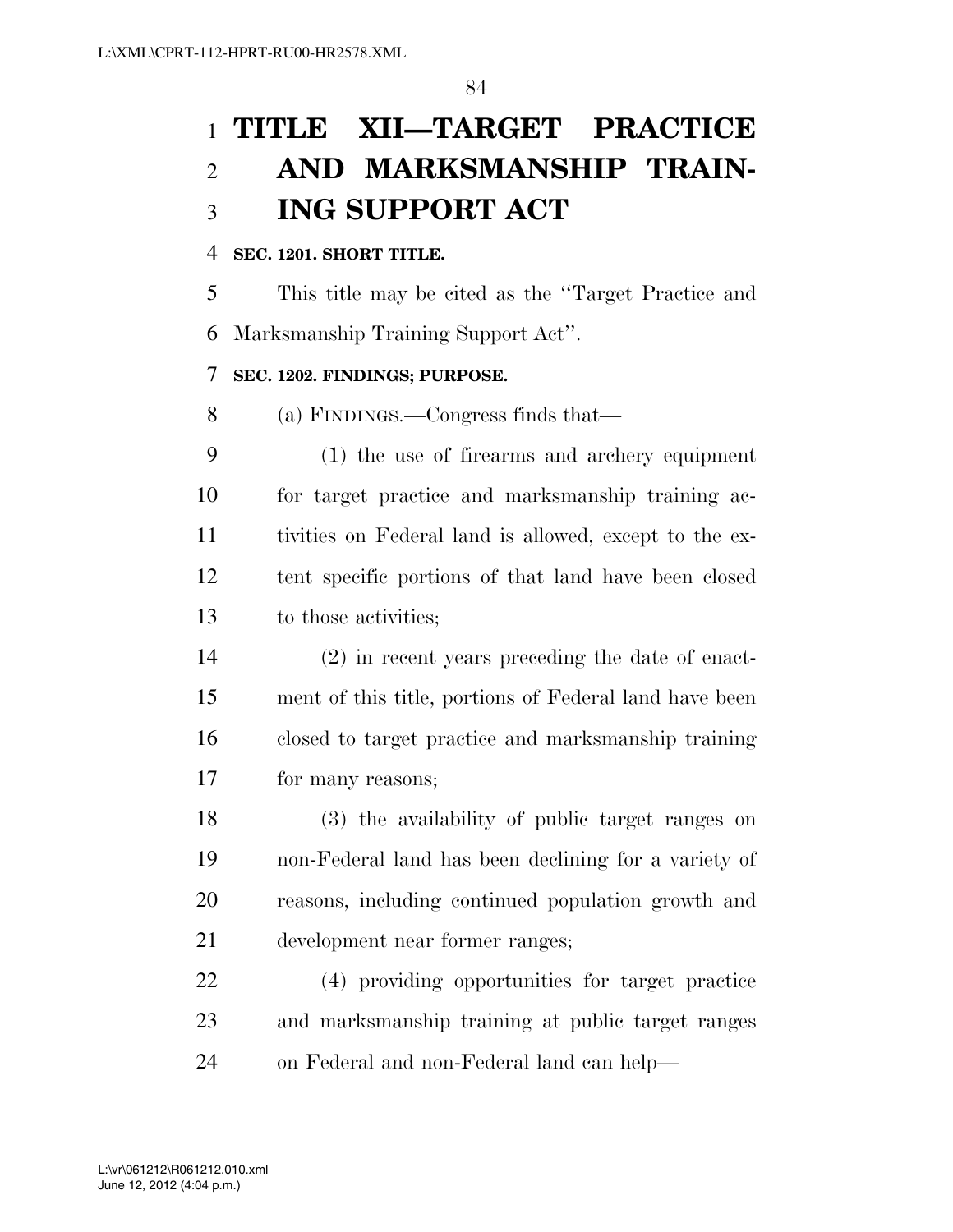| $\mathbf{1}$   | (A) to promote enjoyment of shooting, rec-              |
|----------------|---------------------------------------------------------|
| $\overline{2}$ | reational, and hunting activities; and                  |
| 3              | (B) to ensure safe and convenient locations             |
| $\overline{4}$ | for those activities;                                   |
| 5              | (5) Federal law in effect on the date of enact-         |
| 6              | ment of this title, including the Pittman-Robertson     |
| 7              | Wildlife Restoration Act (16 U.S.C. 669 et seq.),       |
| 8              | provides Federal support for construction and ex-       |
| 9              | pansion of public target ranges by making available     |
| 10             | to States amounts that may be used for construc-        |
| 11             | tion, operation, and maintenance of public target       |
| 12             | ranges; and                                             |
| 13             | $(6)$ it is in the public interest to provide in-       |
| 14             | creased Federal support to facilitate the construction  |
| 15             | or expansion of public target ranges.                   |
| 16             | (b) PURPOSE.—The purpose of this title is to facili-    |
| 17             | tate the construction and expansion of public target    |
| 18             | ranges, including ranges on Federal land managed by the |
| 19             | Forest Service and the Bureau of Land Management.       |
| 20             | SEC. 1203. DEFINITION OF PUBLIC TARGET RANGE.           |
| 21             | In this title, the term "public target range" means     |
| 22             | a specific location that—                               |
| 23             | $(1)$ is identified by a governmental agency for        |
| 24             | recreational shooting;                                  |
| 25             | $(2)$ is open to the public;                            |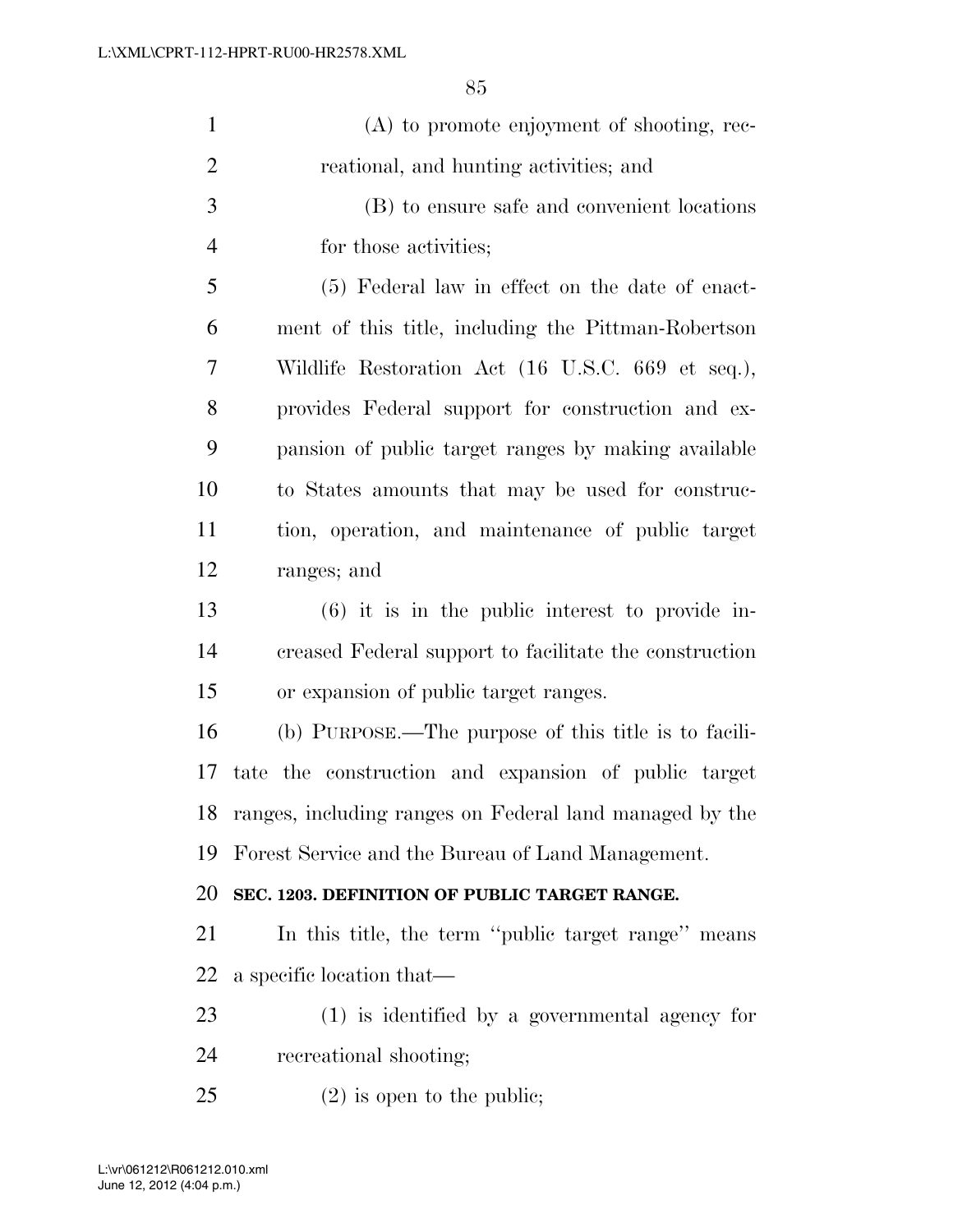| $\mathbf{1}$   | (3) may be supervised; and                                  |
|----------------|-------------------------------------------------------------|
| $\overline{2}$ | (4) may accommodate archery or rifle, pistol, or            |
| 3              | shotgun shooting.                                           |
| 4              | SEC. 1204. AMENDMENTS TO PITTMAN-ROBERTSON WILD-            |
| 5              | LIFE RESTORATION ACT.                                       |
| 6              | (a) DEFINITIONS.—Section 2 of the Pittman-Robert-           |
| 7              | son Wildlife Restoration Act (16 U.S.C. 669a) is amend-     |
| 8              | $ed$ —                                                      |
| 9              | $(1)$ by redesignating paragraphs $(2)$ through             |
| 10             | $(8)$ as paragraphs $(3)$ through $(9)$ , respectively; and |
| 11             | $(2)$ by inserting after paragraph $(1)$ the fol-           |
| 12             | lowing:                                                     |
| 13             | "(2) the term 'public target range' means a                 |
| 14             | specific location that—                                     |
| 15             | $\lq\lq$ is identified by a governmental agen-              |
| 16             | cy for recreational shooting;                               |
| 17             | $\lq\lq$ (B) is open to the public;                         |
| 18             | $\lq\lq$ (C) may be supervised; and                         |
| 19             | "(D) may accommodate archery or rifle,                      |
| 20             | pistol, or shotgun shooting;".                              |
| 21             | (b) EXPENDITURES FOR MANAGEMENT OF WILD-                    |
| 22             | LIFE AREAS AND RESOURCES.—Section $8(b)$ of the Pitt-       |
| 23             | man-Robertson Wildlife Restoration Act (16 U.S.C.           |
| 24             | $669g(b)$ is amended—                                       |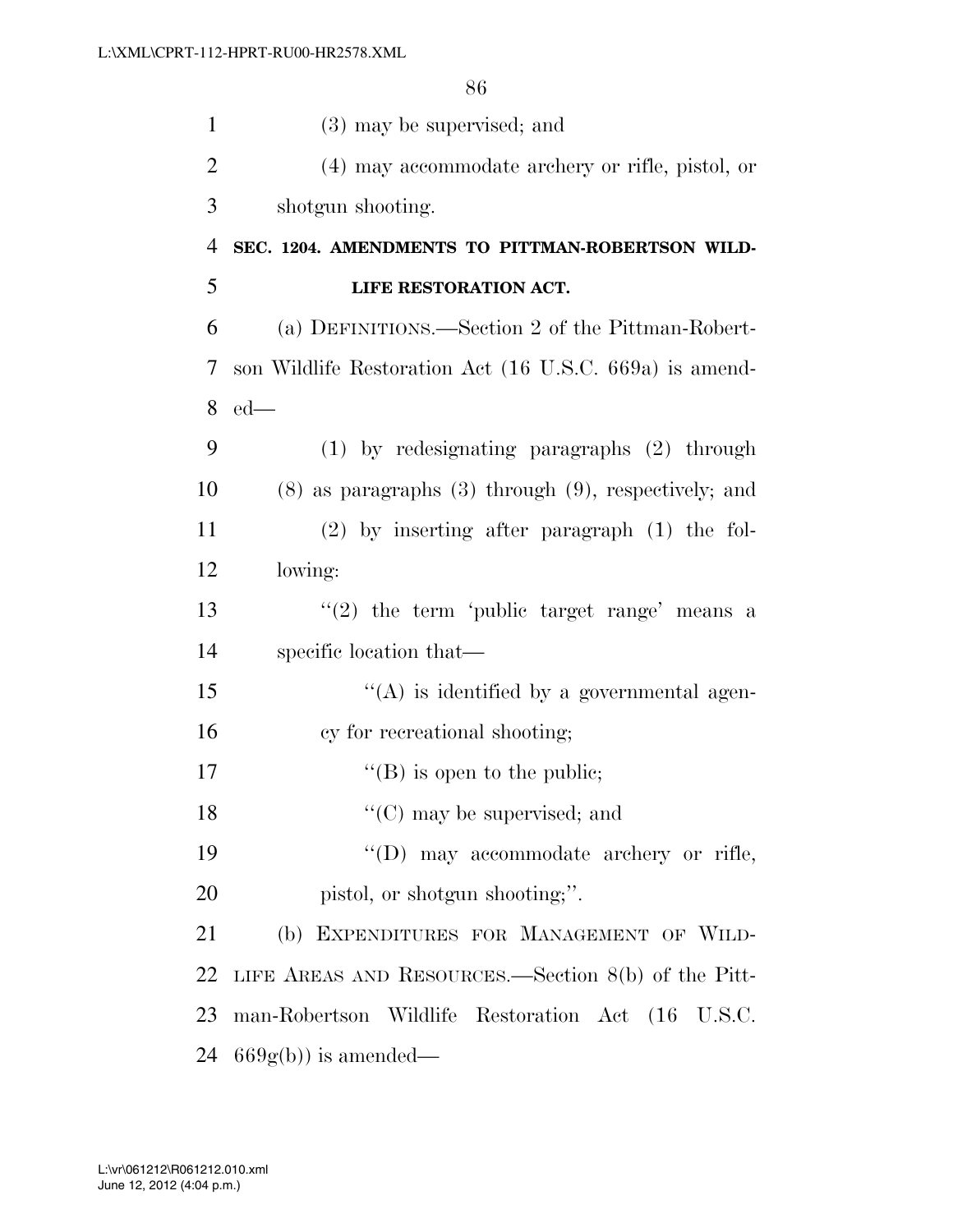| $\mathbf{1}$   | $(1)$ by striking "(b) Each State" and inserting      |
|----------------|-------------------------------------------------------|
| $\overline{c}$ | the following:                                        |
| 3              | "(b) EXPENDITURES FOR MANAGEMENT OF WILD-             |
| $\overline{4}$ | LIFE AREAS AND RESOURCES.-                            |
| 5              | "(1) IN GENERAL.—Except as provided in para-          |
| 6              | $graph (2)$ , each State";                            |
| 7              | $(2)$ in paragraph $(1)$ (as so designated), by       |
| 8              | striking "construction, operation," and inserting     |
| 9              | "operation";                                          |
| 10             | (3) in the second sentence, by striking "The          |
| 11             | non-Federal share" and inserting the following:       |
| 12             | "(3) NON-FEDERAL SHARE.—The non-Federal               |
| 13             | share";                                               |
| 14             | (4) in the third sentence, by striking "The Sec-      |
| 15             | retary" and inserting the following:                  |
| 16             | "(4) REGULATIONS.—The Secretary"; and                 |
| 17             | $(5)$ by inserting after paragraph $(1)$ (as des-     |
| 18             | ignated by paragraph (1) of this subsection) the fol- |
| 19             | lowing:                                               |
| 20             | "(2) EXCEPTION.—Notwithstanding the limita-           |
| 21             | tion described in paragraph (1), a State may pay up   |
| 22             | to 90 percent of the cost of acquiring land for, ex-  |
| 23             | panding, or constructing a public target range.".     |
| 24             | (c) FIREARM AND BOW HUNTER EDUCATION AND              |
| 25             | SAFETY PROGRAM GRANTS.—Section 10 of the Pittman-     |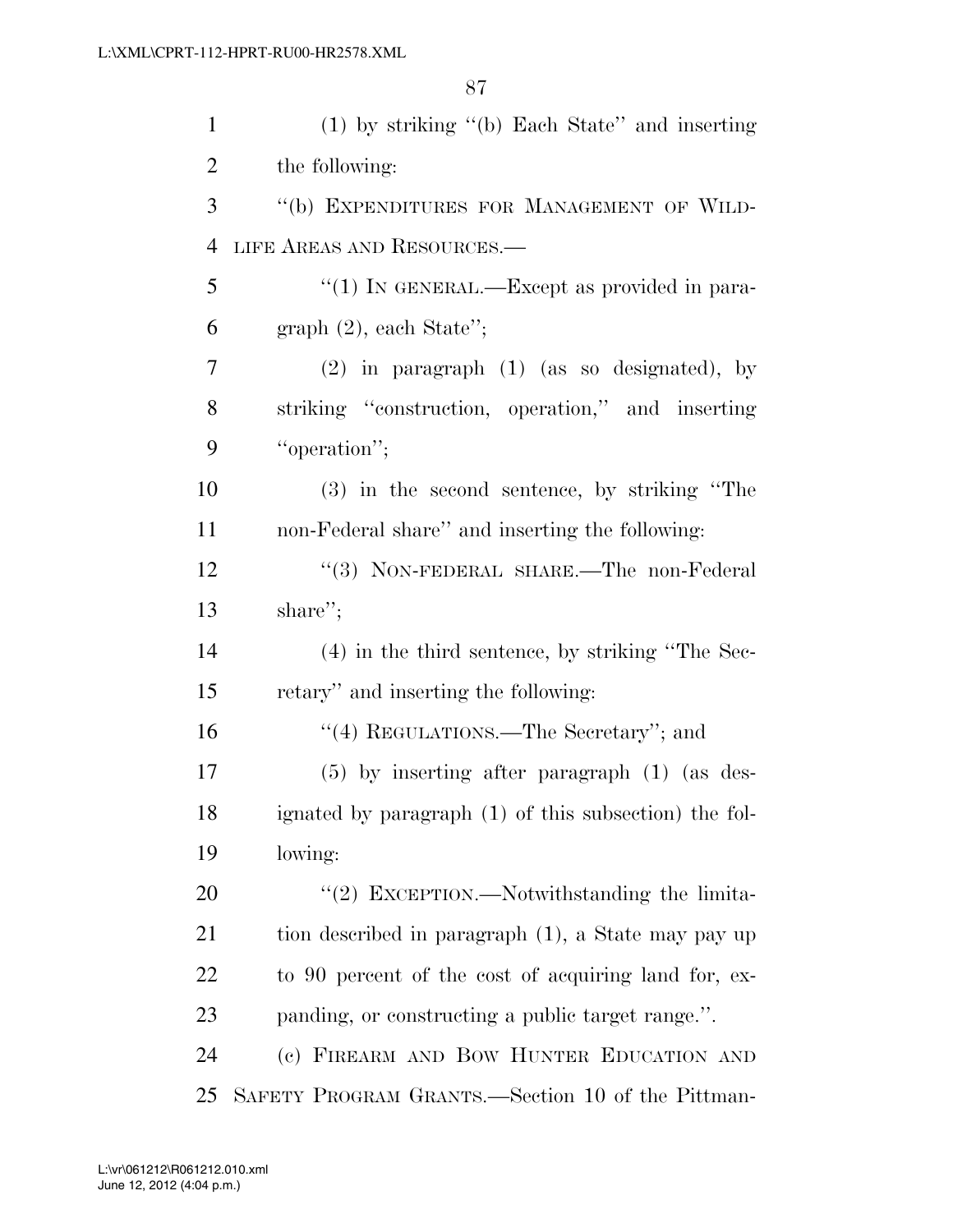Robertson Wildlife Restoration Act (16 U.S.C. 669h–1) is amended—

- (1) in subsection (a), by adding at the end the following:
- 5 "(3) ALLOCATION OF ADDITIONAL AMOUNTS.— Of the amount apportioned to a State for any fiscal year under section 4(b), the State may elect to allo- cate not more than 10 percent, to be combined with the amount apportioned to the State under para- graph (1) for that fiscal year, for acquiring land for, expanding, or constructing a public target range.''; (2) by striking subsection (b) and inserting the following:
- ''(b) COST SHARING.—

15 "(1) IN GENERAL.—Except as provided in para- graph (2), the Federal share of the cost of any activ- ity carried out using a grant under this section shall not exceed 75 percent of the total cost of the activ-ity.

20 "(2) PUBLIC TARGET RANGE CONSTRUCTION OR EXPANSION.—The Federal share of the cost of ac- quiring land for, expanding, or constructing a public target range in a State on Federal or non-Federal land pursuant to this section or section 8(b) shall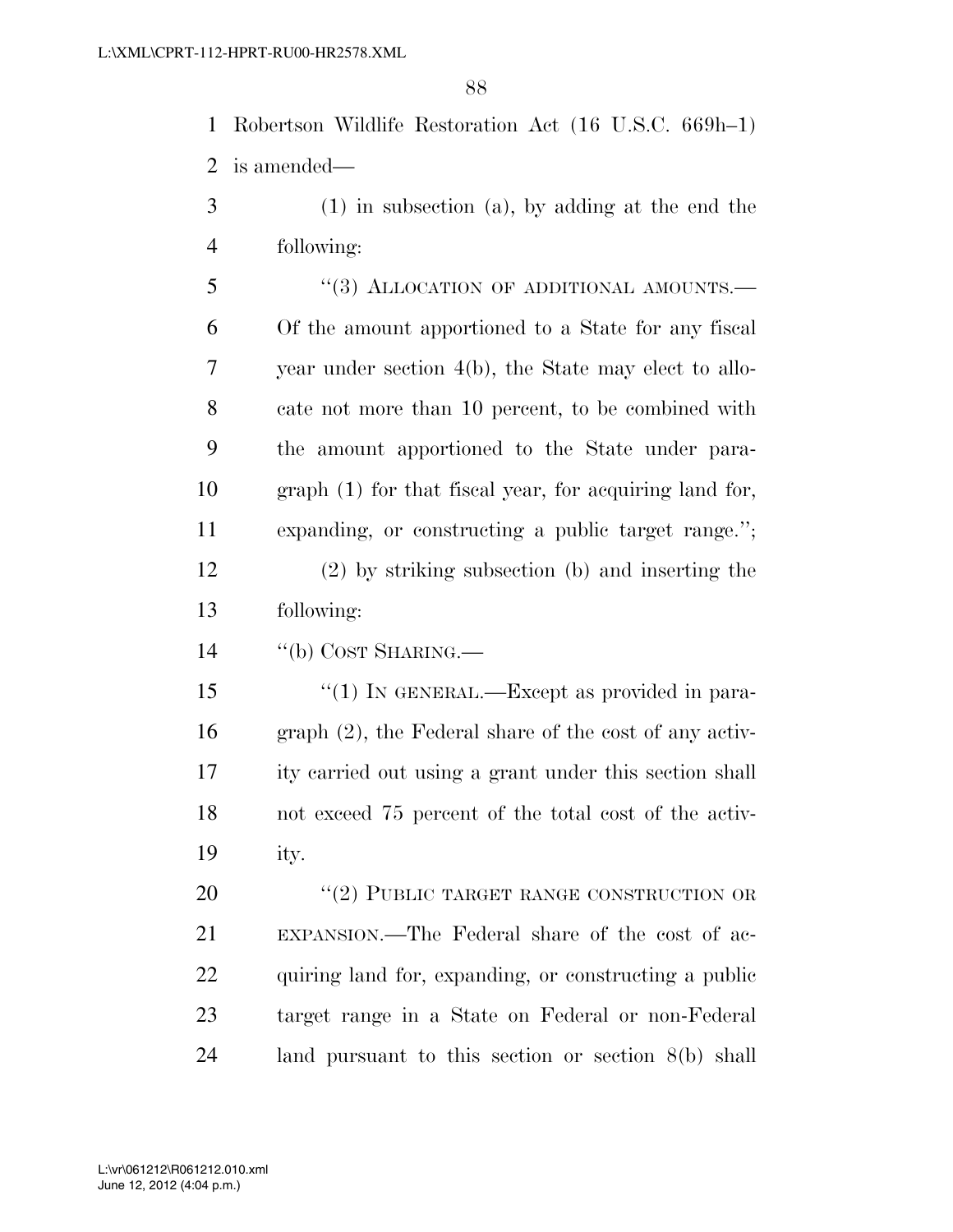| $\mathbf{1}$   | not exceed 90 percent of the cost of the activity.";      |
|----------------|-----------------------------------------------------------|
| $\overline{2}$ | and                                                       |
| 3              | $(3)$ in subsection $(e)(1)$ —                            |
| $\overline{4}$ | (A) by striking "Amounts made" and in-                    |
| 5              | serting the following:                                    |
| 6              | "(A) IN GENERAL.—Except as provided in                    |
| $\overline{7}$ | subparagraph (B), amounts made"; and                      |
| 8              | (B) by adding at the end the following:                   |
| 9              | "(B) EXCEPTION.—Amounts provided for                      |
| 10             | acquiring land for, constructing, or expanding a          |
| 11             | public target range shall remain available for            |
| 12             | expenditure and obligation during the 5-fiscal-           |
| 13             | year period beginning on October 1 of the first           |
| 14             | fiscal year for which the amounts are made                |
| 15             | available.".                                              |
| 16             | SEC. 1205. LIMITS ON LIABILITY.                           |
| 17             | (a) DISCRETIONARY FUNCTION.—For purposes of               |
|                | 18 chapter 171 of title 28, United States Code (commonly  |
| 19             | referred to as the "Federal Tort Claims Act"), any action |
| 20             | by an agent or employee of the United States to manage    |
| 21             | or allow the use of Federal land for purposes of target   |
| 22             | practice or marksmanship training by a member of the      |
| 23             | public shall be considered to be the exercise or perform- |
| 24             | ance of a discretionary function.                         |
|                |                                                           |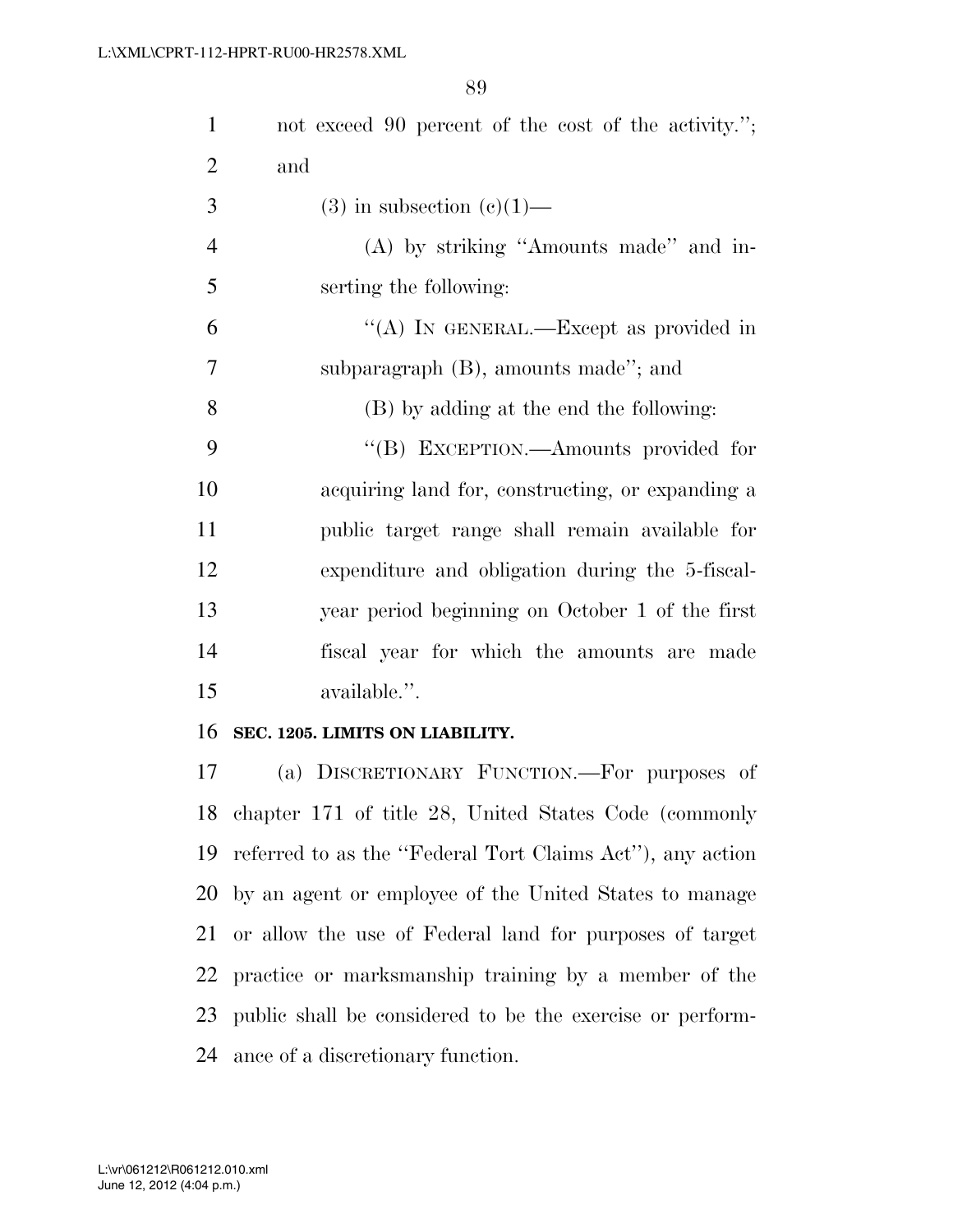(b) CIVIL ACTION OR CLAIMS.—Except to the extent provided in chapter 171 of title 28, United States Code, the United States shall not be subject to any civil action or claim for money damages for any injury to or loss of property, personal injury, or death caused by an activity occurring at a public target range that is—

 (1) funded in whole or in part by the Federal Government pursuant to the Pittman-Robertson Wildlife Restoration Act (16 U.S.C. 669 et seq.); or (2) located on Federal land.

## **SEC. 1206. SENSE OF CONGRESS REGARDING COOPERA-TION.**

 It is the sense of Congress that, consistent with appli- cable laws and regulations, the Chief of the Forest Service and the Director of the Bureau of Land Management should cooperate with State and local authorities and other entities to carry out waste removal and other activi- ties on any Federal land used as a public target range to encourage continued use of that land for target practice or marksmanship training.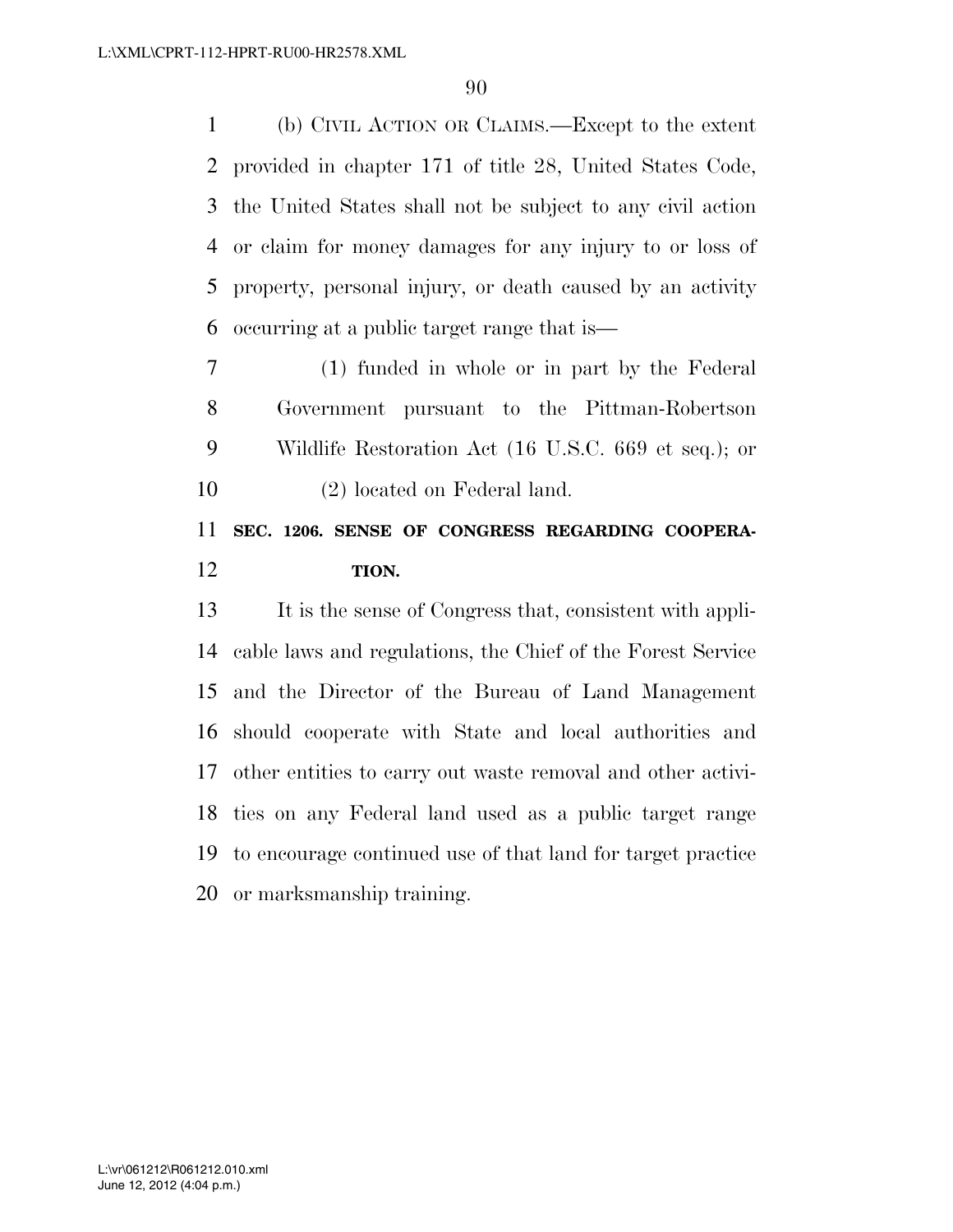# **TITLE XIII—CHESAPEAKE BAY ACCOUNTABILITY AND RE-COVERY ACT OF 2012**

#### **SEC. 1301. SHORT TITLE.**

 This title may be cited as the ''Chesapeake Bay Ac-countability and Recovery Act of 2012''.

#### **SEC. 1302. CHESAPEAKE BAY CROSSCUT BUDGET.**

 (a) CROSSCUT BUDGET.—The Director, in consulta- tion with the Chesapeake Executive Council, the chief ex- ecutive of each Chesapeake Bay State, and the Chesa- peake Bay Commission, shall submit to Congress a finan-cial report containing—

 (1) an interagency crosscut budget that dis-plays—

 (A) the proposed funding for any Federal restoration activity to be carried out in the suc- ceeding fiscal year, including any planned inter- agency or intra-agency transfer, for each of the Federal agencies that carry out restoration ac-20 tivities:

 (B) to the extent that information is avail- able, the estimated funding for any State res- toration activity to be carried out in the suc-ceeding fiscal year;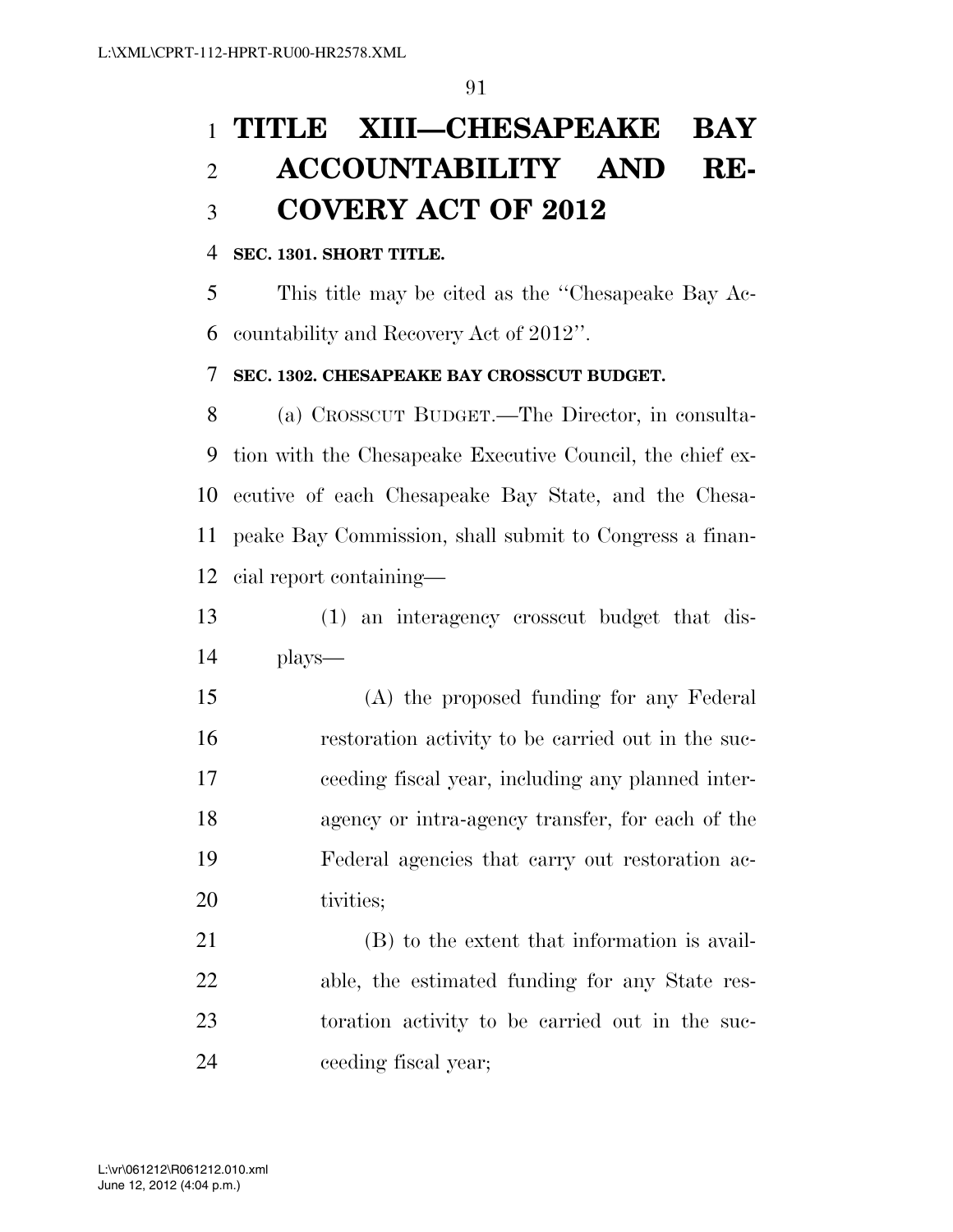(C) all expenditures for Federal restoration activities from the preceding 2 fiscal years, the current fiscal year, and the succeeding fiscal year; and (D) all expenditures, to the extent that in-formation is available, for State restoration ac-

 tivities during the equivalent time period de-scribed in subparagraph (C);

 (2) a detailed accounting of all funds received and obligated by all Federal agencies for restoration activities during the current and preceding fiscal years, including the identification of funds which were transferred to a Chesapeake Bay State for res-toration activities;

 (3) to the extent that information is available, a detailed accounting from each State of all funds received and obligated from a Federal agency for restoration activities during the current and pre-ceding fiscal years; and

 (4) a description of each of the proposed Fed- eral and State restoration activities to be carried out 22 in the succeeding fiscal year (corresponding to those activities listed in subparagraphs (A) and (B) of paragraph (1)), including the—

(A) project description;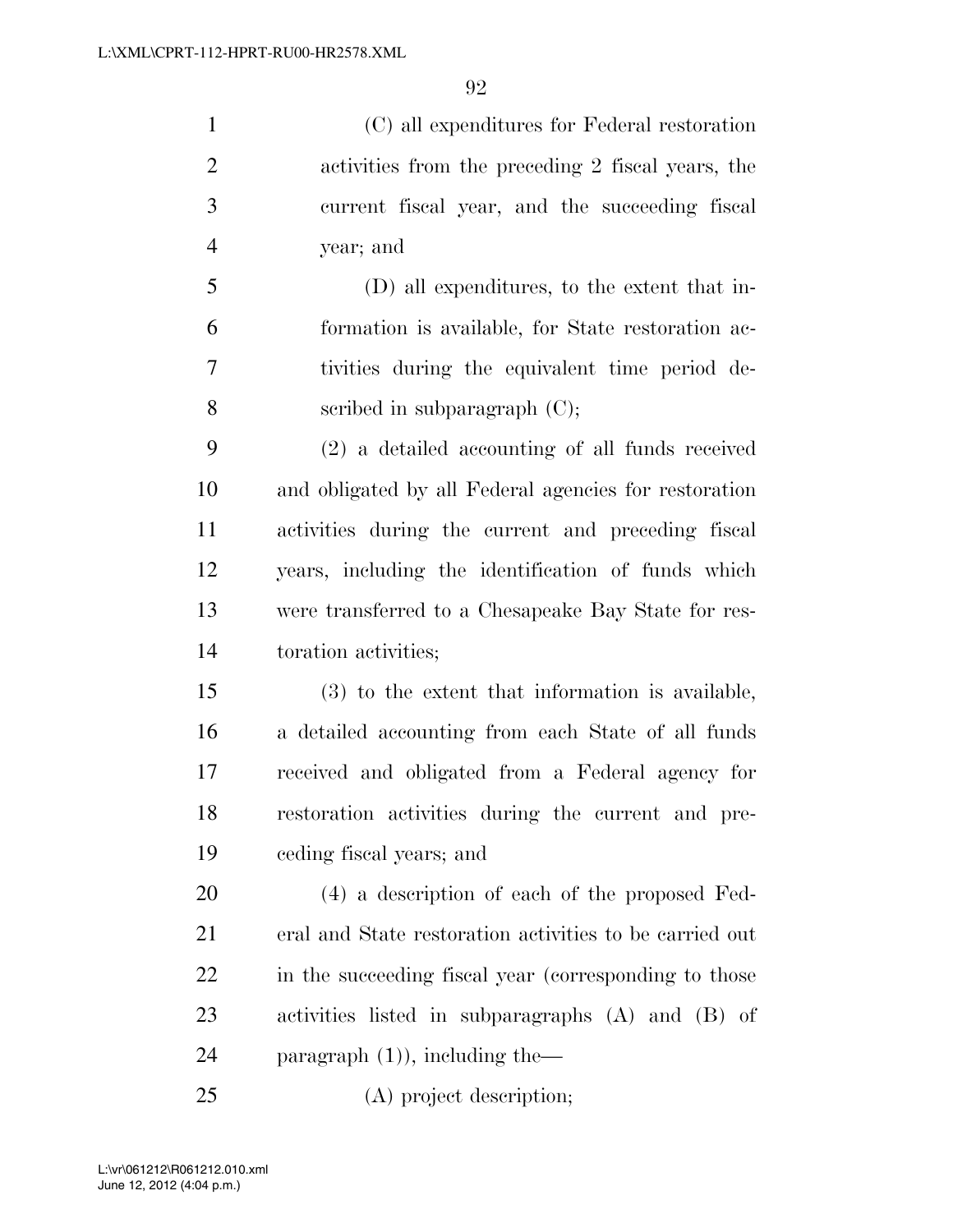| $\mathbf{1}$   | (B) current status of the project;                          |
|----------------|-------------------------------------------------------------|
| $\overline{2}$ | (C) Federal or State statutory or regu-                     |
| 3              | latory authority, programs, or responsible agen-            |
| $\overline{4}$ | cies;                                                       |
| 5              | (D) authorization level for appropriations;                 |
| 6              | (E) project timeline, including benchmarks;                 |
| 7              | (F) references to project documents;                        |
| 8              | (G) descriptions of risks and uncertainties                 |
| 9              | of project implementation;                                  |
| 10             | adaptive management actions<br>(H)<br>0r                    |
| 11             | framework;                                                  |
| 12             | (I) coordinating entities;                                  |
| 13             | $(J)$ funding history;                                      |
| 14             | $(K)$ cost-sharing; and                                     |
| 15             | (L) alignment with existing Chesapeake                      |
| 16             | Bay Agreement and Chesapeake Executive                      |
| 17             | Council goals and priorities.                               |
| 18             | (b) MINIMUM FUNDING LEVELS.—The Director shall              |
| 19             | only describe restoration activities in the report required |
| 20             | under subsection (a) that—                                  |
| 21             | (1) for Federal restoration activities, have fund-          |
| <u>22</u>      | ing amounts greater than or equal to \$100,000; and         |
| 23             | (2) for State restoration activities, have funding          |
| 24             | amounts greater than or equal to \$50,000.                  |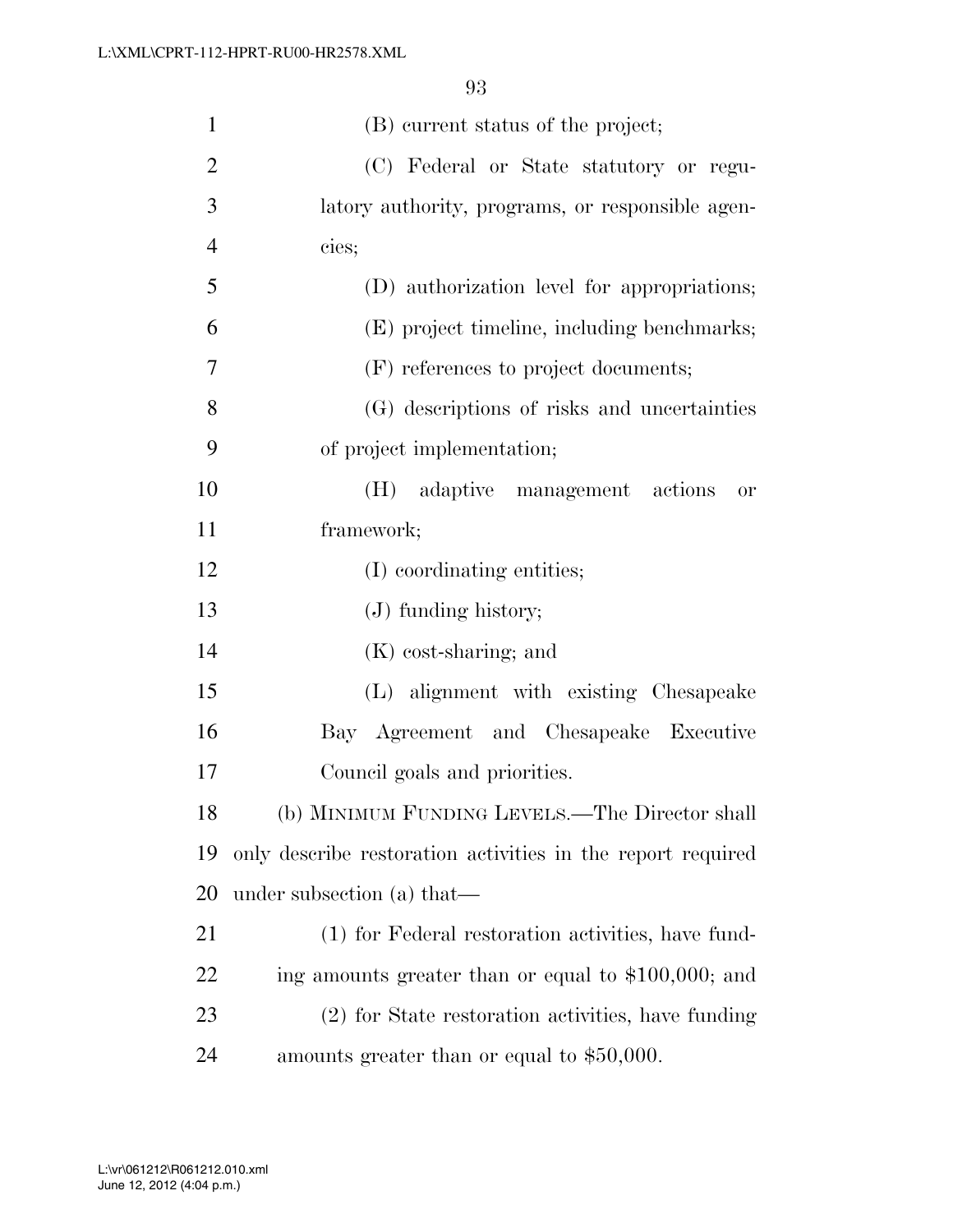(c) DEADLINE.—The Director shall submit to Con- gress the report required by subsection (a) not later than 30 days after the submission by the President of the Presi-dent's annual budget to Congress.

 (d) REPORT.—Copies of the financial report required by subsection (a) shall be submitted to the Committees on Appropriations, Natural Resources, Energy and Com- merce, and Transportation and Infrastructure of the House of Representatives and the Committees on Appro- priations, Environment and Public Works, and Commerce, Science, and Transportation of the Senate.

 (e) EFFECTIVE DATE.—This section shall apply be- ginning with the first fiscal year after the date of enact- ment of this title for which the President submits a budget to Congress.

#### **SEC. 1303. ADAPTIVE MANAGEMENT PLAN.**

 (a) IN GENERAL.—Not later than 1 year after the date of enactment of this title, the Administrator, in con- sultation with other Federal and State agencies, shall de- velop an adaptive management plan for restoration activi-ties in the Chesapeake Bay watershed that includes—

 (1) definition of specific and measurable objec-23 tives to improve water quality, habitat, and fisheries; (2) a process for stakeholder participation;

June 12, 2012 (4:04 p.m.) L:\vr\061212\R061212.010.xml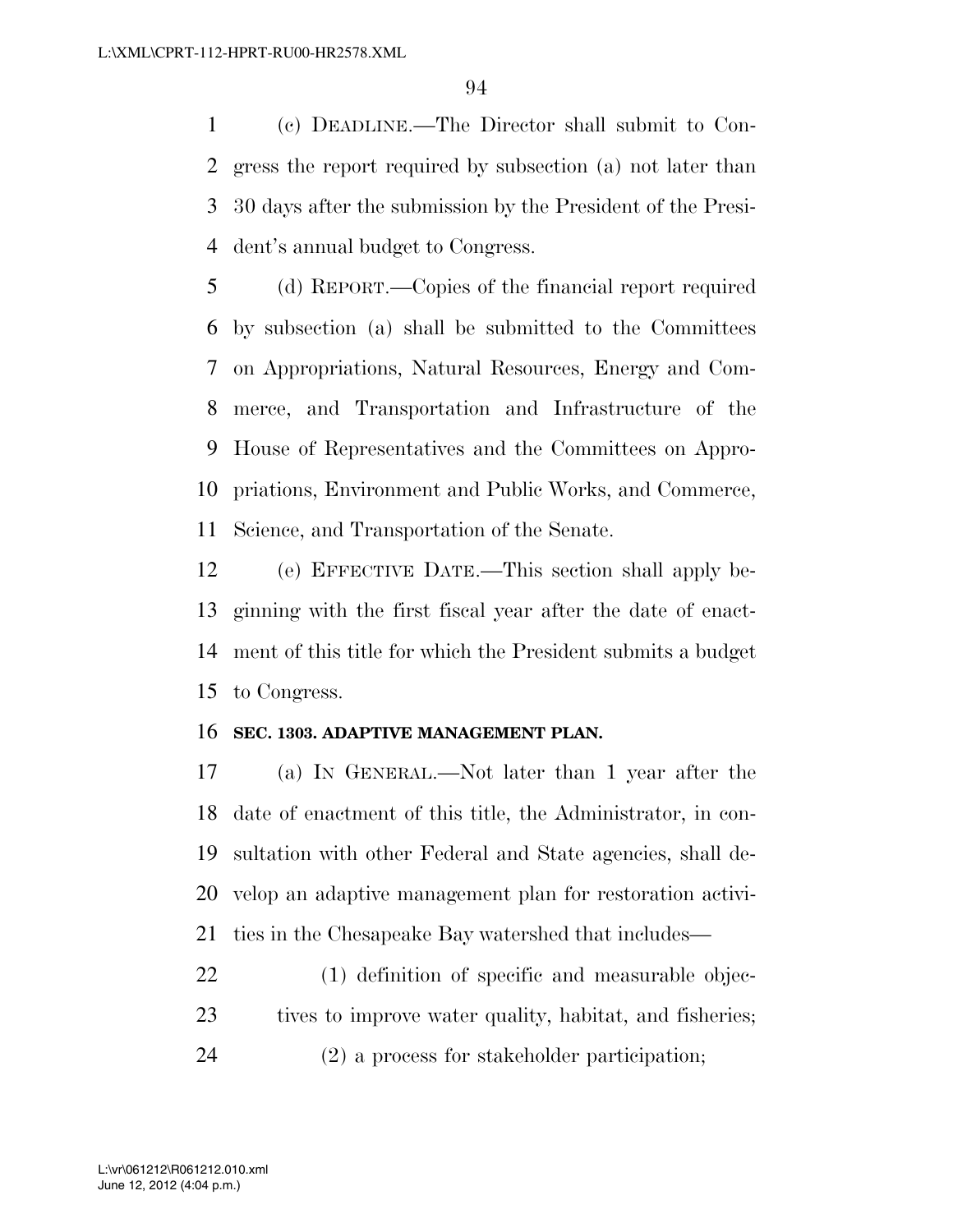(3) monitoring, modeling, experimentation, and 2 other research and evaluation practices;

 (4) a process for modification of restoration ac- tivities that have not attained or will not attain the specific and measurable objectives set forth under paragraph (1); and

 (5) a process for prioritizing restoration activi- ties and programs to which adaptive management shall be applied.

 (b) IMPLEMENTATION.—The Administrator shall im- plement the adaptive management plan developed under subsection (a).

 (c) UPDATES.—The Administrator shall update the adaptive management plan developed under subsection (a) every 2 years.

(d) REPORT TO CONGRESS.—

 (1) IN GENERAL.—Not later than 60 days after the end of a fiscal year, the Administrator shall transmit to Congress an annual report on the imple- mentation of the adaptive management plan required under this section for such fiscal year.

 (2) CONTENTS.—The report required under paragraph (1) shall contain information about the application of adaptive management to restoration activities and programs, including programmatic and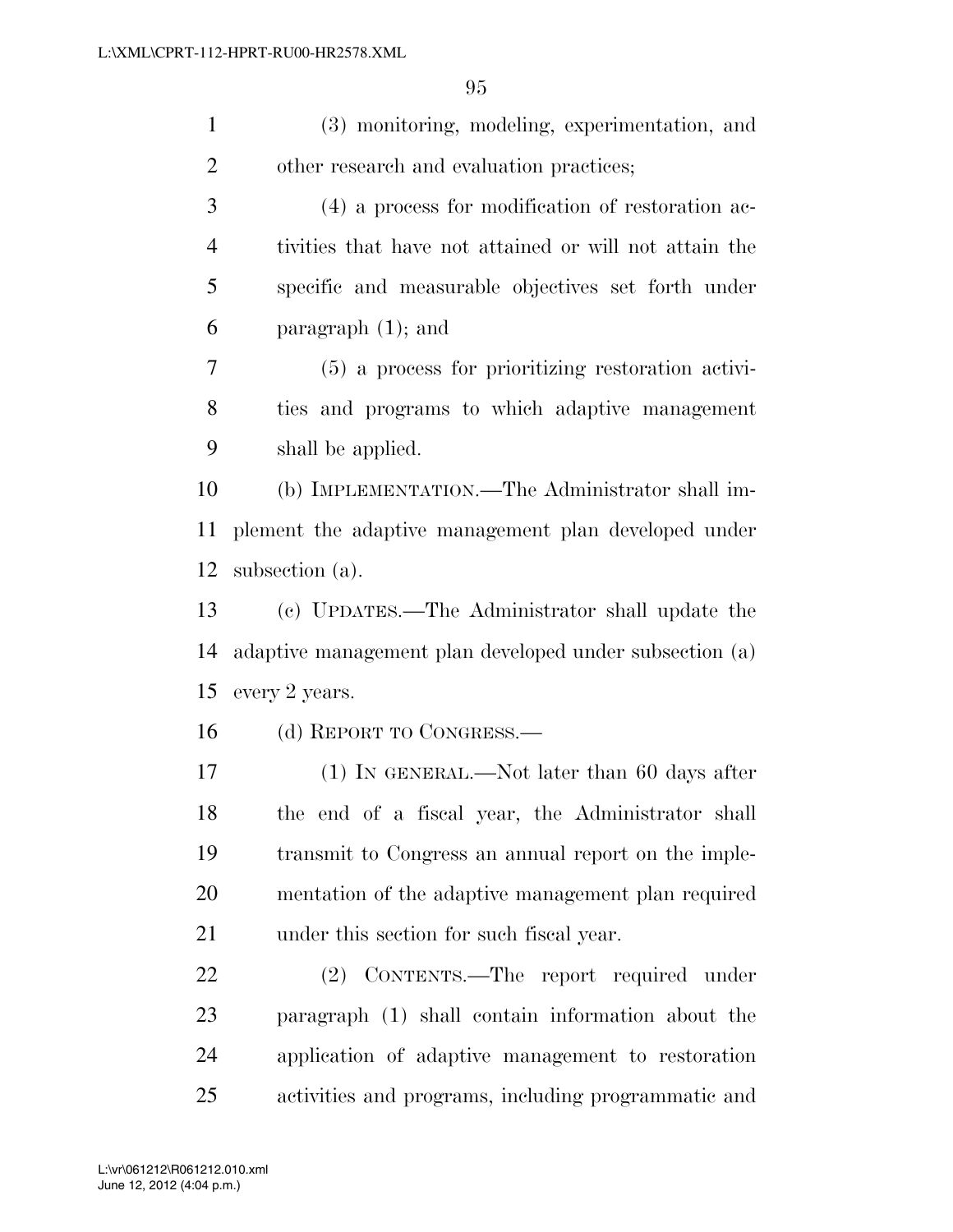project level changes implemented through the proc-ess of adaptive management.

 (3) EFFECTIVE DATE.—Paragraph (1) shall apply to the first fiscal year that begins after the date of enactment of this title.

 (e) INCLUSION OF PLAN IN ANNUAL ACTION PLAN AND ANNUAL PROGRESS REPORT.—The Administrator shall ensure that the Annual Action Plan and Annual Progress Report required by section 205 of Executive Order 13508 includes the adaptive management plan out-lined in subsection (a).

### **SEC. 1304. INDEPENDENT EVALUATOR FOR THE CHESA-PEAKE BAY PROGRAM.**

 (a) IN GENERAL.—There shall be an Independent Evaluator for restoration activities in the Chesapeake Bay watershed, who shall review and report on restoration ac- tivities and the use of adaptive management in restoration activities, including on such related topics as are suggested by the Chesapeake Executive Council.

(b) APPOINTMENT.—

 (1) IN GENERAL.—The Independent Evaluator shall be appointed by the Administrator from among nominees submitted by the Chesapeake Executive Council.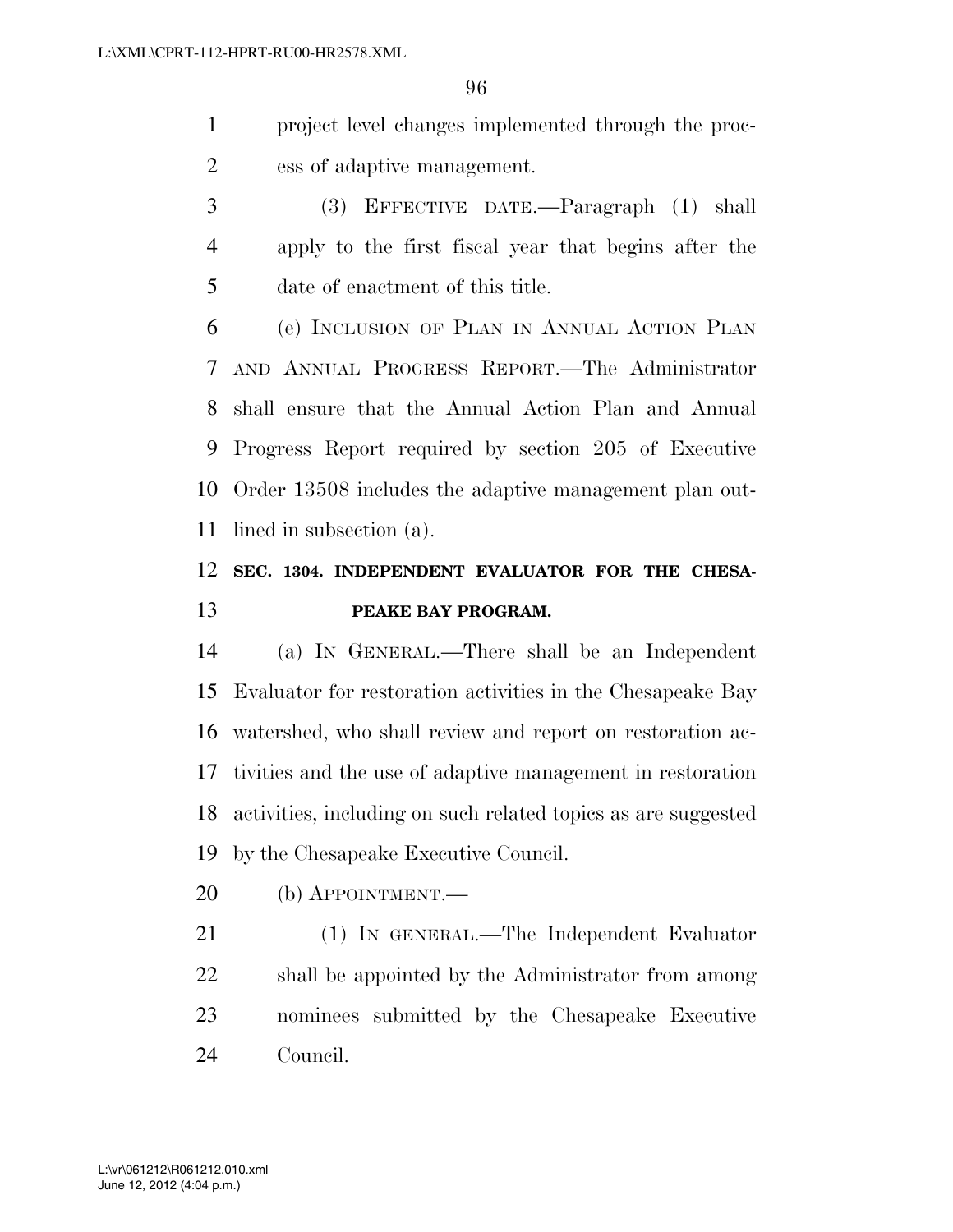(2) NOMINATIONS.—The Chesapeake Executive Council may submit to the Administrator 4 nomi- nees for appointment to any vacancy in the office of the Independent Evaluator.

 (c) REPORTS.—The Independent Evaluator shall sub- mit a report to the Congress every 2 years in the findings and recommendations of reviews under this section.

8 (d) CHESAPEAKE EXECUTIVE COUNCIL.—In this sec- tion, the term ''Chesapeake Executive Council'' has the meaning given that term by section 307 of the National Oceanic and Atmospheric Administration Authorization Act of 1992 (Public Law 102–567; 15 U.S.C. 1511d).

#### **SEC. 1305. DEFINITIONS.**

In this title, the following definitions apply:

 (1) ADAPTIVE MANAGEMENT.—The term ''adaptive management'' means a type of natural re- source management in which project and program decisions are made as part of an ongoing science- based process. Adaptive management involves test- ing, monitoring, and evaluating applied strategies and incorporating new knowledge into programs and restoration activities that are based on scientific findings and the needs of society. Results are used to modify management policy, strategies, practices, programs, and restoration activities.

June 12, 2012 (4:04 p.m.) L:\vr\061212\R061212.010.xml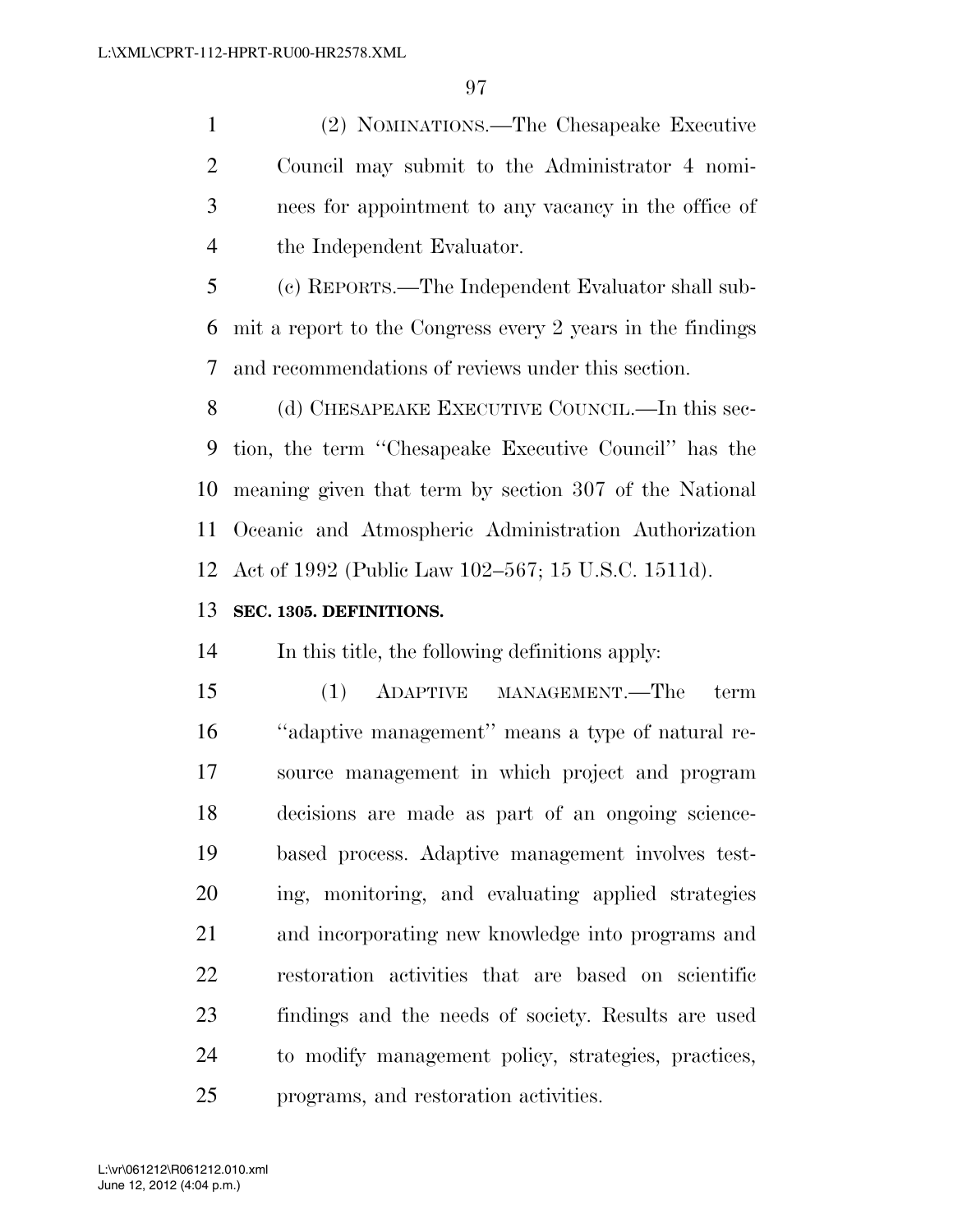(2) ADMINISTRATOR.—The term ''Adminis- trator'' means the Administrator of the Environ- mental Protection Agency. (3) CHESAPEAKE BAY STATE.—The term ''Chesapeake Bay State'' or ''State'' means the States of Maryland, West Virginia, Delaware, and

 New York, the Commonwealths of Virginia and Pennsylvania, and the District of Columbia.

 (4) CHESAPEAKE BAY WATERSHED.—The term ''Chesapeake Bay watershed'' means the Chesapeake Bay and the geographic area, as determined by the Secretary of the Interior, consisting of 36 tributary basins, within the Chesapeake Bay States, through which precipitation drains into the Chesapeake Bay.

 (5) CHIEF EXECUTIVE.—The term ''chief exec- utive'' means, in the case of a State or Common- wealth, the Governor of each such State or Common- wealth and, in the case of the District of Columbia, the Mayor of the District of Columbia.

 (6) DIRECTOR.—The term ''Director'' means 21 the Director of the Office of Management and Budg-et.

 (7) RESTORATION ACTIVITIES.—The term ''res- toration activities'' means any Federal or State pro-grams or projects that directly or indirectly protect,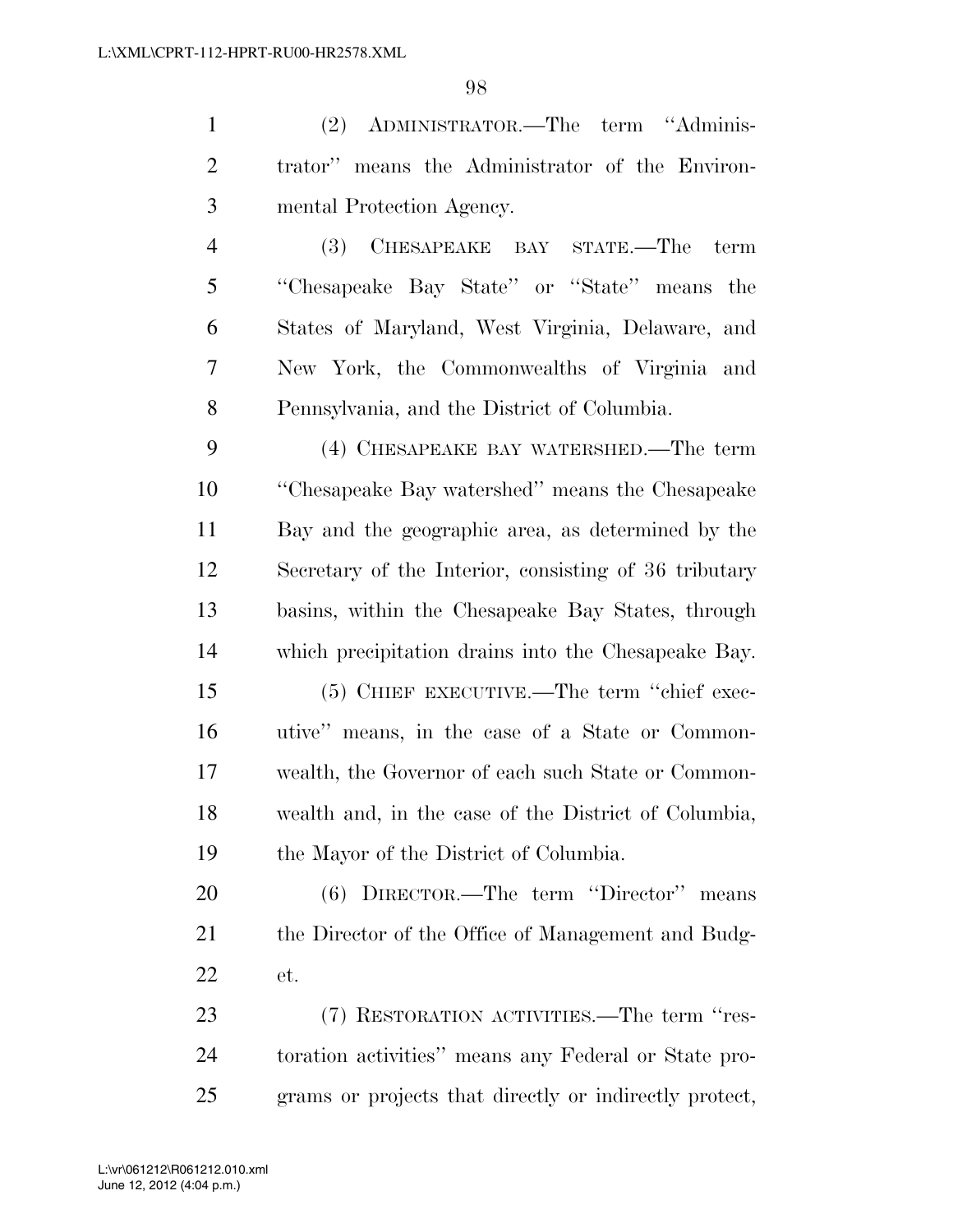| $\mathbf{1}$   | conserve, or restore living resources, habitat, water |
|----------------|-------------------------------------------------------|
| $\overline{2}$ | resources, or water quality in the Chesapeake Bay     |
| 3              | watershed, including programs or projects that pro-   |
| $\overline{4}$ | mote responsible land use, stewardship, and commu-    |
| 5              | nity engagement in the Chesapeake Bay watershed.      |
| 6              | Restoration activities may be categorized as follows: |
| 7              | (A) Physical restoration.                             |
| 8              | (B) Planning.                                         |
| 9              | (C) Feasibility studies.                              |
| 10             | (D) Scientific research.                              |
| 11             | (E) Monitoring.                                       |
| 12             | (F) Education.                                        |
|                |                                                       |
| 13             | (G) Infrastructure Development.                       |
| 14             | TITLE XIV-NATIONAL SECURITY                           |
| 15             | AND FEDERAL LANDS PRO-                                |
| 16             | <b>TECTION ACT</b>                                    |
| 17             | SEC. 1401. SHORT TITLE.                               |
| 18             | This title may be cited as the "National Security and |
| 19             | Federal Lands Protection Act".                        |
| 20             | SEC. 1402. PROHIBITION ON IMPEDING CERTAIN ACTIVI-    |
| 21             | TIES OF U.S. CUSTOMS AND BORDER PROTEC-               |
| 22             | TION RELATED TO BORDER SECURITY.                      |
| 23             | (a) PROHIBITION ON SECRETARIES OF THE INTE-           |
| 24             | RIOR AND AGRICULTURE.—The Secretary of the Interior   |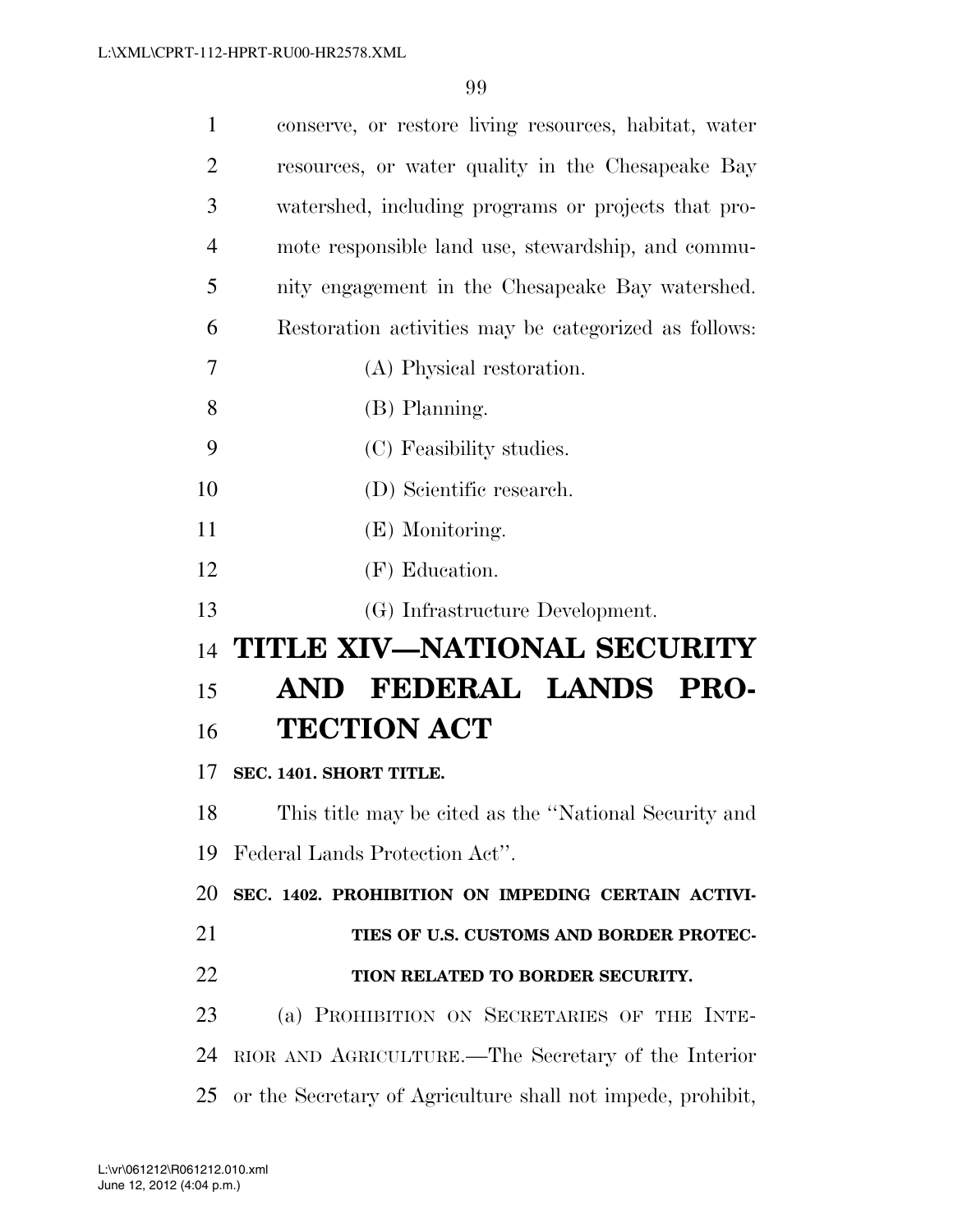or restrict activities of U.S. Customs and Border Protec- tion on land under the jurisdiction of the Secretary of the Interior or the Secretary of Agriculture to achieve oper- ational control (as defined in section 2(b) of the Secure Fence Act of 2006 (8 U.S.C. 1701 note; Public Law 109– 367)) over the international land borders of the United States.

 (b) AUTHORIZED ACTIVITIES OF U.S. CUSTOMS AND BORDER PROTECTION.—

 (1) AUTHORIZATION.—U.S. Customs and Bor- der Protection shall have immediate access to land under the jurisdiction of the Secretary of the Inte- rior or the Secretary of Agriculture for purposes of conducting the following activities on such land that assist in securing the international land borders of the United States:

 (A) Construction and maintenance of roads.

 (B) Construction and maintenance of fences.

21 (C) Use vehicles to patrol. (D) Installation, maintenance, and oper- ation of surveillance equipment and sensors. 24 (E) Use of aircraft.

June 12, 2012 (4:04 p.m.) L:\vr\061212\R061212.010.xml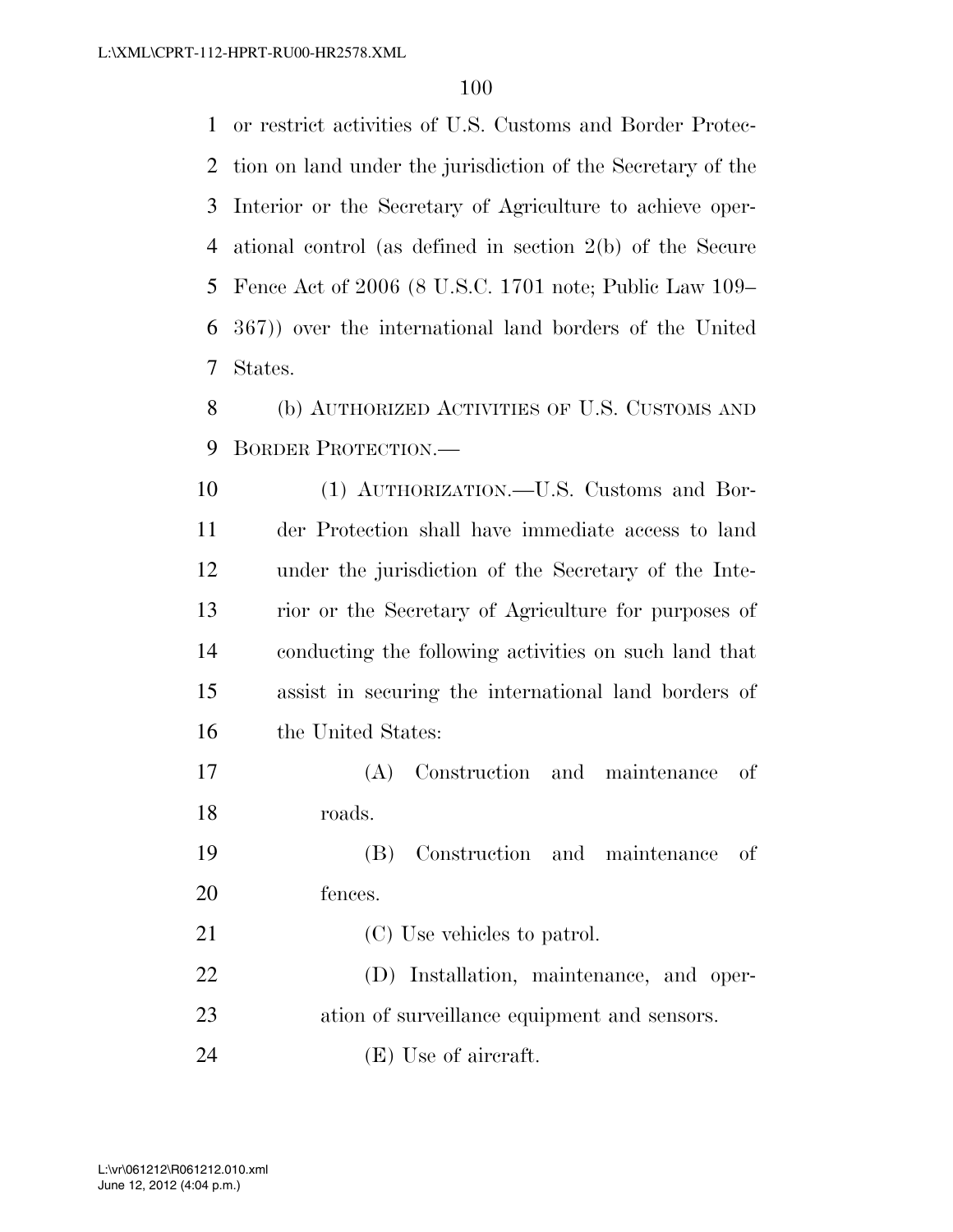(F) Deployment of temporary tactical in- frastructure, including forward operating bases. (c) CLARIFICATION RELATING TO WAIVER AUTHOR-ITY.—

 (1) IN GENERAL.—Notwithstanding any other provision of law (including any termination date re- lating to the waiver referred to in this subsection), the waiver by the Secretary of Homeland Security 9 on April 1, 2008, under section  $102(c)(1)$  of the Ille- gal Immigration Reform and Immigrant Responsi- bility Act of 1996 (8 U.S.C. 1103 note; Public Law 104–208) of the laws described in paragraph (2) with respect to certain sections of the international border between the United States and Mexico and between the United States and Canada shall be con- sidered to apply to all land under the jurisdiction of the Secretary of the Interior or the Secretary of Ag- riculture within 100 miles of the international land borders of the United States for the activities of U.S. Customs and Border Protection described in 21 subsection (b).

22 (2) DESCRIPTION OF LAWS WAIVED.—The laws referred to in paragraph (1) are the National Envi- ronmental Policy Act of 1969 (42 U.S.C. 4321 et seq.), the Endangered Species Act of 1973 (16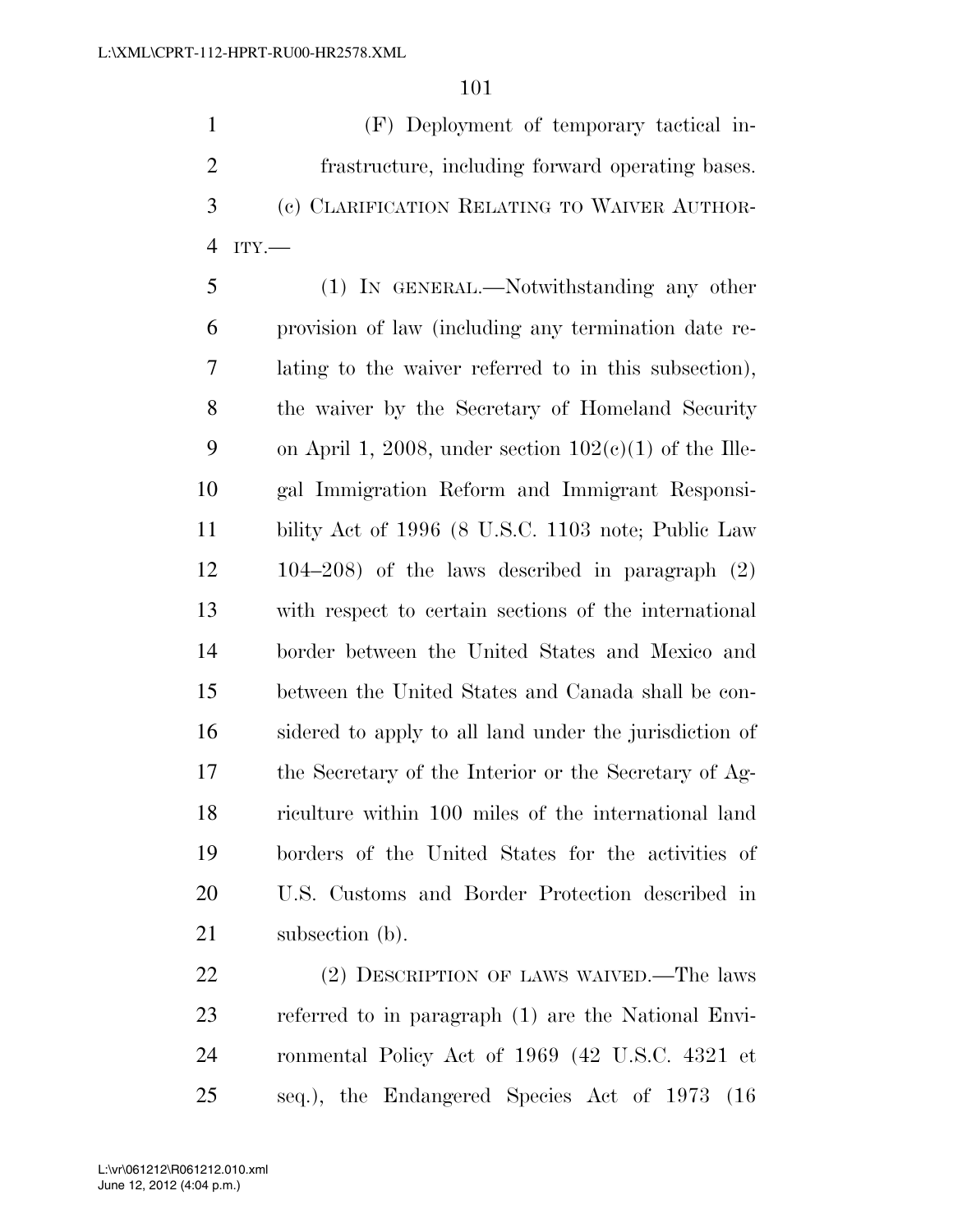| $\mathbf{1}$   | U.S.C. 1531 et seq.), the Federal Water Pollution        |
|----------------|----------------------------------------------------------|
| $\overline{2}$ | Control Act (33 U.S.C. 1251 et seq.), the National       |
| 3              | Historic Preservation Act (16 U.S.C. 470 et seq.),       |
| $\overline{4}$ | the Migratory Bird Treaty Act (16 U.S.C. 703 et          |
| 5              | seq.), the Clean Air Act (42 U.S.C. 7401 et seq.),       |
| 6              | the Archaeological Resources Protection Act of 1979      |
| 7              | (16 U.S.C. 470aa et seq.), the Safe Drinking Water       |
| 8              | Act (42 U.S.C. 300f et seq.), the Noise Control Act      |
| 9              | of $1972$ (42 U.S.C. 4901 et seq.), the Solid Waste      |
| 10             | Disposal Act (42 U.S.C. 6901 et seq.), the Com-          |
| 11             | prehensive Environmental Response, Compensation,         |
| 12             | and Liability Act of $1980$ (42 U.S.C. 9601 et seq.),    |
| 13             | Public Law 86–523 (16 U.S.C. 469 et seq.), the Act       |
| 14             | of June 8, 1906 (commonly known as the "Antiq-           |
| 15             | uities Act of $1906$ ") (16 U.S.C. 431 et seq.), the Act |
| 16             | of August 21, 1935 (16 U.S.C. 461 et seq.), the          |
| 17             | Wild and Scenic Rivers Act (16 U.S.C. 1271 et            |
| 18             | seq.), the Farmland Protection Policy Act (7 U.S.C.      |
| 19             | 4201 et seq.), the Coastal Zone Management Act of        |
| 20             | $1972$ (16 U.S.C. 1451 et seq.), the Wilderness Act      |
| 21             | (16 U.S.C. 1131 et seq.), the Federal Land Policy        |
| 22             | and Management Act of 1976 (43 U.S.C. 1701 et            |
| 23             | seq.), the National Wildlife Refuge System Adminis-      |
| 24             | tration Act of 1966 (16 U.S.C. 668dd et seq.), the       |
| 25             | Fish and Wildlife Act of 1956 (16 U.S.C. 742a et         |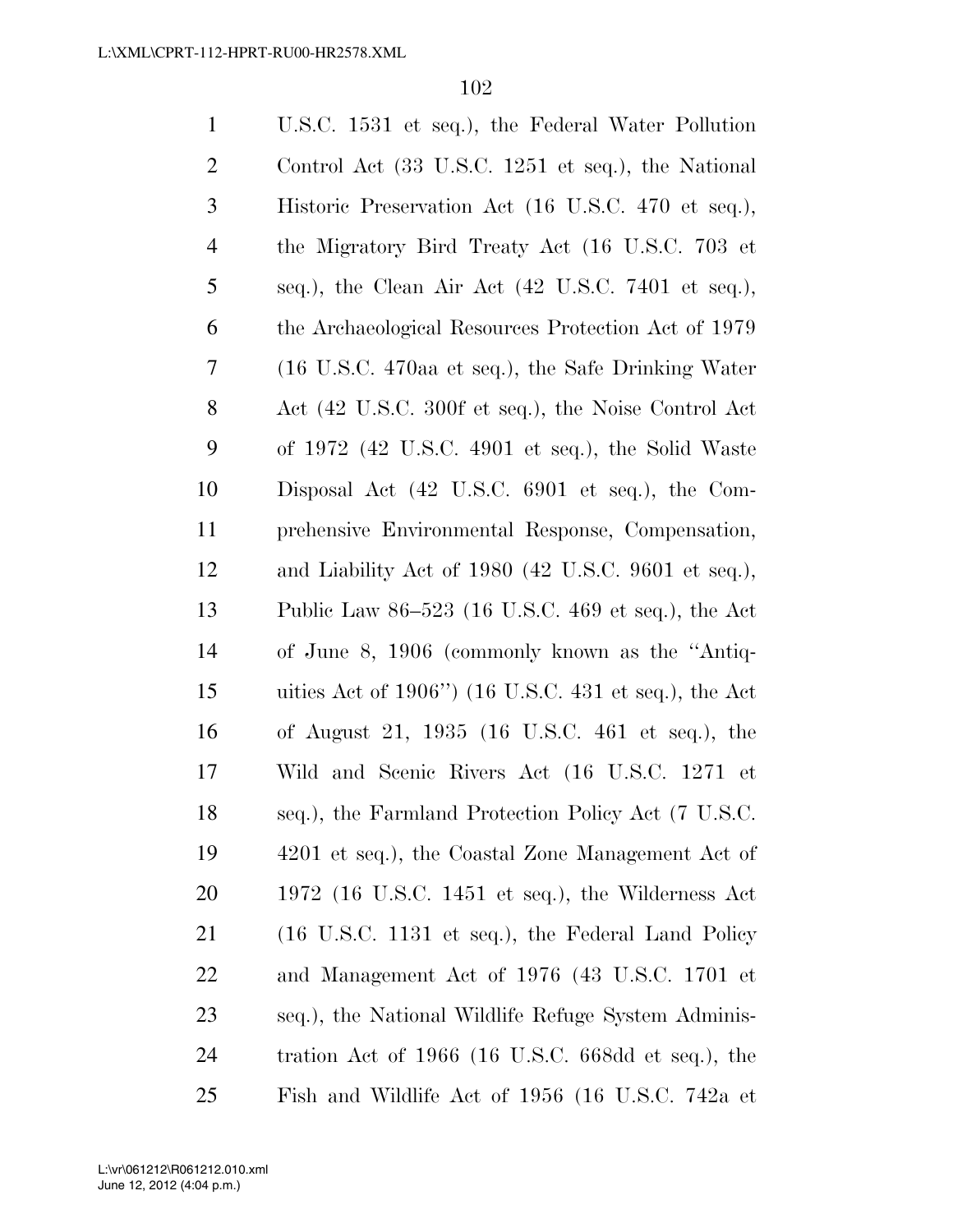| $\mathbf{1}$   | seq.), the Fish and Wildlife Coordination Act (16)     |
|----------------|--------------------------------------------------------|
| $\overline{2}$ | U.S.C. $661$ et seq.), subchapter II of chapter 5, and |
| 3              | chapter 7, of title 5, United States Code (commonly    |
| $\overline{4}$ | known as the "Administrative Procedure Act", the       |
| 5              | Otay Mountain Wilderness Act of 1999 (Public Law       |
| 6              | 106-145, 113 Stat. 1711), sections $102(29)$ and       |
| 7              | 103 of California Desert Protection Act of 1994 (16)   |
| 8              | U.S.C. 410aaa et seq.), the National Park Service      |
| 9              | Organic Act (16 U.S.C. 1 et seq.), Public Law 91–      |
| 10             | 383 (16 U.S.C. 1a–1 et seq.), sections 401(7), 403,    |
| 11             | and 404 of the National Parks and Recreation Act       |
| 12             | of 1978 (Public Law 95–625, 92 Stat. 3467), the        |
| 13             | Arizona Desert Wilderness Act of 1990 (16 U.S.C.       |
| 14             | 1132 note; Public Law $101-628$ ), section 10 of the   |
| 15             | Act of March 3, 1899 (33 U.S.C. 403), the Act of       |
| 16             | June 8, 1940 (16 U.S.C. 668 et seq.), (25 U.S.C.       |
| 17             | 3001 et seq.), Public Law 95-341 (42 U.S.C. 1996),     |
| 18             | Public Law 103-141 (42 U.S.C. 2000bb et seq.),         |
| 19             | the Forest and Rangeland Renewable Resources           |
| 20             | Planning Act of 1974 (16 U.S.C. 1600 et seq.), the     |
| 21             | Multiple-Use<br>Sustained-Yield Act of 1960<br>(16)    |
| 22             | U.S.C. $528$ et seq.), the Mineral Leasing Act $(30)$  |
| 23             | U.S.C. 181, et seq.), the Materials Act of $1947$ (30  |
| 24             | U.S.C. 601 et seq.), and the General Mining Act of     |
| 25             | 1872 (30 U.S.C. 22 note).                              |